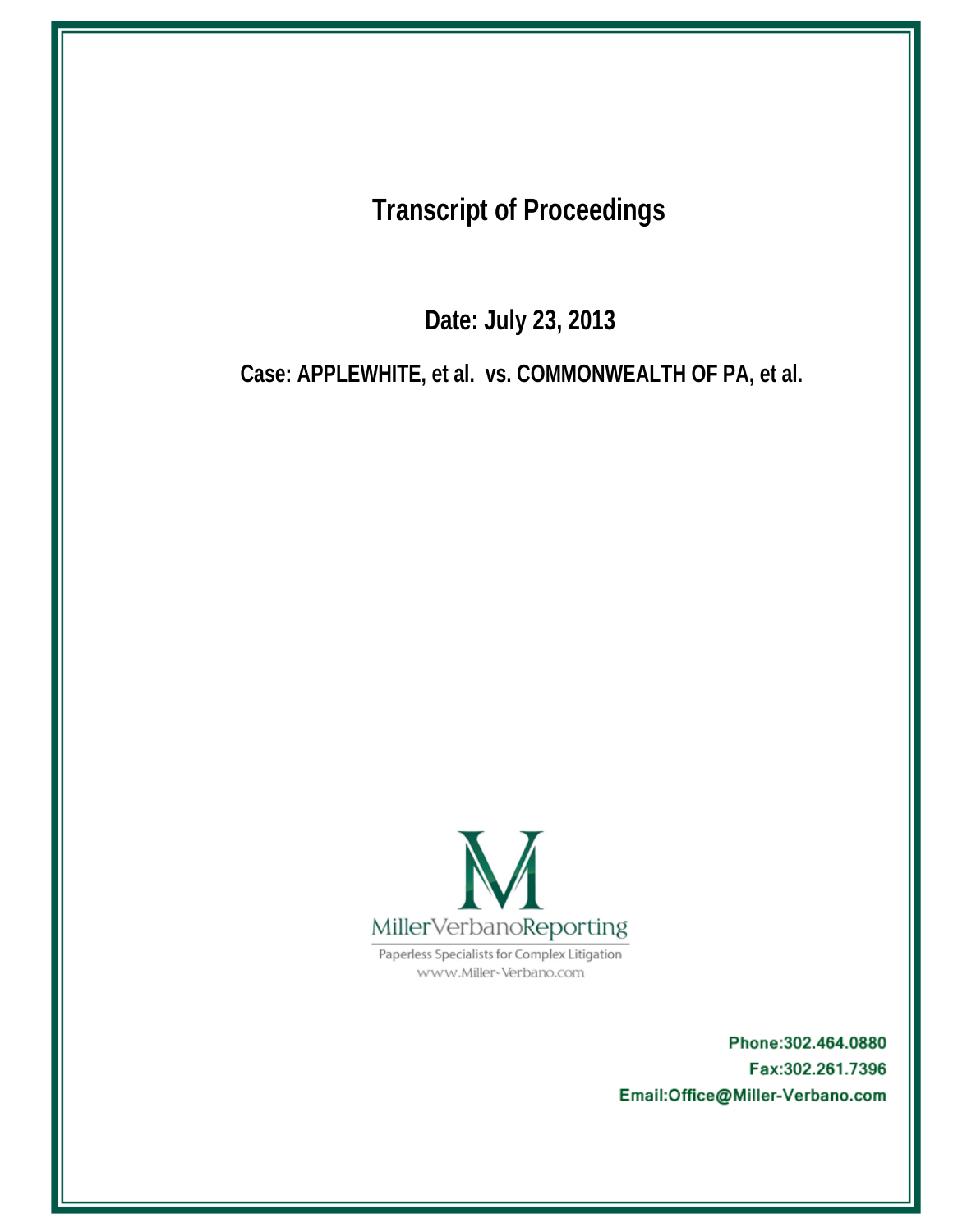| $\mathbf 1$    | IN THE COMMONWEALTH COURT OF PENNSYLVANIA                                                                 |  |  |  |  |  |
|----------------|-----------------------------------------------------------------------------------------------------------|--|--|--|--|--|
| $\overline{2}$ |                                                                                                           |  |  |  |  |  |
| 3              | VIVIETTE APPLEWHITE; WILOLA<br>SHINHOLSTER LEE; GROVER FREELAND;                                          |  |  |  |  |  |
| 4              | <b>CERTIFIED</b><br>GLORIA CUTTINO; NADINE MARSH;<br><b>TRANSCRIPT</b><br>DOROTHY BARKSDALE; BEA BOOKLER; |  |  |  |  |  |
| 5              | JOYCE BLOCK; HENRIETTA KAY<br>DICKERSON; DEVRA MIREL ("ASHER")                                            |  |  |  |  |  |
| 6              | SCHOR; THE LEAGUE OF WOMEN VOTERS<br>OF PENNSYLVANIA; NATIONAL                                            |  |  |  |  |  |
| 7              | ASSOCIATION FOR THE ADVANCEMENT<br>OF COLORED PEOPLE, PENNSYLVANIA                                        |  |  |  |  |  |
| 8              | STATE CONFERENCE; HOMELESS<br>ADVOCACY PROJECT,                                                           |  |  |  |  |  |
| 9              | Petitioners,<br>$C.A.$ No.                                                                                |  |  |  |  |  |
| 10             | 330 M.D. 2012<br>VS.                                                                                      |  |  |  |  |  |
| 11             | THE COMMONWEALTH OF<br>PENNSYLVANIA; THOMAS W. CORBETT,                                                   |  |  |  |  |  |
| 12             | in his capacity as Governor;<br>CAROLE AICHELE, in her capacity                                           |  |  |  |  |  |
| 13             | as Secretary of the Commonwealth,                                                                         |  |  |  |  |  |
| 14             | Respondents.                                                                                              |  |  |  |  |  |
| 15             |                                                                                                           |  |  |  |  |  |
| 16             |                                                                                                           |  |  |  |  |  |
| 17             |                                                                                                           |  |  |  |  |  |
| 18             | TRIAL DAY SEVEN                                                                                           |  |  |  |  |  |
| 19             | Honorable Bernard L. McGinley                                                                             |  |  |  |  |  |
| 20             | Harrisburg, Pennsylvania                                                                                  |  |  |  |  |  |
| 21             | Tuesday, July 23, 2013                                                                                    |  |  |  |  |  |
| 22             | 9:15 a.m.                                                                                                 |  |  |  |  |  |
| 23             |                                                                                                           |  |  |  |  |  |
| 24             | REPORTED BY:<br>Gail L. Inghram Verbano, CSR, RDR, CRR                                                    |  |  |  |  |  |
| 25             |                                                                                                           |  |  |  |  |  |
|                |                                                                                                           |  |  |  |  |  |

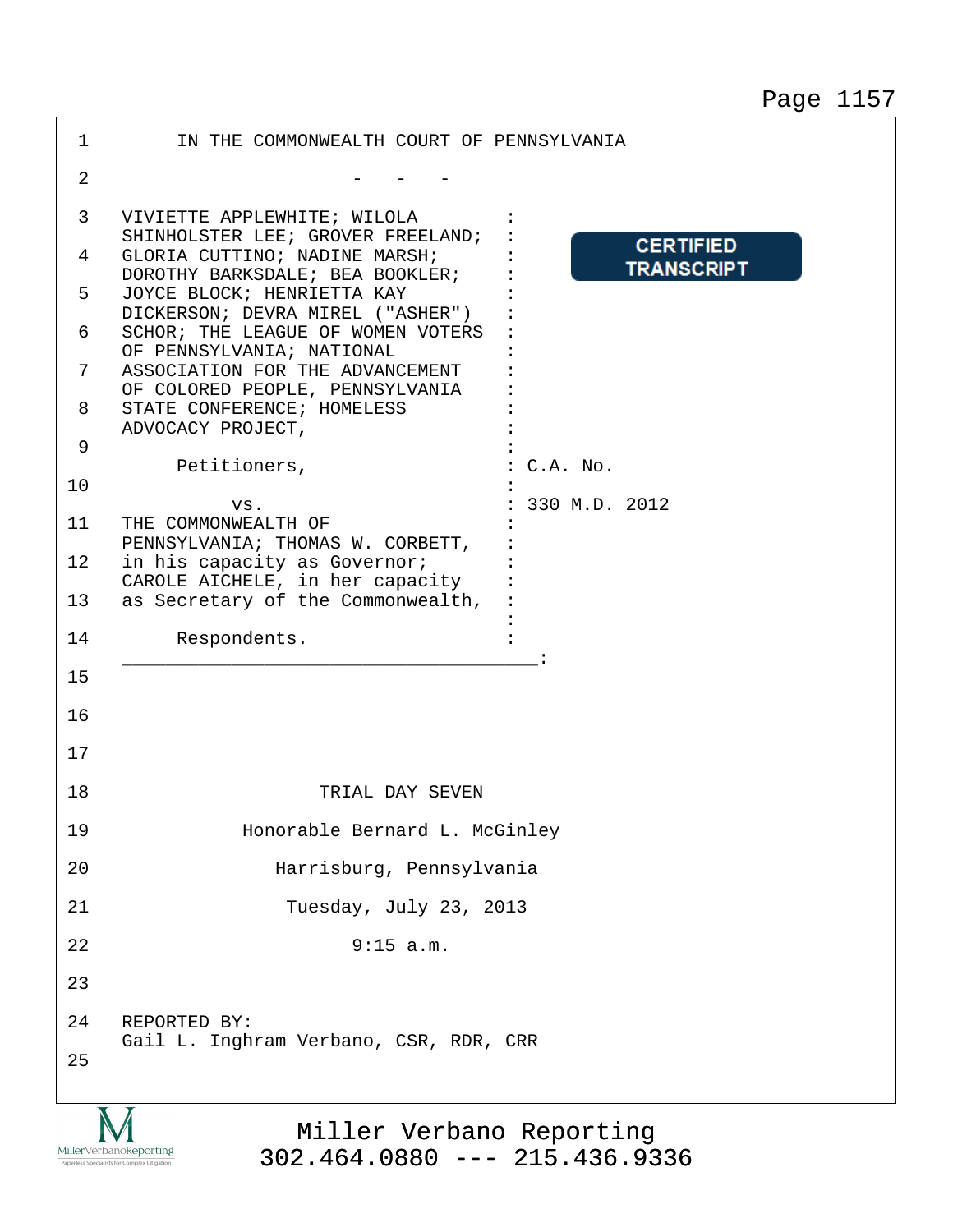Page 1158

1 A P P E A R A N C E S 2 On behalf of Petitioners: ARNOLD & PORTER, LLP: ·3· · · · · · · · · Michael A. Rubin, Esquire David P. Gersch, Esquire 4 · · · · · · · · · · Dana Peterson, Esquire R. Stanton Jones, Esquire ·5 ADVANCEMENT PROJECT: 6 · · · · · · · · · · · · Marian K. Schneider, Esquire PUBLIC INTEREST LAW CENTER OF PHILADELPHIA: 7 · · · · · · · · · Jennifer R. Clarke, Esquire 8 ACLU OF PENNSYLVANIA: Witold Walczak, Esquire ·9 On behalf of Respondents: 10 11 **· · PENNSYLVANIA OFFICE OF ATTORNEY GENERAL** Timothy Paul Keating Esquire 12· · · · · · · · · Kevin P. Schmidt, Esquire 13 14 **DRINKER BIDDLE & REATH, LLP** D. Alicia Hickok, Esquire 15· · · · · · · · · Todd N. Hutchison, Esquire Ronald P. DeJesus, Esquire 16 17 18 19 20 21 22 23 24 25 Miller Verbano Reporting

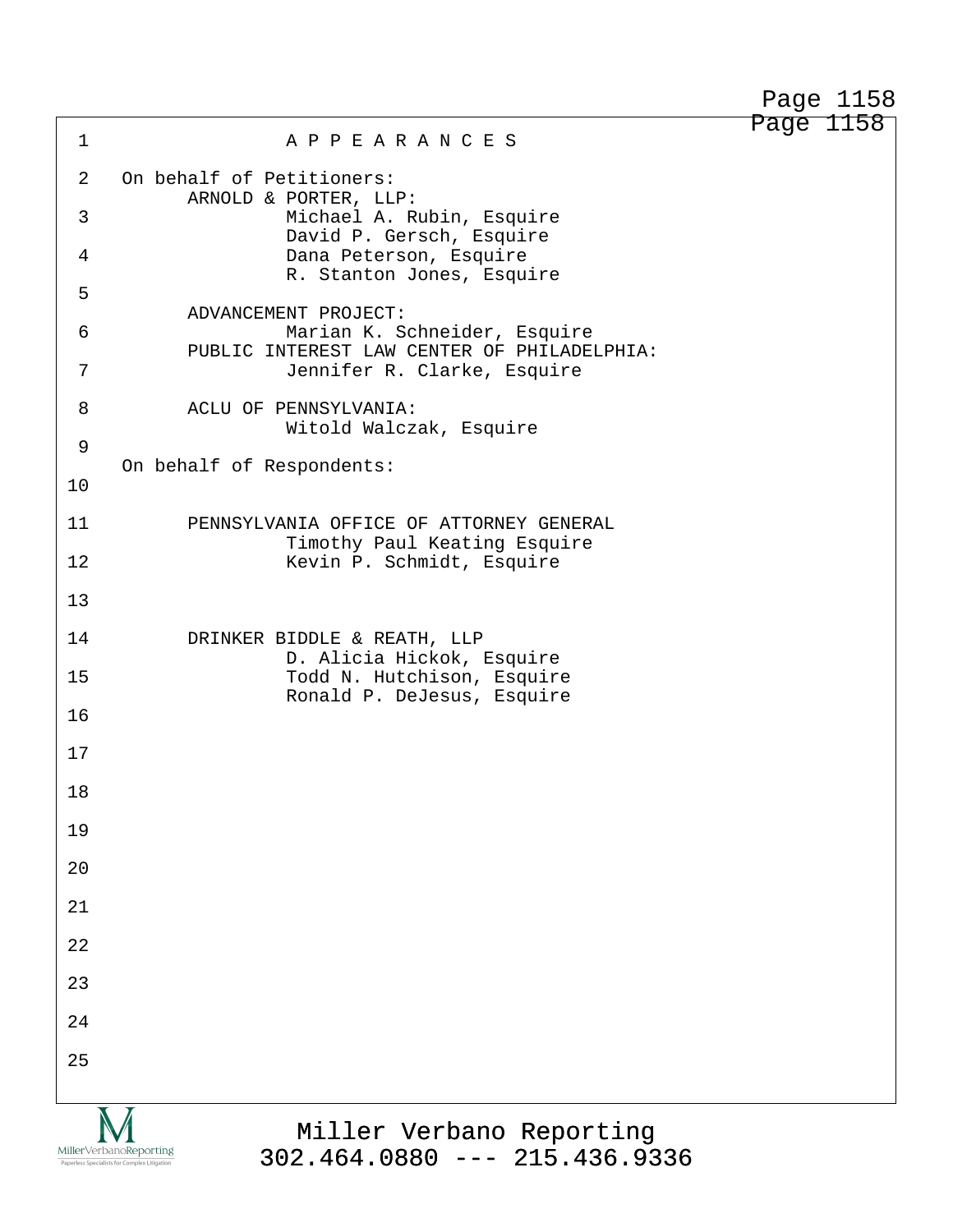|             |                                                                                                                                       | Page 1159 |
|-------------|---------------------------------------------------------------------------------------------------------------------------------------|-----------|
| $\mathbf 1$ | CONTENTS                                                                                                                              | Page 1159 |
| 2           | WITNESS:                                                                                                                              | PAGE      |
| 3           | LAVERNE COLLINS                                                                                                                       |           |
| 4           | By Ms. Peterson (Direct)                                                                                                              | 1160      |
| 5           | By Mr. Keating (Cross)                                                                                                                | 1168      |
| 6           | By Ms. Peterson (Recross)                                                                                                             | 1173      |
| 7           | SUSAN CARTY                                                                                                                           |           |
| 8           | By Ms. Schneider (Direct)                                                                                                             | 1175      |
| 9           | By Mr. Schmidt (Cross)                                                                                                                | 1198      |
| 10          | By Ms. Schneider (Direct)                                                                                                             | 1217      |
| 11          | By Mr. Schmidt (Recross)                                                                                                              | 1224      |
| 12          |                                                                                                                                       |           |
| 13          |                                                                                                                                       |           |
| 14          | EXHIBITS                                                                                                                              |           |
| 15          | Petitioners' Exhibit 1430 admitted                                                                                                    | 1175      |
| 16          | Petitioner's Exhibit 1750 admitted                                                                                                    | 1197      |
| 17          | Petitioners' Exhibit 2100 admitted                                                                                                    | 1227      |
| 18          | Petitioners' Exhibit 1427 admitted                                                                                                    | 1228      |
| 19          |                                                                                                                                       |           |
| 20          |                                                                                                                                       |           |
| 21          |                                                                                                                                       |           |
| 22          |                                                                                                                                       |           |
| 23          |                                                                                                                                       |           |
| 24          |                                                                                                                                       |           |
| 25          |                                                                                                                                       |           |
|             | Miller Verbano Reporting<br>MillerVerbanoReporting<br>$302.464.0880$ --- 215.436.9336<br>Paperless Specialists for Complex Litigation |           |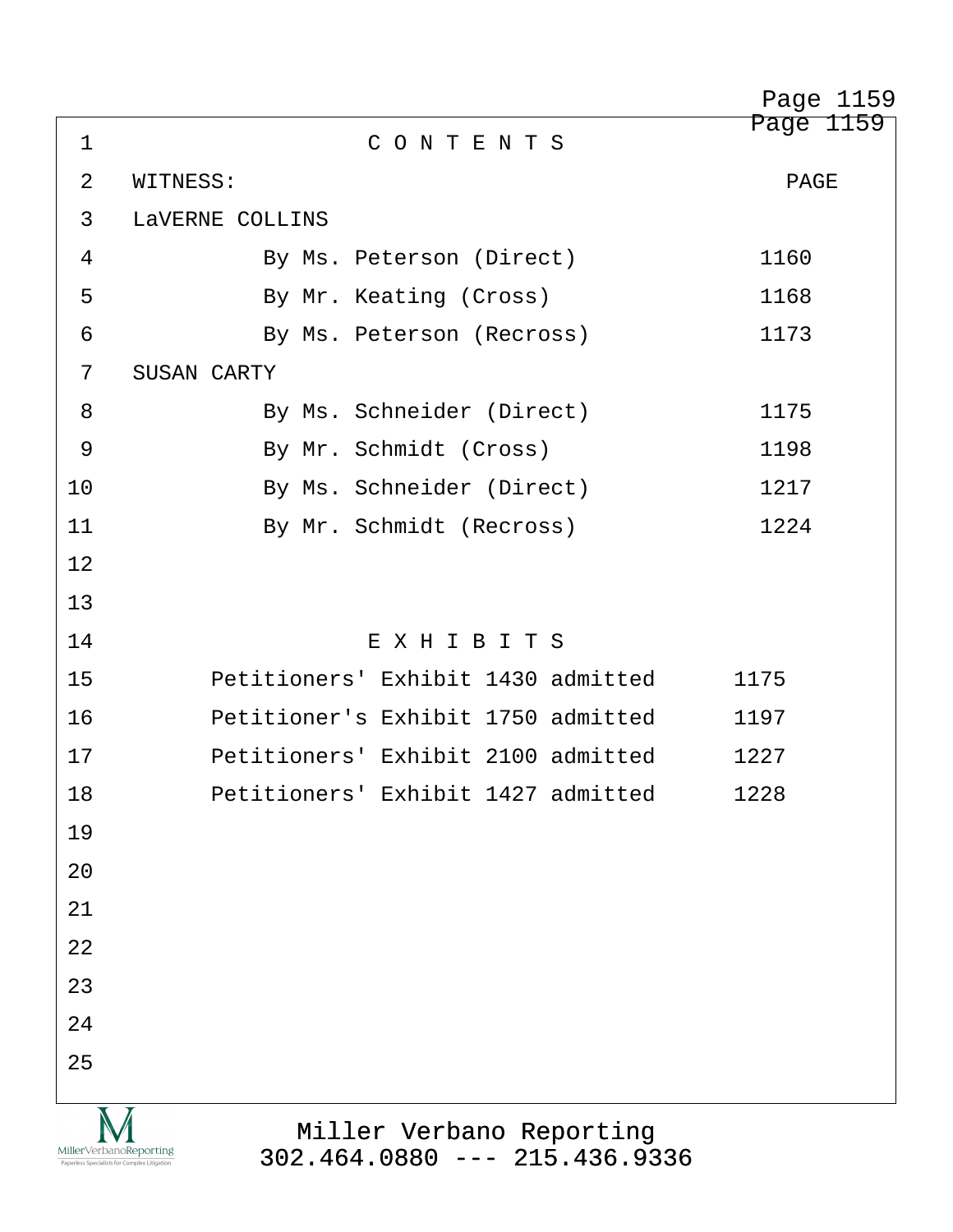Page 1160 ·1· · · · · · · · ·Harrisburg, Pennsylvania 2 Tuesday, July 23, 2012; 9:15 a.m.  $\overline{3}$   $\overline{2}$   $\overline{3}$   $\overline{3}$   $\overline{3}$   $\overline{4}$   $\overline{5}$   $\overline{4}$   $\overline{5}$   $\overline{6}$   $\overline{2}$   $\overline{4}$   $\overline{5}$   $\overline{6}$   $\overline{2}$   $\overline{6}$   $\overline{2}$   $\overline{6}$   $\overline{2}$   $\overline{6}$   $\overline{2}$   $\overline{6}$   $\overline{2}$   $\overline{6}$   $\overline{$ 4 THE CLERK: All rise. Commonwealth 5 Court is now in session, Judge McGinley presiding. 6 · · · · · · · · THE COURT: Please be seated. Are we 7 ready to proceed? We have two appearances filed? 8 MS. PETERSON: Yes, Your Honor. Good 9 morning. Dana Peterson of Arnold & Porter on 10 behalf of the Petitioners. And Petitioners first 11 call LaVerne Collins.  $12$  - - -13 · · · · · · LaVerne Collins, having first been duly 14 sworn according to law, was examined and testified 15 as follows:  $16$   $-$ 17 THE CLERK: Please be seated. 18· · · · · · · · · · · · -· ·-· ·- 19 · · · · · · · · · · · · · · DIRECT EXAMINATION  $20$  - - -21 BY MS. PETERSON: 22· · · · · ·Q· ·Good morning. 23· · · · · ·A· ·Good morning. 24· · · · · ·Q· ·Please state your name. 25· · · · · ·A· ·LaVerne Collins. Page 1160

Miller Verbano Reporting [302.464.0880 --- 215.436.9336](http://www.miller-verbano.com)

MillerVerbanoReporting

http://www.yeslaw.net/help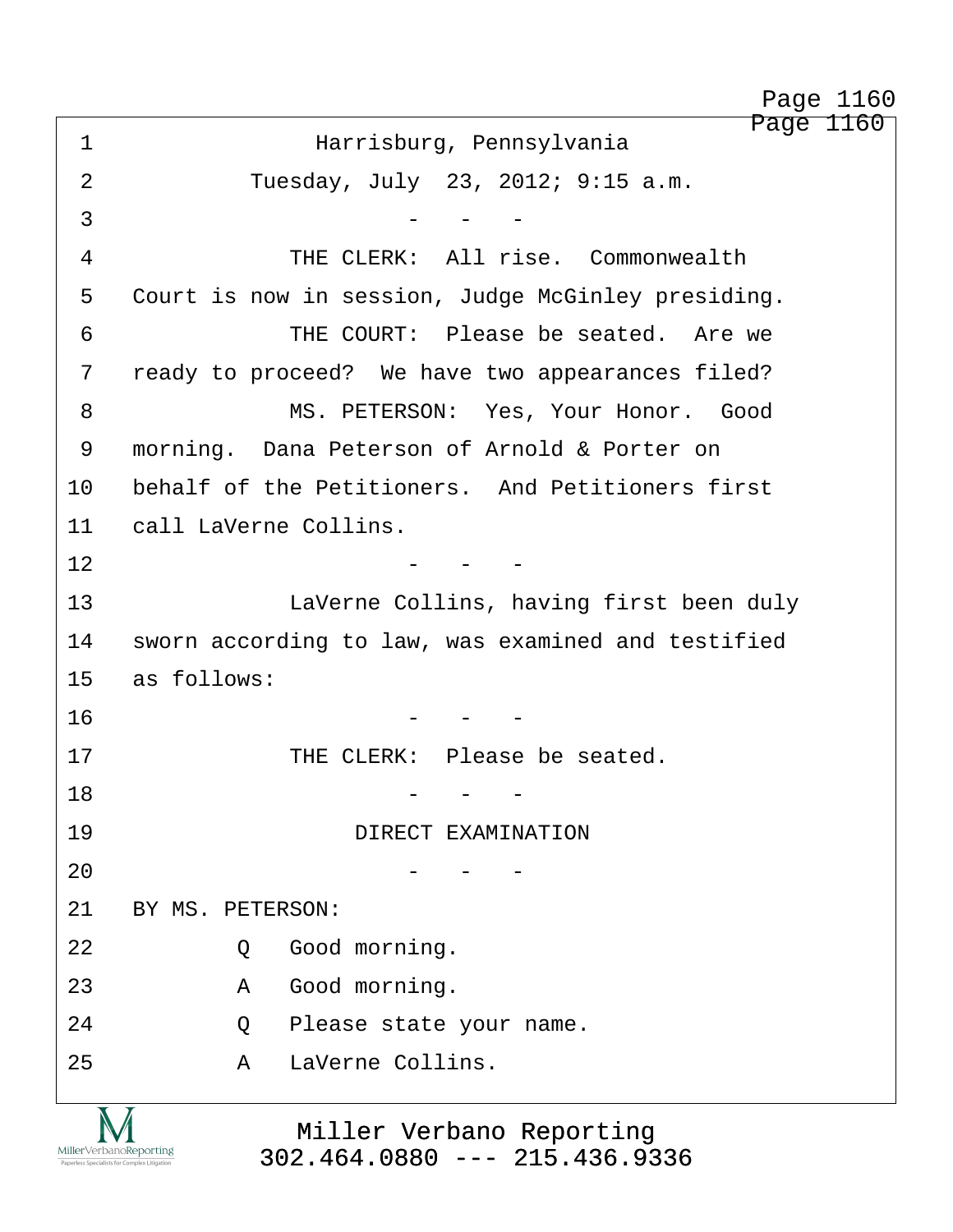| 1                                                                      | Q                                         | Page<br>1161<br>And you are the director of the Bureau      |  |  |  |
|------------------------------------------------------------------------|-------------------------------------------|-------------------------------------------------------------|--|--|--|
| 2                                                                      |                                           | of Public Transportation at PennDOT?                        |  |  |  |
| 3                                                                      | A                                         | Yes.                                                        |  |  |  |
| 4                                                                      | Q                                         | And you've held that position for six                       |  |  |  |
| 5                                                                      | years?                                    |                                                             |  |  |  |
| 6                                                                      | A                                         | Yes.                                                        |  |  |  |
| 7                                                                      | Q                                         | And you've worked at PennDOT for over                       |  |  |  |
| 8                                                                      | 30 years?                                 |                                                             |  |  |  |
| 9                                                                      | A                                         | Yes.                                                        |  |  |  |
| 10                                                                     | $\circ$                                   | And as director, you have                                   |  |  |  |
| 11                                                                     | responsibilities related to the public    |                                                             |  |  |  |
| 12                                                                     |                                           | transportation programs in Pennsylvania?                    |  |  |  |
| 13                                                                     | A                                         | Yes.                                                        |  |  |  |
| 14                                                                     | $\circ$                                   | And that would include the Shared-Ride                      |  |  |  |
| 15                                                                     |                                           | Service and the Shared-Ride Program?                        |  |  |  |
| 16                                                                     | A                                         | Yes.                                                        |  |  |  |
| 17                                                                     | Q                                         | And so there's both Shared-Ride Service                     |  |  |  |
| 18                                                                     | and a Shared-Ride Program; is that right? |                                                             |  |  |  |
| 19                                                                     | A                                         | Yes.                                                        |  |  |  |
| 20                                                                     | Q                                         | So the Shared-Ride Service, that's a                        |  |  |  |
| 21                                                                     |                                           | door-to-door transportation service that's open to          |  |  |  |
| 22                                                                     | the general public?                       |                                                             |  |  |  |
| 23                                                                     | A                                         | Yes.                                                        |  |  |  |
| 24                                                                     | $\circ$                                   | So this service would be the actual                         |  |  |  |
| 25                                                                     |                                           | transportation, so the van that takes someone from          |  |  |  |
|                                                                        |                                           |                                                             |  |  |  |
| MillerVerbanoReporting<br>Paperless Specialists for Complex Litigation |                                           | Miller Verbano Reporting<br>$302.464.0880$ --- 215.436.9336 |  |  |  |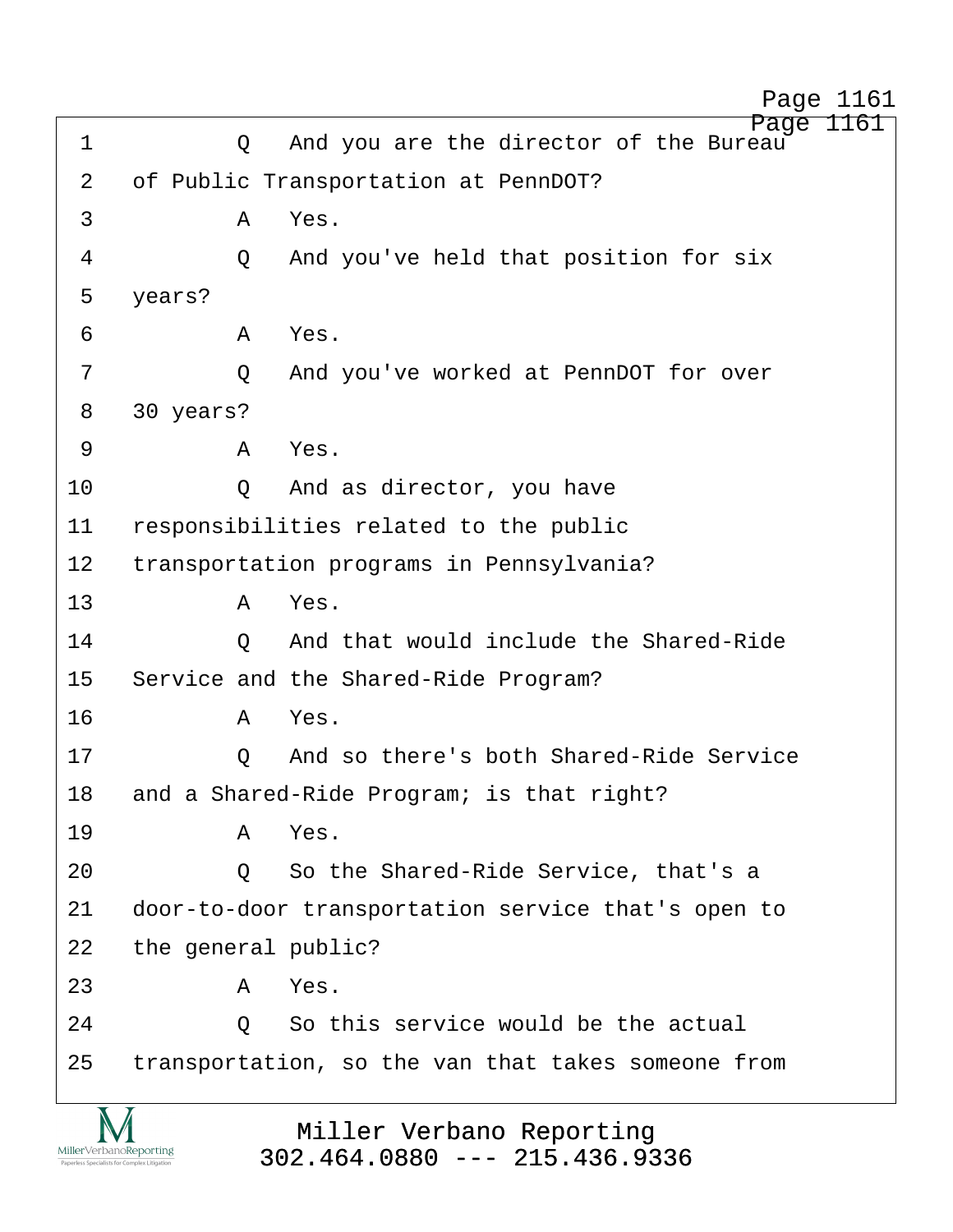1 Point A to Point B? 2 A Yes. 3 and then the program that -- the 4 Shared-Ride Program offers discounts for certain 5 individuals who want to use the service? ·6· · · · · ·A· ·Yes. ·7· · · · · ·Q· ·So the Shared-Ride Program is a way by 8 which a subset of riders can get a discount for the 9 service? 10· · · · · ·A· ·Yes; a discount on the fare. 11· · · · · ·Q· ·So I want to start with the Shared-Ride 12 Service. So you're familiar with the Shared-Ride 13 Service through your position as director? 14· · · · · ·A· ·Yes. 15· · · · · ·Q· ·And the Shared-Ride Service, that's run 16 locally by each local transportation provider?  $17$   $A$   $Yes$ . 18· · · · · ·Q· ·And the local transportation provider, 19 they give the rides and oversee the service? 20· · · · · ·A· ·Yes. 21 0 So, for example, in Pittsburgh, the 22 Port Authority of Allegheny County, they would be 23 the ones who oversee the service in that area and 24 qive the rides?  $25$   $A$   $Yes$ .

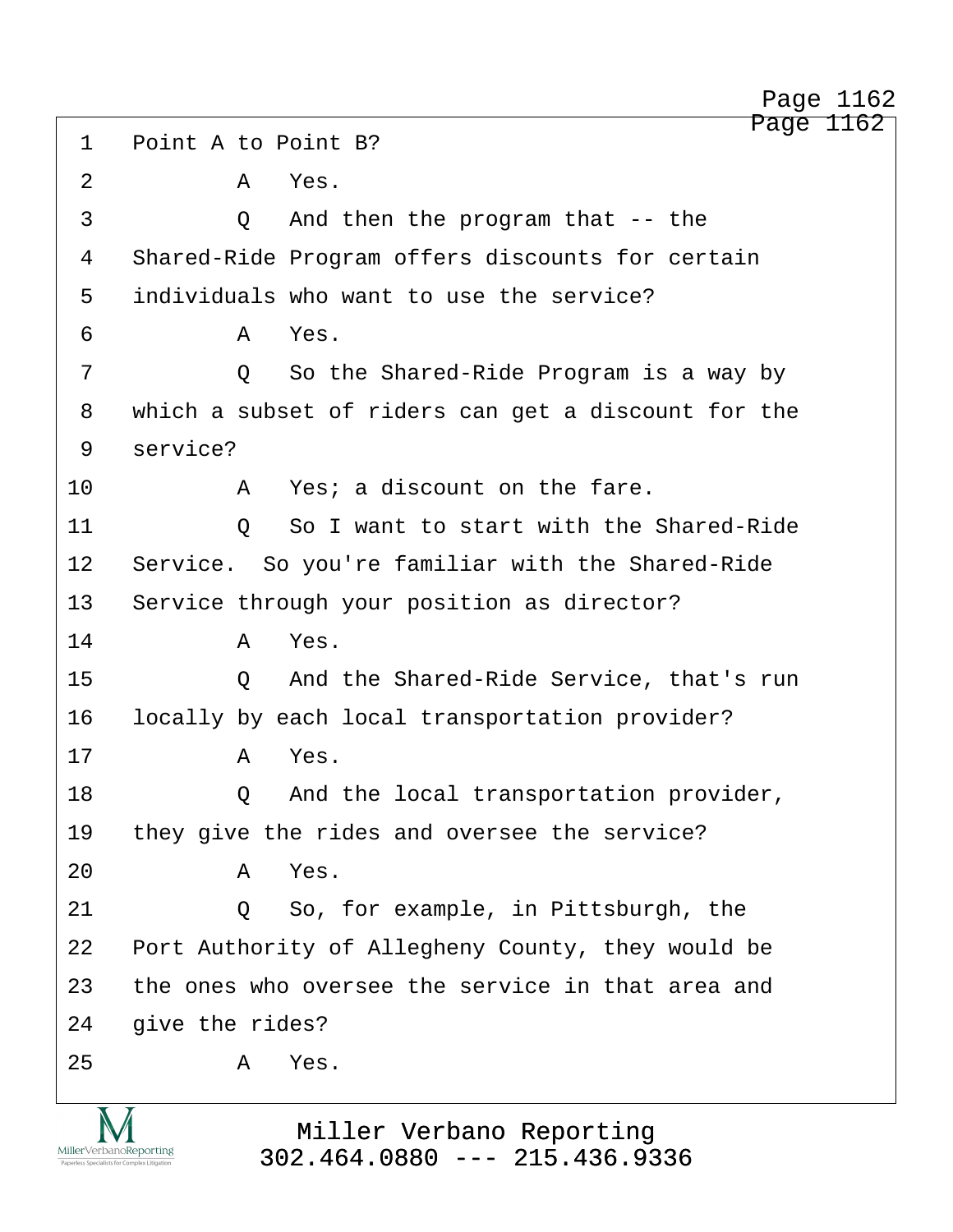Page 1163 1 · · · · · Q · · Now, each Shared-Ride provider 2 establishes their own hours of operation for the 3 Shared-Ride Service; is that right? ·4· · · · · ·A· ·Yes. ·5· · · · · ·Q· ·And each provider establishes the days 6 of the week in which they operate the service? ·7· · · · · ·A· ·Yes. 8 · · · · · Q · And some providers may not operate the 9 service every day of the week? 10· · · · · ·A· ·That's true. 11 · · · · · Q · And each provider has a geographic 12 service area in which they provide the Shared-Ride 13 Service; is that also right? 14· · · · · ·A· ·Yes. 15· · · · · ·Q· ·And the provider may not always travel 16 to a location that's outside that specific 17 geographic area? 18· · · · · ·A· ·That's true, yes. 19 · · · · Q · So the Shared-Ride Service, that's open 20 to the general public?  $21$   $A$   $Yes$ . 22 · · · · · Q · So anyone in Pennsylvania can use the 23 Shared-Ride service? 24· · · · · ·A· ·As long as they're willing to pay the 25 fare; yes. Page 1163



Miller Verbano Reporting [302.464.0880 --- 215.436.9336](http://www.miller-verbano.com) http://www.yeslaw.net/help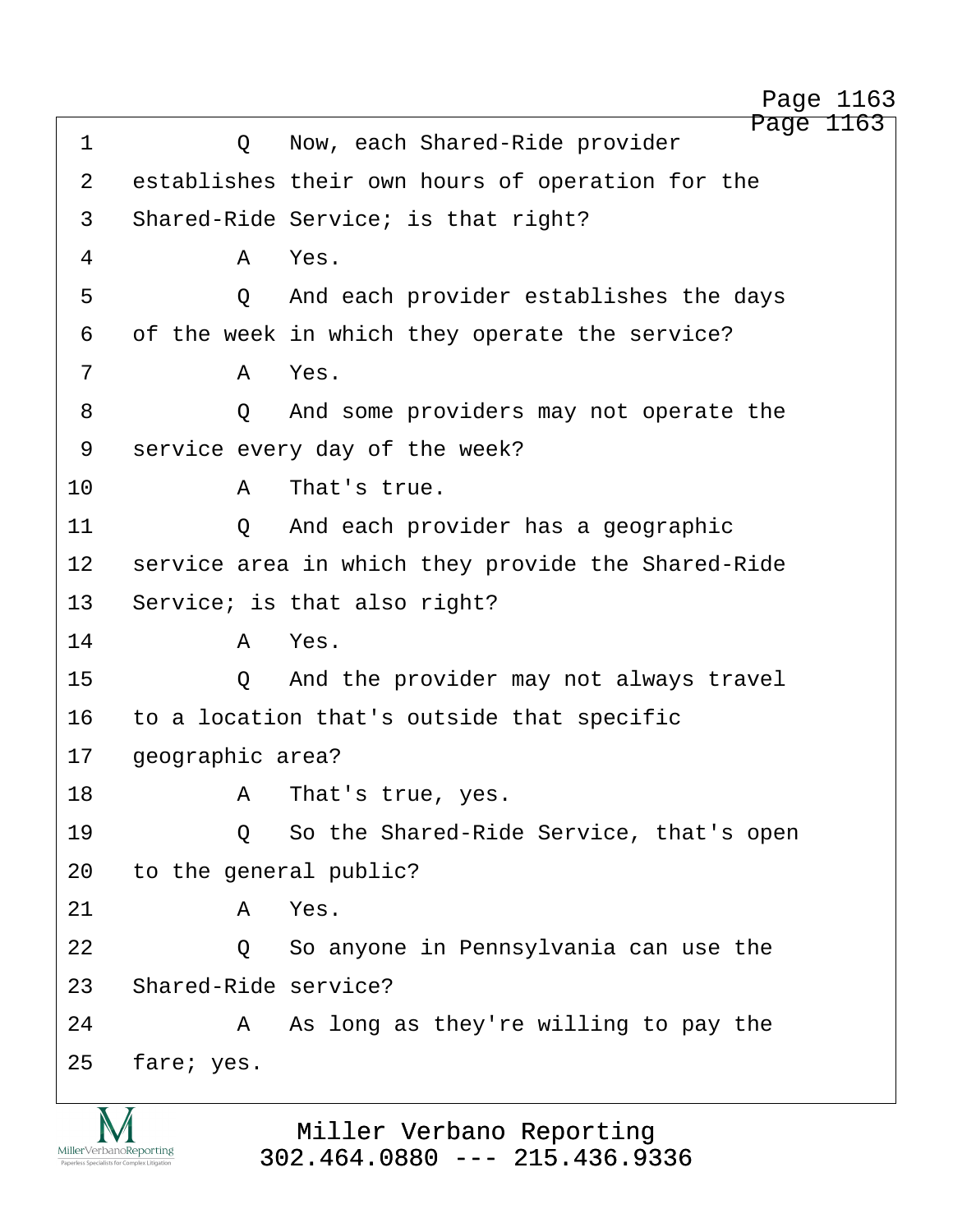http://www.yeslaw.net/help

Page 1164 1 0 And to use the service, the individual 2 must make a reservation at least a day in advance? ·3· · · · · ·A· ·Yes. ·4· · · · · ·Q· ·And you mentioned about the fare.· So 5 the providers, they charge a fare to use the 6 service; is that right? ·7· · · · · ·A· ·Yes.· There's a fare for every trip. 8 · · · · Q Okay. For every trip. And that fare 9 varies by locality? 10· · · · · ·A· ·Yes. 11 **2** And that fare is typically paid by the 12 rider? 13· · · · · ·A· ·Unless there's a sponsoring agency. 14· · · · · ·Q· ·So in some instances, there may be 15 someone else who pays the fare for the rider? 16· · · · · ·A· ·Yes. 17 · · · · · O · Now, the Shared-Ride service, the 18 drivers, the individual drivers, they're not 19 permitted to physically assist riders in and out of 20  $the$  vehicle; is that right? 21· · · · · ·A· ·It varies by transit system.· It varies 22 by locale. For people who are using a wheelchair, 23 the driver has to deploy a lift, and there is some 24 assistance there, yes. 25 · · · · · Q · But some counties may not permit this

Miller Verbano Reporting [302.464.0880 --- 215.436.9336](http://www.miller-verbano.com)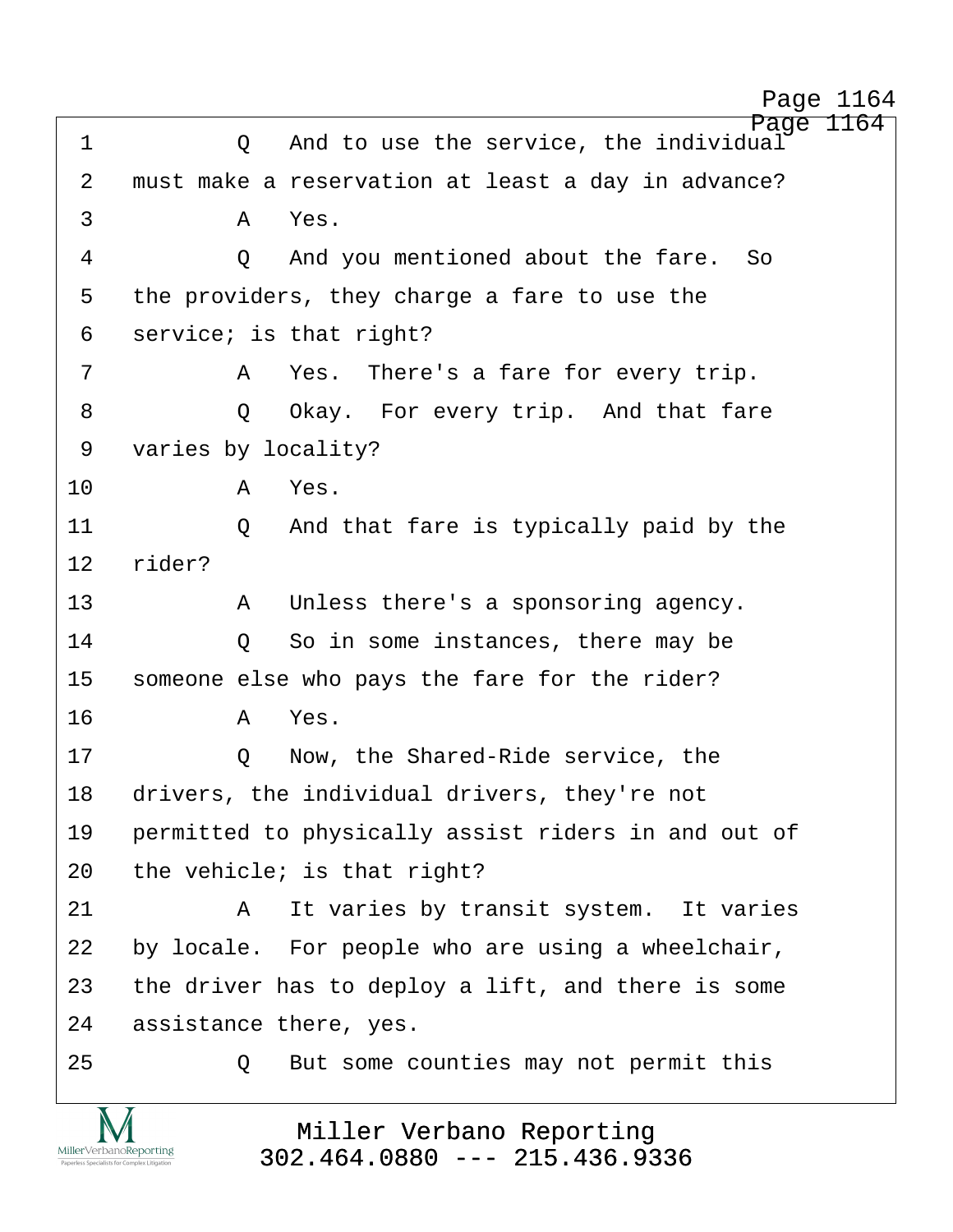Page 1165 1 assistance? 2 A That's possible. 3 0 And now I want to turn to the 4 Shared-Ride discount program. ·5· · · · · · · ·So PennDOT oversees the Shared-Ride 6 Program; is that right? ·7· · · · · ·A· ·Yes. ·8· · · · · ·Q· ·And you worked on matters related to 9 the Shared-Ride Program since about 1980? 10· · · · · ·A· ·Yes. 11· · · · · ·Q· ·And the program offers discounts to 12 individuals who are 65 years and older and want to 13 use the Shared-Ride Service? 14· · · · · ·A· ·Yes. 15 0 The individual must first register to 16 use the discount program; is that right? 17· · · · · ·A· ·Yes. 18 Q And to register, the individual would 19 fill out an application form? 20· · · · · ·A· ·Yes. 21 0 And they would submit that application 22 form to the local provider?  $23$   $A$   $Yes$ . 24· · · · · ·Q· ·And some providers allow the 25 individuals to mail in an application; is that

> Miller Verbano Reporting [302.464.0880 --- 215.436.9336](http://www.miller-verbano.com)

MillerVerbanoReporting

Page 1165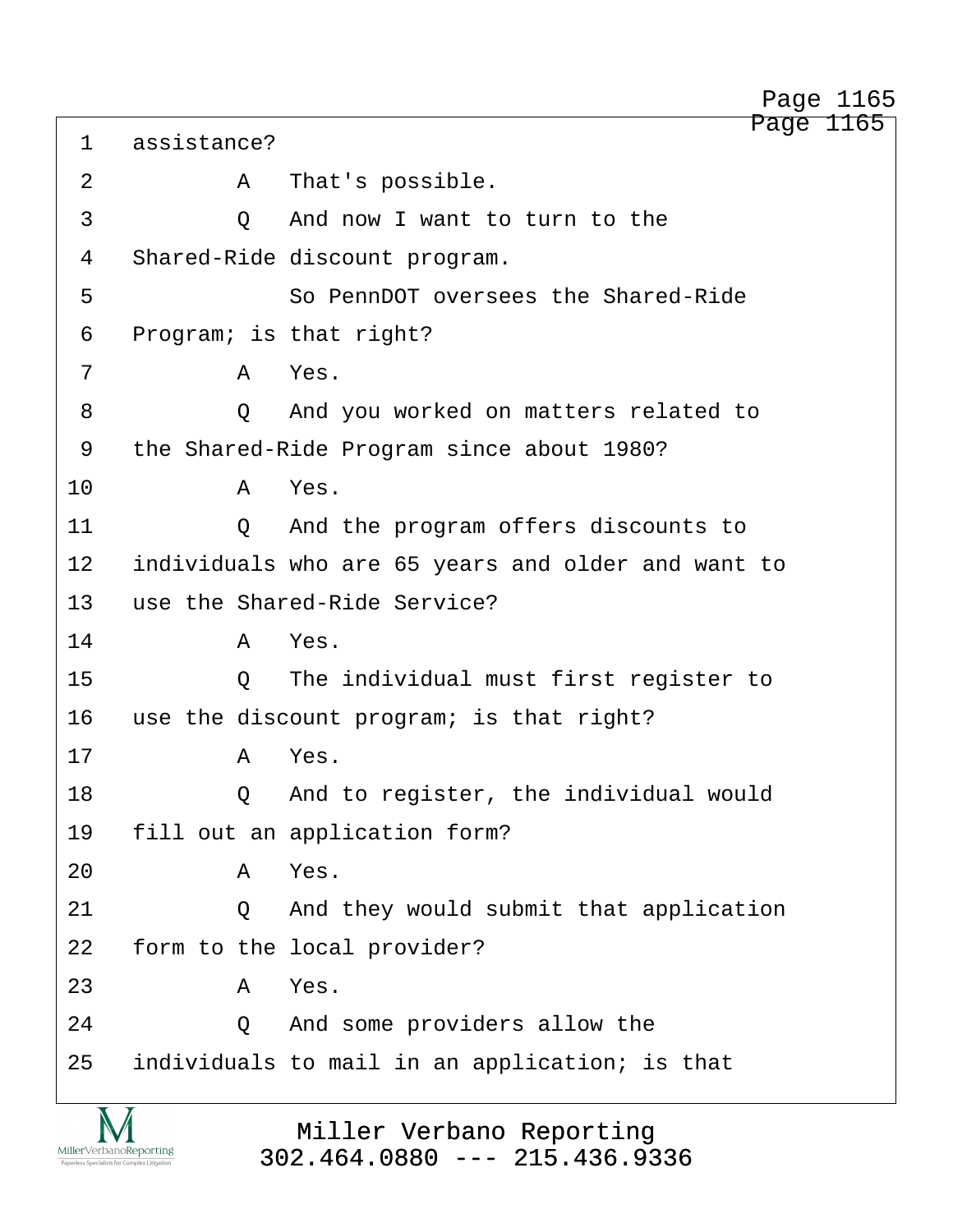1 right? ·2· · · · · ·A· ·Yes; some do. ·3· · · · · ·Q· ·And others require the individual to 4 fill out the application in person at an office?  $5$   $A$   $Yes$ . ·6· · · · · ·Q· ·And that would be the provider's 7 office? ·8· · · · · ·A· ·Yes, unless -- in the case of 9 Philadelphia and Pittsburgh, there are also 10 legislative offices where they can fill out an 11 application form. 12 0 And now, the individual needs 13 • proof-of-age documentation to register for the 14 program; is that right?  $15$   $A$   $Yes.$ 16· · · · · ·Q· ·And so after the person is registered 17 and if they want to use the program, they call and 18 schedule a ride at least one day in advance? 19· · · · · ·A· ·Yes. 20 · · · · · Q · And there's also a separate 21 reduced-fare program for persons with disabilities; 22 is that right?  $23$   $A$   $Yes$ . 24 0 And that's called the Persons with 25 Disabilities Transportation Program?

> Miller Verbano Reporting [302.464.0880 --- 215.436.9336](http://www.miller-verbano.com)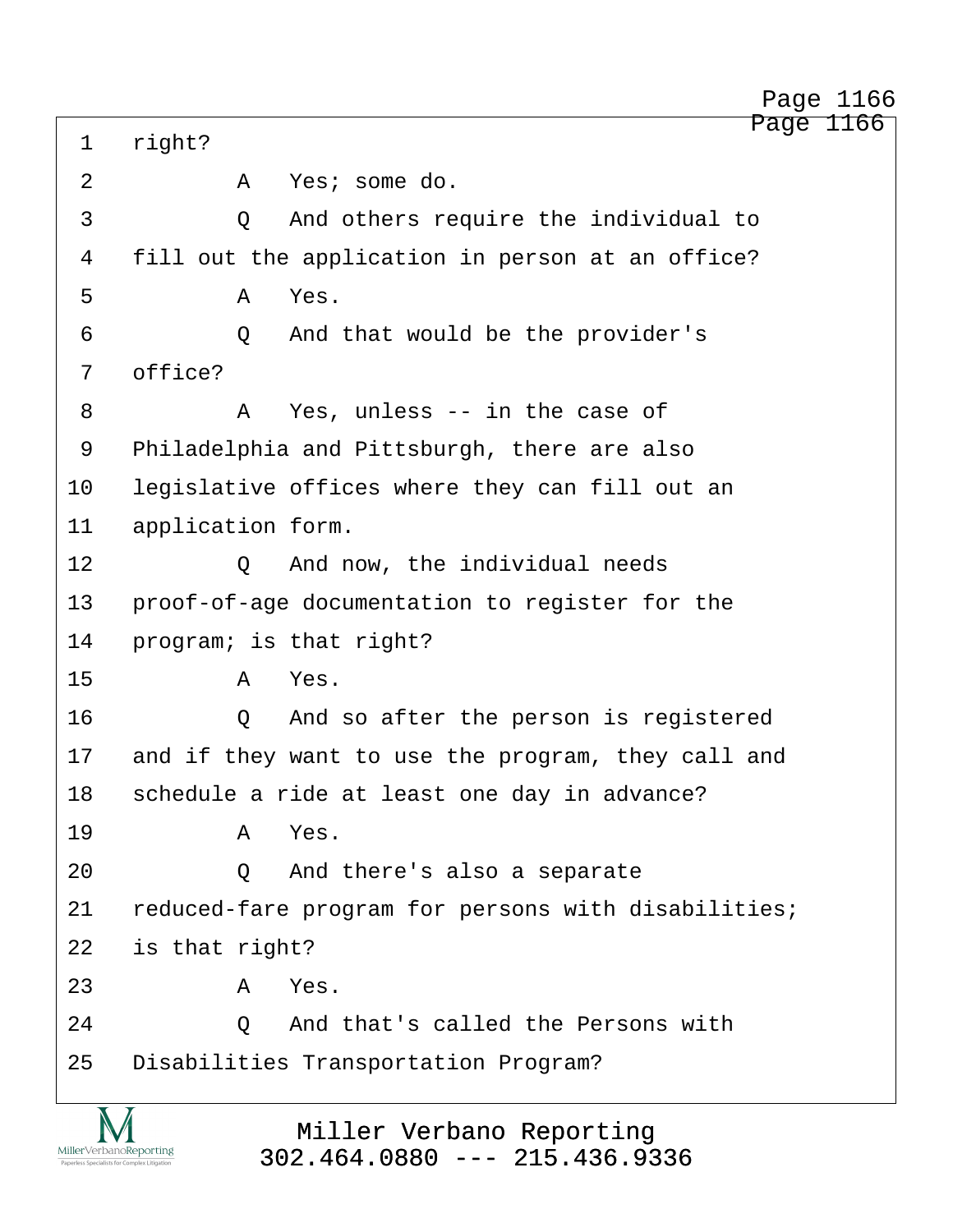Page 1167 ·1· · · · · ·A· ·The Reduced-Fare Program for Persons 2 with Disabilities. ·3· · · · · ·Q· ·Thank you. 4 and this program allows persons with 5 disabilities to use the Shared-Ride Service at a 6 discount? ·7· · · · · ·A· ·An 85 percent discount, yes. ·8· · · · · ·Q· ·And the program defines disabilities 9 similar to the definition in the Americans with 10 Disabilities Act?  $11$   $A$   $Yes$ . 12 0 And the individual must also first 13 register before they can use that program? 14· · · · · ·A· ·Yes. 15· · · · · ·Q· ·And they would schedule a ride in 16 advance? 17· · · · · ·A· ·Yes. 18 Q And to register, the individual must 19 · provide proof of disability, such as a statement 20 from a healthcare provider?  $21$   $A$   $Yes$ . 22 · · · · · · · · · · · · So the Shared-Ride Program and the 23 Persons with Disabilities Program, they both offer 24 a discount on the full fare of the Shared-Ride 25 Service?

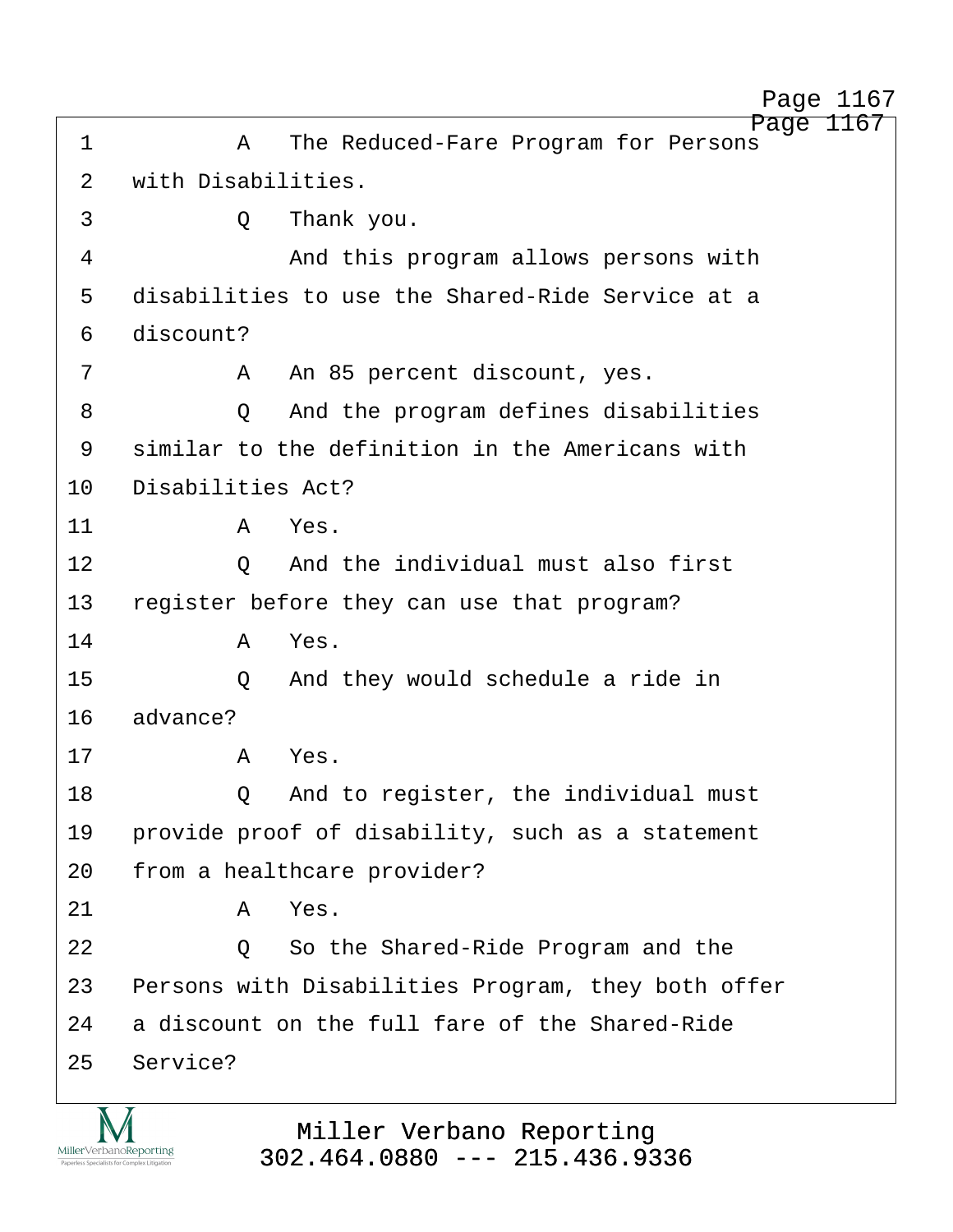Page 1168 1 a Yes. 2 0 So the balance of the fare must still 3 be paid to the provider for every trip? ·4· · · · · ·A· ·Yes. 5 · · · · · · Q · And that balance could be paid by the 6 rider? ·7· · · · · ·A· ·Could be. ·8· · · · · ·Q· ·Or it could be paid by someone else, a 9 • program or an authorized third party? 10 a Yes. 11 MS. PETERSON: Okay. That's all I have 12 for you. Thank you. 13· · · · · · · ·MR. KEATING:· Your Honor, if I may? 14 THE COURT: Sure.  $15$   $-$ 16· · · · · · · · · · CROSS EXAMINATION  $17$  - - -18 BY MR. KEATING: 19· · · · · ·Q· ·LaVerne -- do you mind if I call you 20 LaVerne? 21· · · · · ·A· ·Feel free. 22 · · · · Q Okay. I just have a couple follow-up 23 questions to clarify things. 24· · · · · · · ·First of all, relative to the transit 25 authorities, PennDOT doesn't own the buses or any Page 1168

MillerVerbanoReporting

Miller Verbano Reporting [302.464.0880 --- 215.436.9336](http://www.miller-verbano.com) http://www.yeslaw.net/help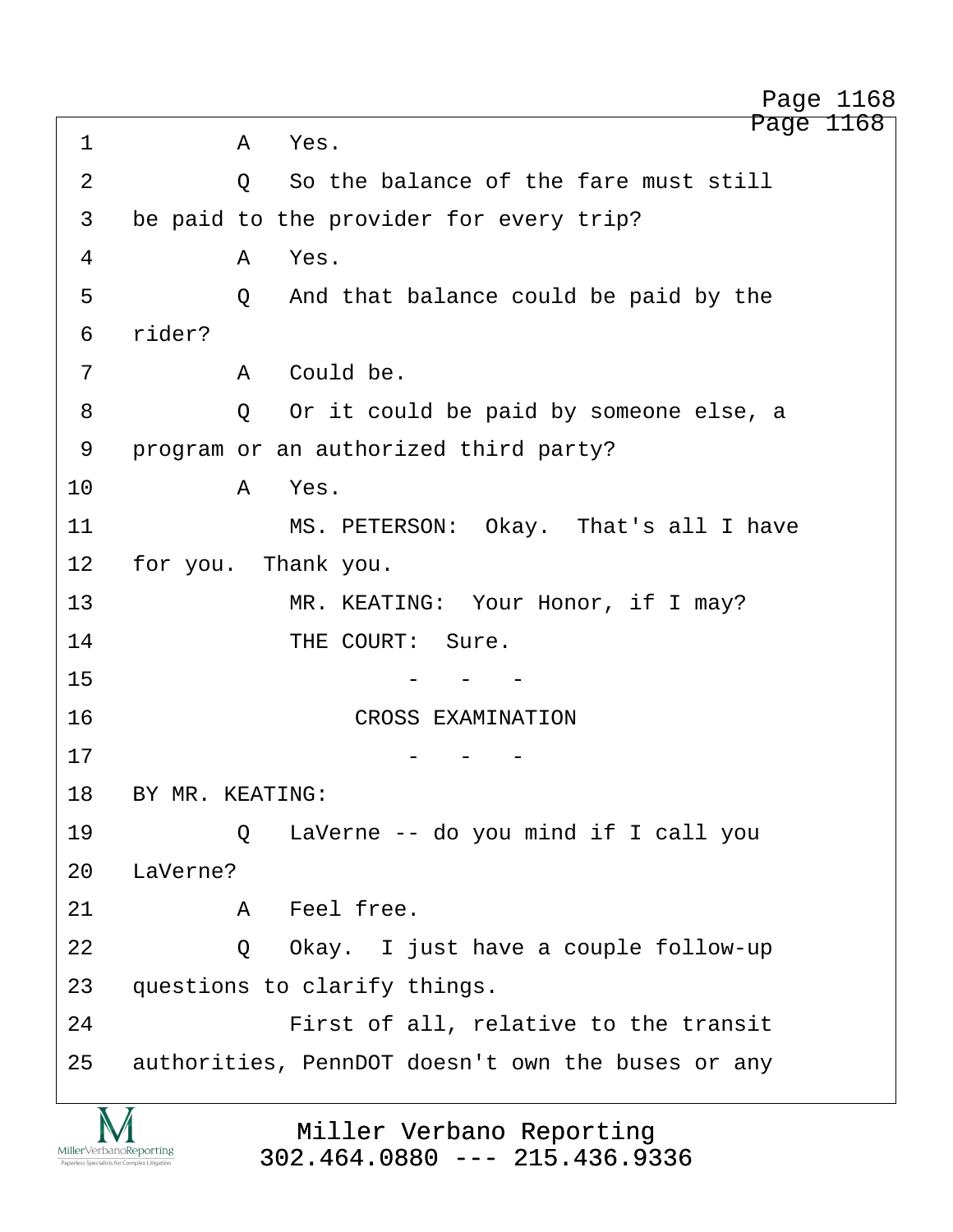Page 1169 1 of those things, do they? ·2· · · · · ·A· ·We do not. 3 0 Who owns them? ·4· · · · · ·A· ·The transit provider. 5 · · · · · · Q · And are there also transportation 6 companies too that may own them? ·7· · · · · ·A· ·Yes, there are some private companies. ·8· · · · · ·Q· ·And PennDOT actually oversees what they 9 do and requires them to follow specific policies 10 and rules; correct? 11· · · · · ·A· ·In order to be eligible for 12 reimbursement under the programs that we manage, 13 yes. 14 **2** And how do people find out about the 15 Shared-Ride Program? 16· · · · · ·A· ·Usually it's locally.· They'll -- the 17 transit systems have Web sites. They do their own 18 advertising, whatever that is. 19· · · · · ·Q· ·And I believe you indicated that -- on 20 your direct, that they had geographic areas within 21 their own specific transit authorities for where 22 they're supposed to provide service; correct?  $23$   $A$   $Yes$ . 24 **24** 24 **2** Are they permitted to go outside that 25 geographic area?

> Miller Verbano Reporting [302.464.0880 --- 215.436.9336](http://www.miller-verbano.com)

MillerVerbanoReporting

Page 1169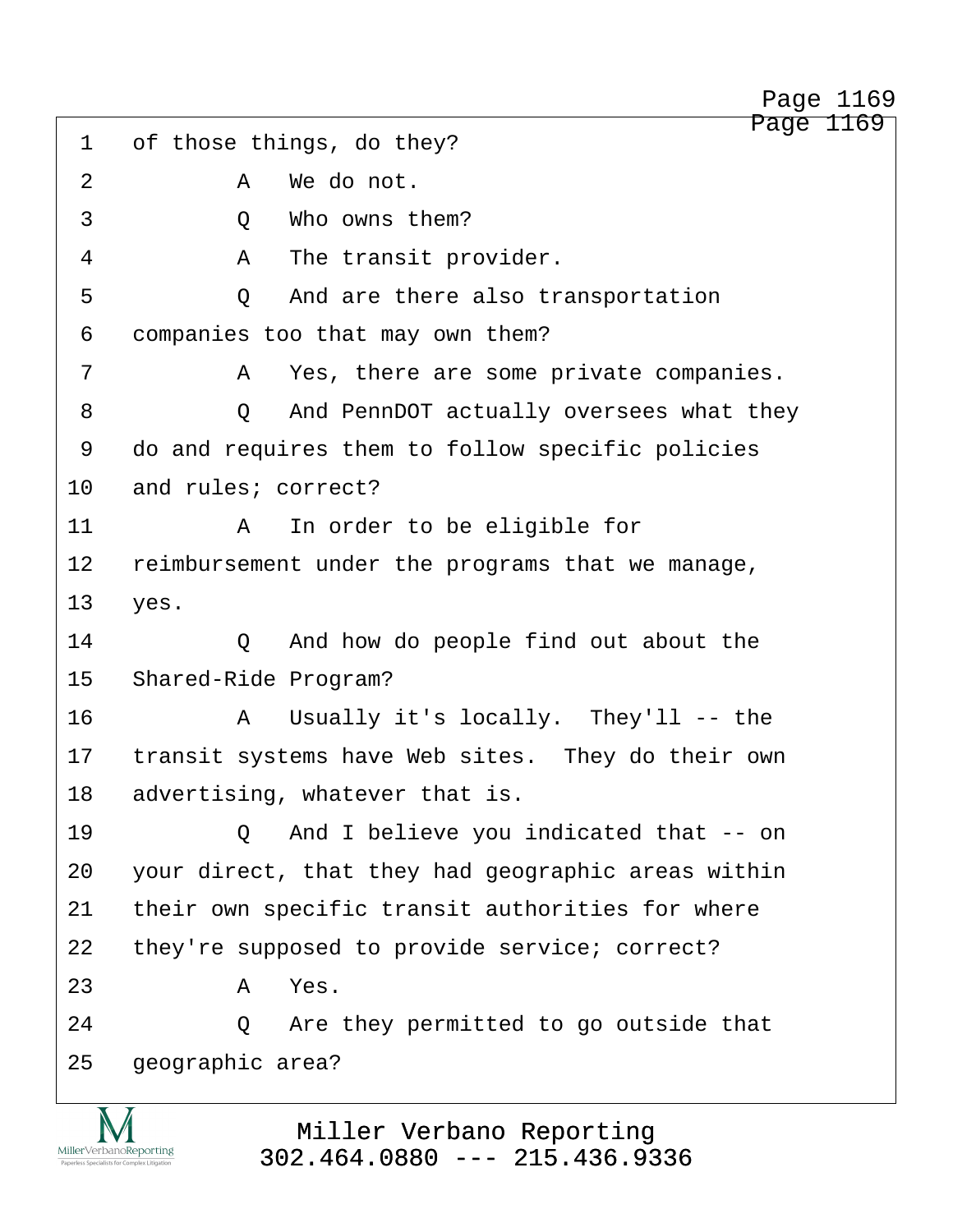http://www.yeslaw.net/help

Page 1170 ·1· · · · · ·A· ·We don't control where they go; they 2 make those decisions. But yes, they can. ·3· · · · · ·Q· ·And the Shared-Ride Program and the 4 Shared-Ride Service, that was in effect prior to 5 voter ID law; right? ·6· · · · · ·A· ·Yes. ·7· · · · · ·Q· ·It started what, 1981? ·8· · · · · ·A· ·1980.· The authorizing legislation was 9 Act 101 of 1980, and the programs actually started 10 in 1981. 11· · · · · ·Q· ·Now, relative to the voter ID act, are 12 the transit authorities given any instructions 13 relative to where they should provide services if 14 the customer wants to go to a PennDOT in order to 15 get a voter ID? 16· · · · · ·A· ·We gave instructions to all of the 17 transportation providers to -- not to deny any 18 trip. If there was a trip that was in question, to 19 call us before there was any denial of service. 20 · · · · Q · And if they called you and couldn't get 21 ahold of you, what are they instructed to do? 22 A We didn't cover that contingency, but 23 there's always someone in the office, so we 24 expected them to be able to get in touch with us. 25 · 20 · And have you ever gotten a phone call

> Miller Verbano Reporting [302.464.0880 --- 215.436.9336](http://www.miller-verbano.com)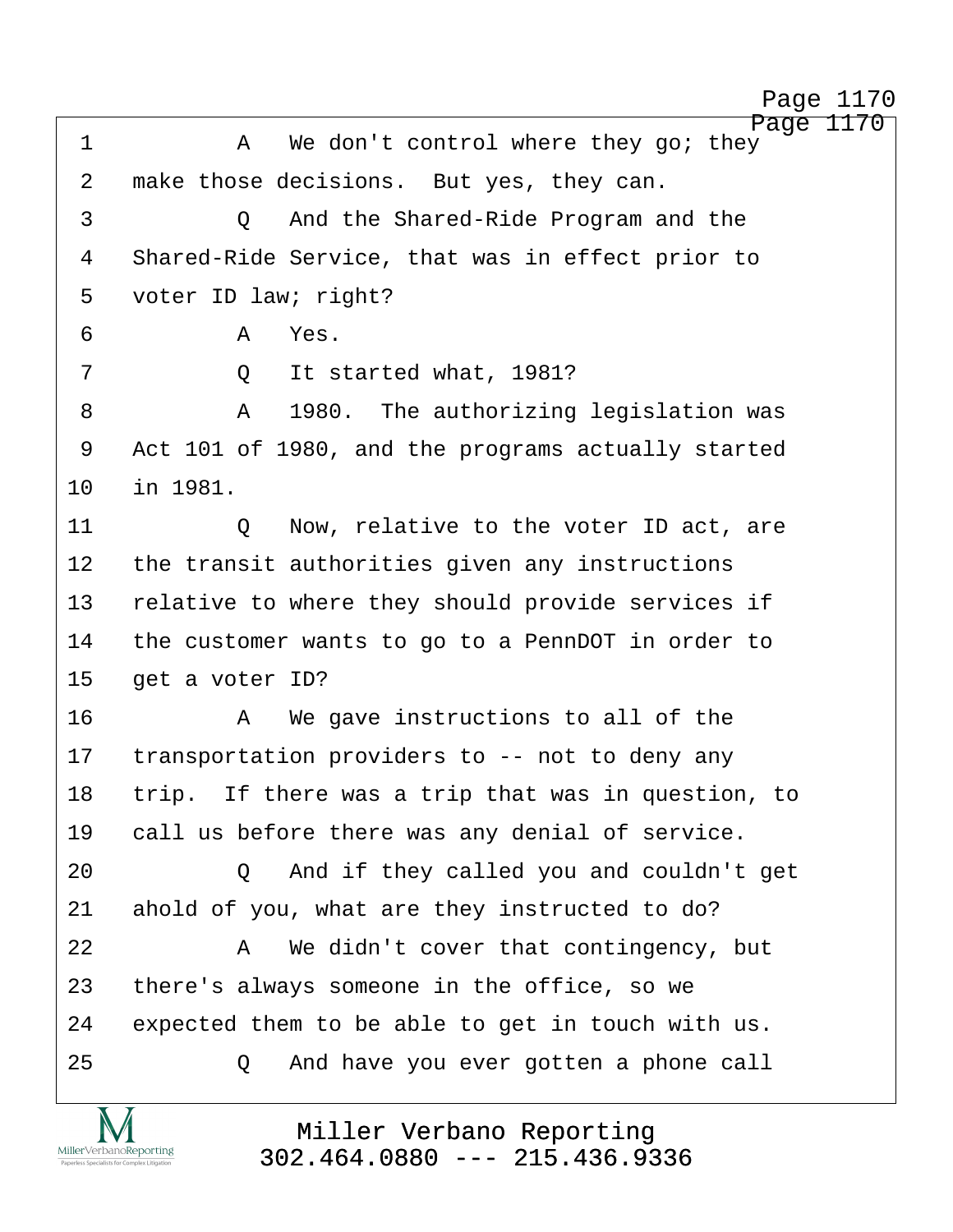http://www.yeslaw.net/help

Page 1171 1 or a request from a transit authority asking for 2 instructions relative to a customer asking to be 3 · provided transportation to a PennDOT location for 4 the purposes of getting a voter ID? ·5· · · · · ·A· ·To the best of my knowledge, no, I 6 haven't. 7 · · · · · · Q · And if you had, what would you have 8 told them? ·9· · · · · ·A· ·We would have looked into the specific 10 circumstances of the trip, where the ID center was 11 located, and we would have tried to figure out a 12 way to get that person to that destination. 13 · · · · Q · To what extent, if any, are you made 14 aware of complaints received by customers to 15 PennDOT concerning the services provided by the 16 local area transit? 17· · · · · ·A· ·Sometimes they rise to my level. 18 Normally they go first to the transit system. If 19 the customer doesn't get satisfaction, then they'll 20 come to the bureau; and occasionally I receive  $21$  those calls. 22 **22 2** D Have you ever been made aware of any 23 complaints by consumers that they were denied a 24 ride to a PennDOT center for the purposes of 25 getting voter ID?

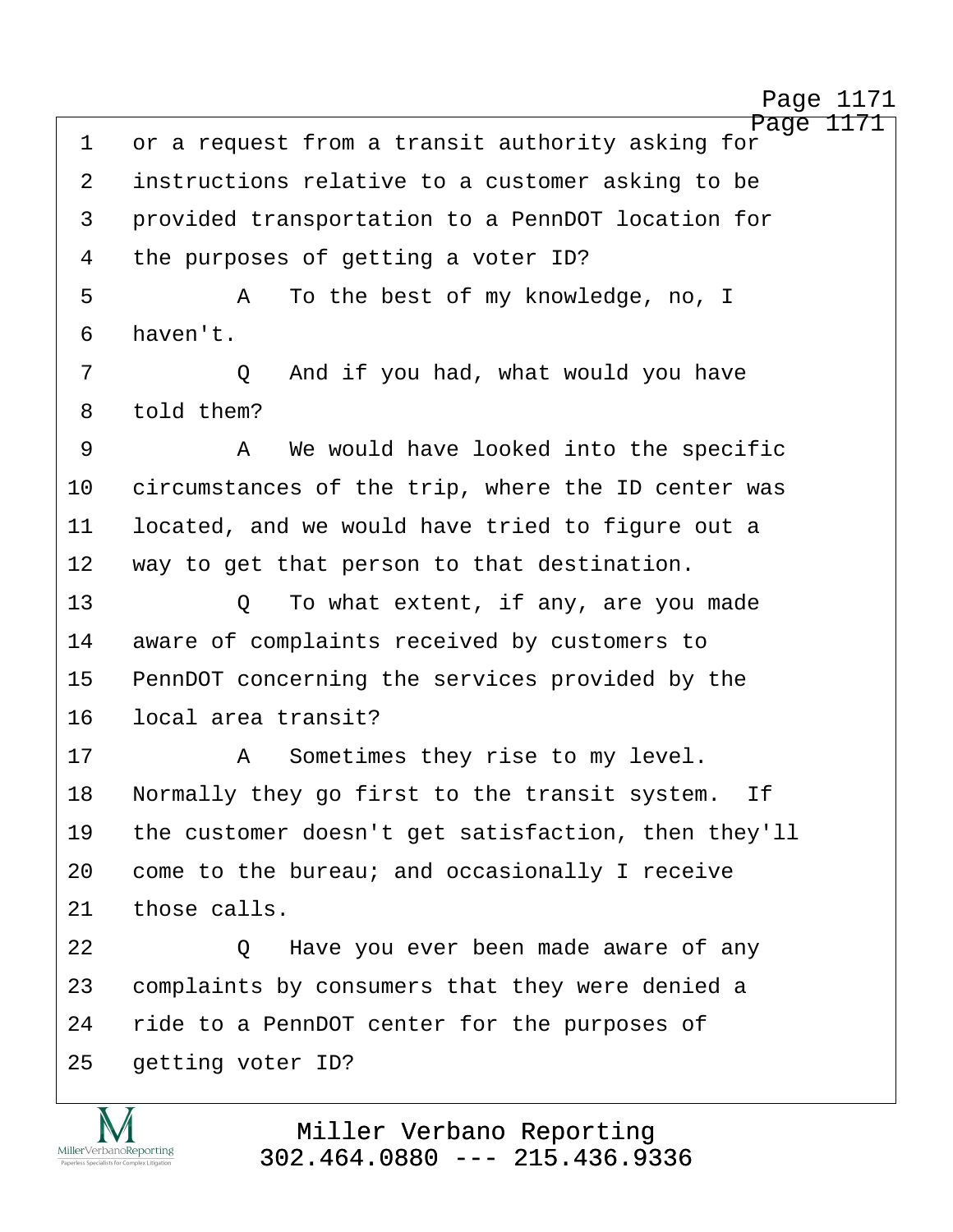Page 1172 ·1· · · · · ·A· ·I have not. 2 0 And there was some discussion during 3 your direct examination concerning who pays for the 4 ride. ·5· · · · · · · ·Am I correct that PennDOT will not pay 6 for more than 85 percent of the fare? ·7· · · · · ·A· ·That's correct. 8 · · · · · Q · But the other 15 percent can be paid by 9 other local agencies? 10· · · · · ·A· ·Yes, that's correct. 11· · · · · ·Q· ·Would that include the Area Agencies on 12 Aging? 13· · · · · ·A· ·Yes. 14· · · · · ·Q· ·AAA? 15· · · · · ·A· ·Yes. 16· · · · · ·Q· ·Are they a county-level type of  $17$  authority or  $-$ -18· · · · · ·A· ·Normally county or bi-county level. 19 · · · · · Q · And other than the AAA, are there other 20 county agencies that will provide that -- the 21 difference in the fare? 22· · · · · ·A· ·Yes.· There are health -- not county 23 necessarily, but healthcare providers are eligible 24 to sponsor trips, the 15 percent. 25 · 20 · And just to reiterate, I think you

> Miller Verbano Reporting [302.464.0880 --- 215.436.9336](http://www.miller-verbano.com)

MillerVerbanoReporting

http://www.yeslaw.net/help

Page 1172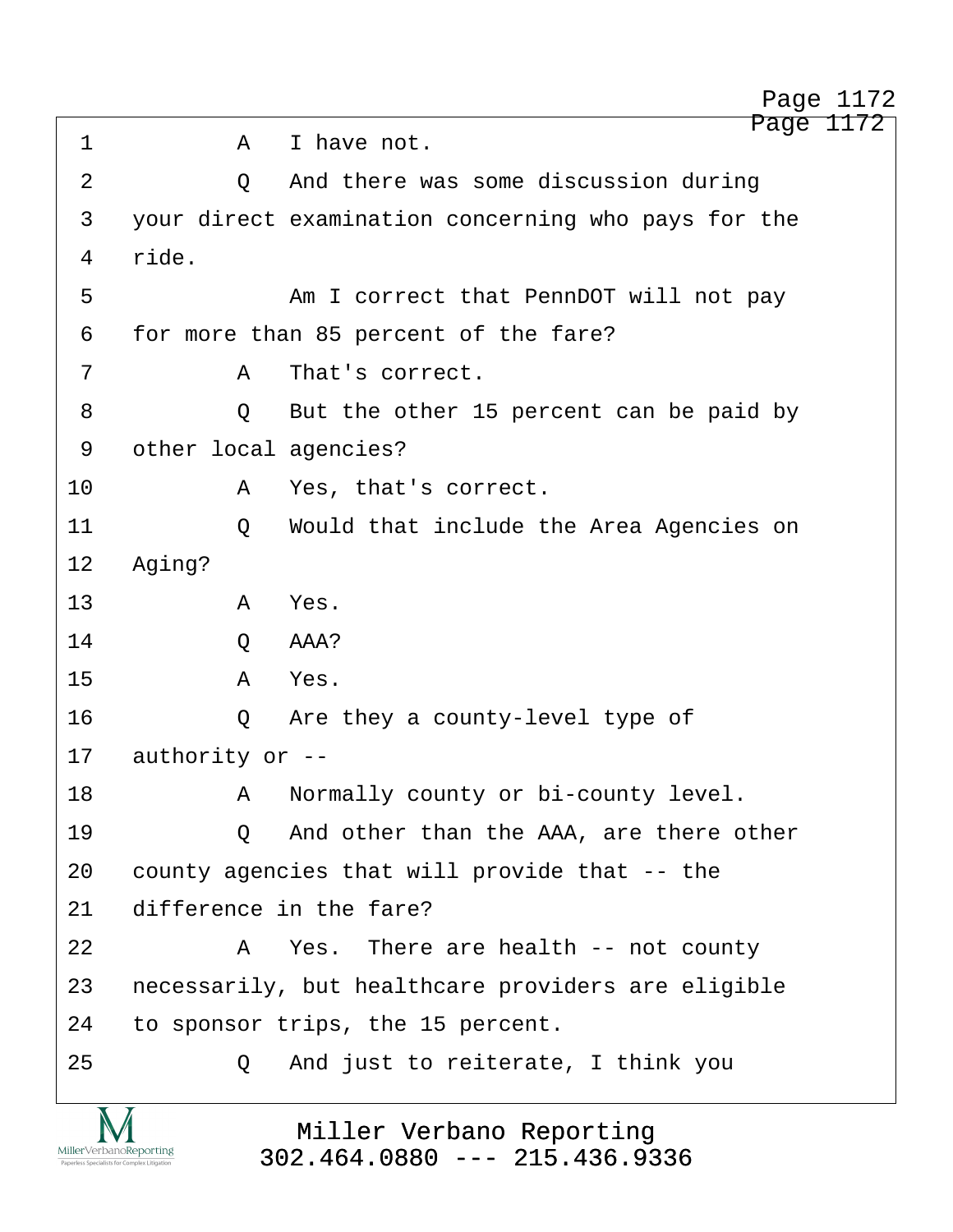Page 1173 1 testified on direct, do you need a photo ID in 2 order to get an ID to be qualified for the 3 Shared-Ride Service? ·4· · · · · ·A· ·No, you do not. ·5· · · · · · · ·MR. KEATING:· Thank you.  $\overline{6}$   $-$ ·7· · · · · · · · · ·RECROSS-EXAMINATION  $8\qquad \qquad - \qquad - \qquad -$ 9 BY MS. PETERSON: 10 0 Just have a few short follow-up 11 questions. 12· · · · · · · ·You testified just now about the 13 directive from PennDOT for the local Shared-Ride 14 · providers to go outside their normal service area. 15· · · · · · · ·Are you aware of any local advertising 16 of that instruction to the Shared-Ride -- that the 17 Shared-Ride Service or Program would go beyond the 18 normal service area? 19· · · · · ·A· ·I am not aware. 20· · · · · ·Q· ·And there's nothing to that -- in that 21 respect on the PennDOT Web site? 22· · · · · ·A· ·Not that I know of. 23 · 20 · And are you aware of any such 24 advertisement on the Department of State Web site? 25· · · · · ·A· ·No, I am not. Page 1173

> Miller Verbano Reporting [302.464.0880 --- 215.436.9336](http://www.miller-verbano.com)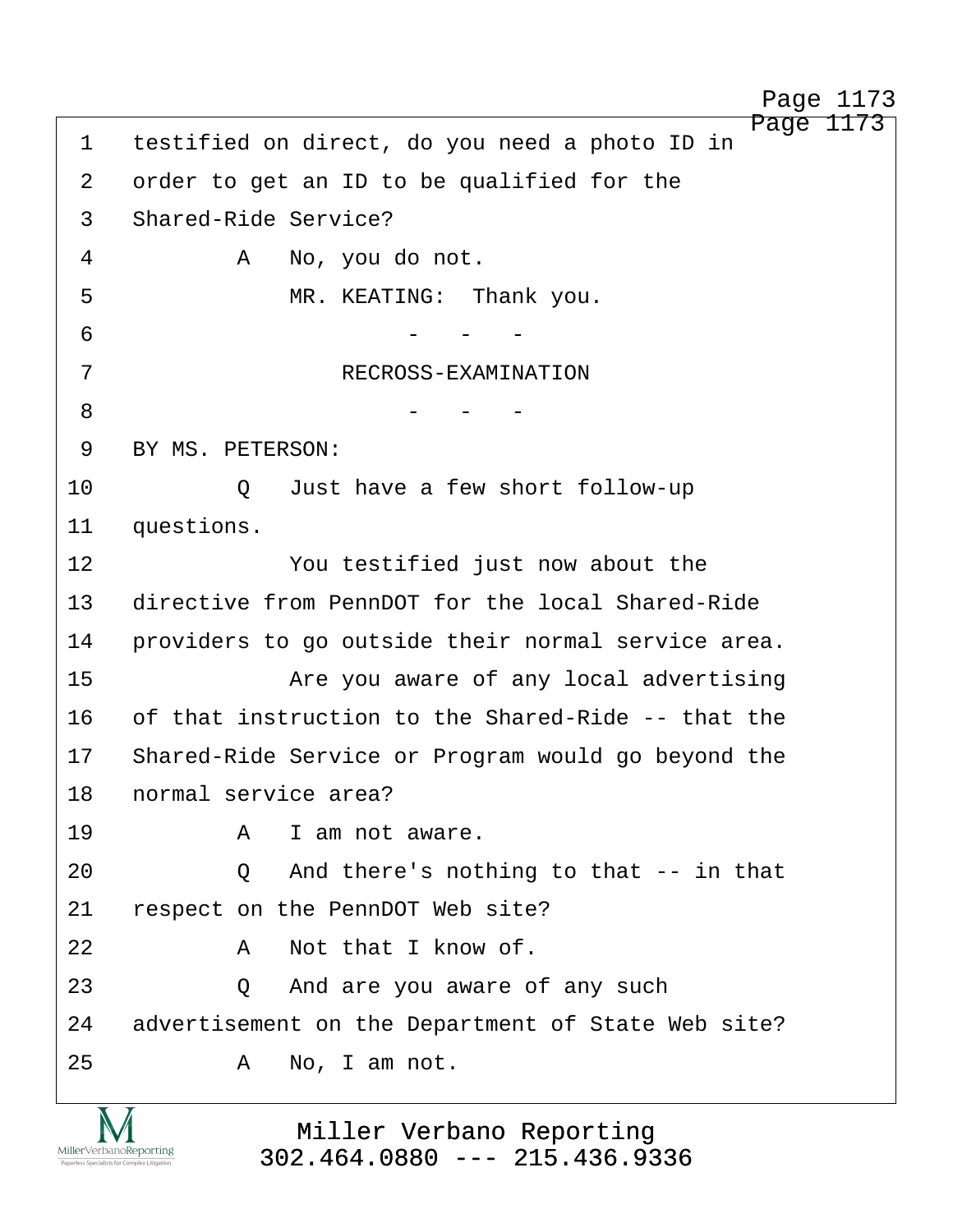Page 1174 ·1· · · · · · · ·MS. PETERSON:· Thank you.· I have 2 nothing further. 3 The MR. KEATING: We have no further 4 redirect -- or recross, Your Honor. Can we excuse 5 this witness? 6 · · · · · · · · THE COURT: Certainly. ·7· · · · · · · ·MR. KEATING:· Thank you. 8 MS. PETERSON: Thank you, Your Honor. 9 We're now going to play a video, and I'm going to 10 defer to my co-counsel, Stanton Jones. 11· · · · · · · ·MR. JONES:· Good morning, Your Honor. 12 I'm Stanton Jones for the Petitioners. 13· · · · · · · ·We next will present the video 14 deposition testimony of Patricia Norton, who is a 15 voter and a fact witness. And we have copies for 16 the Court of the transcript where we've marked in 17 red the Petitioners' designations and in blue the 18 Respondents' designations, as well as a copy of a 19 single exhibit and the CD. 20· · · · · · · ·And the video is Petitioners'  $21$   $Rxhithit$  1430A. 22· · · · · · · ·(Whereupon, excerpts of the video 23 deposition of Patricia Norton, Petitioners' Exhibit 24 1430A, was played in open court.) 25 MR. JONES: Your Honor, we move into

> Miller Verbano Reporting [302.464.0880 --- 215.436.9336](http://www.miller-verbano.com)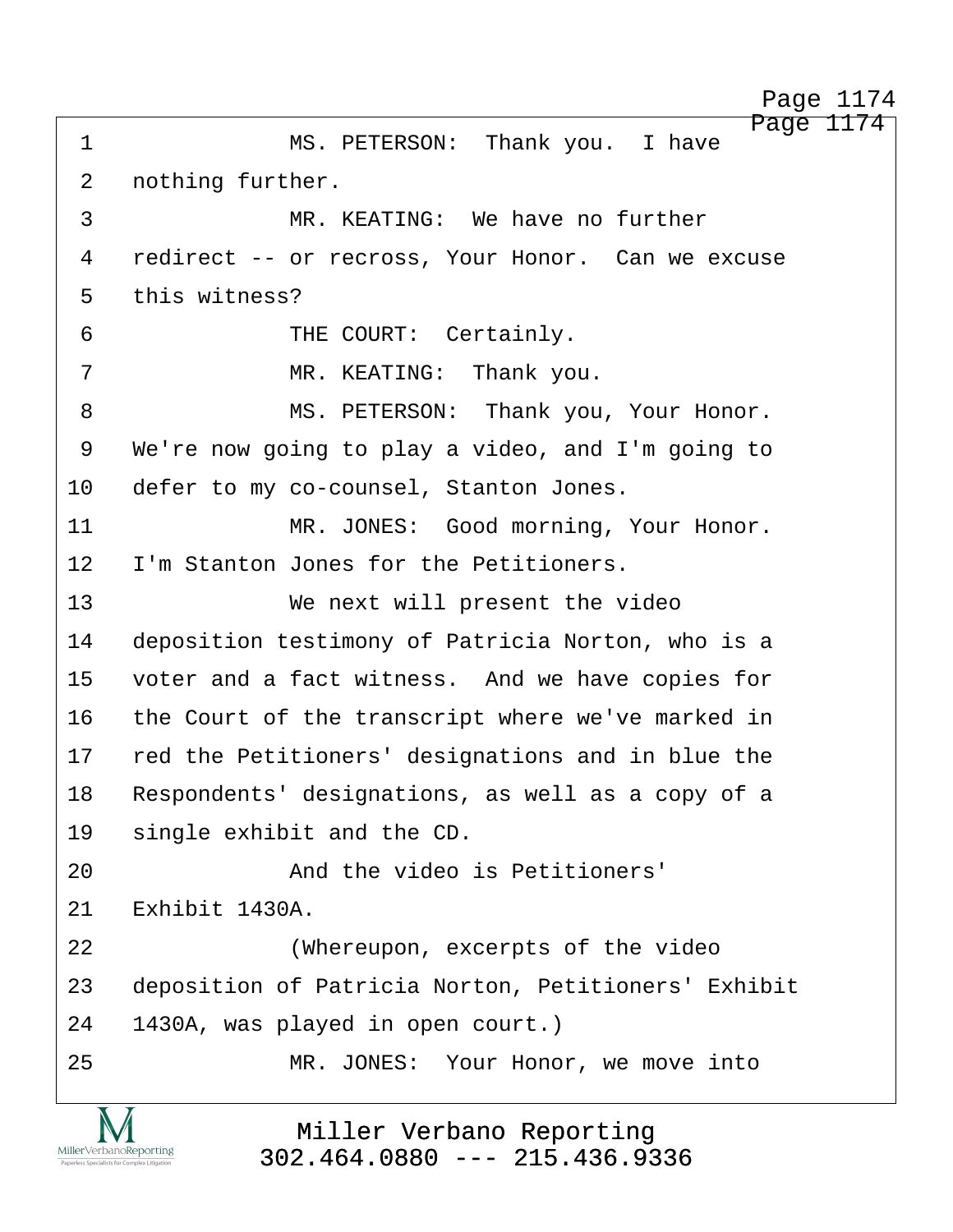http://www.yeslaw.net/help

/www.yeslaw.net/help

http:

| $\mathbf 1$                                                            | Page 1175<br>evidence Petitioner's Exhibit 1430-A, which is the |  |  |  |  |
|------------------------------------------------------------------------|-----------------------------------------------------------------|--|--|--|--|
| 2                                                                      | video of Ms. Norton's testimony, as well as                     |  |  |  |  |
| 3                                                                      | Exhibit 1430, which was the exhibit shown to                    |  |  |  |  |
| 4                                                                      | Ms. Norton.                                                     |  |  |  |  |
| 5                                                                      | And just for the record, I believe                              |  |  |  |  |
| 6                                                                      | Mr. Geffen said on the transcript that the                      |  |  |  |  |
| 7                                                                      | Exhibit was 4130. The correct number is 1430.                   |  |  |  |  |
| 8                                                                      | MR. KEATING: No objection, Your Honor.                          |  |  |  |  |
| 9                                                                      | THE COURT: Very well.                                           |  |  |  |  |
| 10                                                                     | MR. JONES: My colleague, Marian                                 |  |  |  |  |
| 11                                                                     | Schneider, will present our next witness.                       |  |  |  |  |
| 12                                                                     | MS. SCHNEIDER: Good morning, Your                               |  |  |  |  |
| 13                                                                     | Honor. Petitioners call Susan Carty.                            |  |  |  |  |
| 14                                                                     |                                                                 |  |  |  |  |
| 15                                                                     | SUSAN CARTY, having first been duly                             |  |  |  |  |
| 16                                                                     | sworn according to law, was examined and testified              |  |  |  |  |
| 17                                                                     | as follows:                                                     |  |  |  |  |
| 18                                                                     | THE CLERK: Please be seated.                                    |  |  |  |  |
| 19                                                                     |                                                                 |  |  |  |  |
| 20                                                                     | DIRECT EXAMINATION                                              |  |  |  |  |
| 21                                                                     |                                                                 |  |  |  |  |
| 22                                                                     | BY MS. SCHNEIDER:                                               |  |  |  |  |
| 23                                                                     | Good morning.<br>Q                                              |  |  |  |  |
| 24                                                                     | Good morning.<br>Α                                              |  |  |  |  |
| 25                                                                     | Can you please introduce yourself to<br>Q                       |  |  |  |  |
| MillerVerbanoReporting<br>Paperless Specialists for Complex Litigation | Miller Verbano Reporting<br>$302.464.0880$ --- 215.436.9336     |  |  |  |  |

[302.464.0880 --- 215.436.9336](http://www.miller-verbano.com)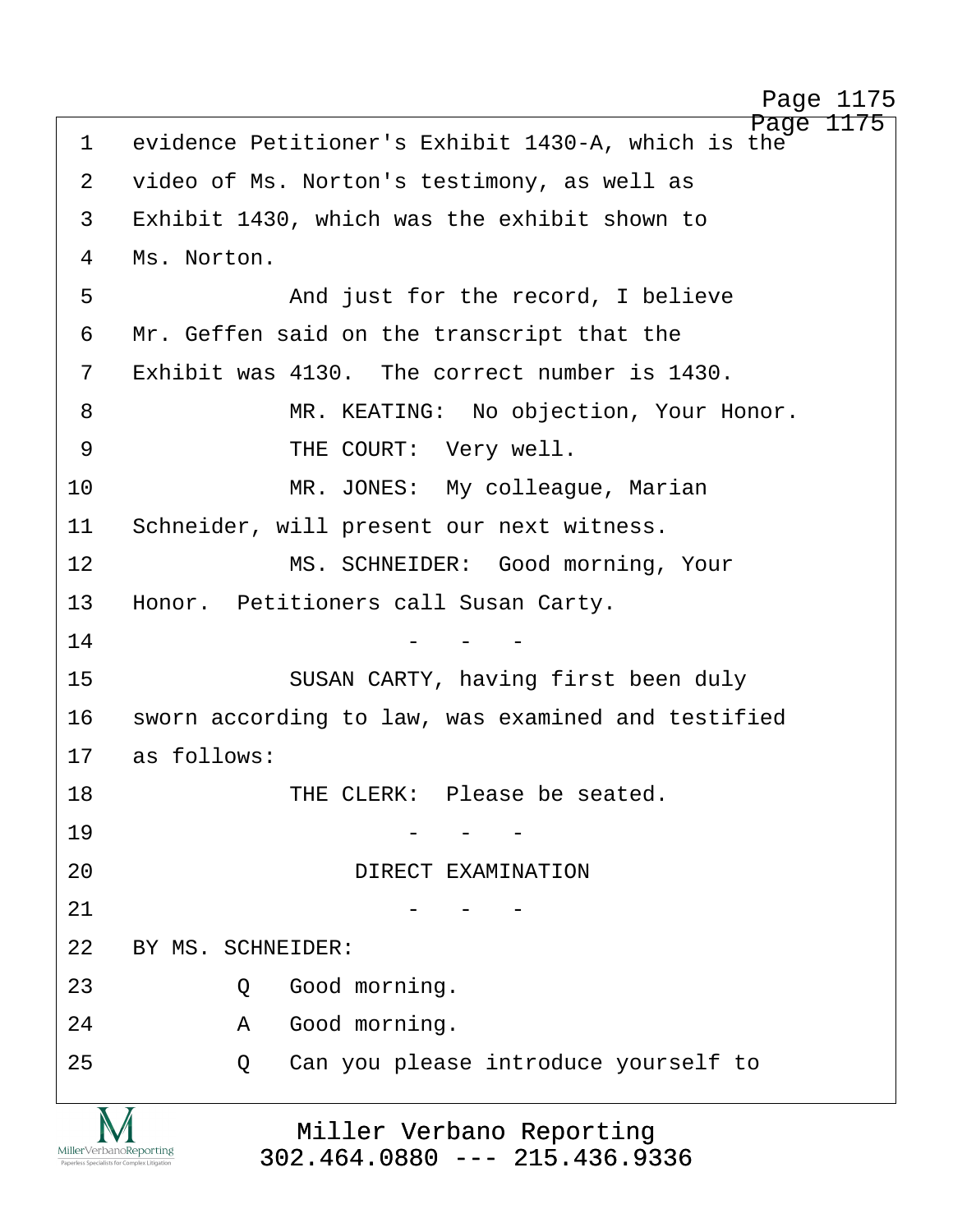Page 1176 1 the Court. 2 A I'm Susan Carty. 3 0 Where do you live? ·4· · · · · ·A· ·I live in East Goshen. 5 · · · · · · Q · And are you a member of the League of 6 Women Voters of Pennsylvania? ·7· · · · · ·A· ·Yes. ·8· · · · · ·Q· ·What is the League of Women Voters? ·9· · · · · ·A· ·The League of Women Voters is a 10 93-year-old organization that has dedicated itself 11 to ensuring that all voters have the right to vote 12 unobstructed, no barriers. 13 · · · · · · · · The League knows well its history. We 14 know what women went through, struggling. We know 15 what men went through supporting us as well. Women 16 were jailed. They were beaten. They were 17 harassed. They lost their families. And that's a 18 history that we uphold today, we are committed to 19 today, to ensure that all voters have the right to 20 vote with no barriers. 21 0 And is the League of Women Voters a 22 partisan organization?  $23$   $A$   $No$ . 24 · · · · Q · And today, currently, does the League 25 · have an educational mission?

> Miller Verbano Reporting [302.464.0880 --- 215.436.9336](http://www.miller-verbano.com)

MillerVerbanoReporting

http://www.yeslaw.net/help

Page 1176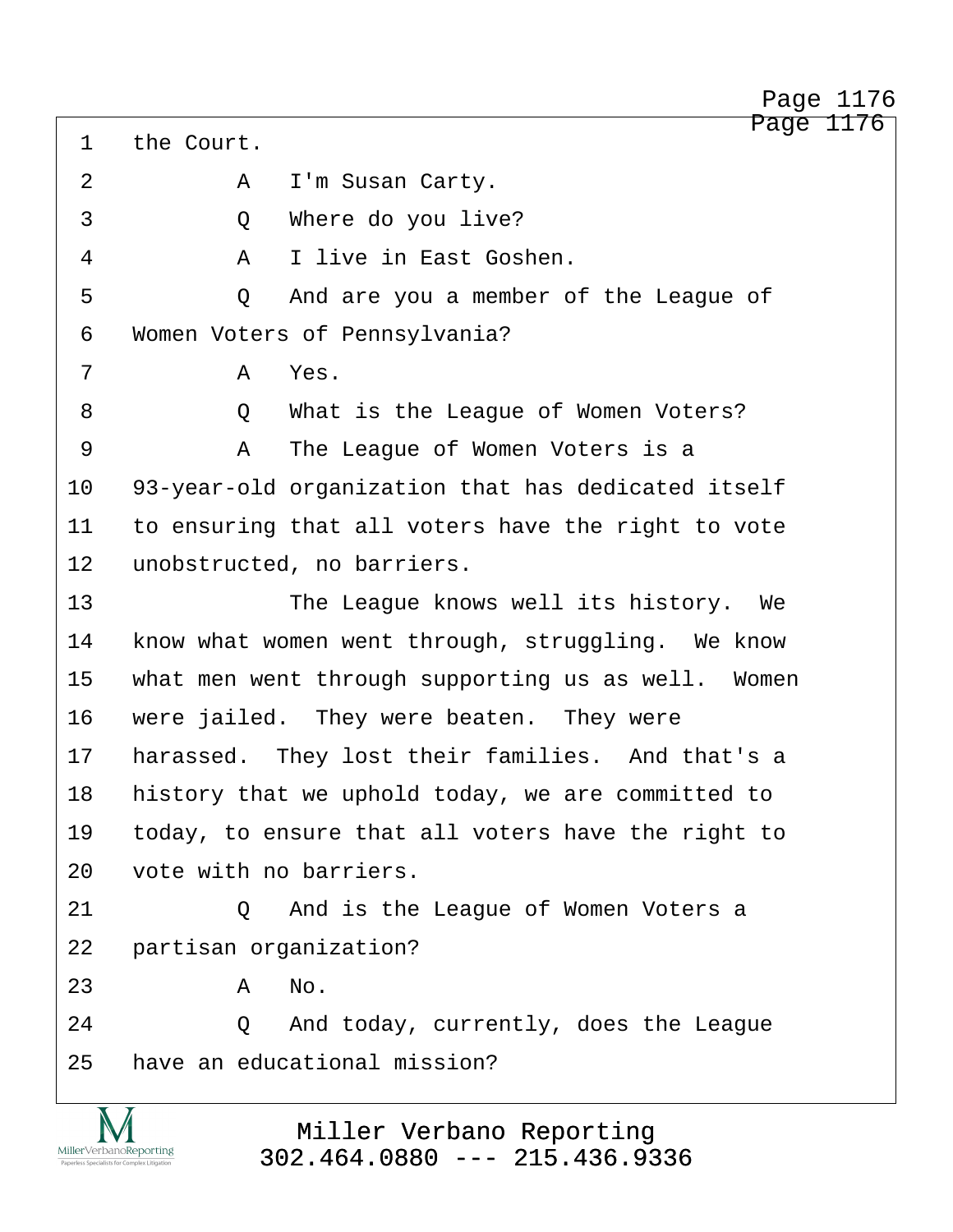2 0 Could you describe the League's ·4· · · · · ·A· ·The League has an educational mission 5 that falls under what we call our voter services 6 part of the League. And our goal is to be sure 7 that voters understand how to vote; they understand 8 what they need to do to vote; what they need to be 9 aware of when they vote; how to go about finding 10 the information they need to vote. 11· · · · · ·Q· ·And what is your position with the 13· · · · · ·A· ·I'm the president. 14 0 How long have you had that position? 15· · · · · ·A· ·About six weeks.

Page 1177

Page 1177

16· · · · · ·Q· ·How did you come to become the 17 president of the League? And this is -- we're 18 talking about the state, the Pennsylvania League of 19 Women Voters.

·1· · · · · ·A· ·Yes.

12 League?

MillerVerbanoReporting

3 educational mission.

20· · · · · ·A· ·Yes.· Every two years the state has an 21 annual or bi-annual convention where they have a 22 · nominating committee that takes time, about four or 23 five months prior to the convention, putting 24 together a slate of candidates that they feel would 25 be appropriate to fill the board positions for the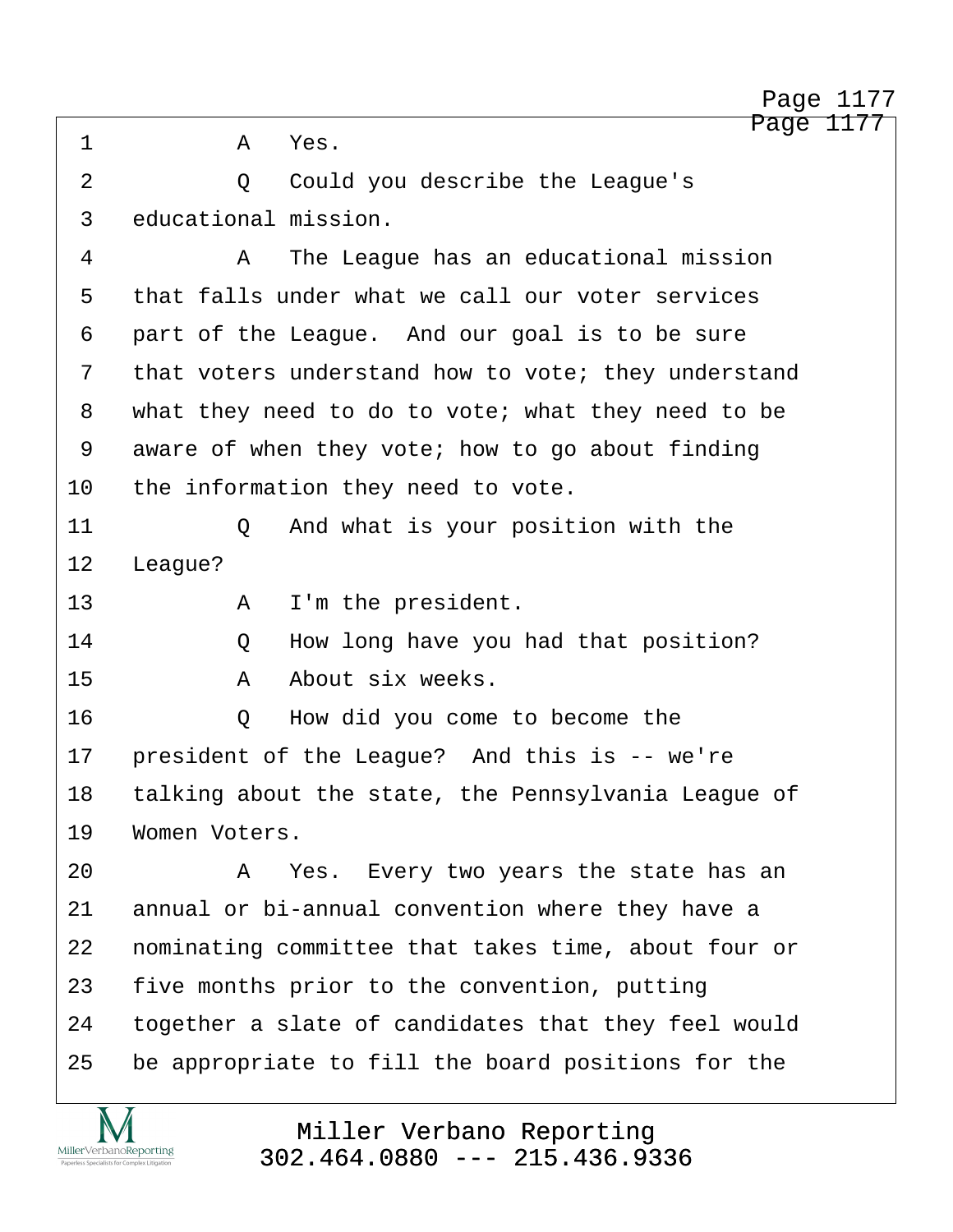Page 1178

| asked you |  |  |
|-----------|--|--|
|           |  |  |

1 next two years. 2 a comminating committee 2 and you so the nominating committee 3 to be president? ·4· · · · · ·A· ·Yes. ·5· · · · · ·Q· ·And at the -- what happened at the 6 convention? 7 · · · · · · · At the convention they have another 8 meeting with delegates that are assigned to the 9 convention and then other attendees from across the 10 state who learn more about the slate, and then they 11 vote for approval of the slate. 12 0 Now, before you became the president of 13 the League, what position did you hold? 14· · · · · ·A· ·I was the president of the Chester 15 County League. 16· · · · · ·Q· ·And did you have any other leadership 17 position in the Chester County League? 18· · · · · ·A· ·Prior to that I was the vice president; 19 and prior to that I was the education committee 20 chair. 21 0 Do you still have a role with the 22 Chester County League? 23· · · · · ·A· ·Yes.· I'm still finishing the role of 24 • president with them for one more year. 25 **25 2** Now, you mentioned that you recently

> Miller Verbano Reporting [302.464.0880 --- 215.436.9336](http://www.miller-verbano.com)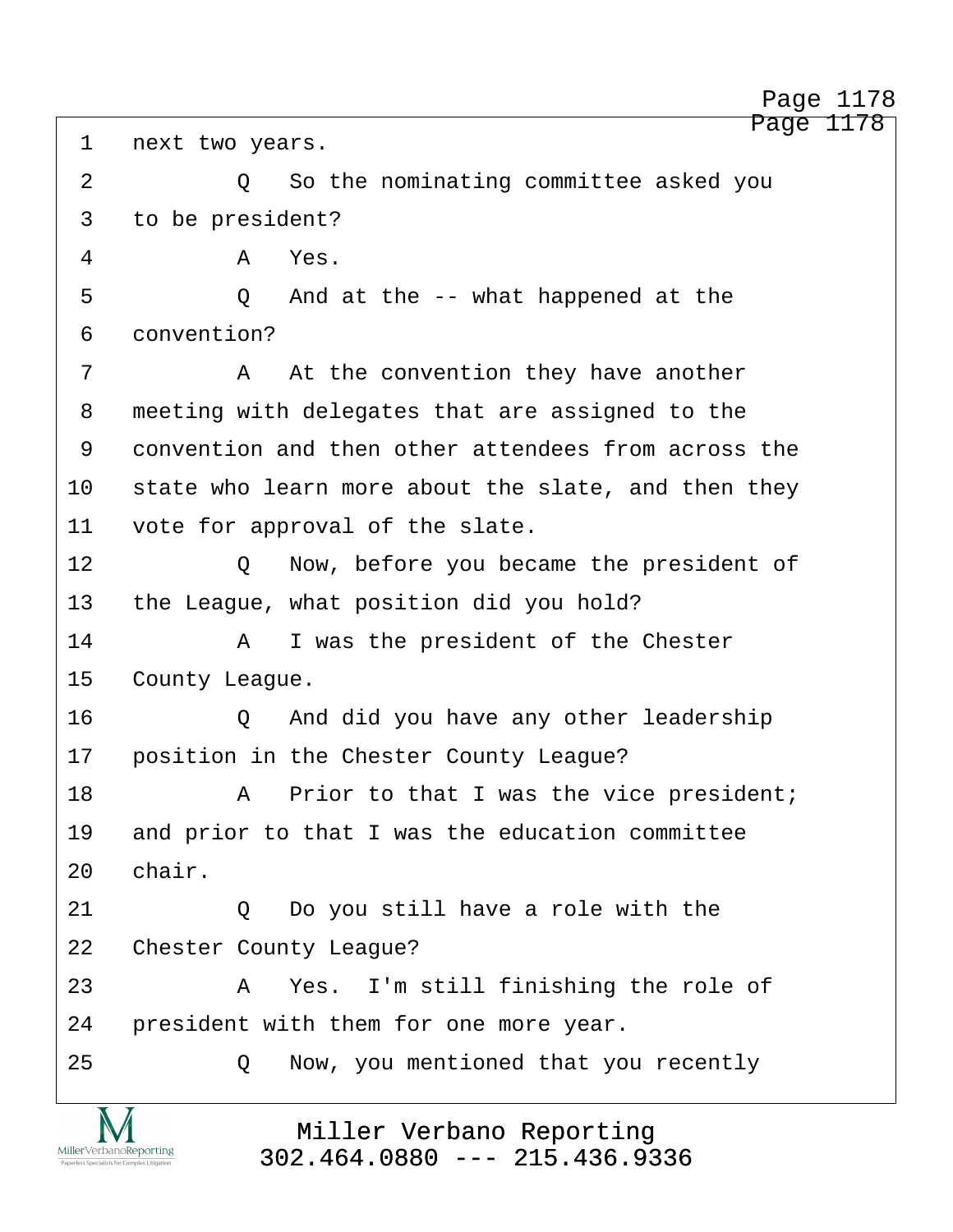http://www.yeslaw.net/help

Page 1179 1 attended this state's convention. Did the topic of 2 voter ID come up at the state convention?  $\overline{3}$   $\overline{A}$   $\overline{Y}$ es. 4 0 And you also mentioned that other 5 representatives from around the state attend the 6 convention. ·7· · · · · ·A· ·Yes. ·8· · · · · ·Q· ·What did you learn about voter ID from 9 those representatives from other Leagues? 10· · · · · ·A· ·The representatives from the other 11 Leagues across the state -- we serve now about  $12$   $30$  --13 **MR. SCHMIDT:** Objection; it's hearsay. 14 MS. SCHNEIDER: Your Honor, this 15 witness is offered primarily in support of our 16 renewal of the motion for preliminary injunction; 17 and so part of the  $-$  she's going to testify that 18 her impression --19 • THE COURT: It's admissible for what? 20 MS. SCHNEIDER: What the purpose was --21 we're laying the foundation for that evidence. 22 BY MS. SCHNEIDER: 23 0 I'm sorry. You can continue. 24 Tell me, at the state convention when 25 the topic of voter ID came up, what did you learn

> Miller Verbano Reporting [302.464.0880 --- 215.436.9336](http://www.miller-verbano.com)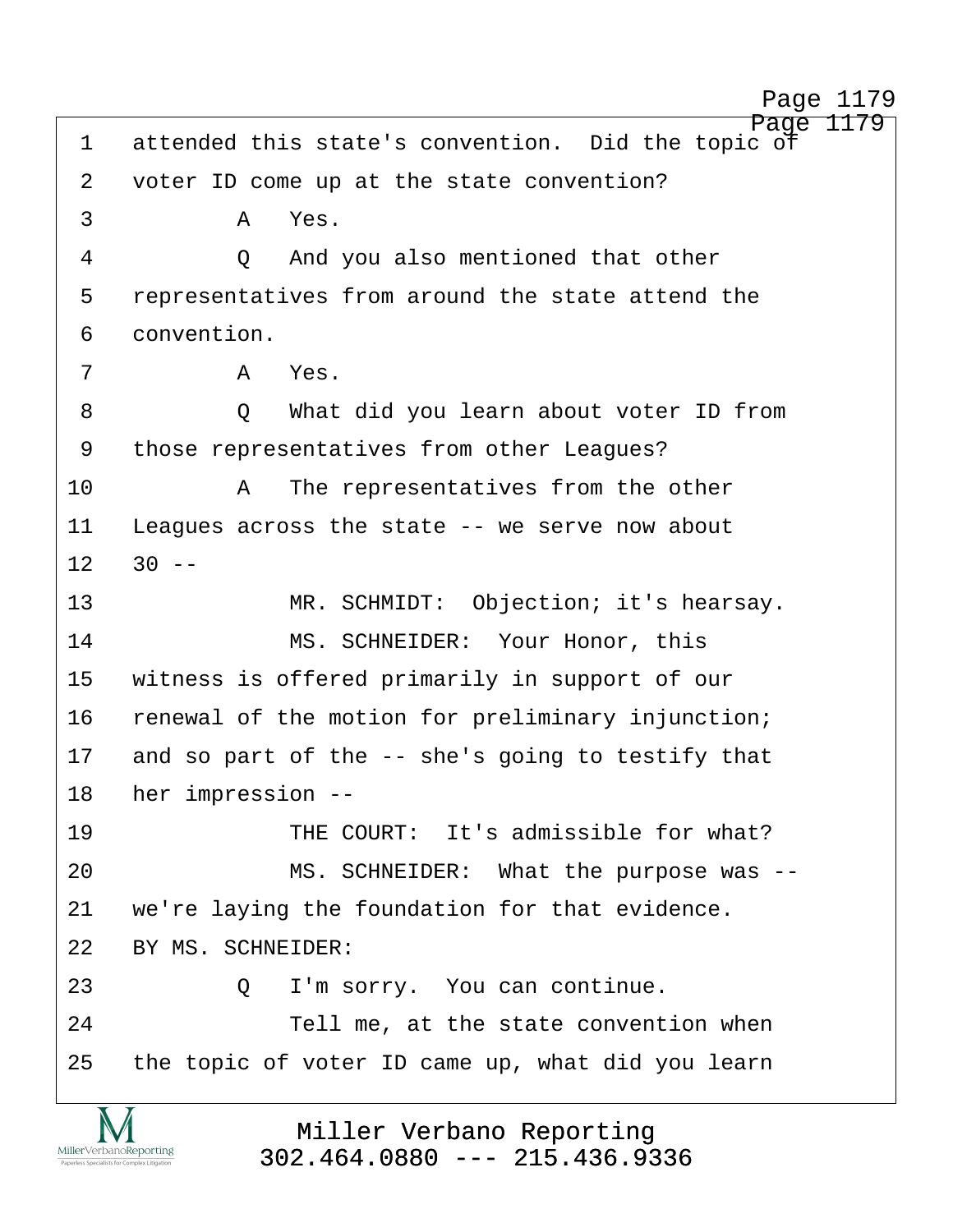http://www.yeslaw.net/help

Page 1180 1 about what the local Leagues were doing about voter 2 ID around the state? ·3· · · · · ·A· ·The local Leagues actually individually 4 discussed what they did in front of the convention, 5 what efforts they took, what activities they went 6 through. ·7· · · · · · · ·Many of the Leagues, including Chester 8 County League, spent many hours -- we spent 9 700 hours, we figured out, volunteer hours, working 10 on helping voters. 11· · · · · · · ·Many of the other Leagues did not maybe 12 the same amount of hours, but they held more 13 frequent voter registrations. They offered public 14 meetings, open discussion for people to understand 15 what this meant. They visited churches. They 16 visited retirement homes. They visited senior 17 centers. They produced newsletters for their 18 members and for the public. 19 We were on the radio multiple times. 20 We have articles in the newspaper clarifying that 21 there was a concern. 22· · · · · ·Q· ·So I just want to turn back to what you 23 said about the Chester County League. 24 · · · · · You said the Chester County League 25 alone spent 700 volunteer hours on voter ID.

> Miller Verbano Reporting [302.464.0880 --- 215.436.9336](http://www.miller-verbano.com)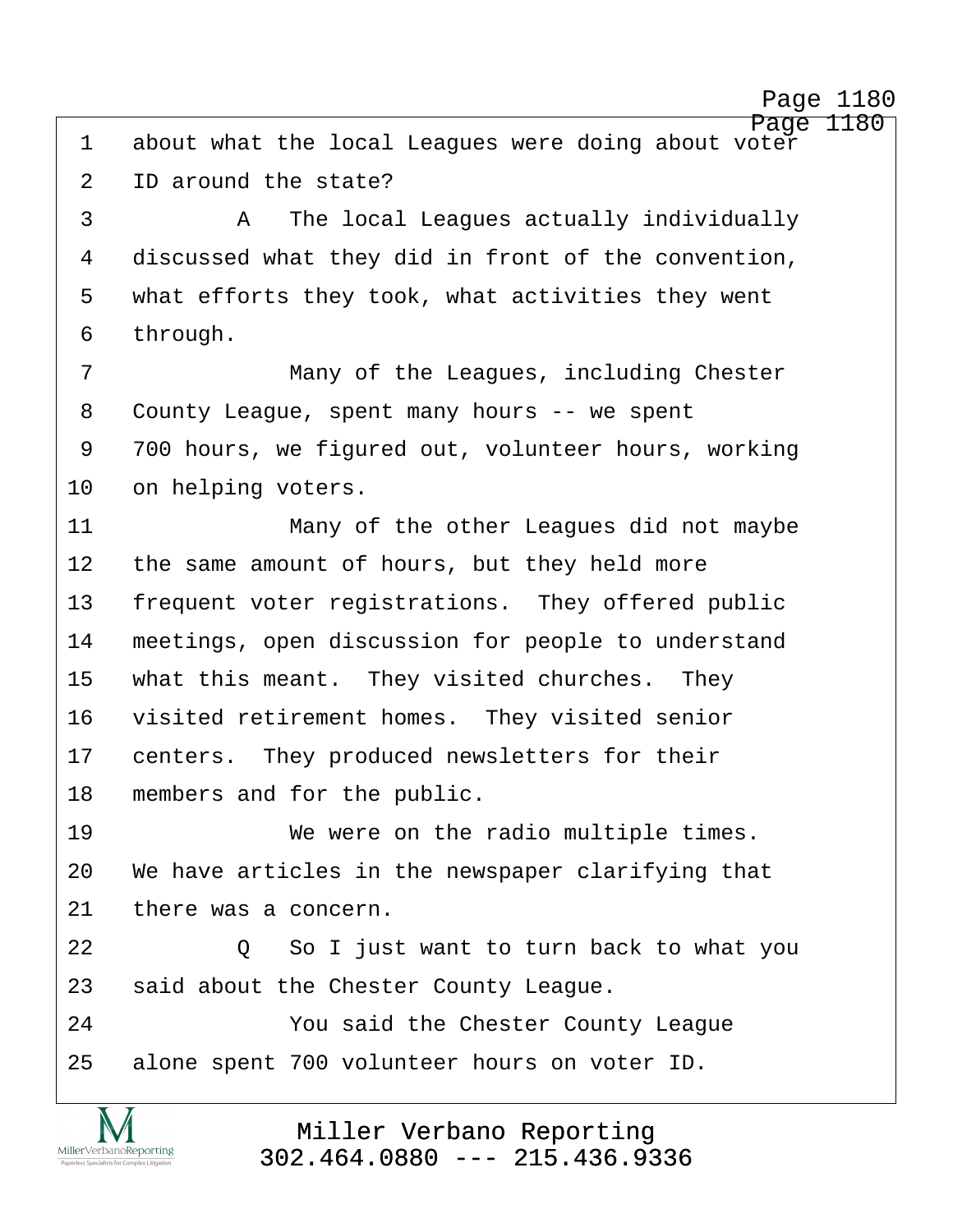·1· · · · · ·A· ·Yes.

2 access 10 and you describe a little bit more 3 about what the Chester County League, which you 4 were the president of, did around voter ID.

·5· · · · · ·A· ·Yes.· We visited every senior center in 6 Chester County and spent hours staying there with 7 them, couple hours with each visit, helping people 8 recognize whether they had the correct ID, if they 9 did not have the correct ID, whether we are 10 currently registered. We showed them how to do 11 that on the computer. It's very easy to find out 12 for yourself.

13· · · · · · · ·We distributed materials to as many 14 churches as we could reach out too. We attended 15 the farmers' markets. We attended fairs. We 16 attended activities going on in the county. We 17 spoke at the Coatesville Veterans Hospital, to 18 women.

19 · · · · · Q · So the time that you were spending 20 doing this outreach on voter ID meant that you 21 veren't spending time on other activities; is that 22 right?

- 23· · · · · ·A· ·Right.
- 24 · · · · · Q · Now let's talk about the state League.
- 25 · · · · · · · · Does the state League maintain an

MillerVerbanoReporting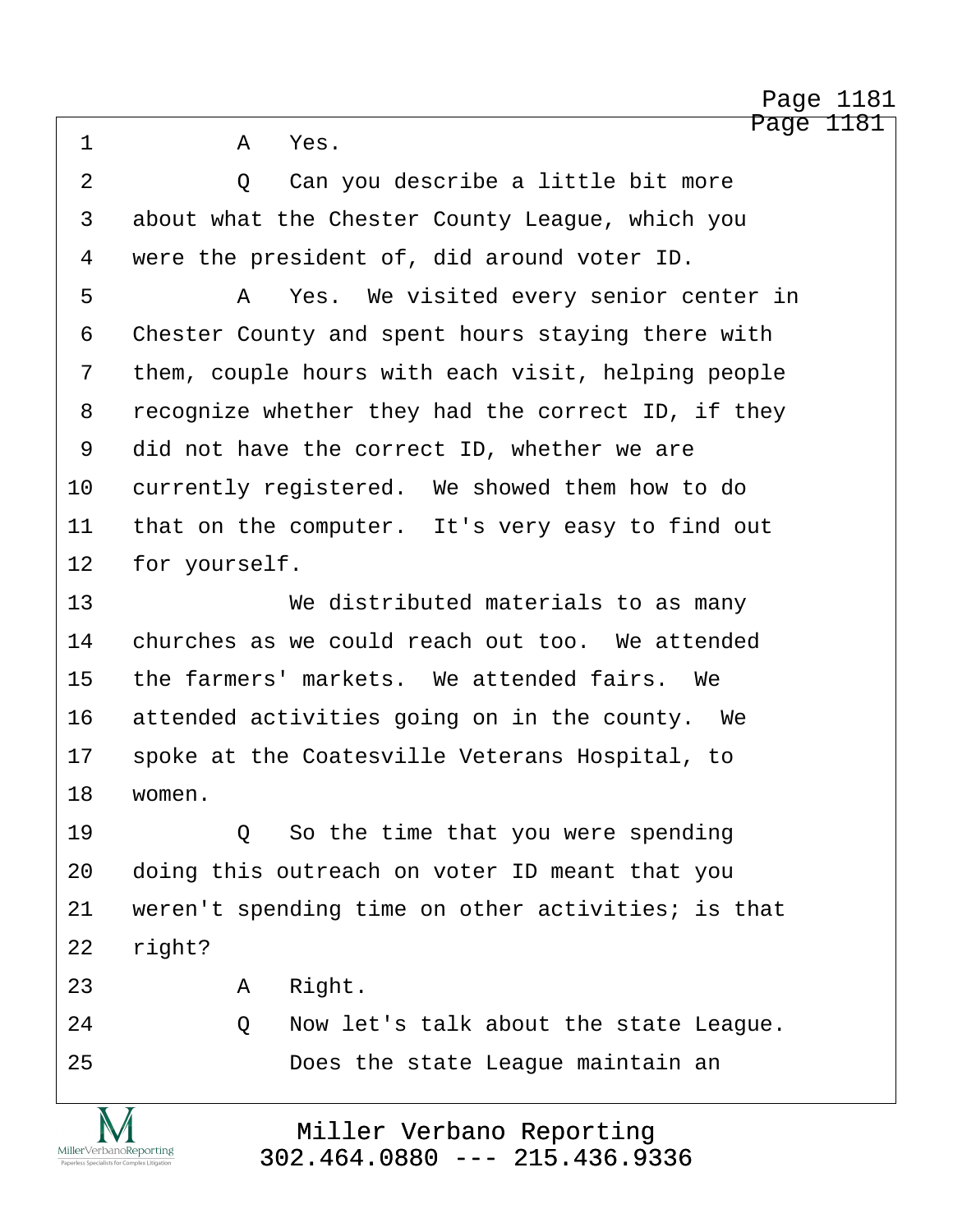1 office? 2 · **A Yes**. ·3· · · · · ·Q· ·Where is that office located? ·4· · · · · ·A· ·The office is at 226 Forster Street in 5 Harrisburg. ·6· · · · · ·Q· ·And how many staff work in that office? ·7· · · · · ·A· ·We have one full-time, one part-time. 8 0 Who works in the state office? ·9· · · · · ·A· ·The full-time person is our executive 10 director. Her name is Bonita Hoke; and our 11 part-time person is an assistant to the director. 12 Her name is Rae Neubaum. 13· · · · · ·Q· ·And what are Rae Neubaum's 14 responsibilities? 15· · · · · ·A· ·Rae maintains the continuity of office 16 · procedures. She answers the phone messages. She 17 Greets visitors. She communicates with various 18 state League chapters as they call and ask for 19 information. She maintains a database. 20 · · · · · Q · So does the League have a telephone 21 I number for citizens to call?  $22$  **A** Yes. 23· · · · · ·Q· ·And explain to me how the telephone 24 calls are answered. Are they answered by a live 25 person?

http://www.yeslaw.net/help

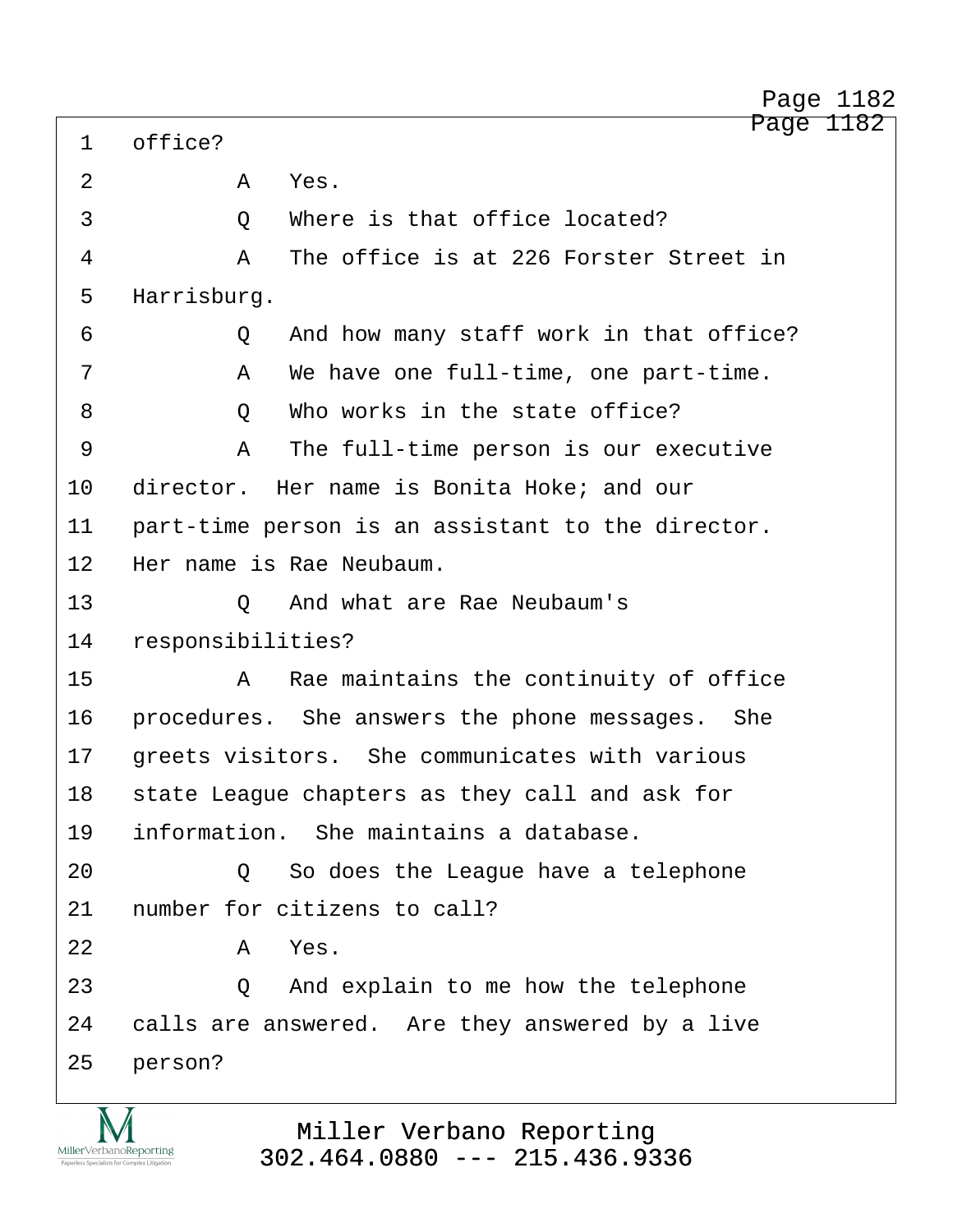http://www.yeslaw.net/help

Page 1183 ·1· · · · · ·A· ·Rae would answer the telephones when 2 she's in the office. When she's not in the office, 3 there's an answering machine. 4 0 And what time of year does the League 5 receive the most calls? ·6· · · · · ·A· ·Clearly they're very busy prior to an 7 election and Election Day. And then things slow 8 down for a while after that. ·9· · · · · ·Q· ·So how does the League keep track of 10 the calls that come into the state office? 11· · · · · ·A· ·The League keeps a log.· They enter the 12 information from the messages or from the phones 13 actually into the computer. 14 **2** And who makes that log of calls? 15· · · · · ·A· ·Rae does. 16· · · · · ·Q· ·And is the log created at or near the 17 time that the calls come in? 18 MR. SCHMIDT: Your Honor, I want to 19 object. I don't know if the witness has testified 20 to her foundation about this log. She just 21 testified that someone else at the League handles 22 the log, prepares the log. I don't know if she has 23 a foundation to testify to the content. 24 THE COURT: You can ask a couple more 25 questions.

> Miller Verbano Reporting [302.464.0880 --- 215.436.9336](http://www.miller-verbano.com)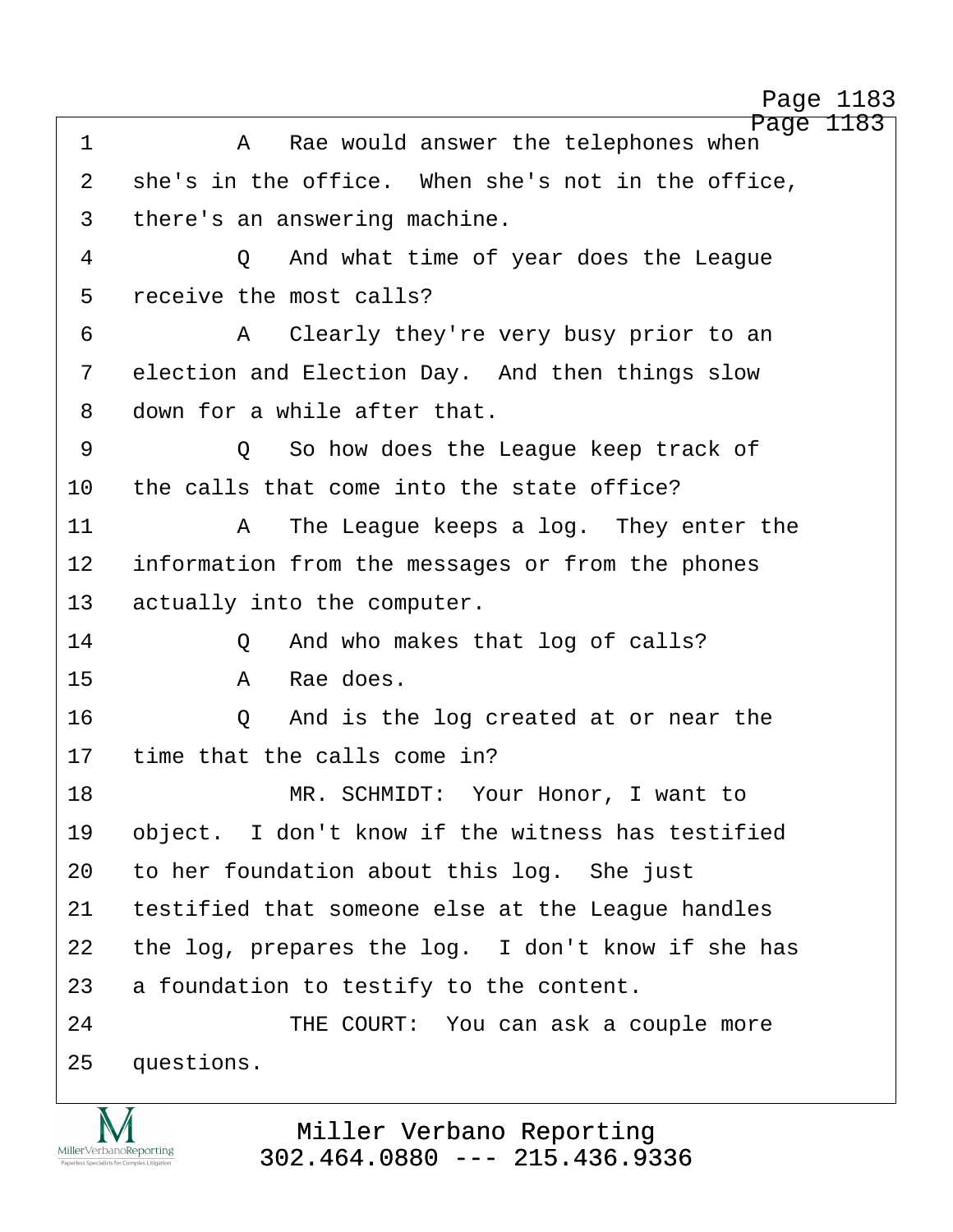Page 1184 1 MS. SCHNEIDER: Thank you, Your Honor. 2 We're just trying to lay the foundation for the 3 business records exception. ·4· · · · · · · ·MR. SCHMIDT:· Your Honor, as another 5 administrative matter, this log has never been 6 produced. 7 MS. SCHNEIDER: Yes, it has. ·8· · · · · · · ·MR. SCHMIDT:· It's the first time we're 9 hearing about this. 10 · · · · · · · MS. SCHNEIDER: I'm sorry, Your Honor. 11 It has been produced in discovery. And it was 12 designated -- the particular -- we actually 13 • produced logs for every month from September until 14 May. And I don't know what the first Bates number 15 is. But the Bates number of the November log is 16 VOTES0002208. So, yes, we did produce them in 17 discovery. 18 BY MS. SCHNEIDER: 19· · · · · ·Q· ·Sorry.· So we were talking about the 20 log of calls. And who makes the log of calls at  $21$  the office? 22· · · · · ·A· ·Rae does. 23· · · · · ·Q· ·And is the log created in the ordinary 24 course of the League's business?  $25$   $A$   $Yes$ .

http://www.yeslaw.net/help

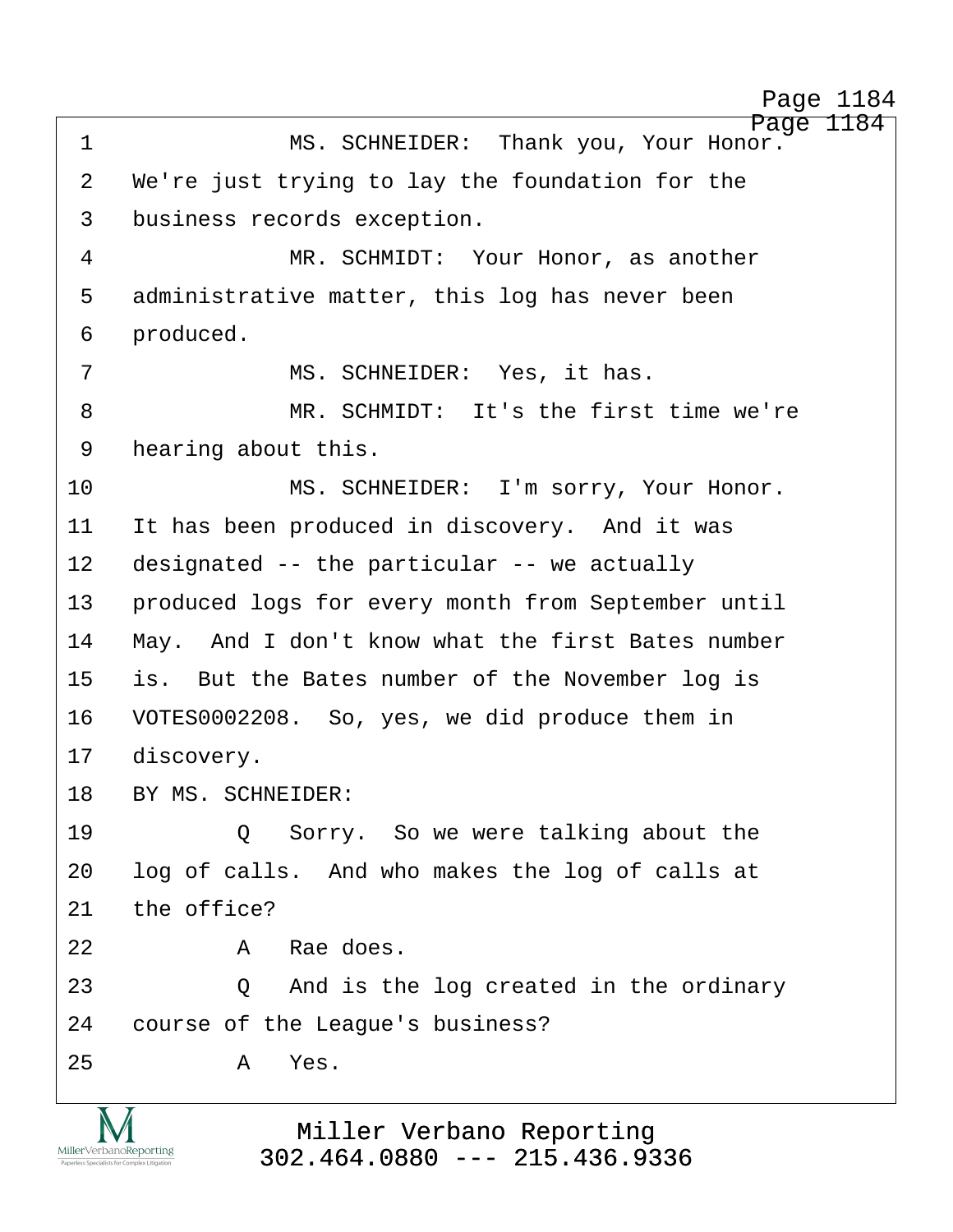Page 1185 ·1· · · · · ·Q· ·And is creating the call log part of 2 Rae's normal duties? ·3· · · · · ·A· ·Yes. 4 THE COURT: Continue. 5 · · · · · · · · MS. SCHNEIDER: Thank you, Your Honor. ·6· ·I'd like to mark for identification Petitioner's 7 Exhibit 1750. 8 · · · · · · · · · THE COURT: It will be marked as an 9 exhibit. 10 **MS. SCHNEIDER:** Thank you. 11 BY MS. PETERSON: 12 · · · · Q · Ms. Carty, have you seen this document 13 before? 14· · · · · ·A· ·Yes. 15· · · · · ·Q· ·Do you recognize it? 16· · · · · ·A· ·Yes. 17· · · · · ·Q· ·What is this document? 18· · · · · ·A· ·This is the November 2012 call log for 19 the office phone line. 20 · · · · · Q · And can you turn to the second page of 21 the exhibit that I've given you. 22 · · · · · · · · And you mentioned that the call log was 23 entered into the computer, earlier. Is this a 24 printout of what's entered in the computer?  $25$   $A$   $Yes$ . Page 1185

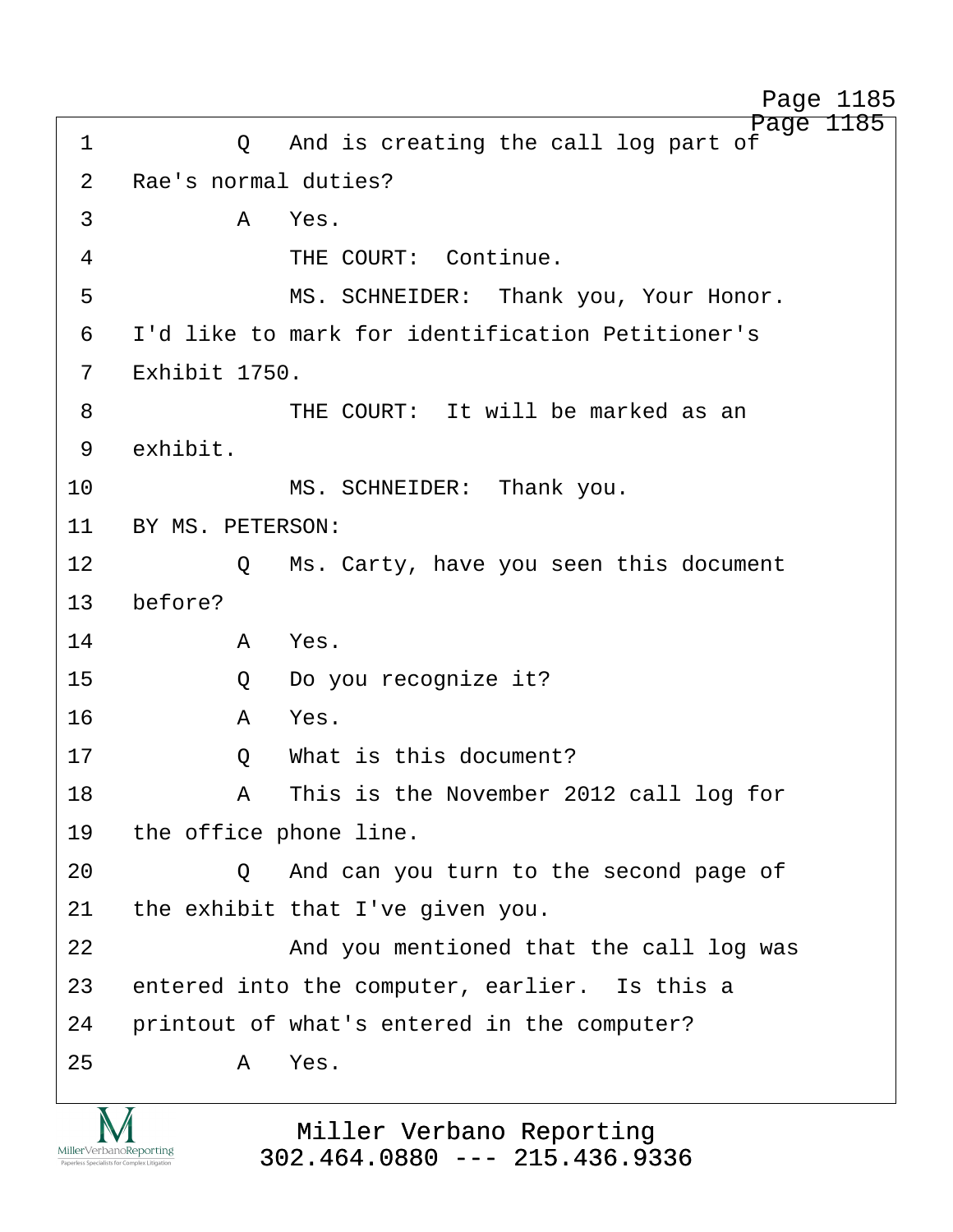Page 1186 ·1· · · · · ·Q· ·I just want to direct your attention to 2 the first row.

3 · · · · · · · · · MS. SCHNEIDER: Before we continue, 4 Your Honor, I just want to mention that there were 5 telephone numbers and identifying information of 6 people that we have redacted, and that's what the 7 redactions are in this document.

8 · · · · · · · · · · · · THE COURT: Well done. And I 9 appreciate you enlarging it.

10 BY MS. SCHNEIDER:

MillerVerbanoReporting

11· · · · · ·Q· ·If you could -- and it you need to see 12 it, it should be on your screen there. But if you 13 could look at the first row on the second page of 14 the exhibit and just explain what each of the 15 column headings on this document are and what they 16 signify.

17· · · · · ·A· ·All right.· As you look across the top 18 of the document from A to  $L$ , A is the time the call 19 was received. There were times when you don't see 20 a time there, because that would be when the phone 21 was actually picked up as opposed to a message 22 left. That's their system.

23· · · · · · · ·The date the call was received.· The 24 Iine into the phone, name, phone number, email, 25 location of the person calling. The top in there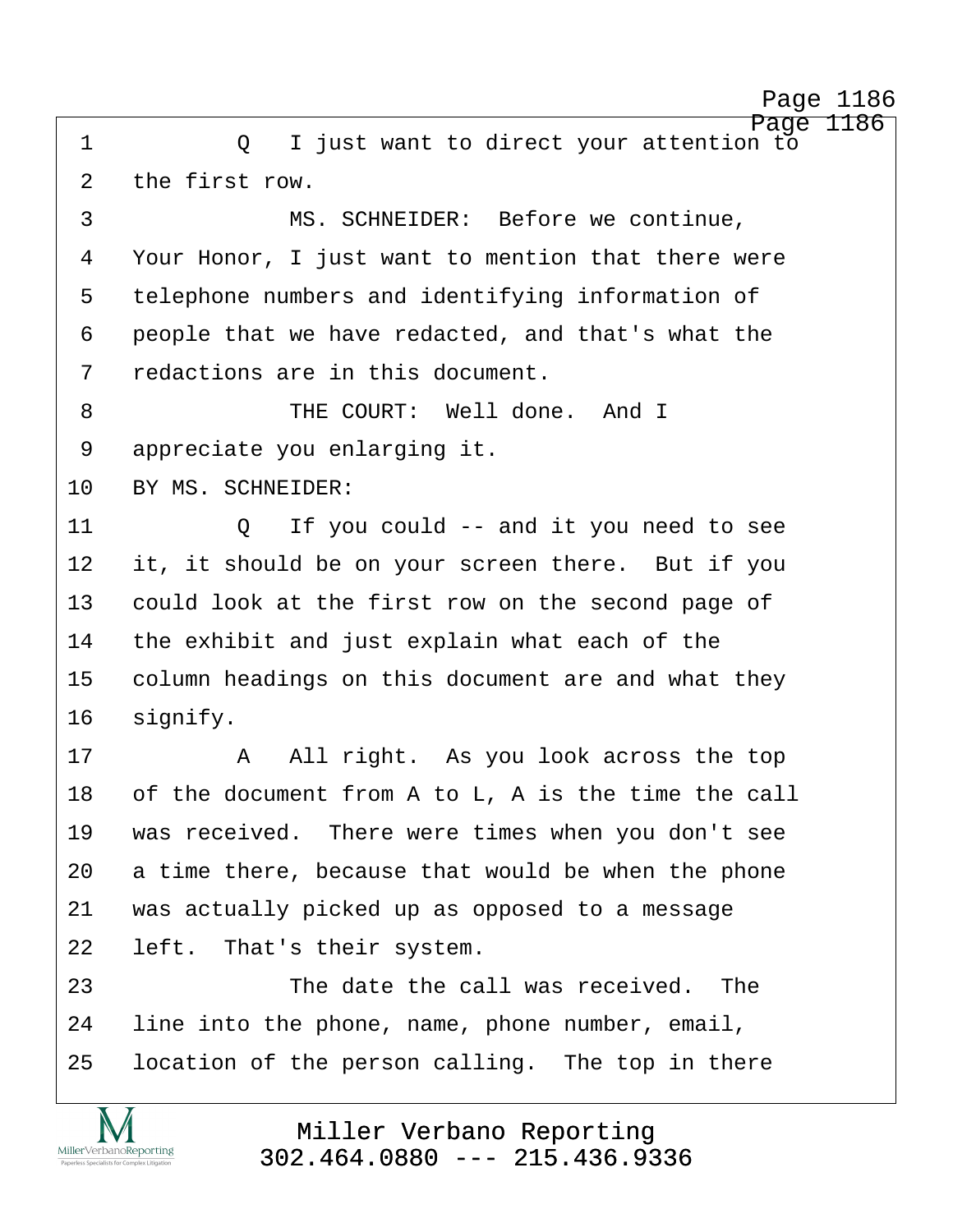http://www.yeslaw.net/help

Page 1187 1 is what -- referring to the phone call. 2 Business column simply was put in 3 there, my understanding, to refer to if the call 4 had something directed to the League or if the call 5 came from an outside -- an actual business or a 6 company or somebody other than a League person. 7 The Issue column just describes what 8 the call was about. 9 · · · · · · · Column K also is our way of 10 understanding how we look at the question as to 11 whether it would fall under an education question 12 or whether it refers to the operations of the 13 League itself. 14 and then the Solution column shows the 15 response the call was given. 16 · · · · · Q · Now, I just want to clarify on the time 17 the call received. 18 **18 11** If there is a time indicated in that 19 · column, does that mean that was a call that was 20 picked up by the message machine?  $21$   $A$   $Yes$ . 22 · 20 Okay. And if there's no time, it means 23 it was answered live?  $24$  **A** Yes. 25 · 20 · So how did you the League use the

> Miller Verbano Reporting [302.464.0880 --- 215.436.9336](http://www.miller-verbano.com)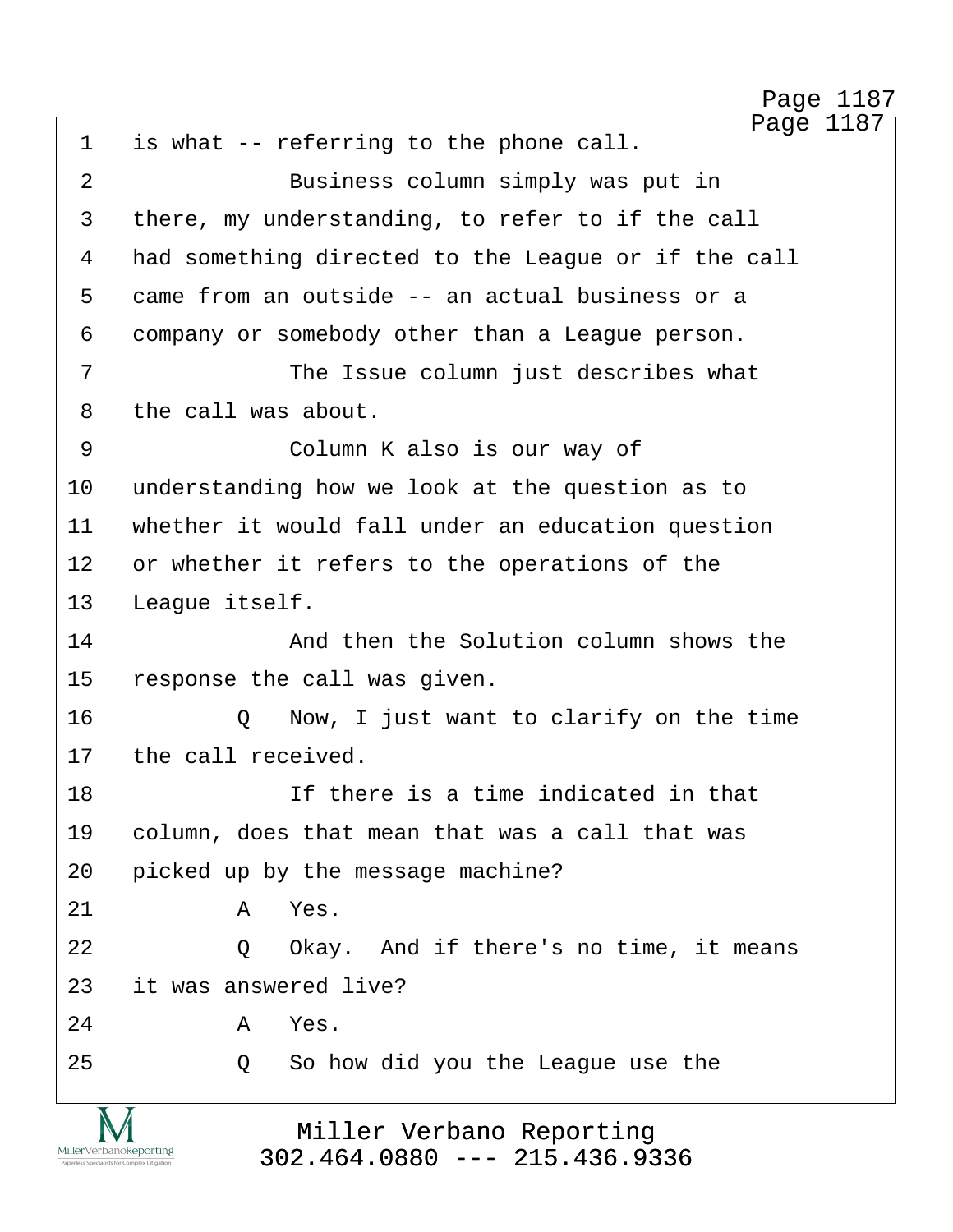Page 1188 1 information in this call log? ·2· · · · · ·A· ·Well, I'm newer at this.· But if you 3 really review call logs over a period of time, 4 sometimes they can indicate to you that there might 5 be an issue of concern that you might not be aware 6 of that you might need to address directly, whether 7 it's through your newsletters or your voter or 8 through communications with your chapters. 9 · · · · · · · It could indicate that you also have 10 other concerns coming in, whether they have to do 11 with voting, whether they have to do with "I can't 12 find the polling place." 13· · · · · · · ·But if you see a pattern, they can 14 certainly -- this could be used as a tool to help 15 take further action. 16· · · · · ·Q· ·In other words, use it as a tool in 17 your education efforts? 18· · · · · ·A· ·Yes. 19 · · · · · Q · · Now, have you reviewed the log? 20· · · · · ·A· ·Yes. 21 0 Did you -- and when I mean "you," did 22 the League receive calls about photo ID based on 23 this log? 24· · · · · ·A· ·Yeah. 25 Q And approximately how many calls did Page 1188

> Miller Verbano Reporting [302.464.0880 --- 215.436.9336](http://www.miller-verbano.com)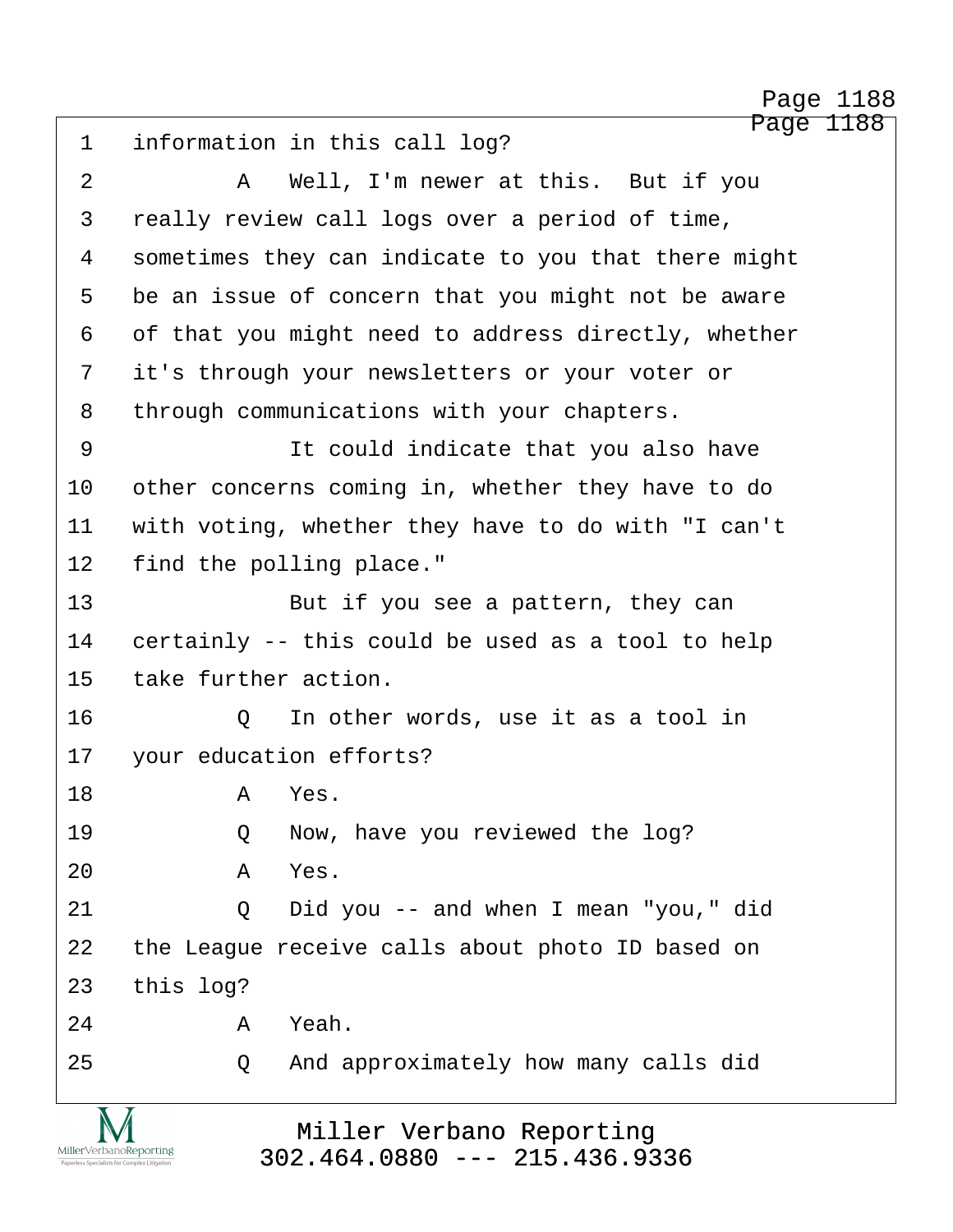Page 1189 1 the League receive in November on photo ID? ·2· · · · · ·A· ·I believe there's about 10. ·3· · · · · ·Q· ·And can you summarize what the League 4 learned about photo ID from these calls. ·5· · · · · ·A· ·Yes.· When you look at the phone calls 6 focused on photo ID, you can certainly see there's 7 confusion. And the confusion not only comes from a 8 voter who has been confused at the poll -- could be 9 a voter confused before they go to the poll; it 10 could be a reflection of confusion from a poll 11 worker at the poll. Could reflect inconsistent 12 treatment of voters at the poll. 13 · · · · · O · Okay. And have we reviewed this 14 document together? 15· · · · · ·A· ·Yeah. 16· · · · · ·Q· ·And on some of the pages there's some 17 · gray highlighting. Did we highlight the calls that 18 related to voter ID? 19· · · · · ·A· ·Yes. 20 Q I just want to look at a few of these 21 examples. We won't look at all of them. 22 But if you could turn to Page 6, it 23 says "6 out of 12" at the bottom, and look at Row 24 91.  $25$   $A$   $Yes$ .

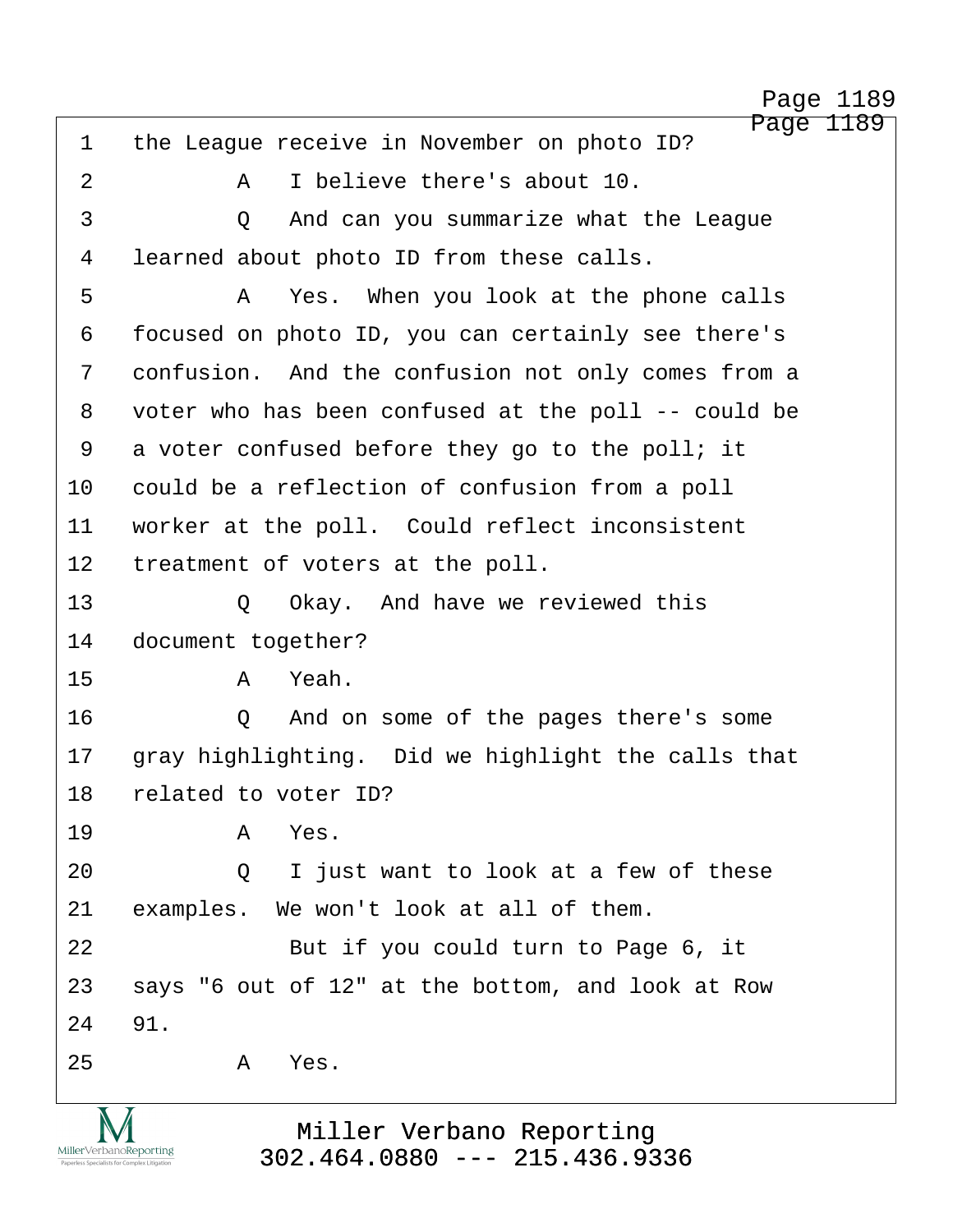Page 1190 ·1· · · · · ·Q· ·Now, what issue did the caller raise in 2  $this$  call? ·3· · · · · ·A· ·This caller said that at the polling 4 place, she was told she could not vote without ID. 5 · · · · · Q Okay. Now, turn the page to Page 7 and ·6· ·look at Row 96. 7 · · · · · · · A 0kay. ·8· · · · · ·Q· ·What issue did the caller raise in this  $9$   $ca11?$ 10· · · · · ·A· ·This caller said when asked for ID, he 11 said he had it but didn't show it. Was told "most 12 places you don't have to show ID, but here you do." 13 He was not allowed to vote without showing his ID. 14 and 15 results that enough? 15· · · · · · · ·MR. SCHMIDT:· Your Honor, I think we're 16 getting into double hearsay now, reading from this 17· ·document that was told to someone who is not here 18 to testify about information they got from a 19 caller. 20 MS. SCHNEIDER: Your Honor, as I 21 mentioned before, we're offering this in support of 22 renewing and extending the motion for preliminary 23 injunction and also for modifying that order, 24 because the soft rollout has caused confusion at 25 the polling place; and this is evidence of that

MillerVerbanoReporting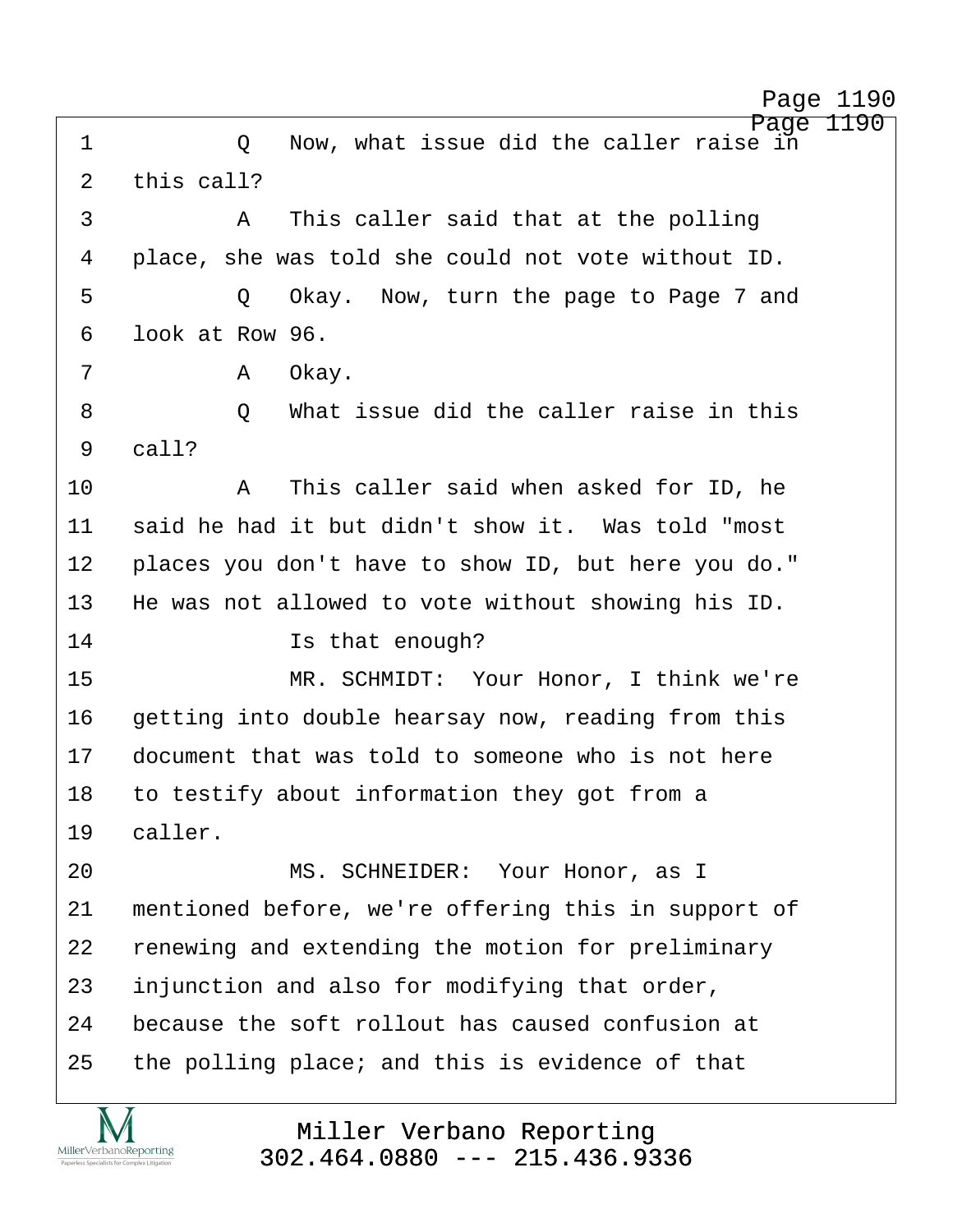http://www.yeslaw.net/help

Page 1191 1 confusion. And we ask that the Court accept 2 hearsay in support of our motion for preliminary 3 injunction. ·4· · · · · · · ·MR. SCHMIDT:· Your Honor, we have no 5 opportunity to cross-examination these people. ·6· · · · · · · ·MS. SCHNEIDER:· In addition, she's also 7 testified or laid the foundation that the League 8 uses this document to enhance its education 9 efforts. And, therefore, it's not being offered 10 necessarily for the truth of the matter asserted 11 but to show what the League does with the calls 12 when they come in. 13· · · · · · · ·MR. SCHMIDT:· Your Honor, we would 14 accept that -- we would accept that representation. 15 But then there's no need to go through what the 16 callers are providing, a witness that's not here to 17 be cross-examined. 18 THE COURT: I'll accept that. Okay. 19 Let's just stick with the log, not get into what 20 the person who made the call was told. I'm 21 concerned about the double hearsay. I'm not 22 concerned about the single hearsay. I'm concerned 23 about the double hearsay. 24 MS. SCHNEIDER: Thank you, Your Honor. 25 BY MS. SCHNEIDER: Miller Verbano Reporting MillerVerbanoReporting [302.464.0880 --- 215.436.9336](http://www.miller-verbano.com)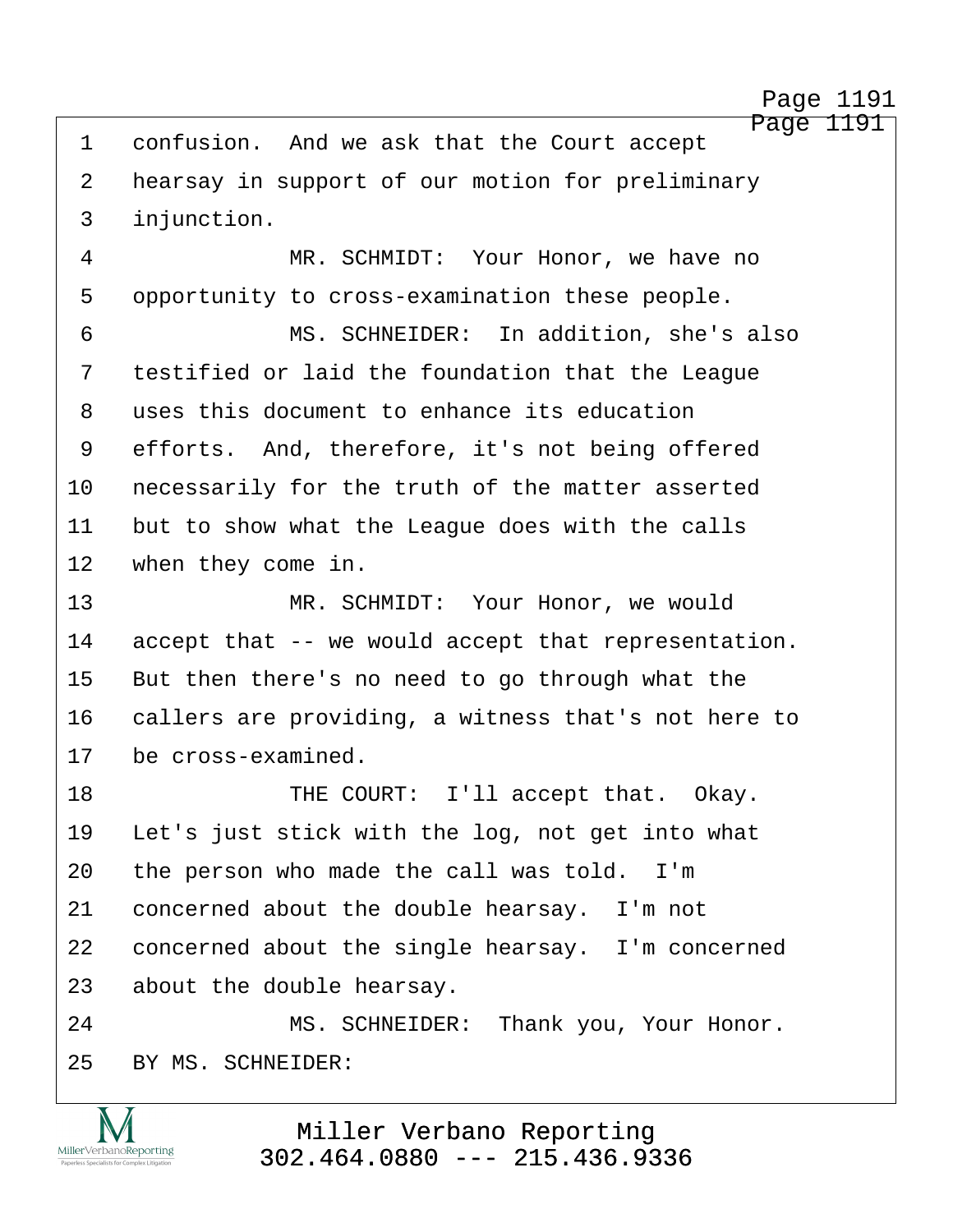http://www.yeslaw.net/help

| $\mathbf 1$ | Page 1192<br>Having reviewed this document -- well,<br>Q |
|-------------|----------------------------------------------------------|
| 2           | actually we're going to put this document aside.         |
| 3           | I want to direct your attention to                       |
| 4           | Election Day 2012.                                       |
| 5           | What did you do on Election Day 2012?                    |
| 6           | I volunteered at a hotline call center<br>Α              |
| 7           | at the Channel 6 ABC in Bala Cynwyd.                     |
| 8           | What is Channel 6? Is it a TV station?<br>Q              |
| 9           | It's a TV station. That's the station<br>A               |
| 10          | we use that also puts on forums for us and debates.      |
| 11          | And what geographic area does Channel 6<br>Q             |
| 12          | broadcast?                                               |
| 13          | Delaware Valley, Philadelphia, Delaware<br>A             |
| 14          | Valley, all the surrounding counties.                    |
| 15          | How did you come to be a volunteer at<br>Q               |
| 16          | Channel 6 on Election Day?                               |
| 17          | I was made aware that they needed<br>A                   |
| 18          | volunteers; that Philadelphia League of Women            |
| 19          | Voters was coordinating that with the TV station.        |
| 20          | And then they let us all go in the suburb areas; if      |
| 21          | you would like to help, we would appreciate your         |
| 22          | help.                                                    |
| 23          | And the help that they needed was to do<br>$\circ$       |
| 24          | what?                                                    |
| 25          | Answering phone calls.<br>A                              |
|             |                                                          |
|             | Miller Verbano Reporting                                 |

Miller Verbano Reporting [302.464.0880 --- 215.436.9336](http://www.miller-verbano.com)

 $\underset{\text{Paperless Specialists for Complex Litigation}}{\text{MillerVerbanoReporting}}$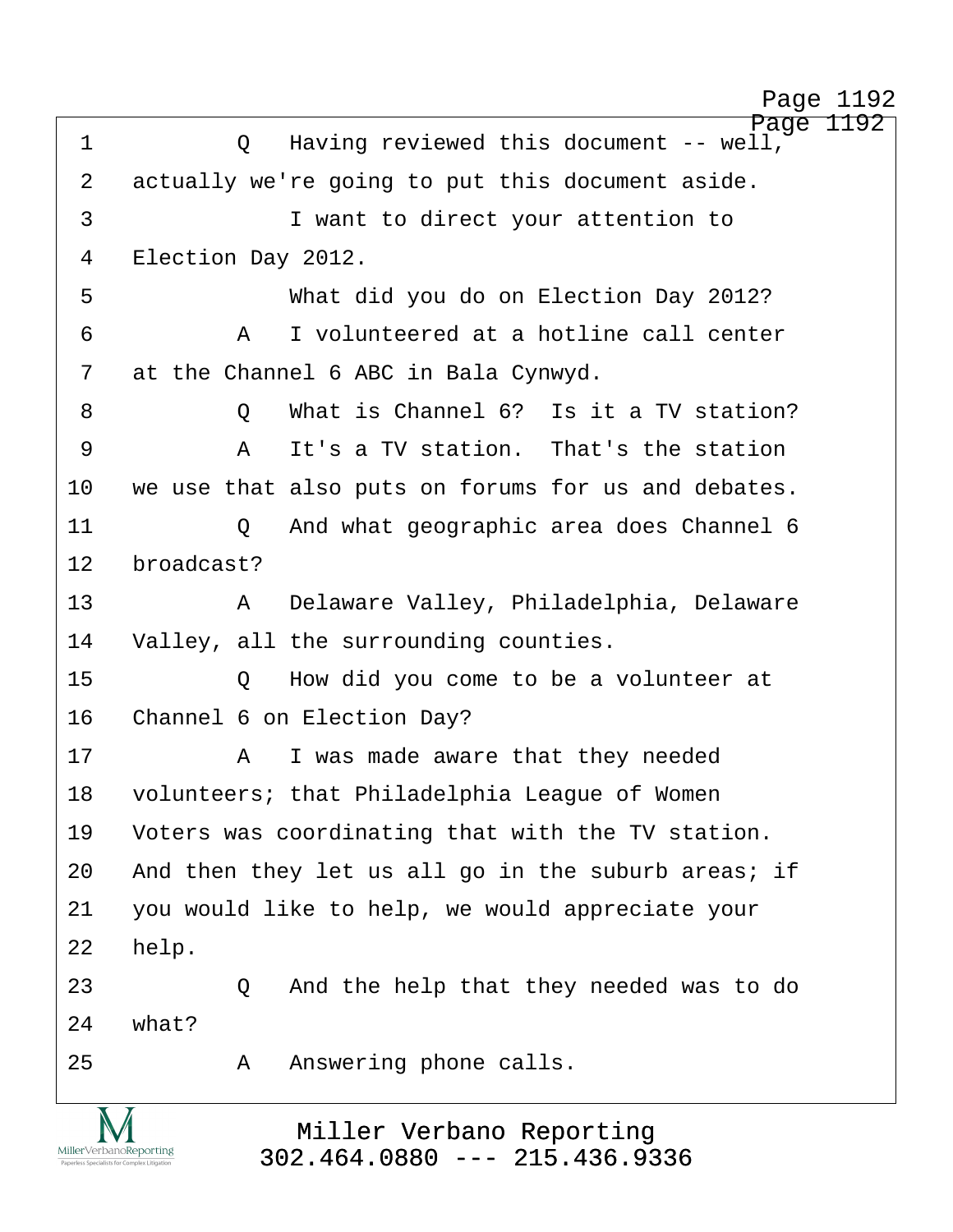Page 1193 ·1· · · · · ·Q· ·So what did you do when you went to 2 Channel 6 studio on Election Day? ·3· · · · · ·A· ·I answered the telephone calls for a 4 while, a few hours that I was there, a short time 5 really. And then I was asked to take a different 6 role in that I was, as phone calls came in and were 7 identified as being more problematic or more 8 critical issues going on on Election Day, then I 9 was given that information and directed to call the 10 correct agencies in Philadelphia to respond. 11· · · · · ·Q· ·What kinds of problems did the callers 12 call into the hotline about? 13 MR. SCHMIDT: Objection, Your Honor. 14 MS. SCHNEIDER: Your Honor, she has 15 personal knowledge of the calls that came in. 16 We're not offering it for the truth but for her 17 impressions that were --18 THE COURT: She's reviewed the log, and 19 she can tell us what her review revealed. 20 BY MS. SCHNEIDER: 21· · · · · ·Q· ·Go ahead.· You can answer. 22· · · · · ·A· ·My impression was that there was a 23 tremendous amount of confusion, at least reflected 24 in the telephone calls. And I never experienced 25 that personally before.



Miller Verbano Reporting [302.464.0880 --- 215.436.9336](http://www.miller-verbano.com) http://www.yeslaw.net/help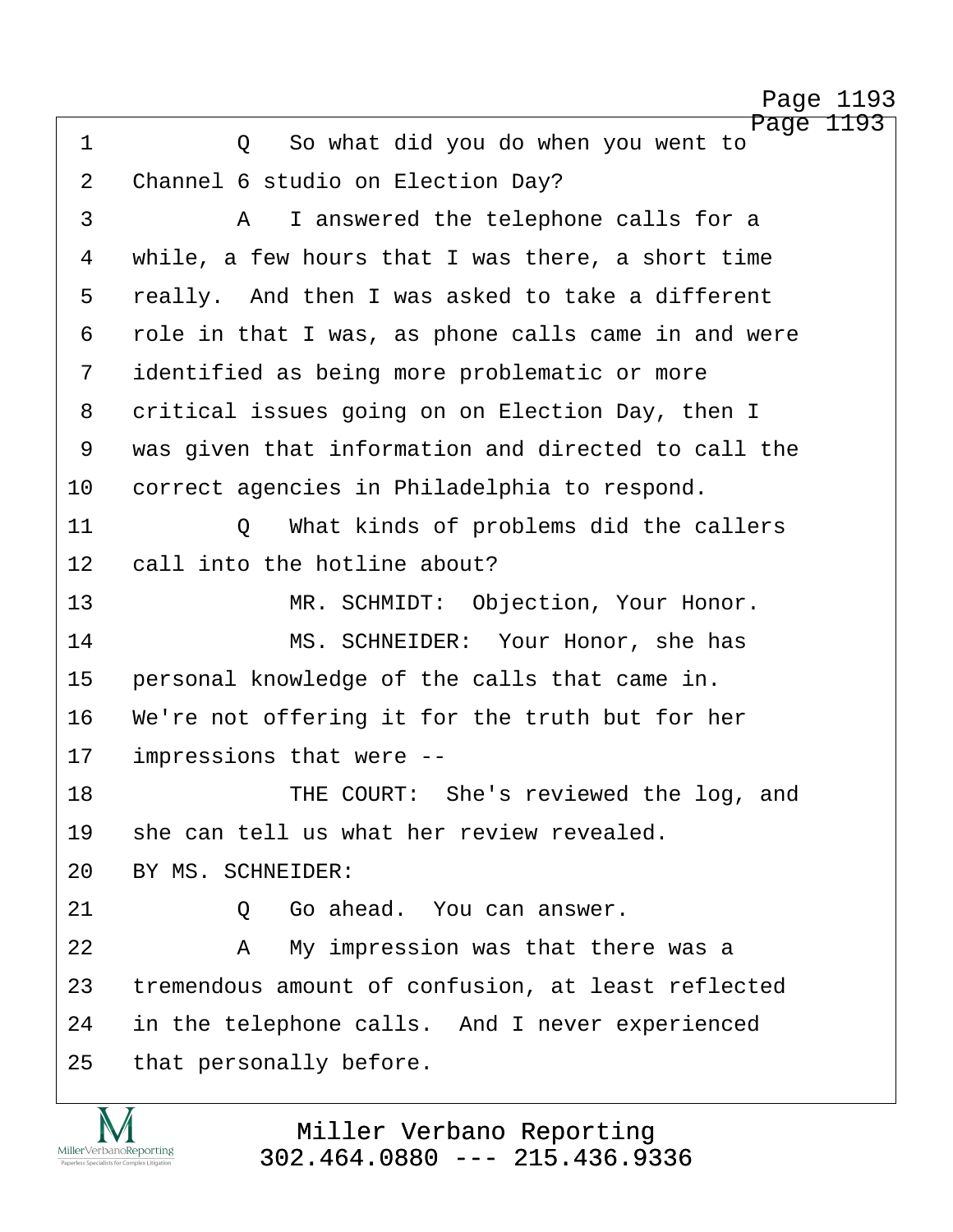http://www.yeslaw.net/help

Page 1194 1 0 And were there calls about voter ID?  $2 \overline{A}$   $Yes$ . ·3· · · · · ·Q· ·And was it your impression that there 4 was confusion caused by the voter ID law? ·5· · · · · ·A· ·Some, yes. ·6· · · · · ·Q· ·What kinds of confusion? 7 · · · · · · · · Some people, some voters were told they 8 could not vote without an ID. Some people were 9 told they couldn't even go into the polling place 10 without an ID. 11 **11** Others didn't have --12 MR. SCHMIDT: Your Honor, again --13 **• THE COURT:** I'll give you a standing 14 objection all the way through. 15 · · · · · · · · · MR. SCHMIDT: · Thank you, Your Honor. 16 THE COURT: Let the witness testify. 17 MS. SCHNEIDER: Thank you, Your Honor. 18 BY MS. SCHNEIDER: 19· · · · · ·Q· ·You can continue. 20· · · · · ·A· ·There were voters who felt that they 21  $\mu$  were actually intimidated at the polls and were --22 didn't matter what party they were at all. It 23 clearly was not a reflection of political parties. 24 There were people who were just confused and felt 25 that there was confusion as to what they should and

> Miller Verbano Reporting [302.464.0880 --- 215.436.9336](http://www.miller-verbano.com)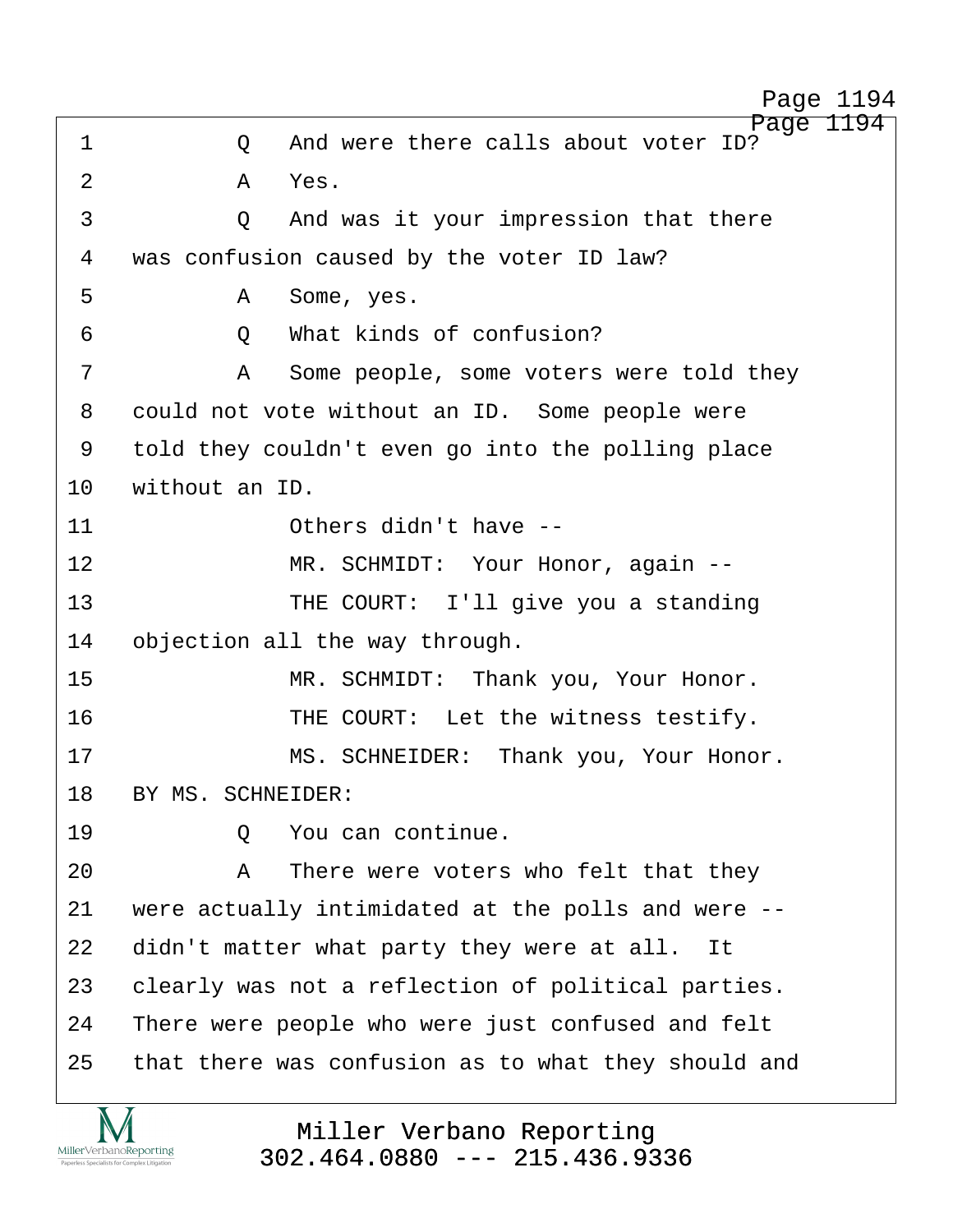Page 1195 1 shouldn't do. 2 and they were calling because -- they 3 also had some difficulties at the polling booths 4 themselves, which was a concern. Some weren't 5 working; there was a change in polling places. ·6· · · · · ·Q· ·Well, turning to earlier, you mentioned 7 that you switched. First, you were answering the 8 telephone calls --·9· · · · · ·A· ·Yes. 10 · · · and then you were contacting other 11 agencies to direct them to urgent issues. 12 **During that time, were voter ID** 13 • problems among the urgent issues that you contacted 14 other agencies about? 15· · · · · ·A· ·Yes.· It was made clear that there were 16 a number of polling places where people were told 17 they could not vote without their ID. 18 Q And just to clarify, on Election Day, 19 you were at the Channel 6 studios outside of 20 Philadelphia, and this was a different call number 21 and telephone number than what we looked at with  $22$  Exhibit 1750; is that correct?  $23$   $A$   $Yes$ . 24 0 Last area I want to talk about is, have 25 you had the opportunity to go to the library Page 1195

> Miller Verbano Reporting [302.464.0880 --- 215.436.9336](http://www.miller-verbano.com)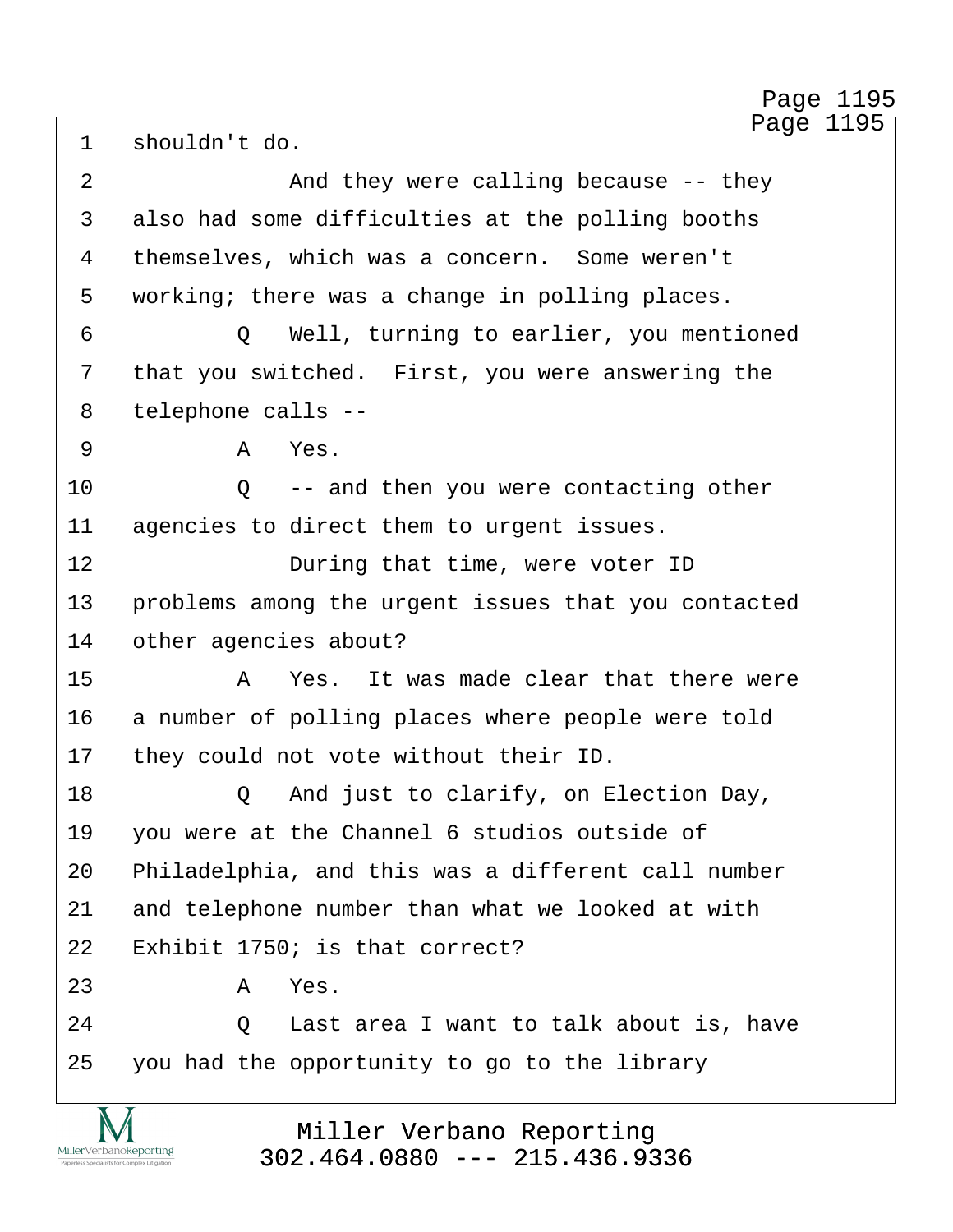| 2  |          | Α | Yes.                                                |
|----|----------|---|-----------------------------------------------------|
| 3  |          | Q | What library did you visit?                         |
| 4  |          | Α | Malvern.                                            |
| 5  |          | Q | Is that your local library?                         |
| 6  |          | Α | Yes.                                                |
| 7  |          | Q | And is the Malvern Library part of the              |
| 8  |          |   | Chester County Library System?                      |
| 9  |          | A | Yes.                                                |
| 10 |          | Q | Why did you go there?                               |
| 11 |          | Α | I went there to see if there was                    |
| 12 |          |   | information on the computers that the public had    |
| 13 |          |   | access to see if there was a button or something,   |
| 14 |          |   | identification for photo ID information.            |
| 15 |          | Q | What did you do when you went to the                |
| 16 | library? |   |                                                     |
| 17 |          | Α | I went in and asked the gentleman at                |
| 18 |          |   | the desk if he would log me in to the computer, and |
| 19 |          |   | he did. And then I noticed that there was no        |
| 20 |          |   | information on the screen that was the Malvern      |
| 21 |          |   | Library face page. Nothing about it.                |
| 22 |          | Q | Was that the Malvern Library home page?             |
| 23 |          | Α | Yes.                                                |
| 24 |          | Q | And that's the screen that popped up                |
| 25 |          |   | after you logged in?                                |
|    |          |   |                                                     |

1 recently?

<u>IVI</u> MillerVerbanoReporting Paperless Specialists for Com

Miller Verbano Reporting [302.464.0880 --- 215.436.9336](http://www.miller-verbano.com)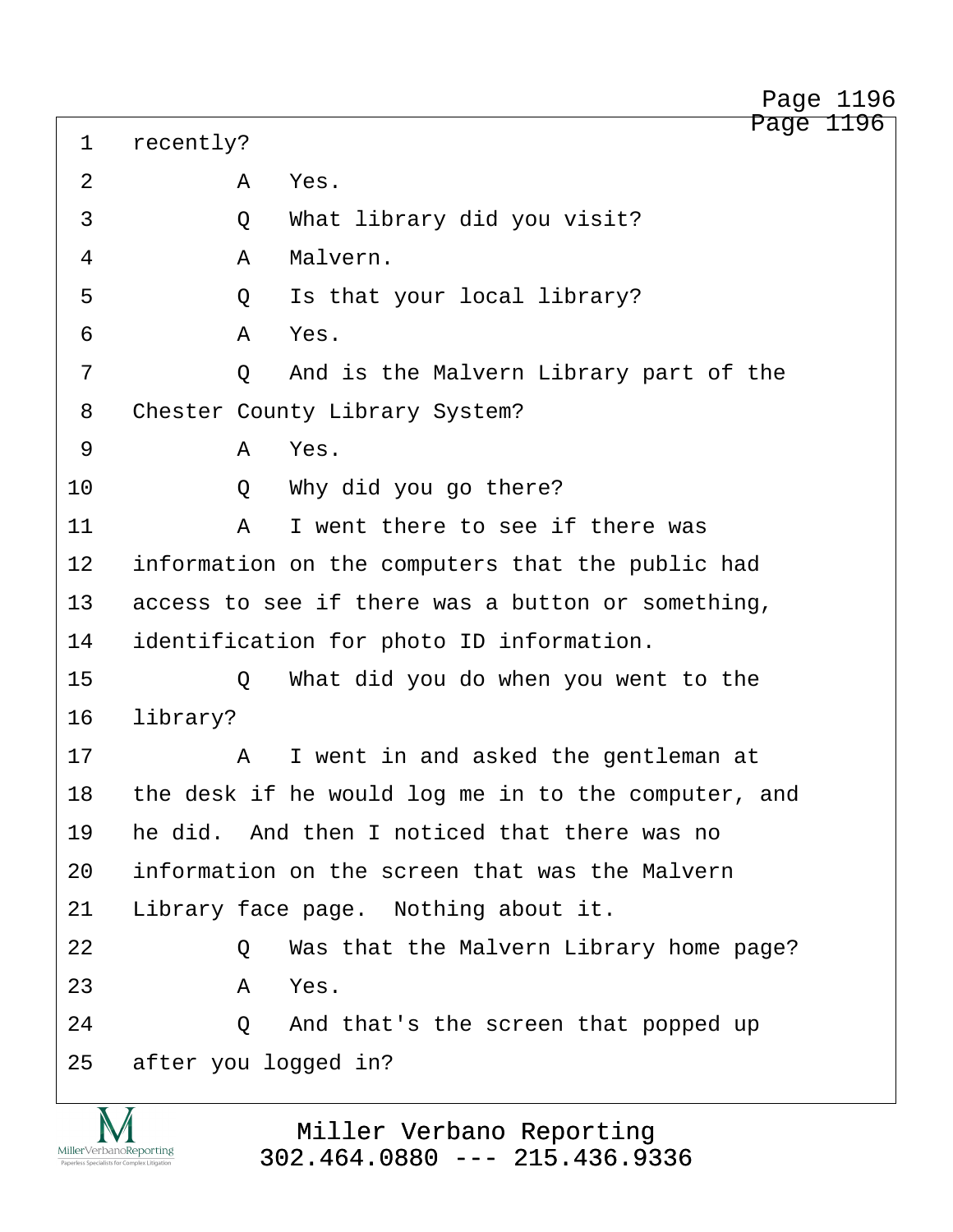Page 1197 ·1· · · · · ·A· ·Yes. 2 0 Were those -- about how many computers 3 were there that were available to the public? ·4· · · · · ·A· ·I would say eight. 5 · · · · · · Q · And were there other computers for 6 searching the catalog? 7 · · · · · · A · One other that was strictly for 8 finding -- locating books in the catalogs. ·9· · · · · ·Q· ·And what was your impression about the 10 computers where you logged in and the catalog 11 computers about whether those computers had 12 information about voter ID? 13· · · · · ·A· ·My impression was the computers that 14 were for the public to use for access to a computer 15 had no information on photo ID on their home page. 16 · · · · · · · · MS. SCHNEIDER: Thank you. I have no 17 further questions at this time. I'd like to move 18· ·into evidence Petitioner's Exhibit 1750. 19· · · · · · · ·MR. SCHMIDT:· Your Honor, we object. 20 THE COURT: Noted. It will come in. 21 MS. SCHNEIDER: Thank you, Your Honor. 22 MR. SCHMIDT: Thank you, Your Honor. 23 May I proceed? 24 THE COURT: Sure.  $25$  - - -

> Miller Verbano Reporting [302.464.0880 --- 215.436.9336](http://www.miller-verbano.com)

MillerVerbanoReporting

http://www.yeslaw.net/help

Page 1197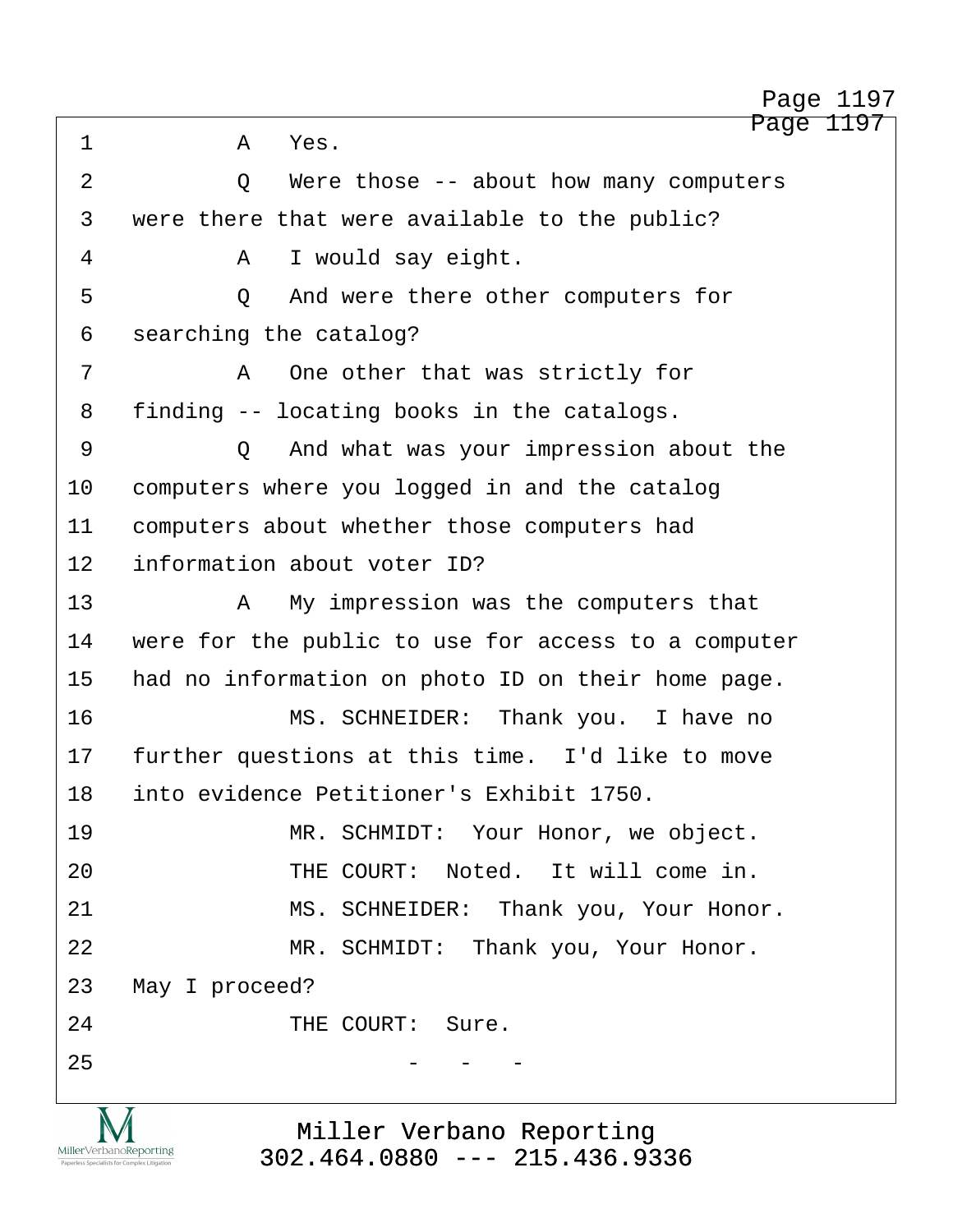Page 1198 Page 1198

http://www.yeslaw.net/help

| 1              | Page<br>CROSS EXAMINATION                          |
|----------------|----------------------------------------------------|
| $\overline{2}$ |                                                    |
| 3              | BY MR. SCHMIDT:                                    |
| 4              | Good morning, Ms. Carty. My name is<br>$\circ$     |
| 5              | Kevin Schmidt. I represent the respondents in this |
| 6              | action. I just have a few follow-up questions.     |
| 7              | Do you still have what's been marked as            |
| 8              | 1750, the document, in front of you?               |
| 9              | That's this one?<br>A                              |
| 10             | Yes, ma'am.<br>Q                                   |
| 11             | Yes. Oh, yes.<br>Α                                 |
| 12             | Okay. And could you tell me that first<br>Q        |
| 13             | page there, Page 1 out of 12, what does that log   |
| 14             | represent there?                                   |
| 15             | That log should represent a breakdown<br>Α         |
| 16             | of the different categories of phone calls.        |
| 17             | Okay. And when were the phone calls<br>Q           |
| 18             | received?                                          |
| 19             | The month of November.<br>Α                        |
| 20             | Okay. And does this log represent the<br>Q         |
| 21             | phone calls coming in from a specific area in the  |
| 22             | state, or is it the entire state of Pennsylvania?  |
| 23             | It covers the whole state.<br>Α                    |
| 24             | Okay. And you testified that November<br>Q         |
| 25             | is the busiest for these calls to be coming in to  |

Miller Verbano Reporting [302.464.0880 --- 215.436.9336](http://www.miller-verbano.com)

TVI  $\underset{\text{Paperless Specialists for Complex Litigation}}{\text{MillerVerbanoReporting}}$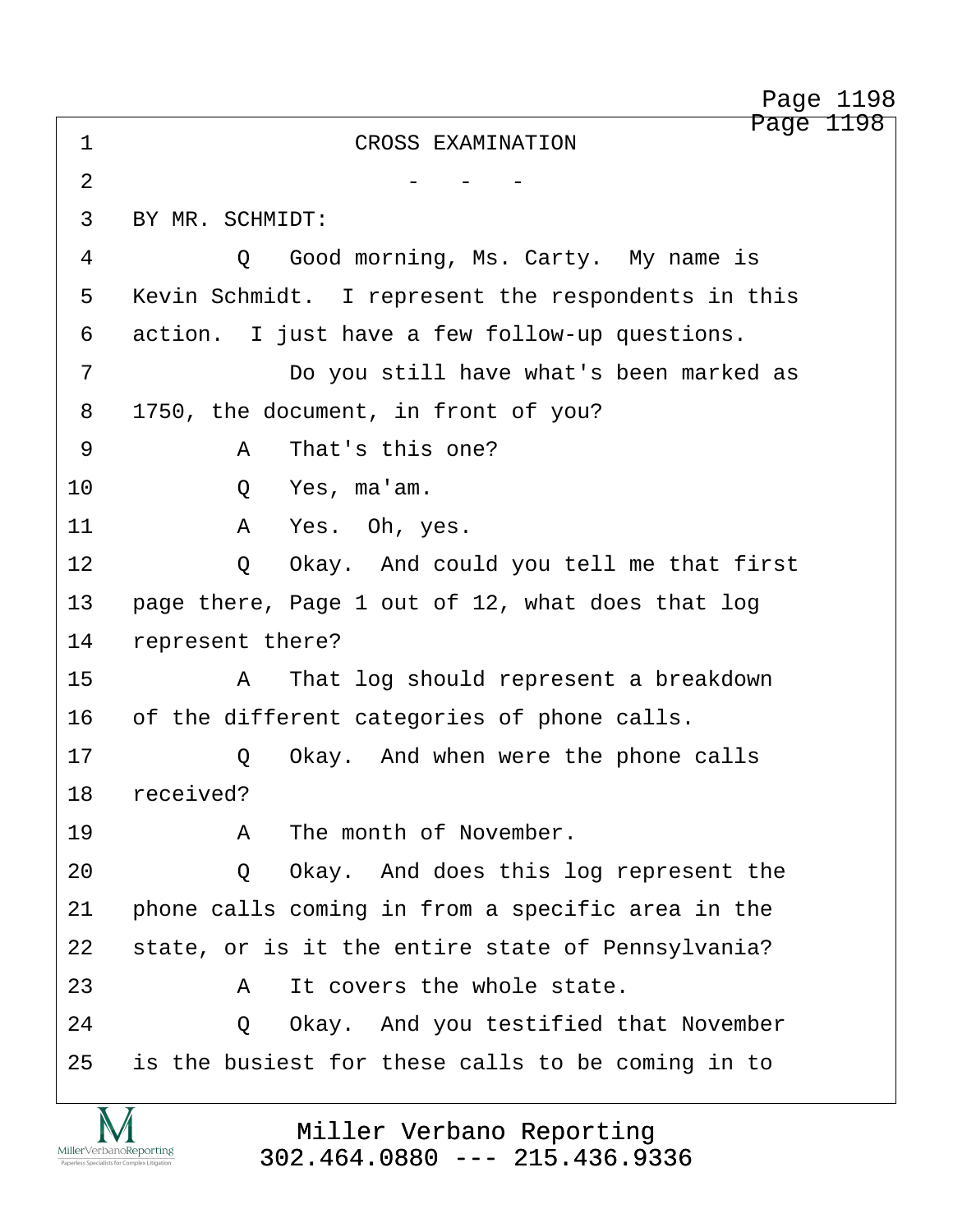Page 1199 1 the League of Women Voters; is that correct? 2 · **A Yes**. 3 · · · · · · · · O · · Okay. Can you look at Page 1 and 4 scroll down to Voter ID and tell me what the number 5 is there of calls. ·6· · · · · ·A· ·Yes.· I saw that too.· They listed it 7 as one. ·8· · · · · ·Q· ·One call, ma'am? ·9· · · · · ·A· ·Clearly it's not. 10 · · · · Q · · Well, we can agree that it says one 11 call. I know that you testified that there were 10 12 calls on the log; is that correct? 13· · · · · ·A· ·Right. 14· · · · · ·Q· ·Okay.· So out of the entire 15 Commonwealth, the League of Women Voters in 16 November received 10 calls on voter ID? 17· · · · · ·A· ·I'll clarify that:· The state office 18 receives these phone calls. Every chapter across 19 the state has a phone as well, every chapter that's 20 in the League. So if I were in Chester County and 21 had a question, I wouldn't call the state. I would 22 called my local. 23 · · · · · · So my sense, honestly, is the 24 reflection of this phone log would be more likely 25 · people that have no understanding of the League and

> Miller Verbano Reporting [302.464.0880 --- 215.436.9336](http://www.miller-verbano.com)

MillerVerbanoReporting

Page 1199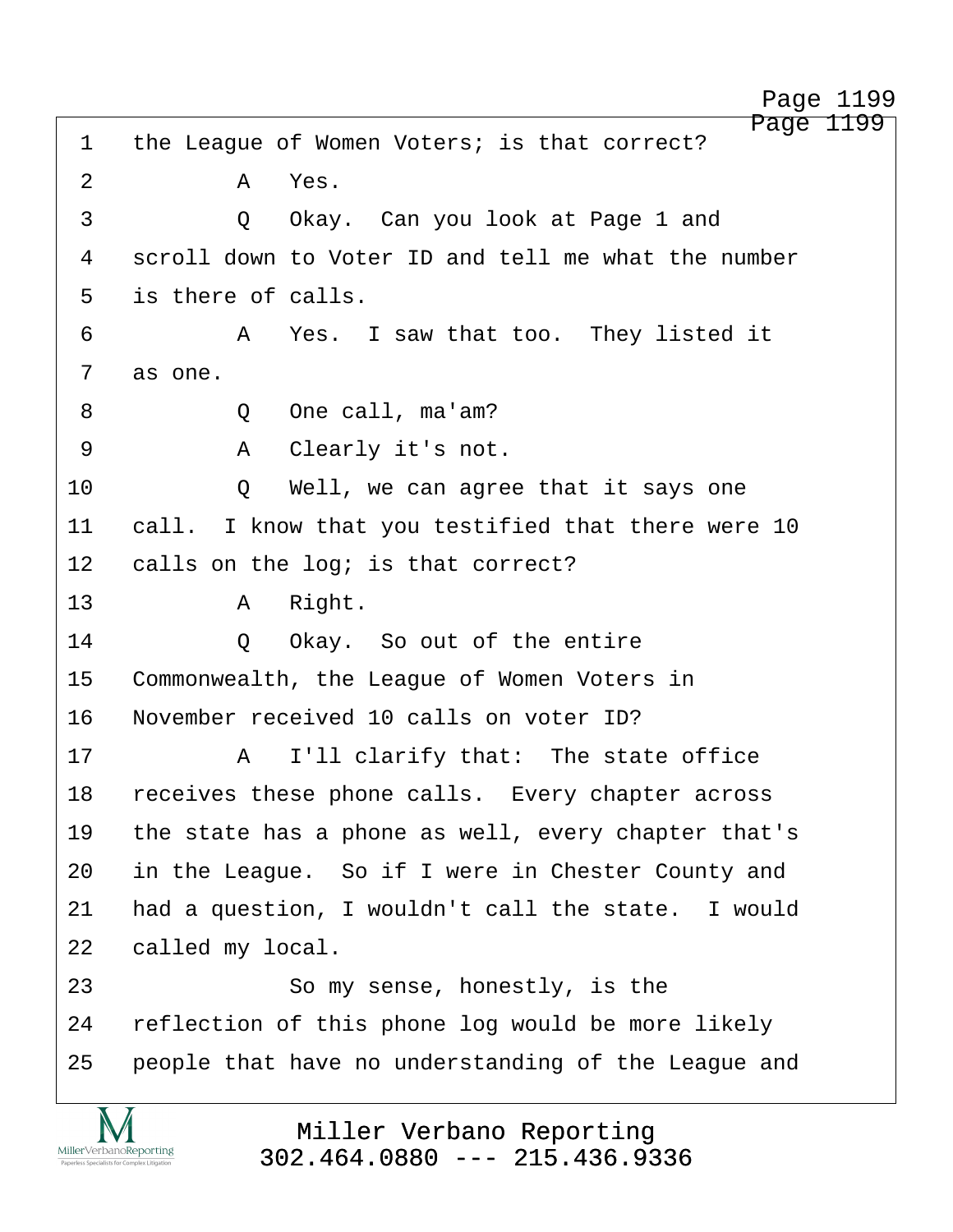Page 1200 1 they're not a part of a chapter, a local --2 0 Okay. But it's part of your mission to 3 educate people about the League, about voting, make 4 them aware of what you do; isn't that correct? ·5· · · · · ·A· ·Right. ·6· · · · · ·Q· ·And you can agree with me that your 7 · prior testimony was that 10 calls went into this 8 facility; is that correct? ·9· · · · · ·A· ·It appears that way. 10· · · · · ·Q· ·That was for the entire month of 11 November; correct? 12 · · · · · A Correct. 13· · · · · ·Q· ·And that's the busiest call month for 14 the League; is that correct? 15· · · · · ·A· ·Right. 16 · · · · · Q · Do you know how many people voted in 17 the November election, 2012, ma'am? 18· · · · · ·A· ·No. 19 · · · · · Q · · Now, ma'am, you also talked about, when 20 you were acting as a volunteer at Channel 6, that 21 there were calls coming in from people who may or 22 may not have suffered some confusion at the polls; 23 is that correct? 24· · · · · ·A· ·Correct. 25 · 20 Okay. Did you see, on the day of the

> Miller Verbano Reporting [302.464.0880 --- 215.436.9336](http://www.miller-verbano.com)

MillerVerbanoReporting

http://www.yeslaw.net/help

Page 1200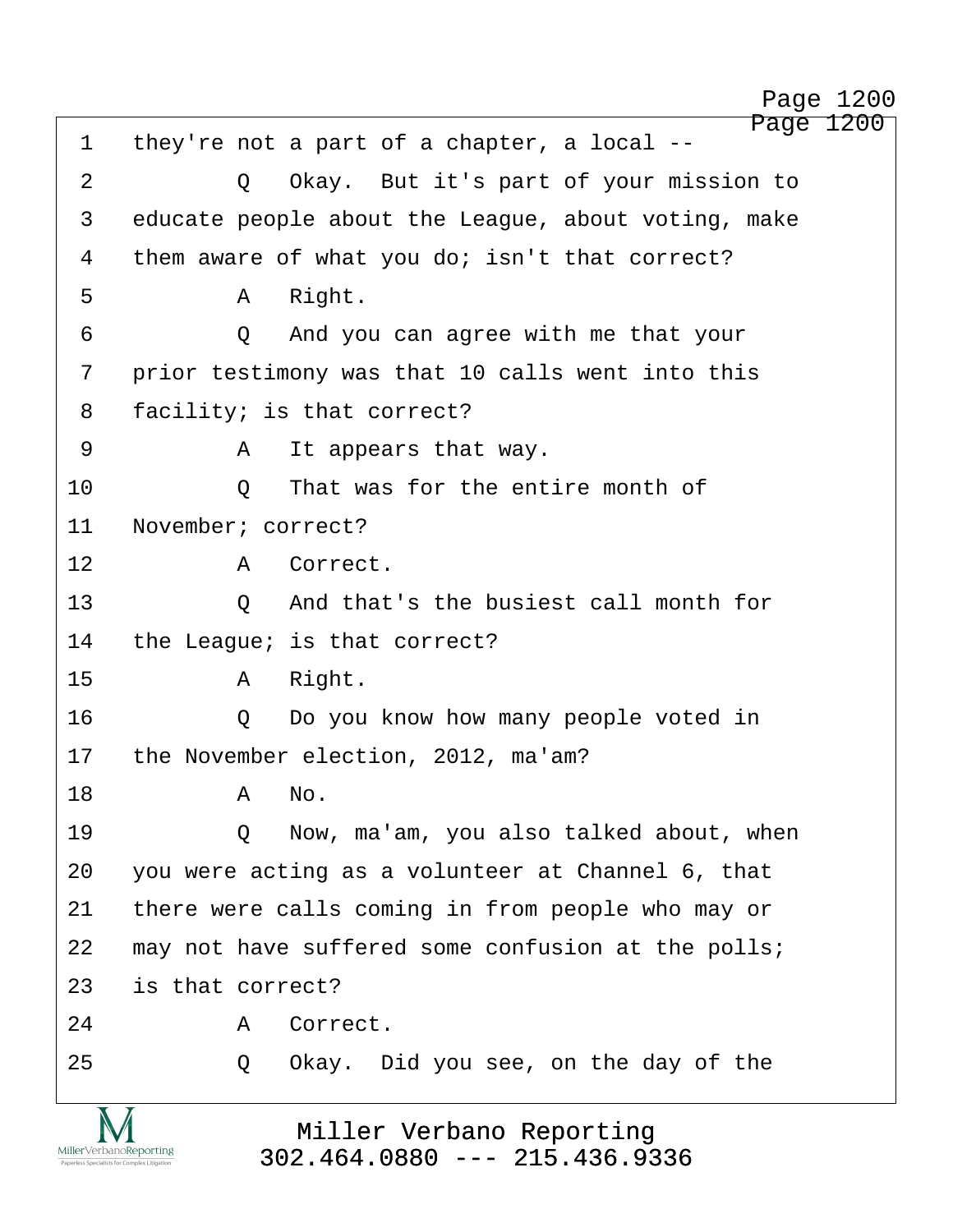Page 1201 1 election in November, anybody refused at a poll for 2 lack of an ID? ·3· · · · · ·A· ·Did I personally?· I couldn't have. I 4 was in a phone office. But I didn't see anybody. ·5· · · · · ·Q· ·So you just overheard these calls 6 coming in; is that correct? ·7· · · · · ·A· ·In my ear.· I listened to them. ·8· · · · · ·Q· ·So they were calling you directly? ·9· · · · · ·A· ·Yeah. 10 · · · · · Q · But you didn't see anybody refused; is 11 that correct? 12· · · · · ·A· ·No. 13 · · · · · Q · You were not at the polls? 14· · · · · ·A· ·No. 15 · · · · · O · Okay. You were at Channel 6 the entire 16 day? 17 · · · · · · · A · Correct, yeah. 18 0 So when these calls came in -- and if 19 I'm understanding the mission of the League of 20 Women Voters correctly, you were educating them on 21 what was needed; correct? 22· · · · · ·A· ·We were answering their questions about 23 concerns that they had or what they should do, 24 where they should go or were they being given 25 correct information.

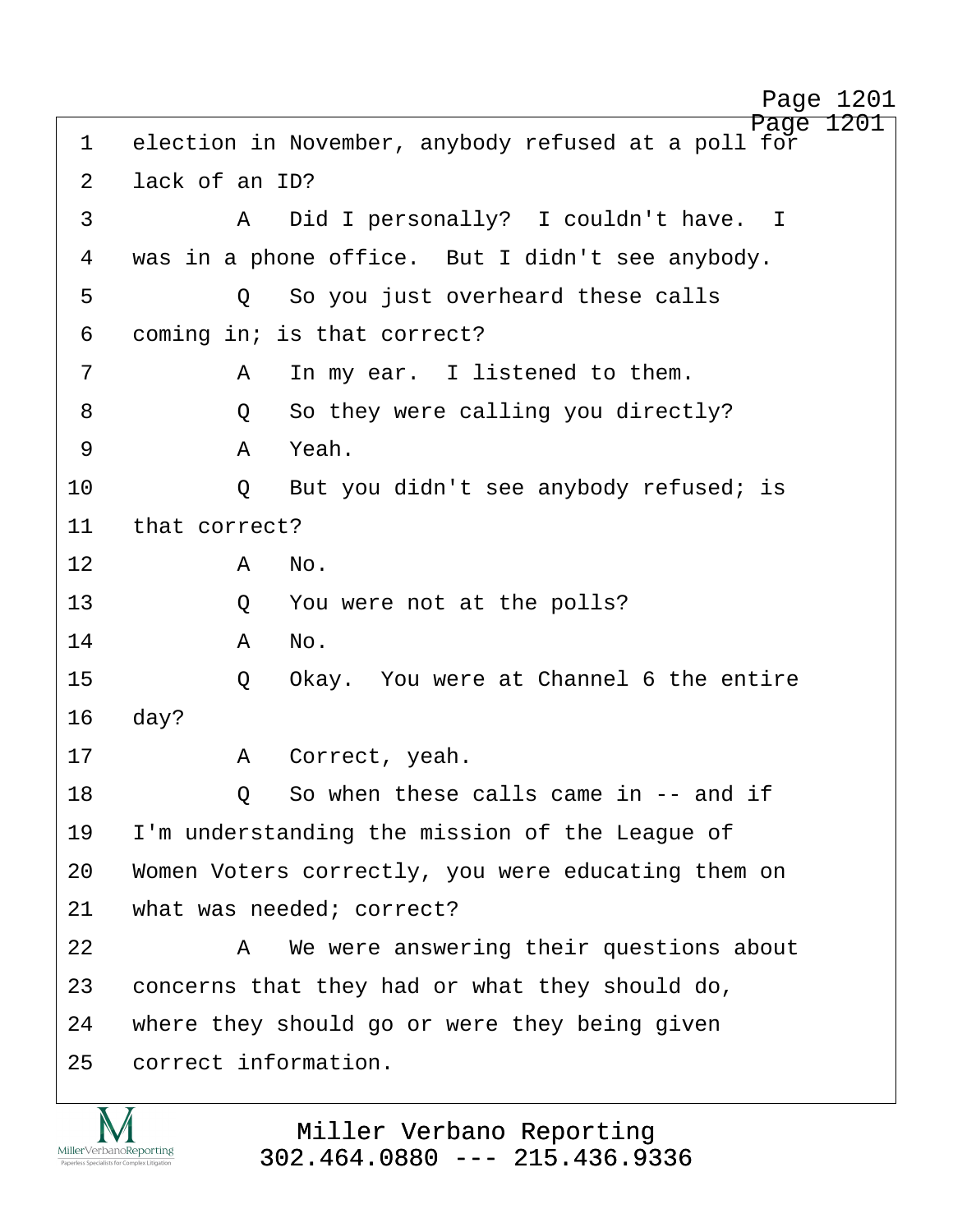```
Page 1202
```
http://www.yeslaw.net/help

Page 1202 ·1· · · · · ·Q· ·So you were educating them about Act 18 2 and what currently was required for that election; 3 is that correct? ·4· · · · · ·A· ·Right, yes. 5 · · · · · · Q · And were people receptive to that? ·6· · · · · ·A· ·Yes.· Actually, my sense was that many 7 of the calls were because that was their perception 8 but when they went to vote and heard something 9 different, they were confused, going, "I didn't 10 think that was the case." 11 · · · · · · · · And then they would call, saying, "Am I 12 right or wrong? And should I go back?" And we 13 · would indicate that they should go back. 14 0 But you clarified that confusion; 15 correct? 16· · · · · ·A· ·Yeah. 17· · · · · ·Q· ·How many calls did you take that day? 18· · · · · ·A· ·I couldn't tell you.· There were 19 approximately 8 or 10 phone lines, and they were 20 ringing all the time. 21 0 Why would a voter know to call 22 Channel 6? 23· · · · · ·A· ·I think that was -- I didn't know that 24 either. That was actually on the television. 25 Channel 6 advertises that they have a hotline on

> Miller Verbano Reporting [302.464.0880 --- 215.436.9336](http://www.miller-verbano.com)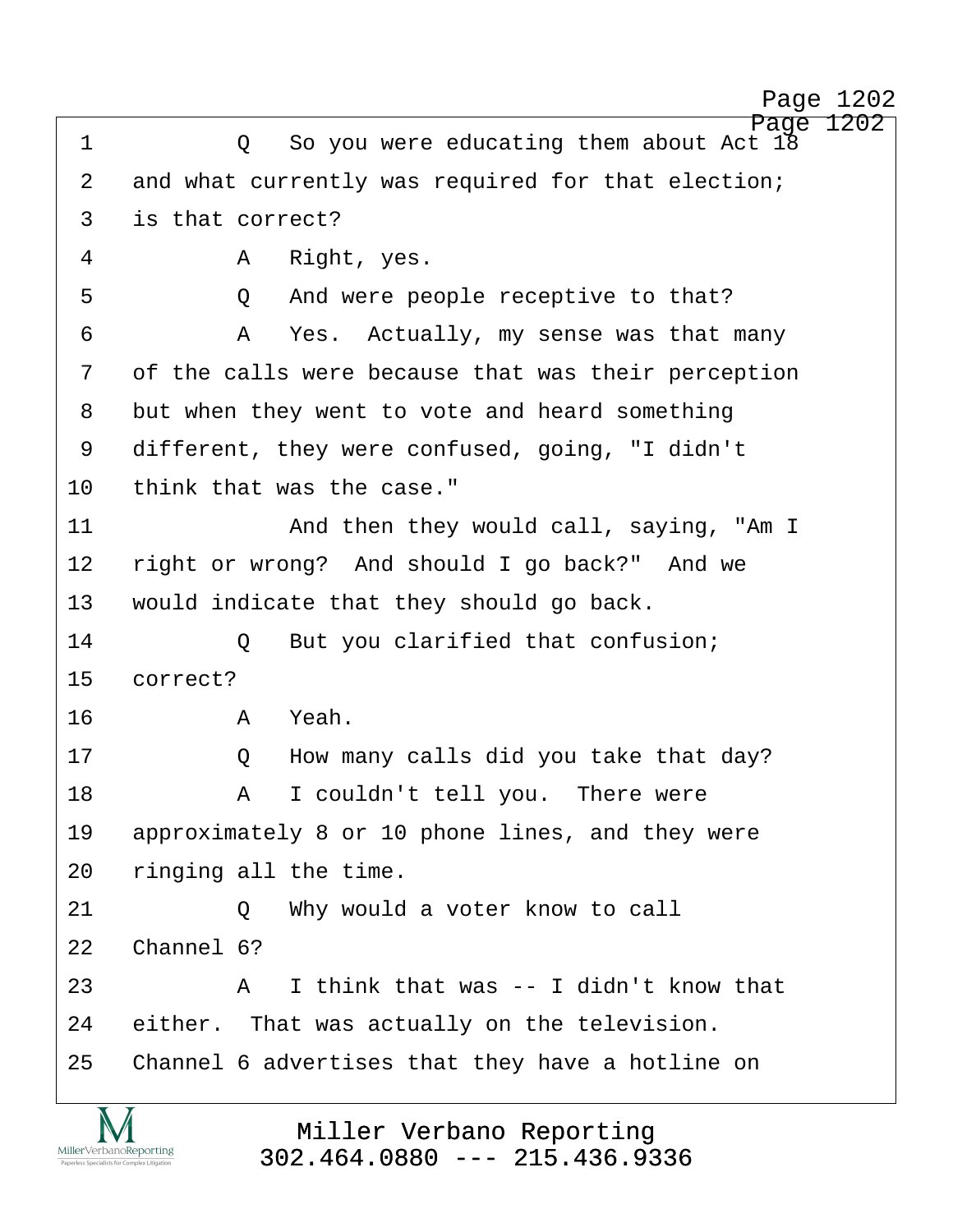Page 1203 1 voting day, which I didn't know that. 2 0 And the hotline advertisement said, "If 3 you have any problem voting at the polls, please 4 call in and air your complaints to Channel 6"; is 5 that correct? ·6· · · · · ·A· ·Yeah.· Air your complaints or find out 7 what you should do, yes. ·8· · · · · ·Q· ·Did they ask anybody of the voting 9 successes that day, any of those stories? 10· · · · · ·A· ·That -- we do get that on the hotline. 11· · · · · ·Q· ·That's not sexy enough for Channel 6? 12· · · · · ·A· ·Right. 13 · · · · Q · Now, you also said you went to the 14 Malvern Library; is that correct? 15· · · · · ·A· ·Yeah. 16· · · · · ·Q· ·And when did you go there again, ma'am? 17 Sorry. 18· · · · · ·A· ·It's been a few days ago.· I can't tell 19 you what day it is today. 20· · · · · ·Q· ·And you inspected their computers; is 21 that correct?  $22$  **A** I did. 23· · · · · ·Q· ·And you were looking for whether or not 24 the computers had any information about voter ID 25 prominently displayed; is that correct?

> Miller Verbano Reporting [302.464.0880 --- 215.436.9336](http://www.miller-verbano.com)

MillerVerbanoReporting

Page 1203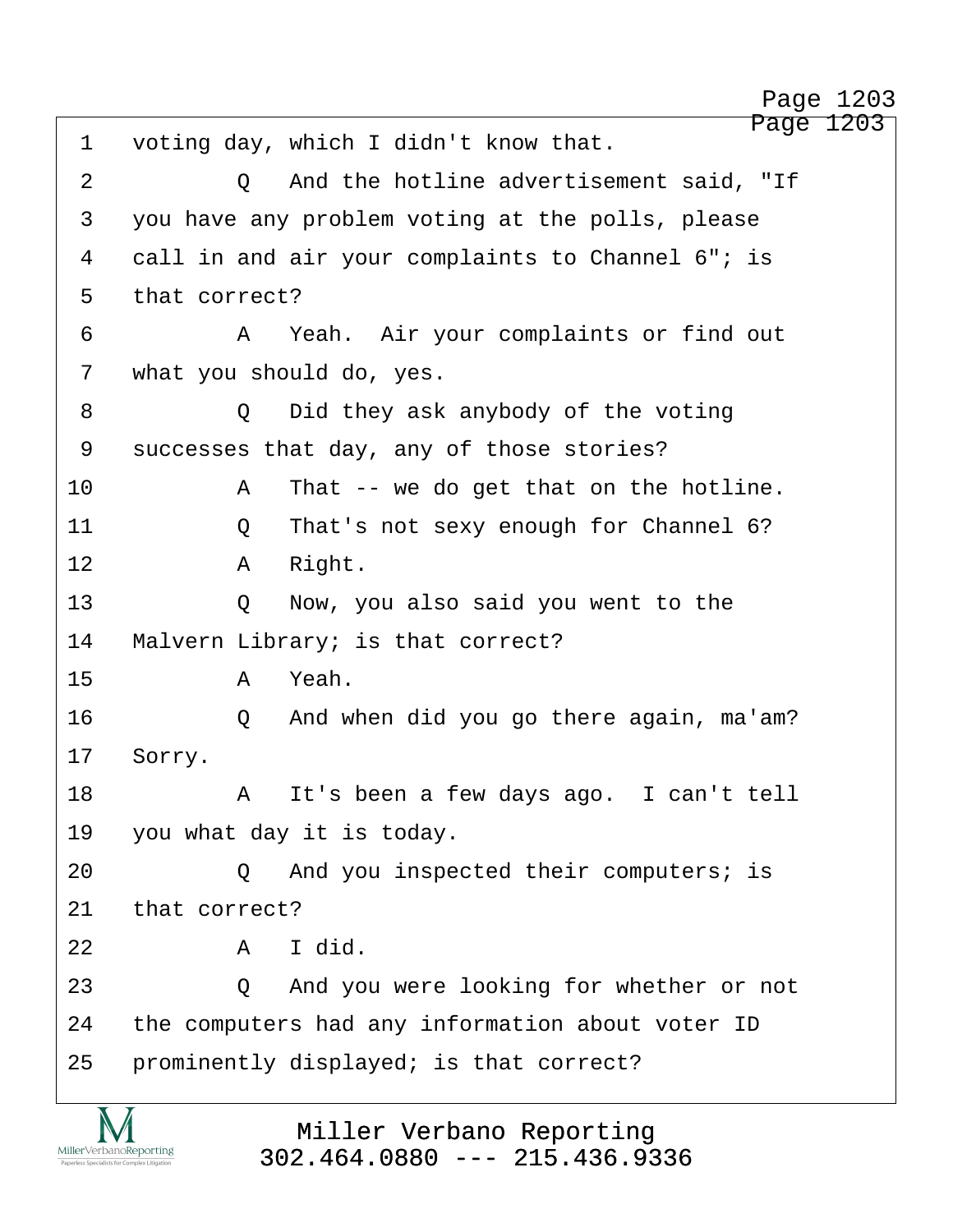Page 1204 ·1· · · · · ·A· ·Correct. 2 0 And your testimony is that when you 3 went in there, you didn't see any; is that correct? ·4· · · · · ·A· ·Correct. ·5· · · · · ·Q· ·Now, did you go to the librarian or any 6 library official and explain to them that you did 7 not see that? ·8· · · · · ·A· ·Yes, I did. ·9· · · · · ·Q· ·And did you ask them to now prominently 10 display that as their partnership with the 11 Department of State? 12· · · · · ·A· ·That's very good.· Actually, what I did 13 learn was that the county system, our county 14 system, Chester County system, does have a symbol 15 on it. But we were -- it was communicated to me 16 that all of the county systems across the state 17 were advised to do that. 18· · · · · · · ·And it was also indicated to me -- but 19 they all don't have it. I did look at them. I 20 didn't look at all of them. But even though it's 21 on the county Web site, we have nine libraries. So 22 if you go into each individual library, it's not 23 there. And when you go into their library 24 computer, it doesn't show you the county home page 25 when you open up the  $-$ - the individual library. Page 1204

> Miller Verbano Reporting [302.464.0880 --- 215.436.9336](http://www.miller-verbano.com)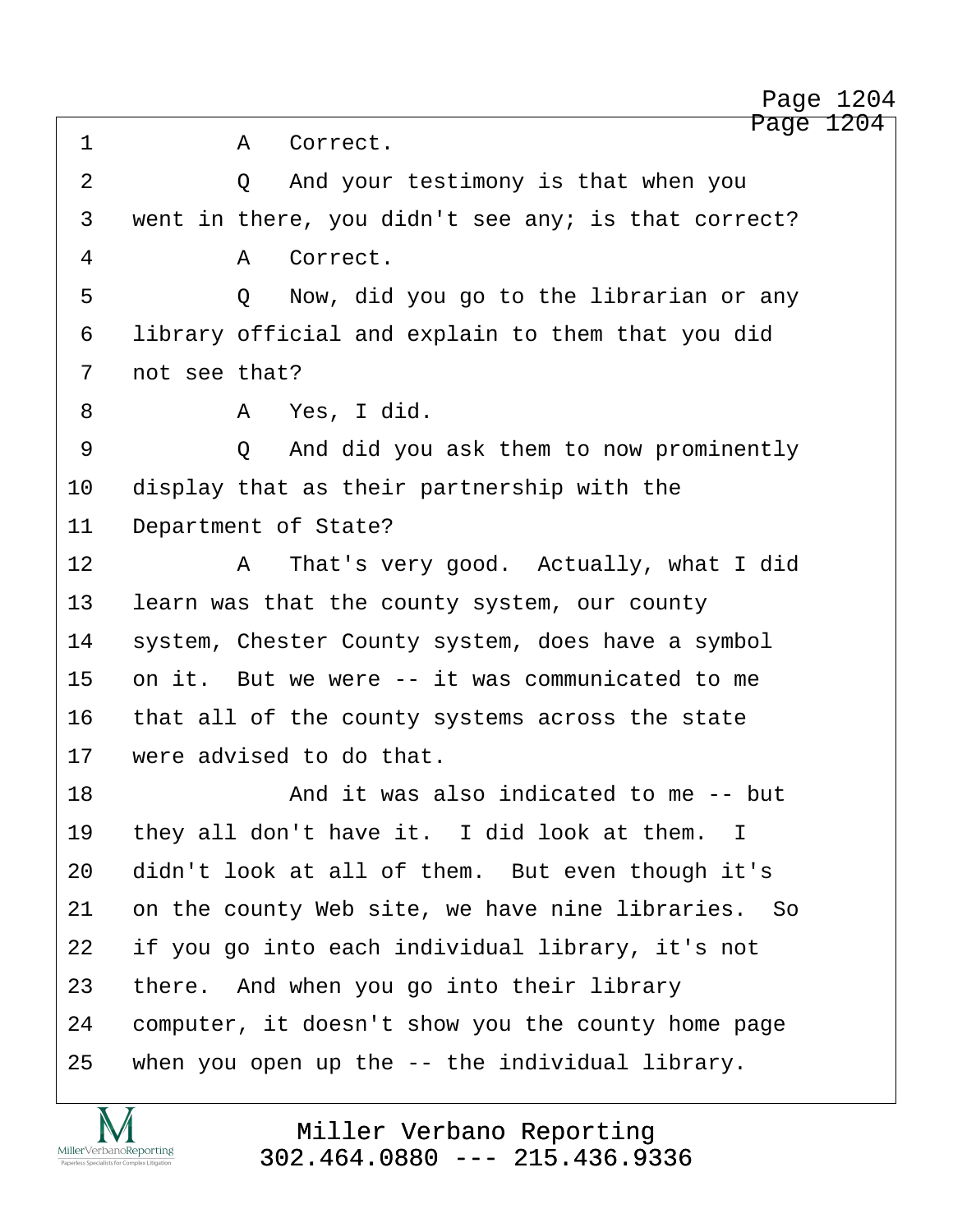http://www.yeslaw.net/help

Page 1205 ·1· · · · · ·Q· ·So this was a branch of Chester County 2 on the Malvern branch? 3 a Right. ·4· · · · · ·Q· ·Okay.· Did they say that they would, 5 after you spoke with them, put the ID button back 6 on the computers? ·7· · · · · ·A· ·No.· I did not direct them to do that. ·8· · · · · ·Q· ·You didn't? ·9· · · · · ·A· ·No. 10 0 Is that consistent with the League of 11 Women Voters' mission? 12· · · · · ·A· ·No.· I can't direct them what to do. I 13 asked him if he understood, did he know why they 14 weren't there. 15· · · · · · · ·And he said, "No, but I guarantee 16 they're not there." So I said that was most 17 interesting. 18· · · · · · · ·That was it.· I had no idea that I 19 could go in there and say, "You have to do this." 20 · · · · · Q · Did you ask him to put it up? 21· · · · · ·A· ·No, I did not. 22 · · · · · Q · · Now, ma'am, you testified earlier about 23 the League of Women Voters' education mission. 24· · · · · ·A· ·Yeah. 25· · · · · ·Q· ·And does that education mission,

> Miller Verbano Reporting [302.464.0880 --- 215.436.9336](http://www.miller-verbano.com)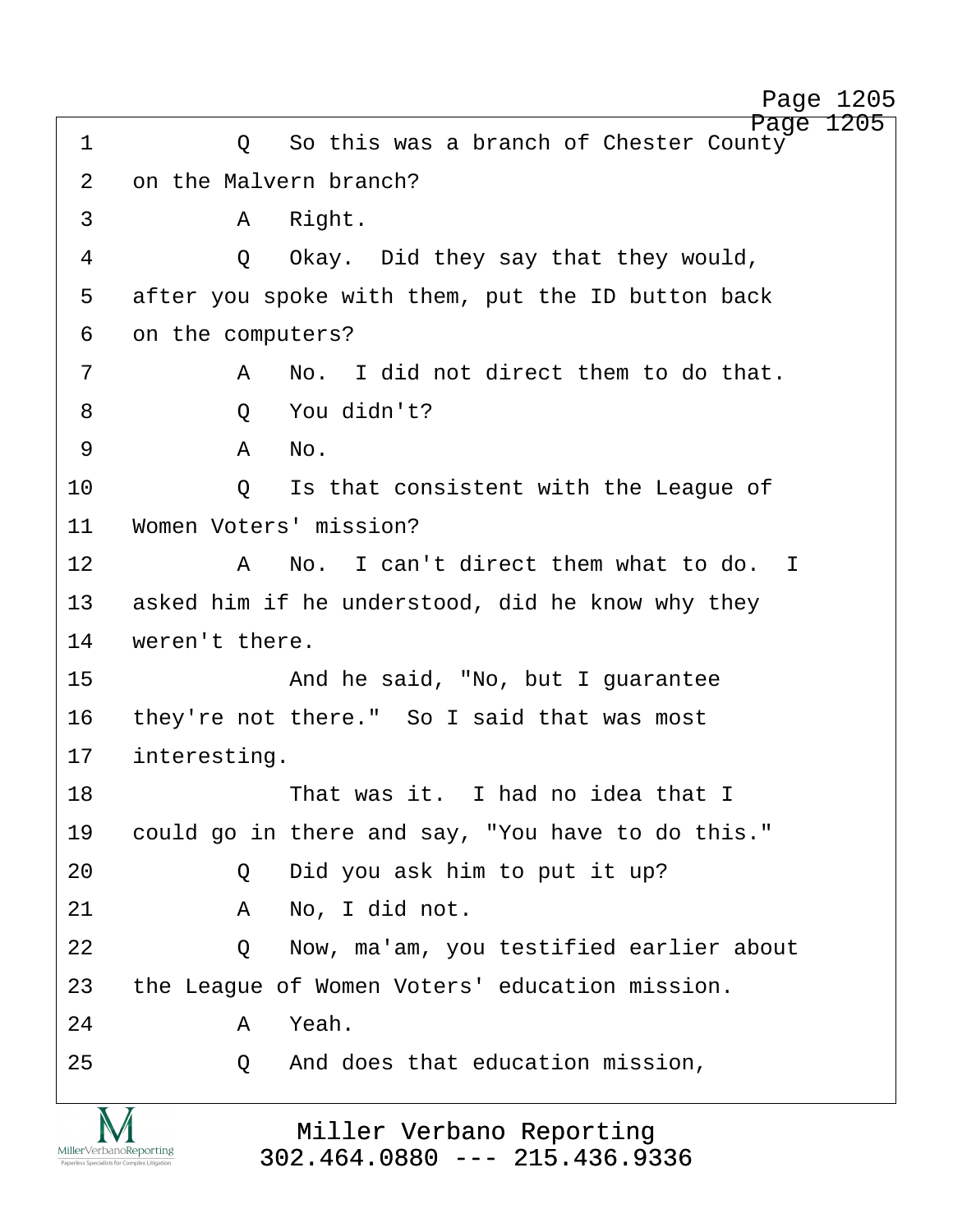http://www.yeslaw.net/help

| $\mathbf 1$    | Page 1206<br>helping people understand how to vote, providing |
|----------------|---------------------------------------------------------------|
| 2              | voter services, does that include educating people            |
| $\mathfrak{Z}$ | on Act 18, the voter ID law?                                  |
| 4              | Yes, it would.<br>A                                           |
| 5              | Now, what faculties has the League of<br>Q                    |
| 6              | Women Voters set up since Act 18 was enacted?                 |
| 7              | We did not, as far as I'm aware of,<br>Α                      |
| 8              | particularly at the county level, set up anything             |
| 9              | new and different, because Act 18 falls under our             |
| 10             | mission of voter services. So over time, if                   |
| 11             | anything comes up that has to do with voting, it              |
| 12             | would fall under our voter services area.                     |
| 13             | So you haven't had to make any changes<br>$\circ$             |
| 14             | in your mission or in your faculty since Act 18 was           |
| 15             | enacted?                                                      |
| 16             | I don't know what you mean by faculty.<br>Α                   |
| 17             | I quess you haven't changed your<br>Q                         |
| 18             | ordinary course of business prior to Act 18, post             |
| 19             | Act 18. Do you understand that question, ma'am?               |
| 20             | I got that part. Yes.<br>Α                                    |
| 21             | Our mission has not changed. But                              |
| 22             | definitely, I think the word "faculty" has                    |
| 23             | certainly changed in that it has consumed much more           |
| 24             | time and effort and more extensive outreach than we           |
| 25             | normally do on a given day.                                   |
|                |                                                               |

Miller Verbano Reporting [302.464.0880 --- 215.436.9336](http://www.miller-verbano.com)

M  $\underset{\text{Paperless Specialists for Complex Litigation}}{\text{MillerVerbanoReporting}}$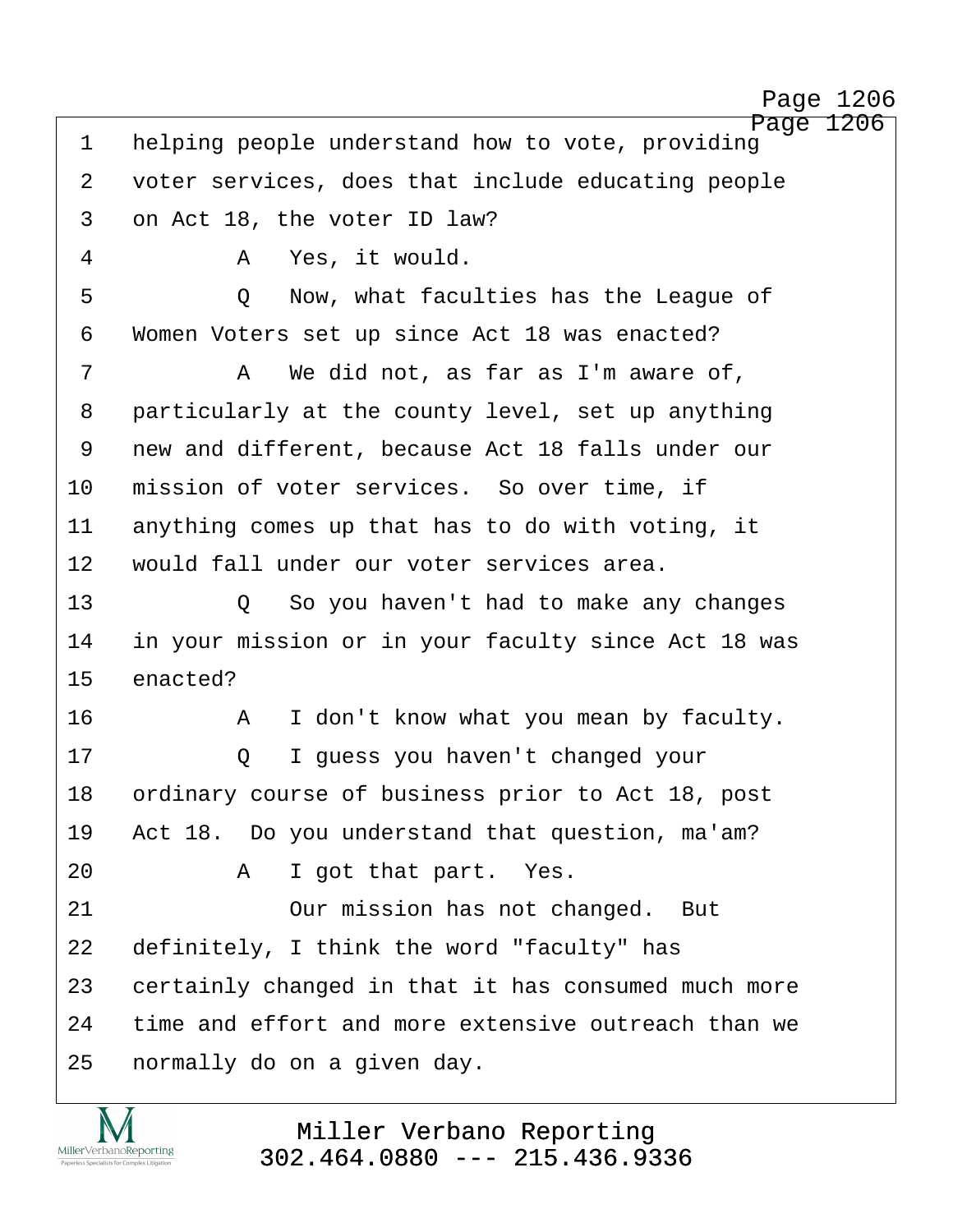http://www.yeslaw.net/help

Page 1207 1 · · · · · Q · Ma'am, back in July 2012, some of your 2 colleagues testified about some outreach efforts 3 that the League was making. And two of them in 4 particular, Madeline Rawley and Janice Horn -- are 5 you familiar with them? ·6· · · · · ·A· ·Vaguely, yes.· Not well, though. 7 · · · · · Q · · Well, they both testified that, in 8 advance of the hearings in July, that they did some 9 investigation into PennDOT driver's licensing 10 centers. Are you familiar with that? 11· · · · · ·A· ·Vaguely. 12 0 And you also testified that it was a 13 coordinated effort requested by some organizations 14 Iike the voter coalition. Are you familiar with 15· ·that? 16· · · · · ·A· ·I'm familiar with that. 17· · · · · ·Q· ·And basically what they did was they 18 went into PennDOT driver's licensing centers and 19· ·looked around to see what information was there. 20 And they testified under oath that they did that so 21 that they could be prepared to bring elderly people 22 who needed to obtain ID in there, and they just 23 wanted to be prepared to do that. 24 are you aware of that, ma'am? 25· · · · · ·A· ·I am aware of that, what you're saying

> Miller Verbano Reporting [302.464.0880 --- 215.436.9336](http://www.miller-verbano.com)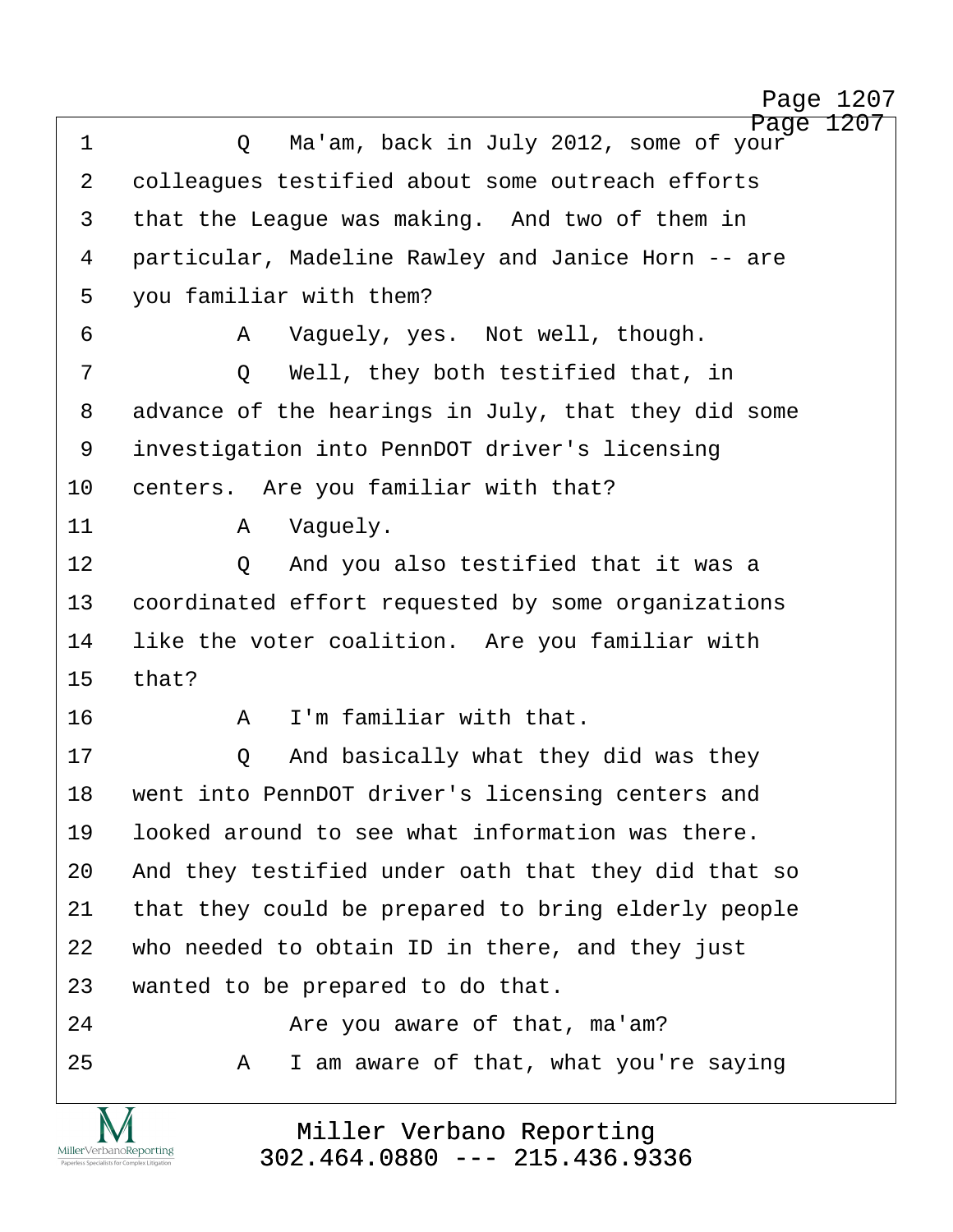Page 1208 1 about them. But that was not particularly Page 1208

2 something that every League across the state even 3 had the ability to do. 4 0 Okay. Are you aware of what divisions 5 of the League across the state have taken elderly ·6· ·voters to PennDOT to obtain ID? ·7· · · · · ·A· ·No, I'm not aware of which ones 8 specifically. ·9· · · · · ·Q· ·Are you aware that that's occurred at 10 all? 11· · · · · ·A· ·I'm aware that that was discussed.· I'm 12 aware that my impression was that there's a 13 hesitancy to physically take somebody that is a 14 stranger in a car and the liabilities for that. 15· · · · · ·Q· ·Has there been any directive from the 16 League -- you being president or members of the  $17$  board  $-$  not to do that? 18· · · · · ·A· ·I am more aware of that at the local 19 level, saying not to do that. I'm aware that at 20 the state level there was a conversation, but I 21 vouldn't say it was a directive. 22 · · · · · · · · · · · Could you explain that more? Was there 23 information put out there dissuading people from 24 assisting elderly voters to get ID? 25 A I heard -- well, not assisting voters.

> Miller Verbano Reporting [302.464.0880 --- 215.436.9336](http://www.miller-verbano.com)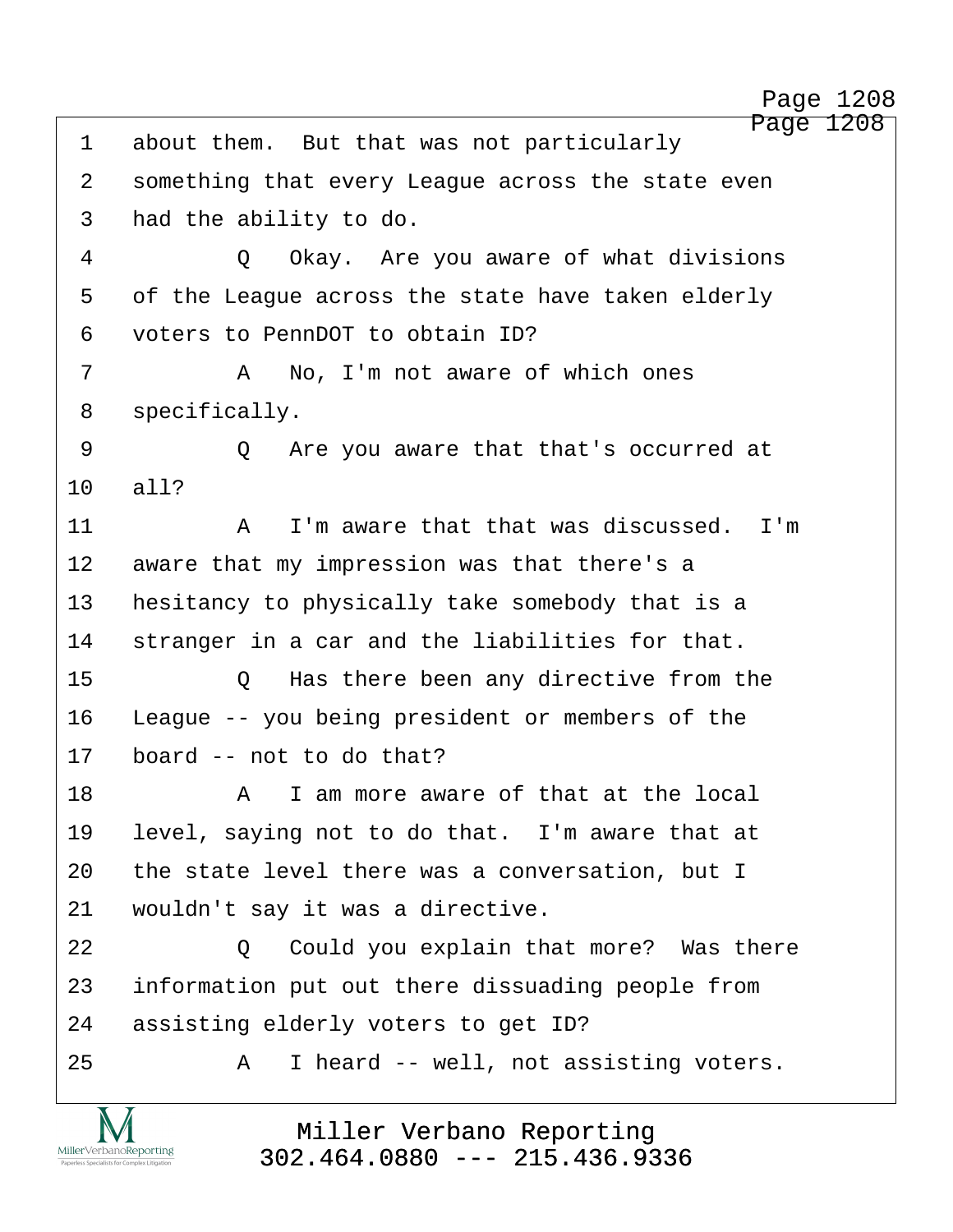http://www.yeslaw.net/help

Page 1209 1 We were assisting voters in a variety of ways. 2 There was concern about liability if you drove 3 someone in your car. At our local level we had a 4 lot of conversations with that -- the whole bus 5 service. I can't think of the name of the bus 6 service. But they wouldn't do it for free. 7 · · · · · · · · And then there was a conversation about 8 doing it for a lower price. And then they just 9 said, We can't do it. Our funds have been cut for 10 this year for the City, so we can't afford to do 11 it. That really was the biggest attempt to try to 12 help people that I'm aware of. 13 · · · · · Q · And when you say "our funds," who were 14 you speaking of? 15· · · · · ·A· ·Pardon me? 16· · · · · ·Q· ·Who were you speaking of when you say 17 "our funds"? What group are you talking about? 18· · · · · ·A· ·Oh, am I talking about the local 19 Chester County League as opposed to the state 20 League? 21 0 You said "our." I'm just trying to 22 clarify who you were referring to. 23· · · · · ·A· ·That's my problem, because I have two 24 · positions. That would have been more the Chester 25 County, local level.

> Miller Verbano Reporting [302.464.0880 --- 215.436.9336](http://www.miller-verbano.com)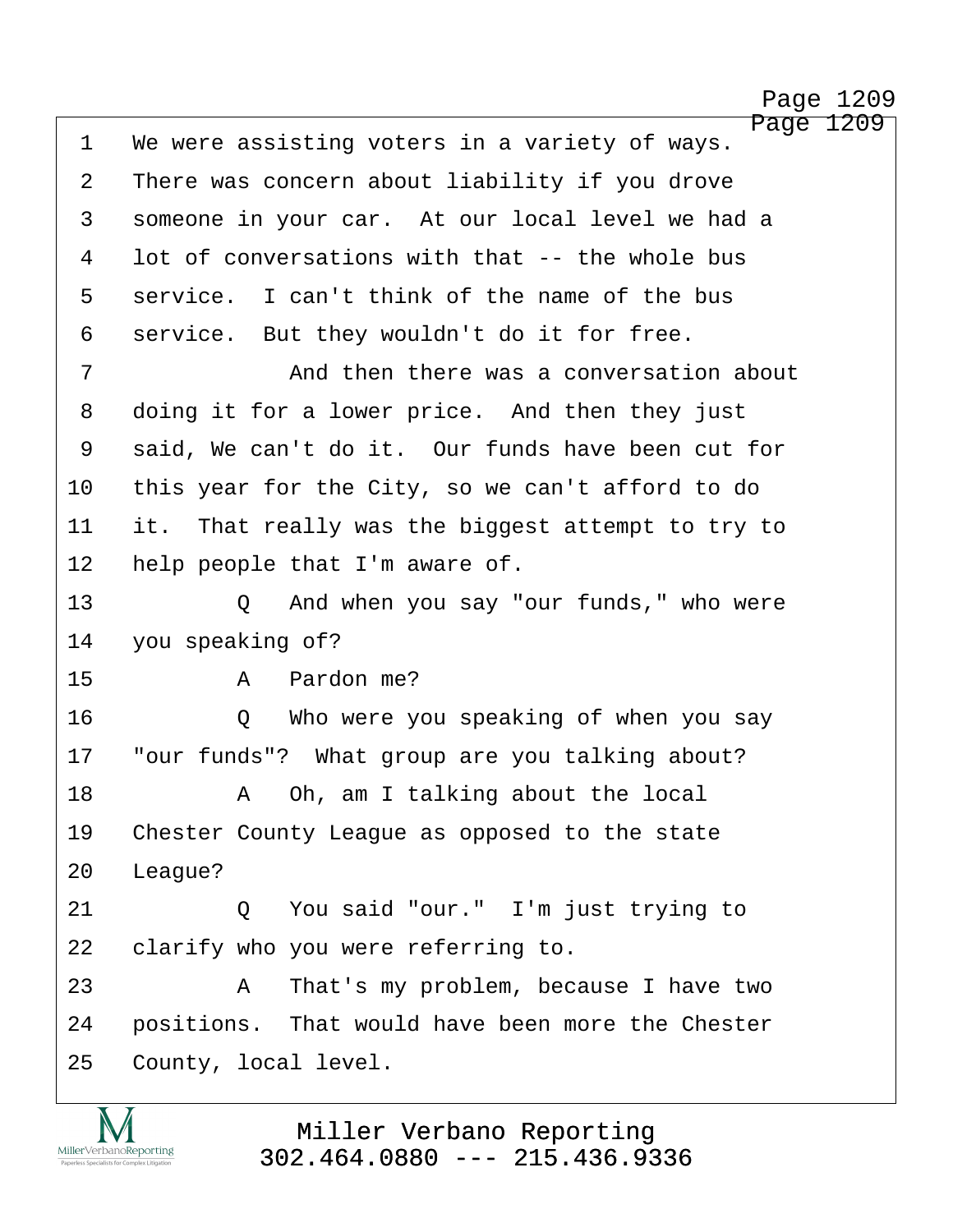http://www.yeslaw.net/help

| $\mathbf 1$    | 1210<br>Page<br>So if I heard you correctly, you're the<br>$\circ$ |
|----------------|--------------------------------------------------------------------|
| $\overline{2}$ | president of the League; but you're also still                     |
| 3              | involved at the Chester County level?                              |
| $\overline{4}$ | A<br>Yes.                                                          |
| 5              | You're very busy, I guess?<br>Q                                    |
| 6              | Yes.<br>A                                                          |
| 7              | Now, do you assist people in similar<br>Q                          |
| 8              | fashion to register to vote? Does the League do                    |
| 9              | that?                                                              |
| 10             | Yes.<br>Α                                                          |
| 11             | Q And how do you do that? Can you                                  |
| 12             | explain that to me.                                                |
| 13             | Yes. I can explain to you how we<br>Α                              |
| 14             | assisted with all of our 700 volunteer hours in                    |
| 15             | that we -- we were asked or called and asked to                    |
| 16             | come to certain senior centers, all the county                     |
| 17             | senior centers, some of the assisted living                        |
| 18             | centers.                                                           |
| 19             | And we would go and talk to people as a                            |
| 20             | group and explain to them what they needed to have.                |
| 21             | And then we would kind of break up and just sit                    |
| 22             | with them individually and help them identify if                   |
| 23             | they have the right ID; were they voter-registered                 |
| 24             | currently, because they were in different locations                |
| 25             | maybe from a year ago, because they were older.                    |
|                |                                                                    |

Miller Verbano Reporting [302.464.0880 --- 215.436.9336](http://www.miller-verbano.com)

M  $\underset{\text{Paperless Specialists for Complex Litigation}}{\text{MillerVerbanoReporting}}$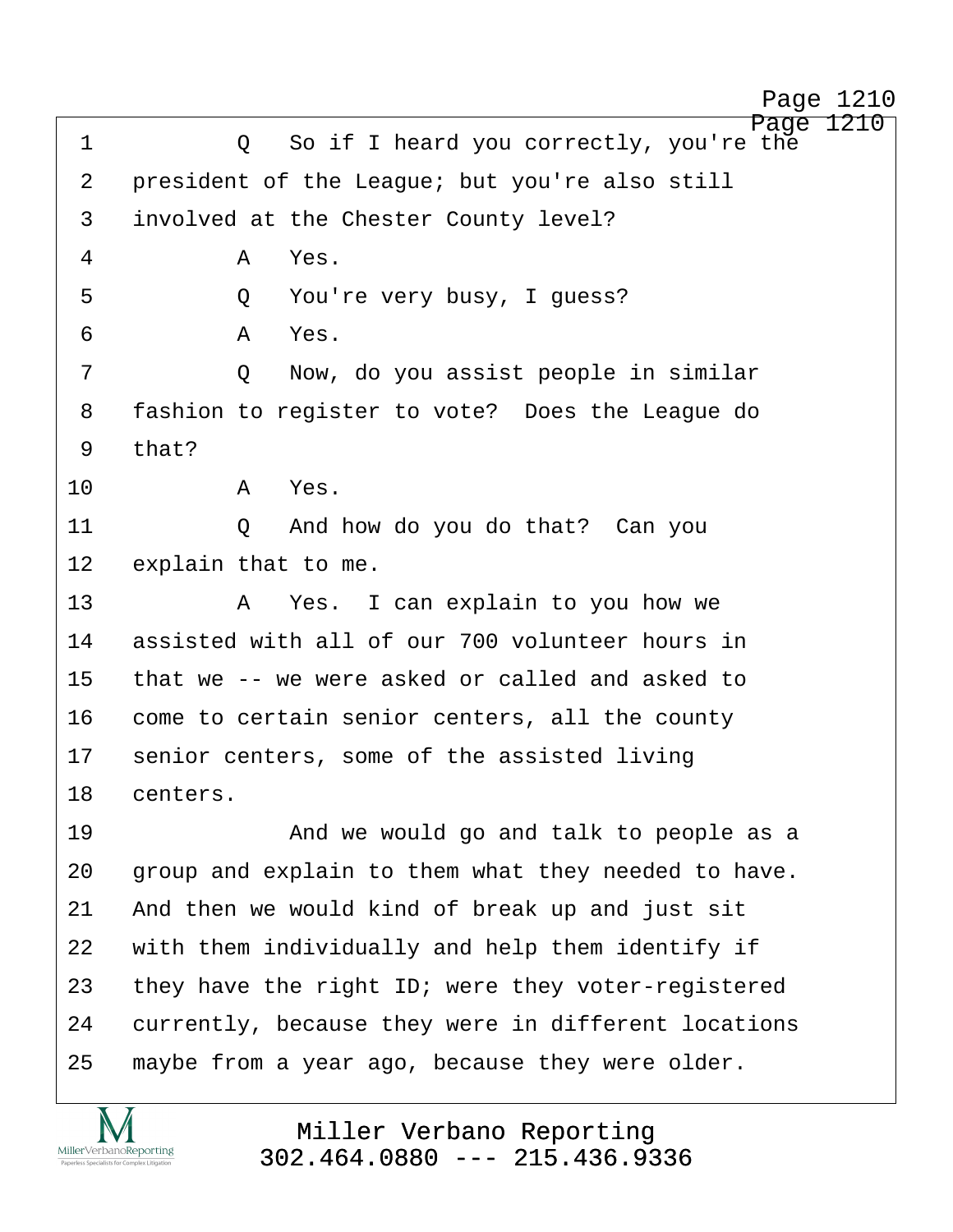Page 1211 ·1· · · · · · · ·Is that what you're asking me? 2 0 Yes. 3 and did that include both getting 4 people to register to vote or to educate them about 5 voter ID? I was speaking specifically about 6 getting people to register to vote. ·7· · · · · ·A· ·Well, particularly, the focus was on 8 voter ID, because most -- it's very common for the 9 elderly to use an expired driver's license. And 10 they were so happy to show it to you that they had 11 it and were very disturbed when they learned that 12 it wasn't acceptable. 13 · · · · · So sometimes there were family members 14 there that we would communicate with to help them. 15 Sometimes they needed to re-register because they 16 were at a different address. And some of them had 17 to do an absentee ballot because they were just not 18 well enough to go. So it was kind of a mixed bag. 19· · · · · ·Q· ·Now, at the beginning of your answer 20 you said the League was asked to do this. 21 **b** Who asked them? 22 A Oh, some of the -- the senior center --23 the county senior centers actually contacted our 24 county commissioners and asked if they would help. 25 and the commissioners referred the call to us and

MillerVerbanoReporting

## Miller Verbano Reporting [302.464.0880 --- 215.436.9336](http://www.miller-verbano.com)

http://www.yeslaw.net/help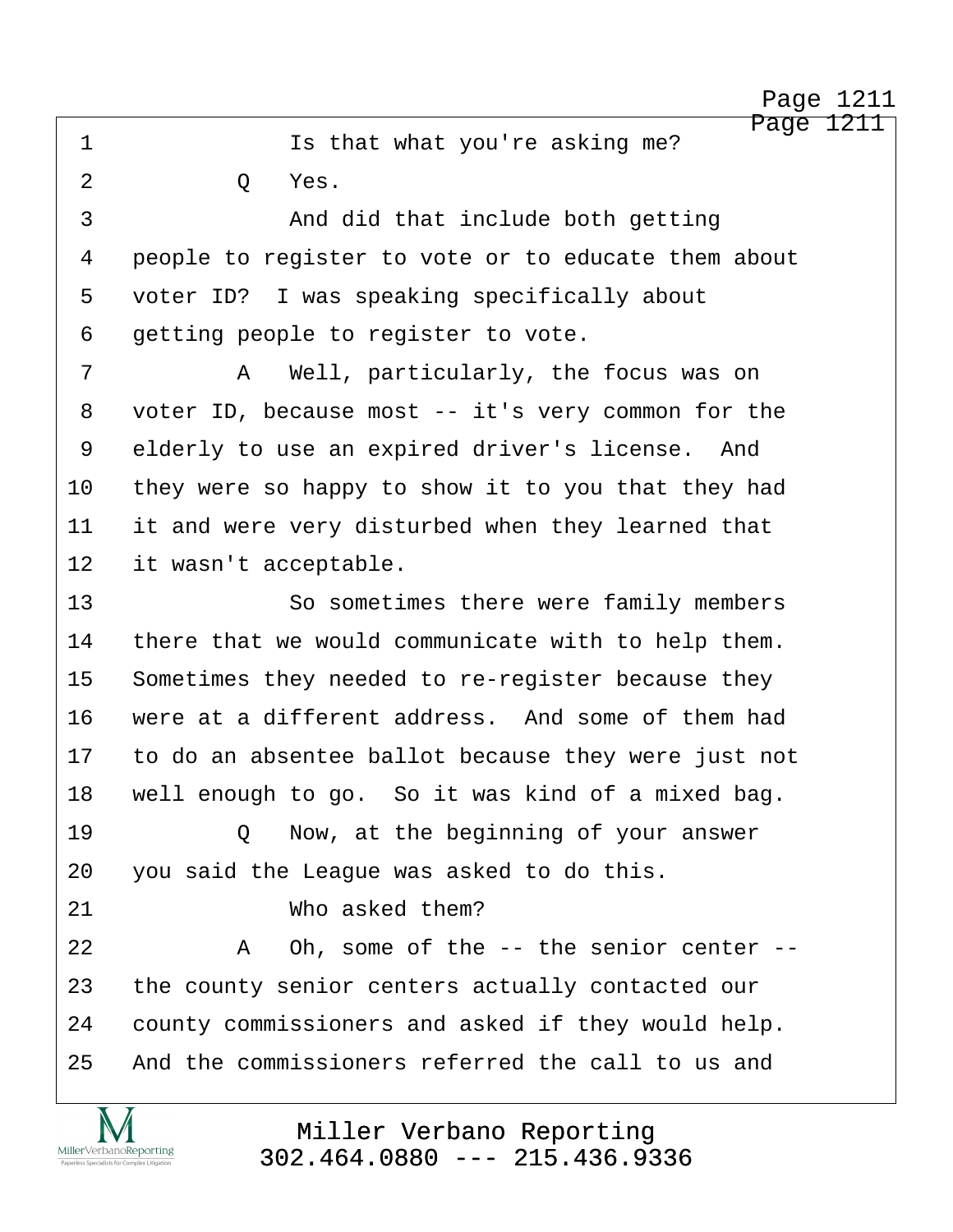Page 1212 1 said, "You're the ones to help." ·2· · · · · ·Q· ·So the League itself didn't reach out 3 directly to these care facilities; they were asked 4 by somebody in local government; is that correct? ·5· · · · · ·A· ·No.· I'm sorry. 6 MS. SCHNEIDER: Excuse me, Your Honor. 7 I object to Mr. Schmidt's characterization of the 8 facility as a care facility. This was a county --·9· ·I think that the witness has not testified that 10 these were care facilities as that term of art is 11 used in this case. 12 THE COURT: I think the question -- the 13 answer involved county senior centers; is that 14 correct? 15 · · · · · · · · THE WITNESS: Yes. That was -- that's 16 exactly right. And we were contacted -- we were 17 contacted by the senior center director for the 18 county. 19 BY MR. SCHMIDT: 20 · · · · Q Okay, ma'am. And does this type of 21 contact happen in the normal course of League of 22 Women Voters' operations? 23· · · · · ·A· ·Not as frequent as it was.· We had a 24 lot more contact, actually -- requests for us to  $25$  come help  $-$ - than I was used to. Page 1212

> Miller Verbano Reporting [302.464.0880 --- 215.436.9336](http://www.miller-verbano.com)

MillerVerbanoReporting

http://www.yeslaw.net/help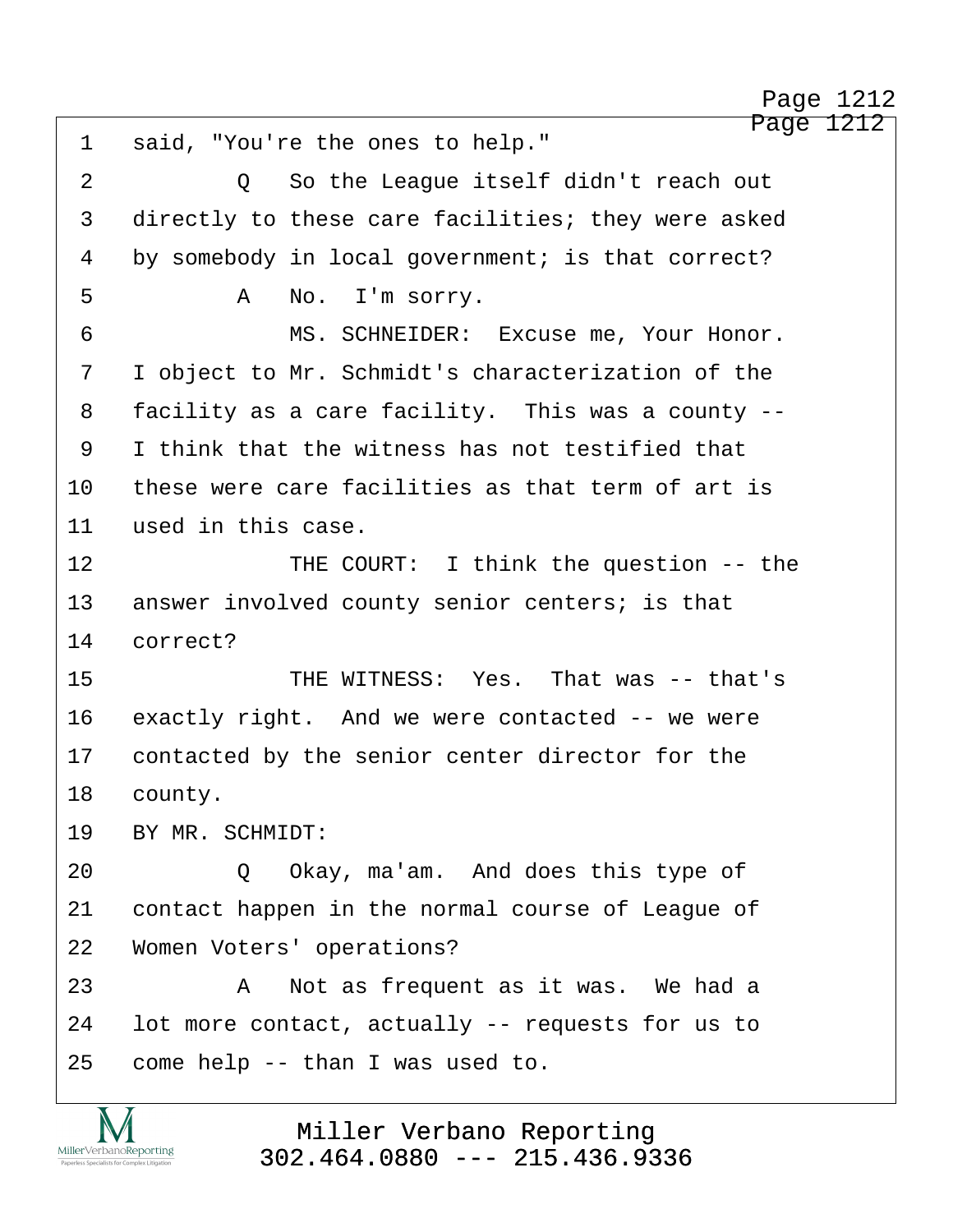http://www.yeslaw.net/help

Page 1213 ·1· · · · · ·Q· ·And people looked to the League because 2 that's part of your mission, is to educate voters 3 about voter ID and voter registration. And that's 4 what you do in the normal course of your 5 operations; is that correct? ·6· · · · · ·A· ·Yeah. ·7· · · · · · · ·THE COURT:· The Department of State, 8 have they ever contacted the League that you know  $9$   $0<sup>5</sup>$ 10 THE WITNESS: That would be -- at the 11· ·state level?· I don't know that it's within the 12 state. 13 BY MR. SCHMIDT: 14 Just a few more things, Ms. Carty. The 15 League of Women Voters, is this a membership-driven 16 organization? 17· · · · · ·A· ·Yes. 18· · · · · ·Q· ·And you also received donations; is 19 that correct? 20· · · · · ·A· ·Yes. 21 0 Do you receive any other funding 22 sources? 23 · · · · · A Other funding sources comes from 24 membership, comes from donations, and comes from 25 grant programs that we organize for outreach,

> Miller Verbano Reporting [302.464.0880 --- 215.436.9336](http://www.miller-verbano.com)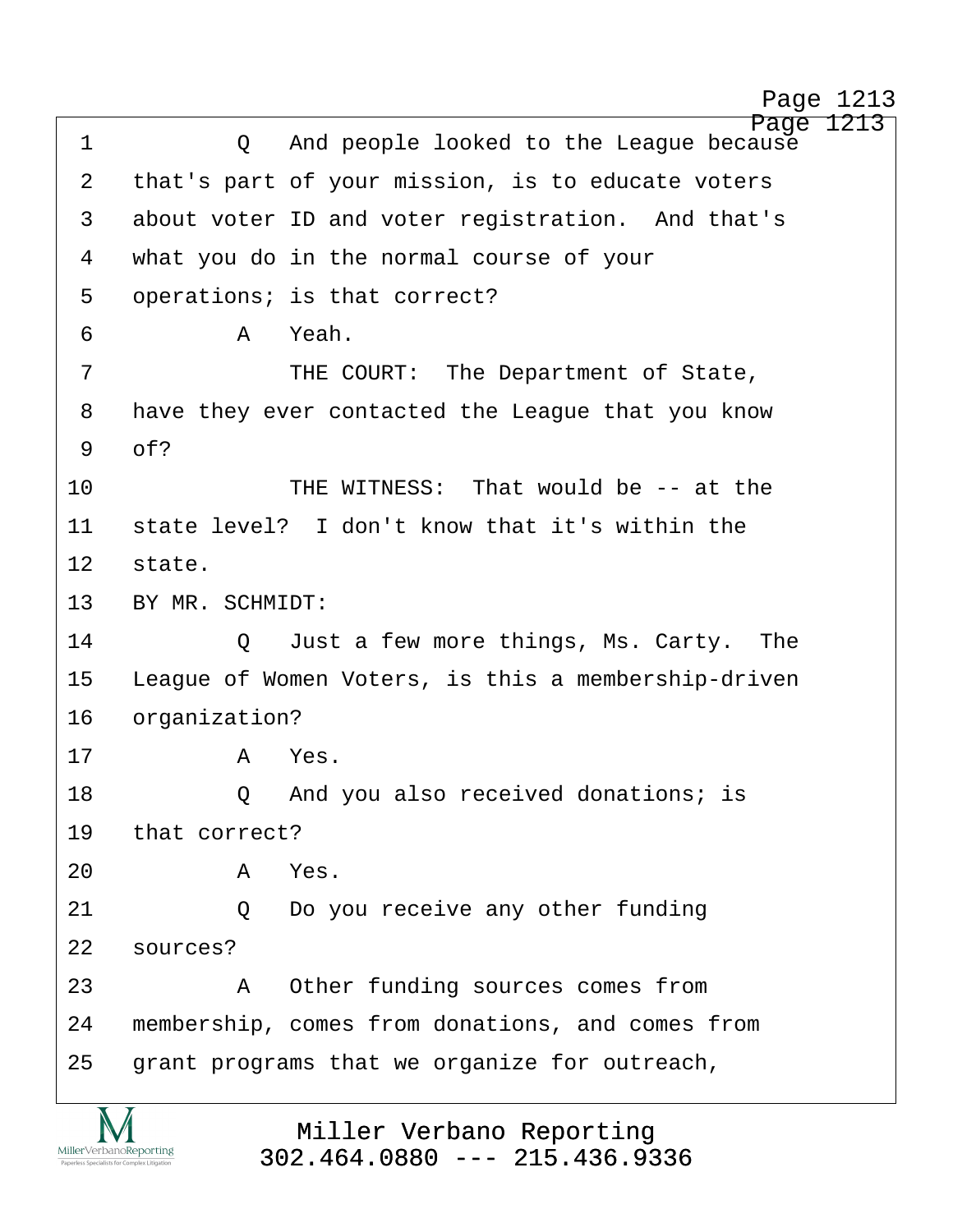Page 1214 1 education. 2 0 So you receive grants. Are they both 3 state and federal grants? ·4· · · · · ·A· ·Yes. 5 · · · · · · Q · So you receive a grant from the 6 Commonwealth of Pennsylvania in some form or 7 fashion? ·8· · · · · ·A· ·Yes. ·9· · · · · ·Q· ·And are there any restrictions placed 10 upon you in the use of this funding? 11· · · · · ·A· ·Well, you're asking somebody who really 12 knew here. I'm just really learning about that. 13 So I could not give you a really honest answer. I 14 would be quessing. 15 0 Is it fair to say that the League can 16 use its funding as it deems appropriate and where 17 it deems appropriate; is that correct? 18· · · · · ·A· ·I wouldn't say that.· For grant money? 19· · · · · ·Q· ·Any funding source that you have, the 20 League can choose to use it as it wants to; 21 correct?  $22$  **A** No. 23 · 20 · Can you explain that to me. 24· · · · · ·A· ·Well, if I understand your question 25 correctly, if you receive funds, if you receive

> Miller Verbano Reporting [302.464.0880 --- 215.436.9336](http://www.miller-verbano.com)

MillerVerbanoReporting

Page 1214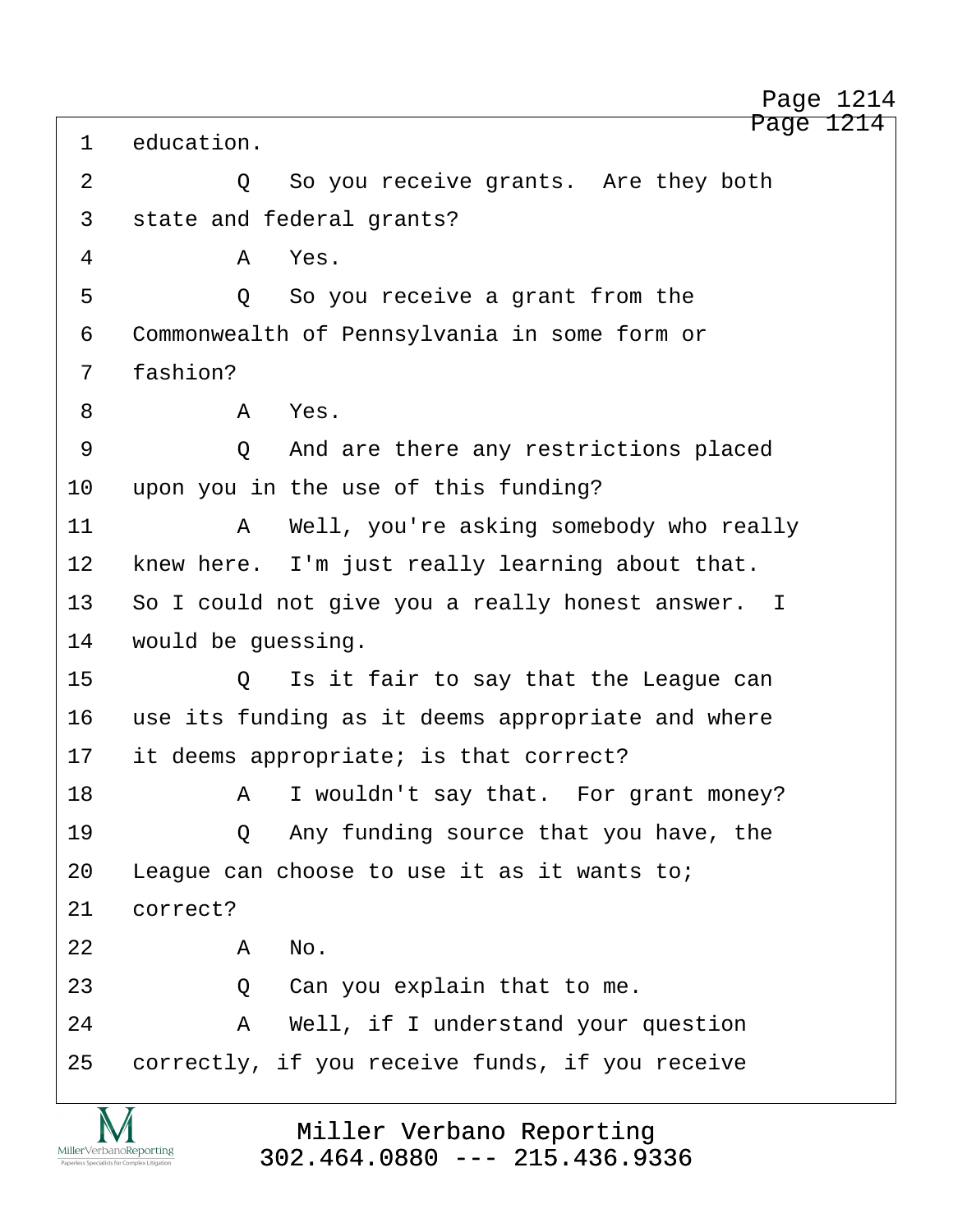http://www.yeslaw.net/help

Page 1215 1 funds that are focused in a grant direction, 2 there's usually a grant guide as to how that is to 3 be done. And your grantee has already complied 4 with their --5 · · · · · Q Understood. Let's separate the grant 6 money from the membership and the donation money. 7 The membership and donation funds, are 8 there any restrictions on the League to use those 9 funds? 10· · · · · ·A· ·Yeah.· Membership funds go into the 11 education fund. And, therefore, those funds, once 12 we have what we're allowed to keep -- because they 13 get, the state and the national levels sort of 14 divide it up -- they are directed for education 15 fund, which has its own quidelines on it being a 16 nonpartisan education outreach. 17· · · · · ·Q· ·And would voter education fall into 18 that group? 19· · · · · ·A· ·Yes. 20 · · · · Q · Ma'am, I notice on your Web site that 21 there's a voter ID subcommittee. What is that? 22· · · · · ·A· ·When the voter ID bill became apparent 23 to us to be a concern and confusion, we felt that 24 we needed more focus, more people working in the 25 voter services committee.

> Miller Verbano Reporting [302.464.0880 --- 215.436.9336](http://www.miller-verbano.com)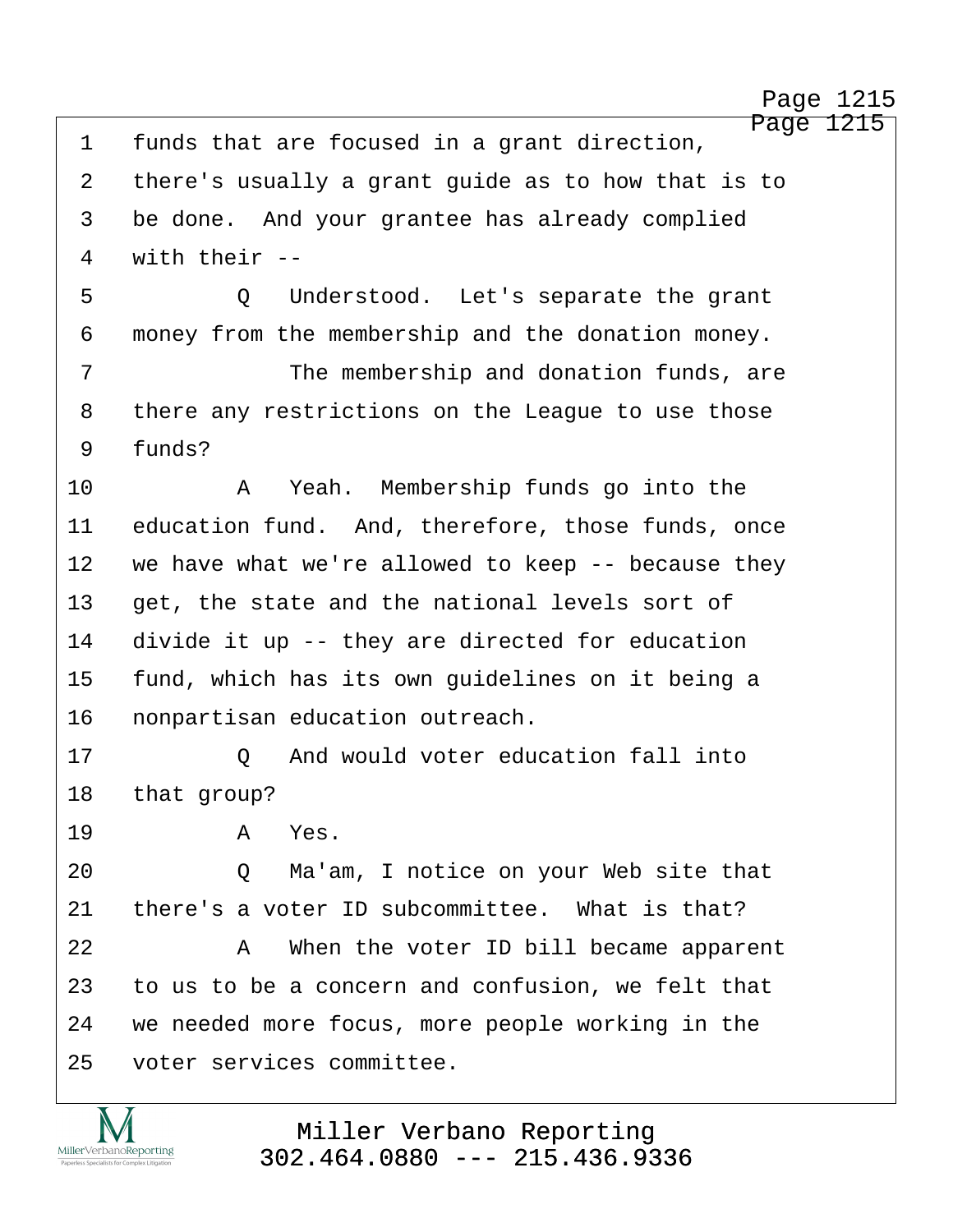http://www.yeslaw.net/help

Page 1216 1 · · · · · · · · And every chapter is basically subject 2 to how many members you have and how active they 3 are. And in my particular situation at the county 4 · level, our voter services committee was small and 5 older, elderly -- more elderly than me. And so we 6 felt we needed people who could act a little more 7 guickly and use technology a little better. ·8· · · · · ·Q· ·And, ma'am, you also have a newsletter 9 that goes out monthly; is that correct? 10 · · · · A Correct -- are you talking about the 11 state? 12 0 That's my next question. Are there 13 multiple versions of it? Is there one newsletter? 14· · · · · ·A· ·Yes.· The state has a quarterly, what 15 they call "Voter," which I have had no part in yet, 16 but I will. And then each chapter has a monthly 17 newsletter. 18· · · · · ·Q· ·Okay.· And within the newsletters, both 19 the quarterly newsletter and the monthly 20 newsletter, is there a section dedicated to 21 voter ID education? 22 A A section? At the county level, no. 23 At the state level over the past year, I've seen a 24 couple articles about it, yes. 25· · · · · ·Q· ·And are the articles educational

> Miller Verbano Reporting [302.464.0880 --- 215.436.9336](http://www.miller-verbano.com)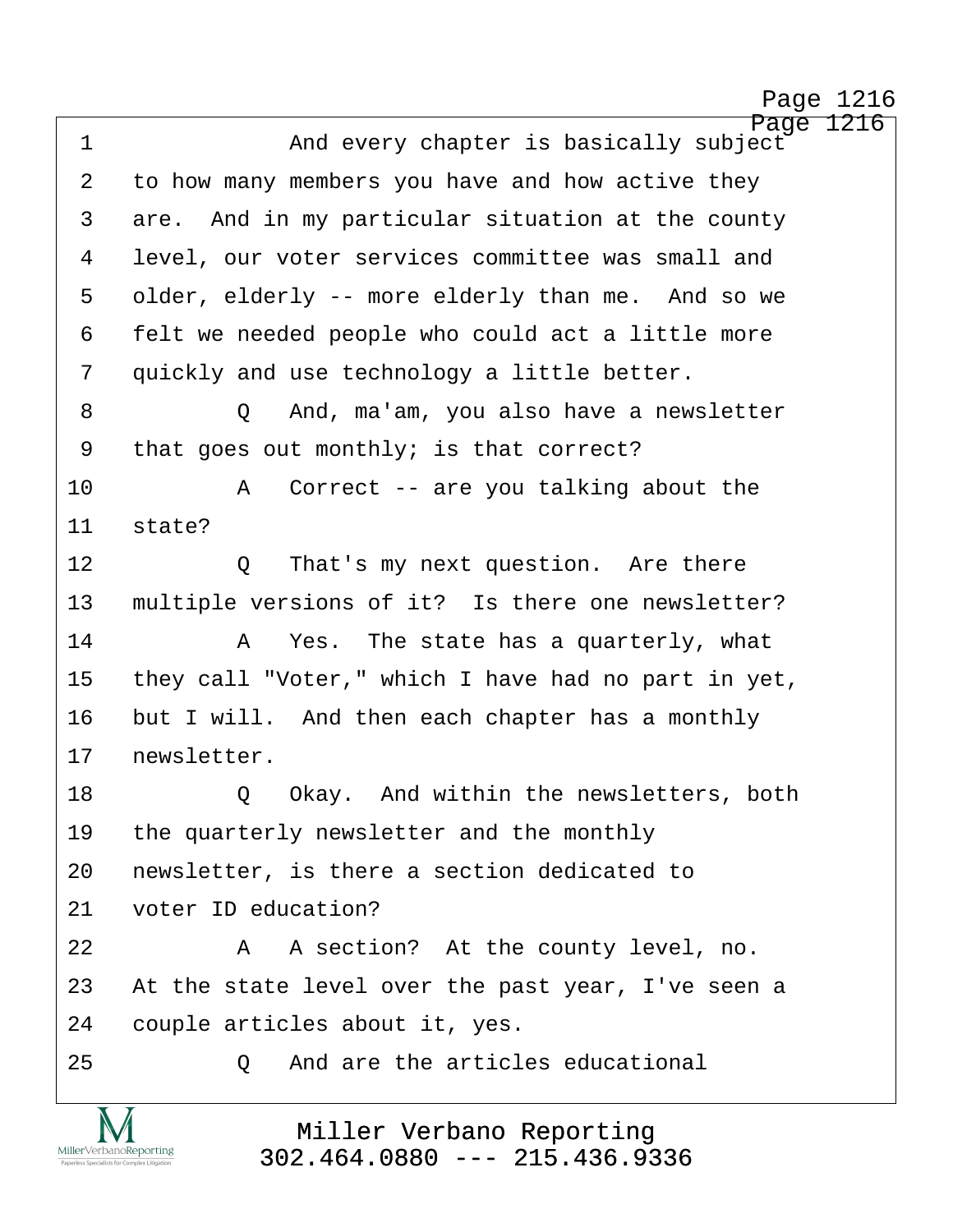Page 1217 1 articles or opinionated articles? ·2· · · · · ·A· ·That could be your opinion.· They're 3 meant to be educational certainly. I would quess 4 you can certainly look at that and say there's 5 opinion in there. ·6· · · · · ·Q· ·Would it be contrary to the League's 7 mission to make statements in opposition to Act 18? ·8· · · · · ·A· ·Would it be contrary for someone to not 9 be in opposition? Is that --10 · · · · Q · No. Would it go against the League's 11 mission to make statements in opposition to Act 18? 12 a Yes. 13· · · · · · · ·MR. SCHMIDT:· Your Honor, I have 14 nothing further. 15 THE COURT: Thank you, Counselor. 16 · · · · · · · · · MS. SCHNEIDER: Your Honor, I have a 17 few additional questions, if I may. Thank you. 18· · · · · · · · · · · · -· ·-· ·- 19 REDIRECT EXAMINATION  $20$  - - -21 BY MS. SCHNEIDER: 22 **22 22 D** Mrs. Carty, you testified about the 23 hotlines, and I wanted to talk to you a little bit 24 about other voter hotlines. 25 are you aware of the 1-866-OUR-VOTE Page 1217

Miller Verbano Reporting [302.464.0880 --- 215.436.9336](http://www.miller-verbano.com)

MillerVerbanoReporting

http://www.yeslaw.net/help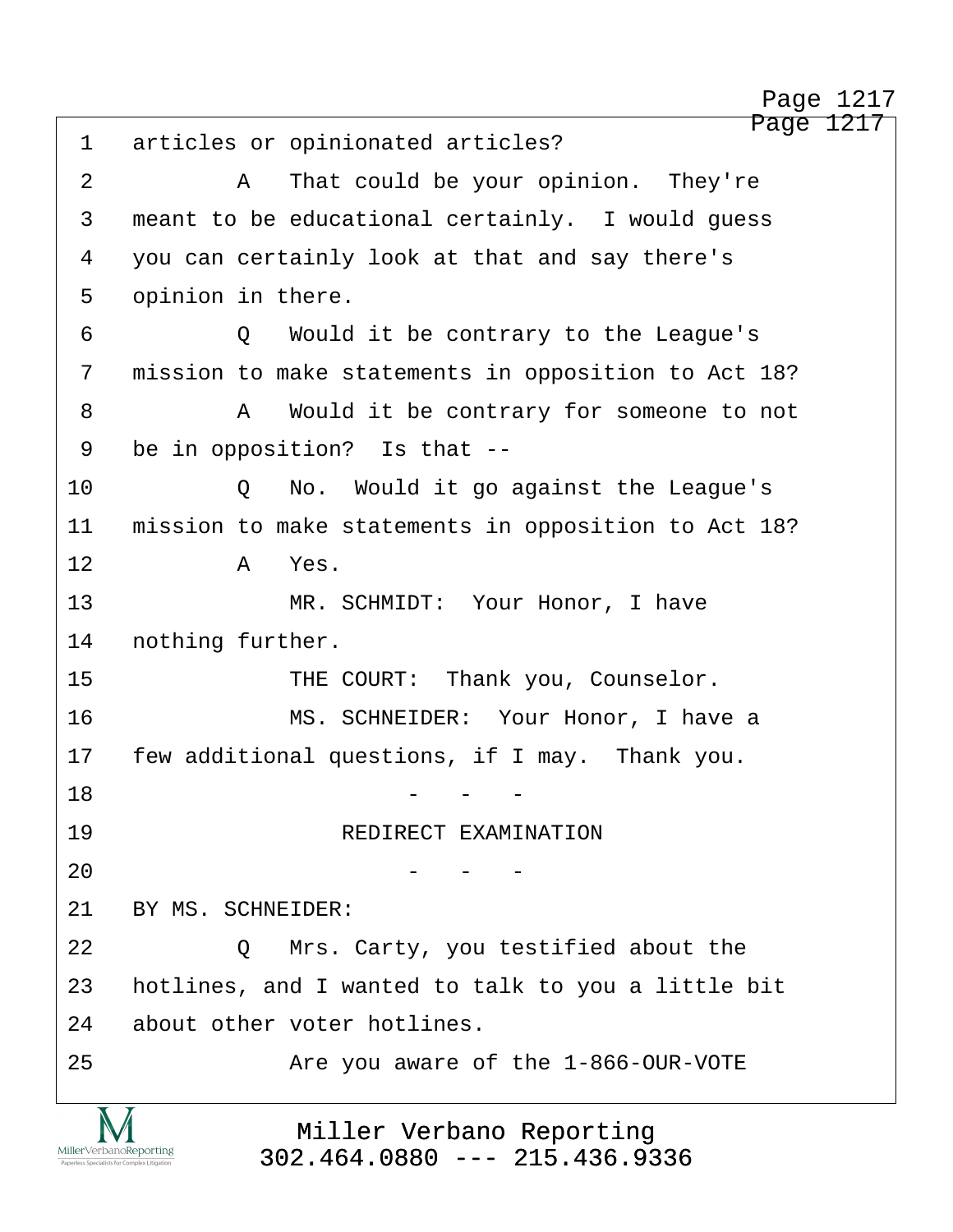1 hotline? 2 · **A Yes**. ·3· · · · · ·Q· ·Is that a hotline that the League 4 · publicizes for voters to call?  $5$   $A$   $Yes$ . ·6· · · · · ·Q· ·And so in addition to the state hotline 7 that you mentioned and that the local Leagues each 8 have their own telephone number, there's an 9 additional hotline that voters call; is that 10 correct? 11· · · · · ·A· ·Yeah. 12 0 So the call log is a small subset of 13 · callers that might be using various hotlines around 14 the state? 15· · · · · ·A· ·Clearly, that -- yes, that was my first 16 impression when I looked at it. I thought, Oh, 17 what is this? How is it possible, in a sense? 18· · · · · · · ·But then I thought, Well, wait a 19 minute; you've got 32 Leagues. And if I know about 20 a League, I would call my own. 21 0 Okay. I just want to direct your 22 attention to the first page of Exhibit 1750, and 23 that is the list of how the calls are categorized. 24 And about -- towards the top, do you see it's about 25 a third of the way down on the first page it says

MillerVerbanoReporting

Miller Verbano Reporting [302.464.0880 --- 215.436.9336](http://www.miller-verbano.com) http://www.yeslaw.net/help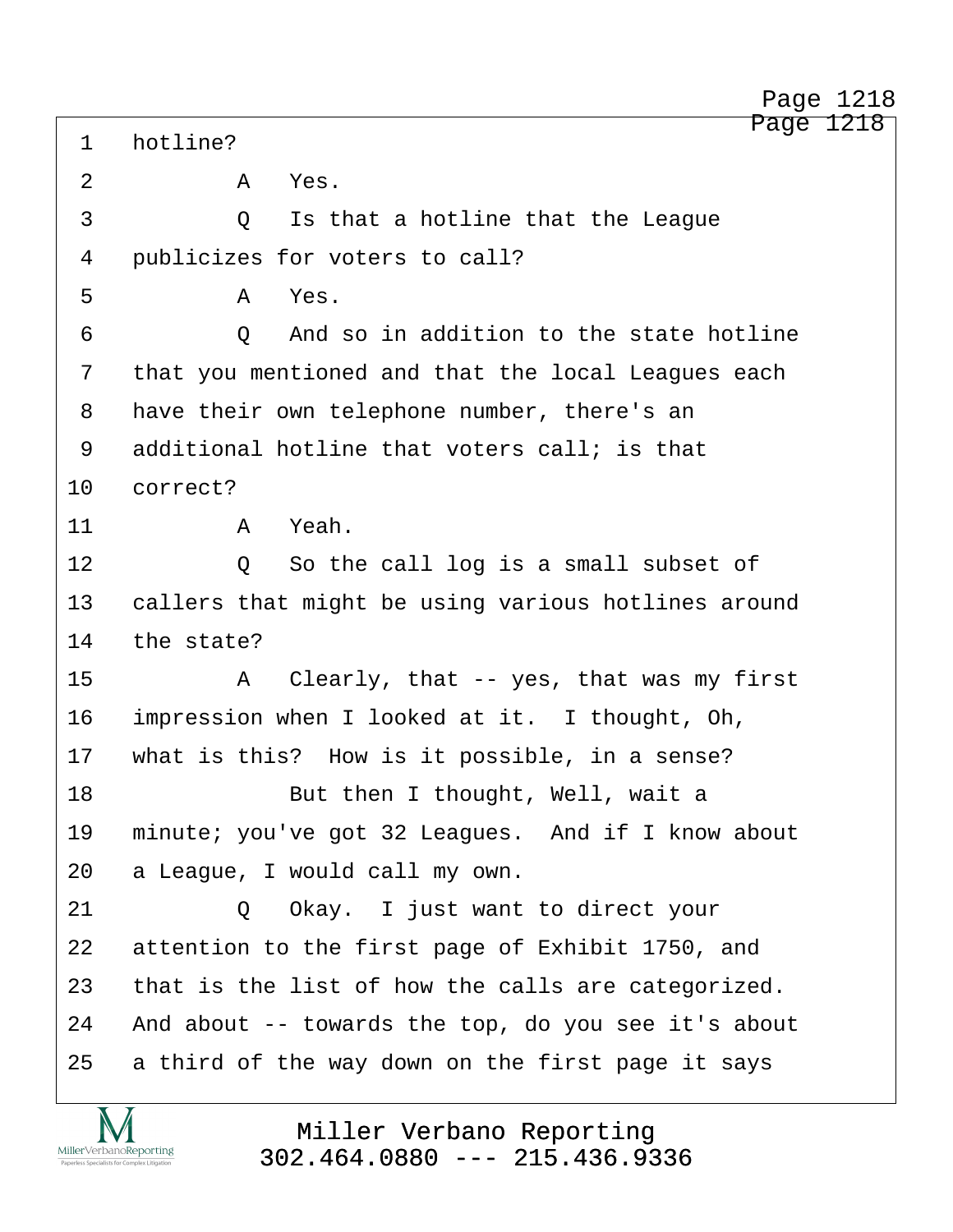http://www.yeslaw.net/help

Page 1219

1 "Election Day Issues" as a topic. 2 bo you see that?  $\overline{3}$   $\overline{A}$   $\overline{Y}$ es. ·4· · · · · ·Q· ·And then I just want you to turn to 5 some of the gray-highlighted calls on voter ID. 6 · · · · · · · · · MR. SCHMIDT: Your Honor, I'll just 7 restate my objection to the double hearsay. 8 · · · · · · · · MS. SCHNEIDER: Your Honor, he asked 9 whether those calls were categorized as voter ID, 10 and I wanted to point out that those calls were 11 categorized under the topic "Election Day Issues." 12 THE COURT: We'll let the witness 13 answer that, if she could. 14 MS. SCHNEIDER: Okay. 15 BY MS. SCHNEIDER: 16· · · · · ·Q· ·For example, can you turn to Page 7 of 17 this document and look at Row 96. 18· · · · · ·A· ·Yes. 19 · · · · · Q · And that was one of the examples we had 20 looked at before. But do you see Column H where it 21 says the topic?  $22$  **A** Yes. 23 **23** 23 **2** And what topic was that characterized  $24$  as? 25· · · · · ·A· ·Election Day issues.

> Miller Verbano Reporting [302.464.0880 --- 215.436.9336](http://www.miller-verbano.com)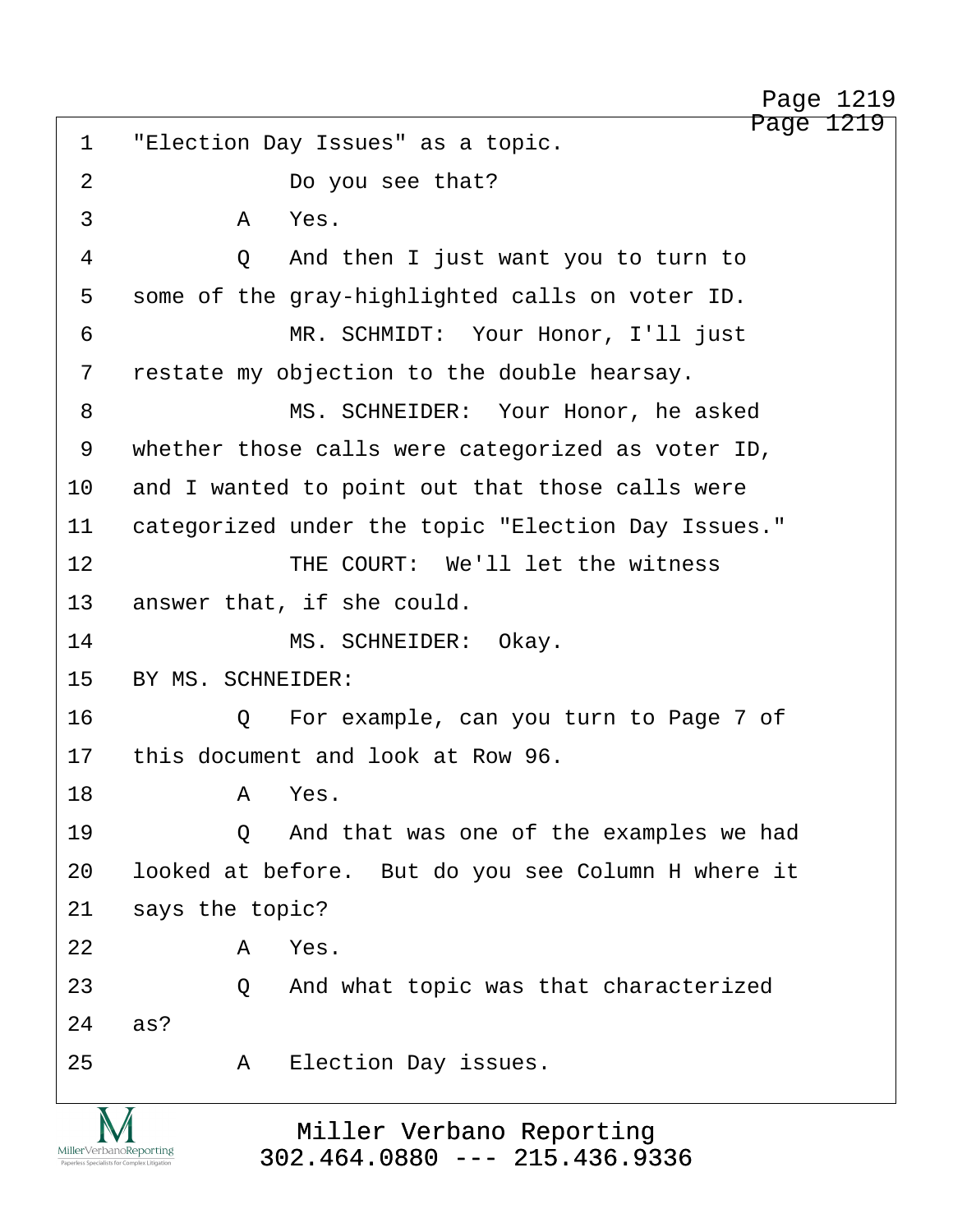http://www.yeslaw.net/help

Page 1220 ·1· · · · · ·Q· ·So based on your review of the call 2 log, were some of the voter ID calls categorized as 3 Election Day issues? 4 MR. SCHMIDT: Objection, Your Honor. 5 · · · · · · · · MS. SCHNEIDER: Your Honor, he opened 6 this up on his cross. ·7· · · · · · · ·MR. SCHMIDT:· It's a leading question, 8 Your Honor. ·9· · · · · · · ·THE COURT:· It's been admitted in the 10 · log. You can look at the log. Do you have an 11 answer to that? 12 **· · · · · · · · THE WITNESS:** Yes. The answer would be 13 yes. 14 BY MS. SCHNEIDER: 15· · · · · ·Q· ·Thank you.· I just want to go back to 16 the questioning that you had about the library 17 system. 18· · · · · · · ·Is it your understanding that when you 19· ·log on to the Chester County Library System at 20 home, there is information about voter ID; is that 21 right?  $22$  **A** Yes. 23 · 20 But was it -- is it your testimony that 24 when you actually went to one of the branches of 25 the library, there was no information about voter

> Miller Verbano Reporting [302.464.0880 --- 215.436.9336](http://www.miller-verbano.com)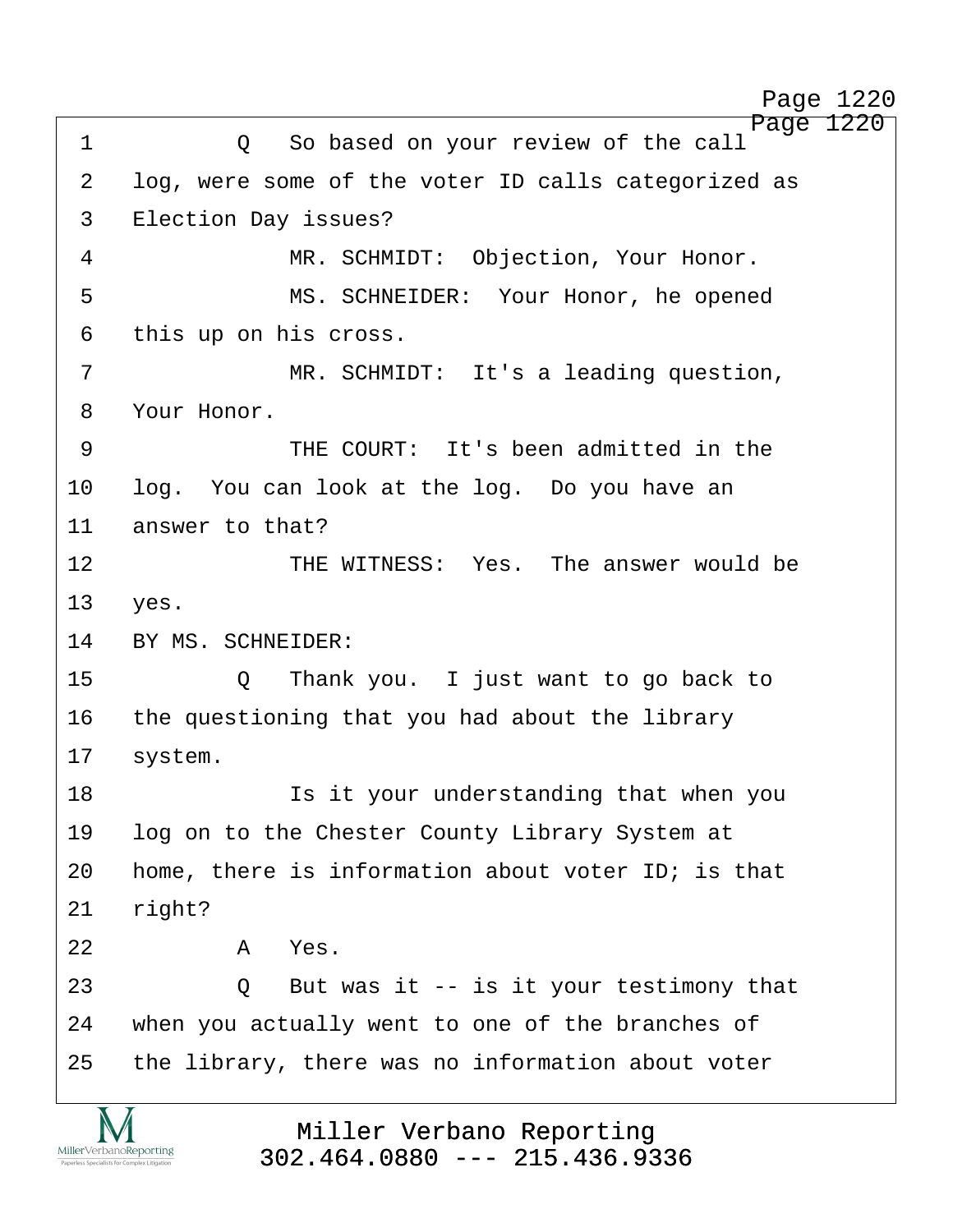Page 1221 1 ID? 2 A Yes. ·3· · · · · ·Q· ·And so do you -- did the League have 4 any discussion with the Chester County Library 5 System about voter ID? 6 · · · · · · · A · Currently? 7 · · · · · Q · · No, not currently, but putting the 8 information about voter ID on their system 9 computer. 10· · · · · ·A· ·No. 11· · · · · ·Q· ·No? 12· · · · · ·A· ·Not a specific conversation about 13 having the ID button be on the individual computers 14 in the individual libraries; is that --15· · · · · ·Q· ·What was your discussion with Chester 16 County Library System? 17· · · · · ·A· ·Way back, the director of the Chester 18 County Library System actually is a League member. 19 So we had to communicate with them, particularly 20 more on -- we did it on Smart Voter issues, to get 21 a button for Smart Voter. 22 But I do not remember any conversation 23 with the library at all about voter ID, except our 24 voter services committee chair communicated to us 25  $-$  that she communicated with them, which is  $-$ - people Page 1221

> Miller Verbano Reporting [302.464.0880 --- 215.436.9336](http://www.miller-verbano.com)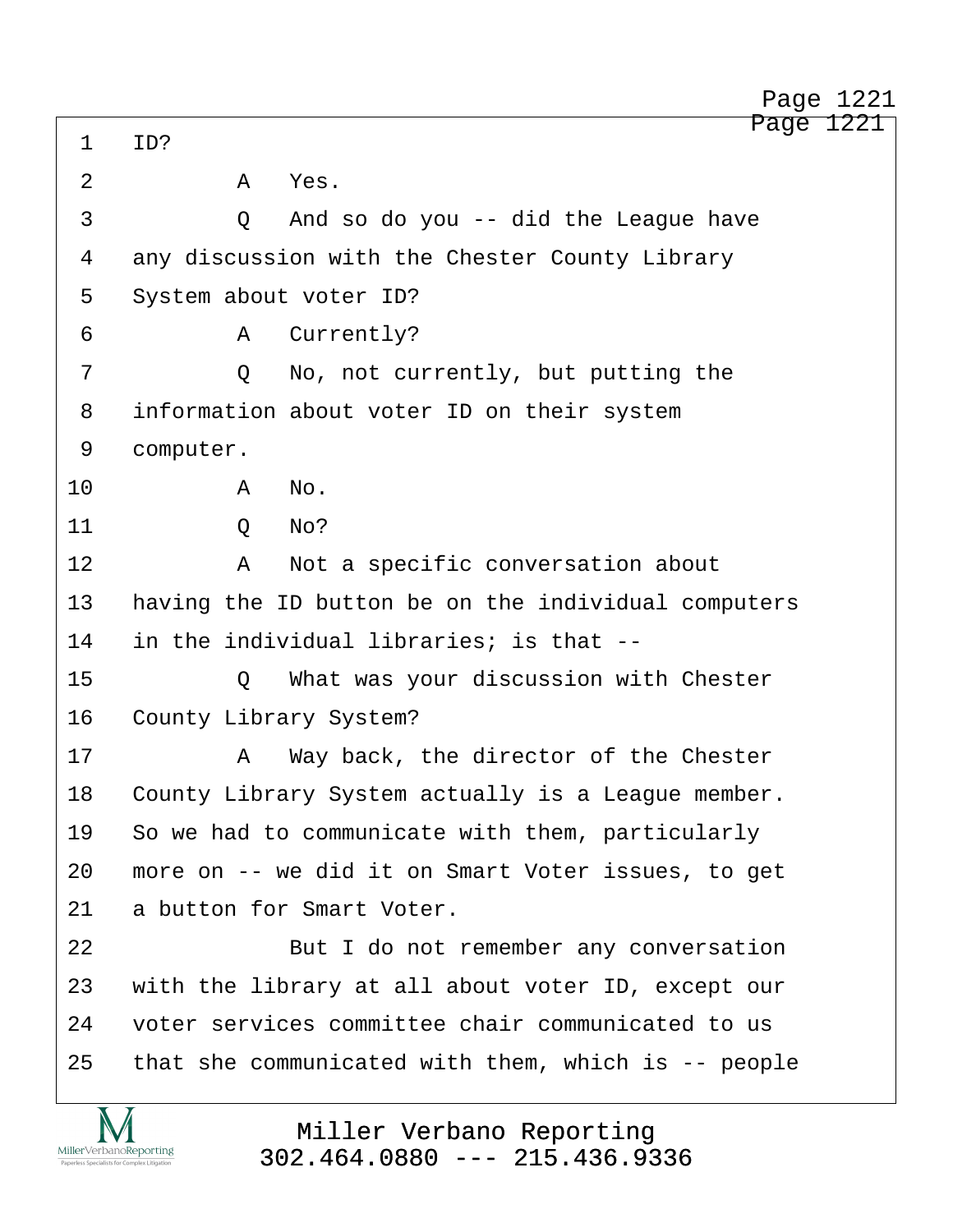http://www.yeslaw.net/help

## Page 1222

1 down the road. 2 0 Can you explain what Smart Voter is. 3 · · · · · A · Smart Voter is the new format for the ·4· ·voter's guide that used to be a paper document you 5 got once in an election in the newspaper. And 6 because of the cost of the newspaper version, only 7 one day, we had no choice but to take it out of 8 there and go to the computer system. 9 · · · · · · Smart Voter is online all the time. So 10 all during an election period, if I have an 11 interest in what's happening, I can go to Smart 12 Voter any day and see who is running and what 13 candidates have responded to questions with their 14 information on there. 15· · · · · ·Q· ·So Smart Voter is an electronic version 16 of the League's voter's guide? 17· · · · · ·A· ·Correct. 18· · · · · ·Q· ·Does it come from the national league? 19· · · · · ·A· ·It comes from actually a state league, 20 yes. 21 Q Finally I just want to go back -- you 22 talked about discussing getting voters to the 23 driver's license center by a bus. Were you talking 24 about the Rover bus? 25· · · · · ·A· ·That was it; right.

> Miller Verbano Reporting [302.464.0880 --- 215.436.9336](http://www.miller-verbano.com)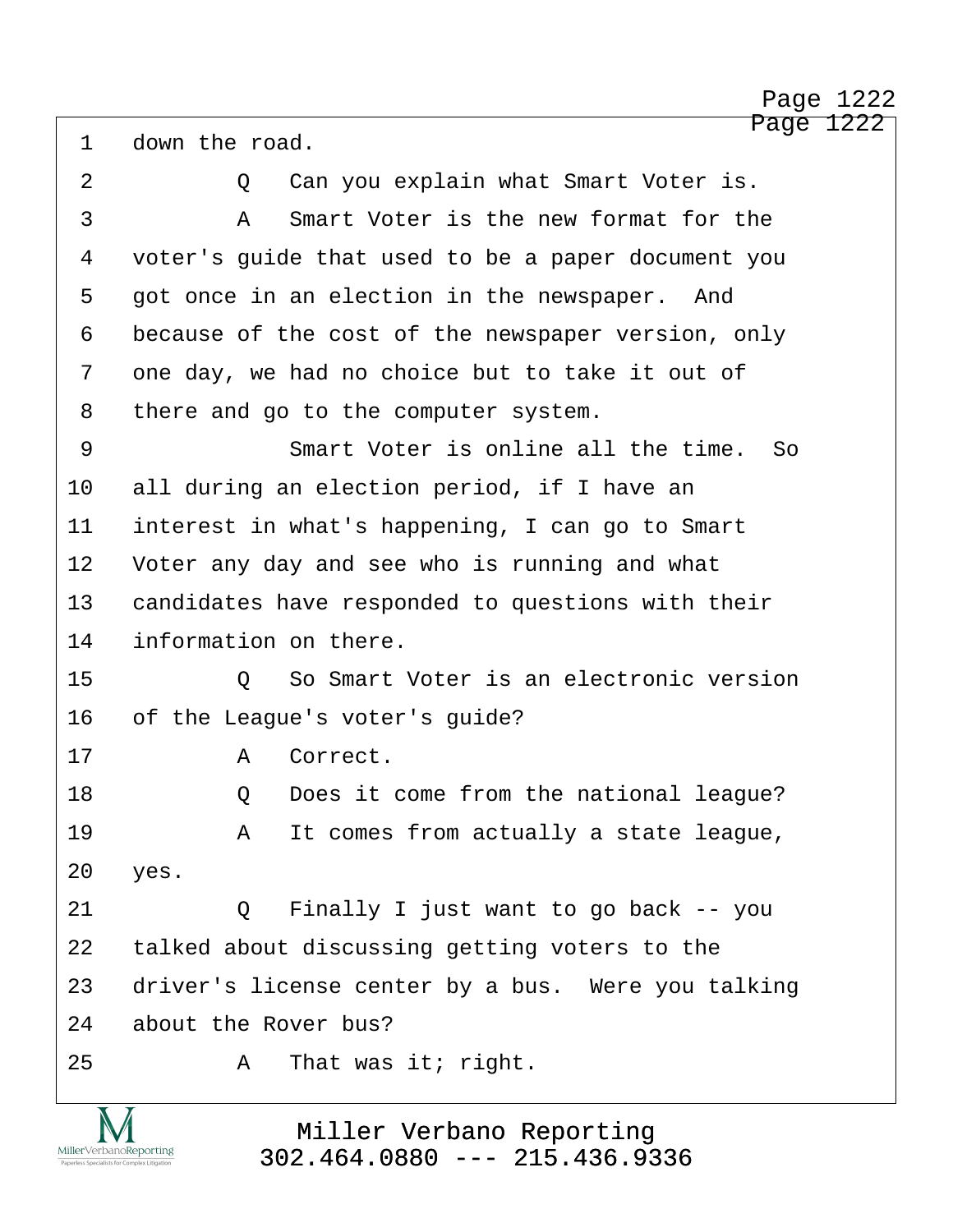http://www.yeslaw.net/help

Page 1223 1 0 What is the Rover bus? 2 A Rover is a transportation system that's 3 available to elderly, but it does cost -- it's not 4 expensive. And it helps people get where they need 5 to get at times. But apparently when the voter ID 6 situation came up, we, the League, contacted Rover 7 to see if they would help voters get to PennDOT. ·8· · · · · · · ·And they couldn't because they didn't 9 know how long they would be at PennDOT or -- so 10 they literally said they couldn't afford to add 11 that into their services. 12 0 And it also wasn't free; is that 13 correct? 14· · · · · ·A· ·It was what? 15 0 It was not free? 16· · · · · ·A· ·No, it was not free. 17· · · · · ·Q· ·And were they asking the League to pay 18 for the cost for getting voters there? 19· · · · · ·A· ·No. 20 0 And the Rover bus is limited to Chester  $21$  County; is that right? 22 A Correct. 23 MS. SCHNEIDER: That's all I have, Your 24 Honor. 25 MR. SCHMIDT: Just very briefly, Your

> Miller Verbano Reporting [302.464.0880 --- 215.436.9336](http://www.miller-verbano.com)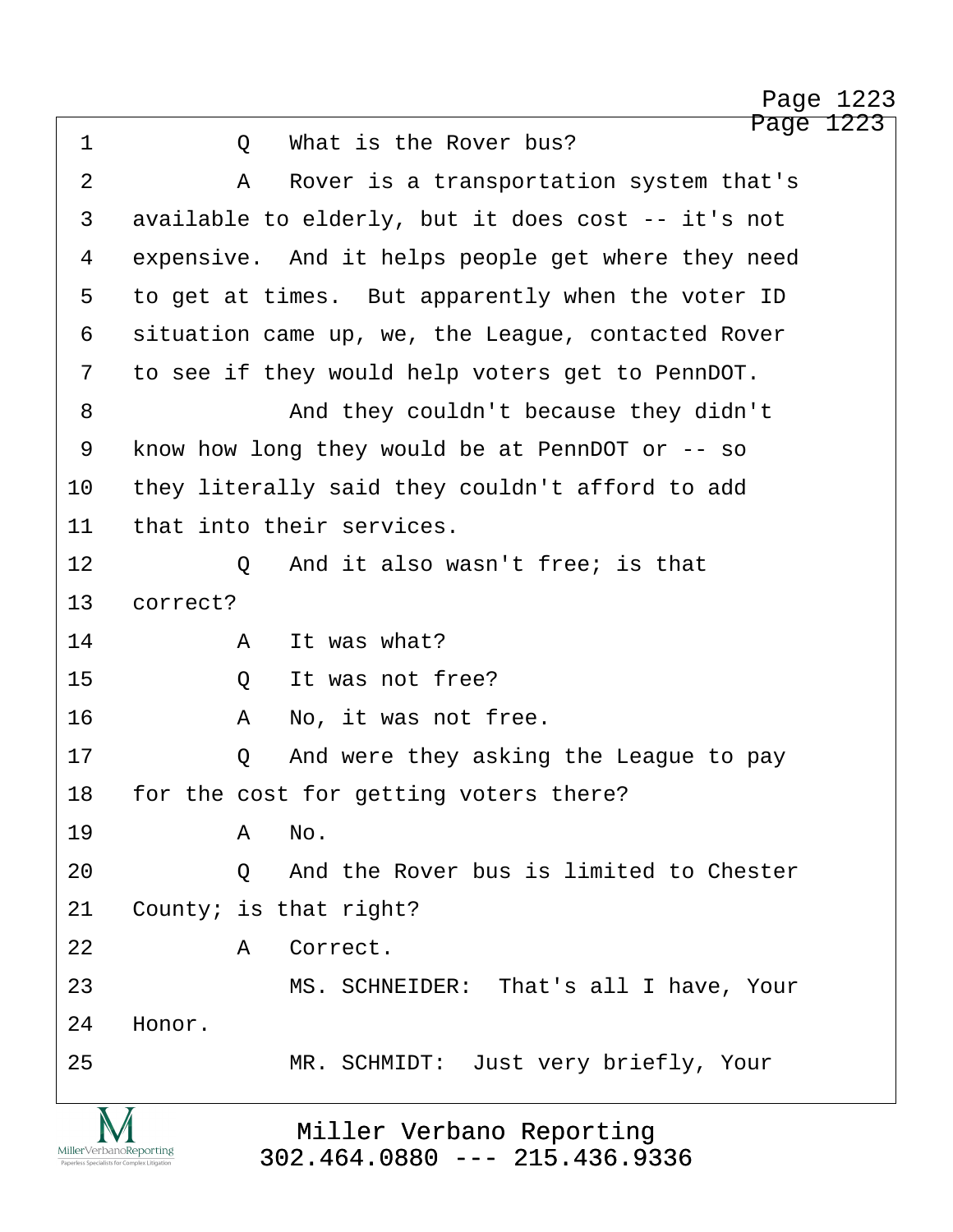Page 1224 1 Honor.  $2$   $-$ 3
BECROSS-EXAMINATION  $4$  - - -5 BY MR. SCHMIDT: 6 · · · · Q · Ms. Carty, could you take a look again 7 at Petitioner's Exhibit 1750. And you were asked 8 about Field H, which is Election Day issues. 9 · · · · · · · · · Are the content of those issues limited 10 to voter ID? Are there more than voter ID 11 discussed on calls identified as Election Day 12 issues? 13· · · · · ·A· ·There's other Election Day issues that 14 are other topics. 15 · · · · · · · · O · · Okay. And you also testified that 16 there's 32 Leagues. Is this the only call log 17 kept? 18· · · · · ·A· ·Oh, no.· This is just -- this is just 19 the state. Every League has a phone number. All 20 Leagues are not consistent or the same based upon 21 their membership and who's willing to have the call 22 line in their house basically. 23 The bigger Leagues that have more 24 membership would have a much better call line, more 25 effective call line. Some Leagues are very, very Page 1224

> Miller Verbano Reporting [302.464.0880 --- 215.436.9336](http://www.miller-verbano.com)

MillerVerbanoReporting

http://www.yeslaw.net/help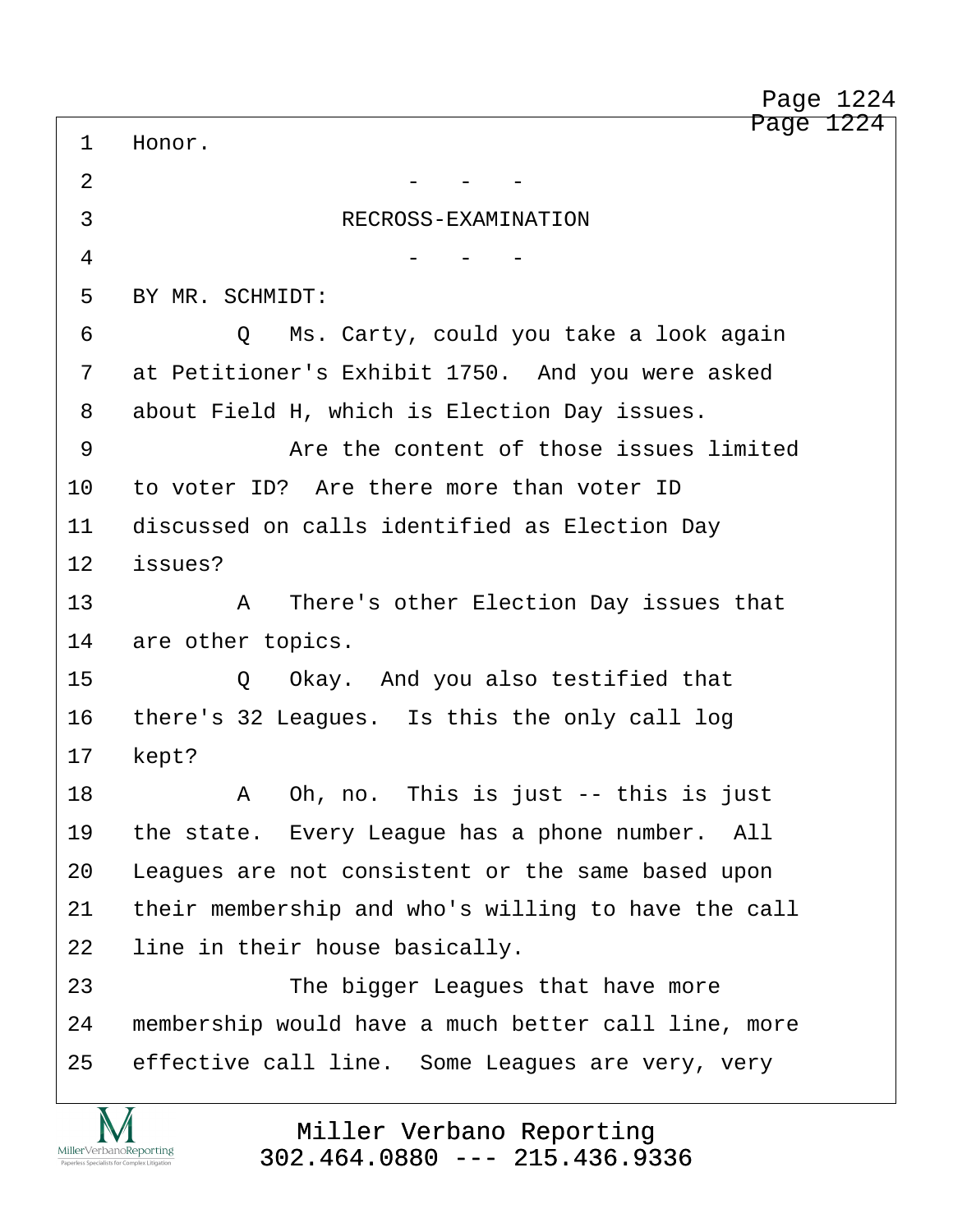Page 1225 1 small and they're kind of isolated. ·2· · · · · ·Q· ·Are the other Leagues, do they document 3 calls similar to what the state does, like this 4 chart? ·5· · · · · ·A· ·My understanding would be they should. 6 I have not spoken to everyone yet to ask them how 7 they do it or if it is different than the state. ·8· · · · · ·Q· ·Have you, as president, seen call logs 9 come in from any of the other 32 League chapters? 10· · · · · ·A· ·No.· Have I personally seen them?· No. 11· · · · · ·Q· ·So you can't testify whether or not 12 they actually exist or if it's more of a policy; is 13 that correct? 14· · · · · ·A· ·(Nods head.) 15 · · · · · · · MR. SCHMIDT: · That's all I have, 16 Your Honor. Thank you. 17 · · · · · · · · MS. SCHNEIDER: Your Honor, I have 18 nothing further. 19 · · · · · · · THE COURT: Thank you, Mrs. Carty. 20 **THE WITNESS:** Thank you. 21 THE COURT: It's 11:00. Take five 22 minutes and come back. 23· · · · · · · ·THE CLERK:· The Court is in recess. 24· · · · · · · ·(Recess taken.) 25· · · · · · · ·THE CLERK:· Court is in session. Page 1225



Miller Verbano Reporting [302.464.0880 --- 215.436.9336](http://www.miller-verbano.com)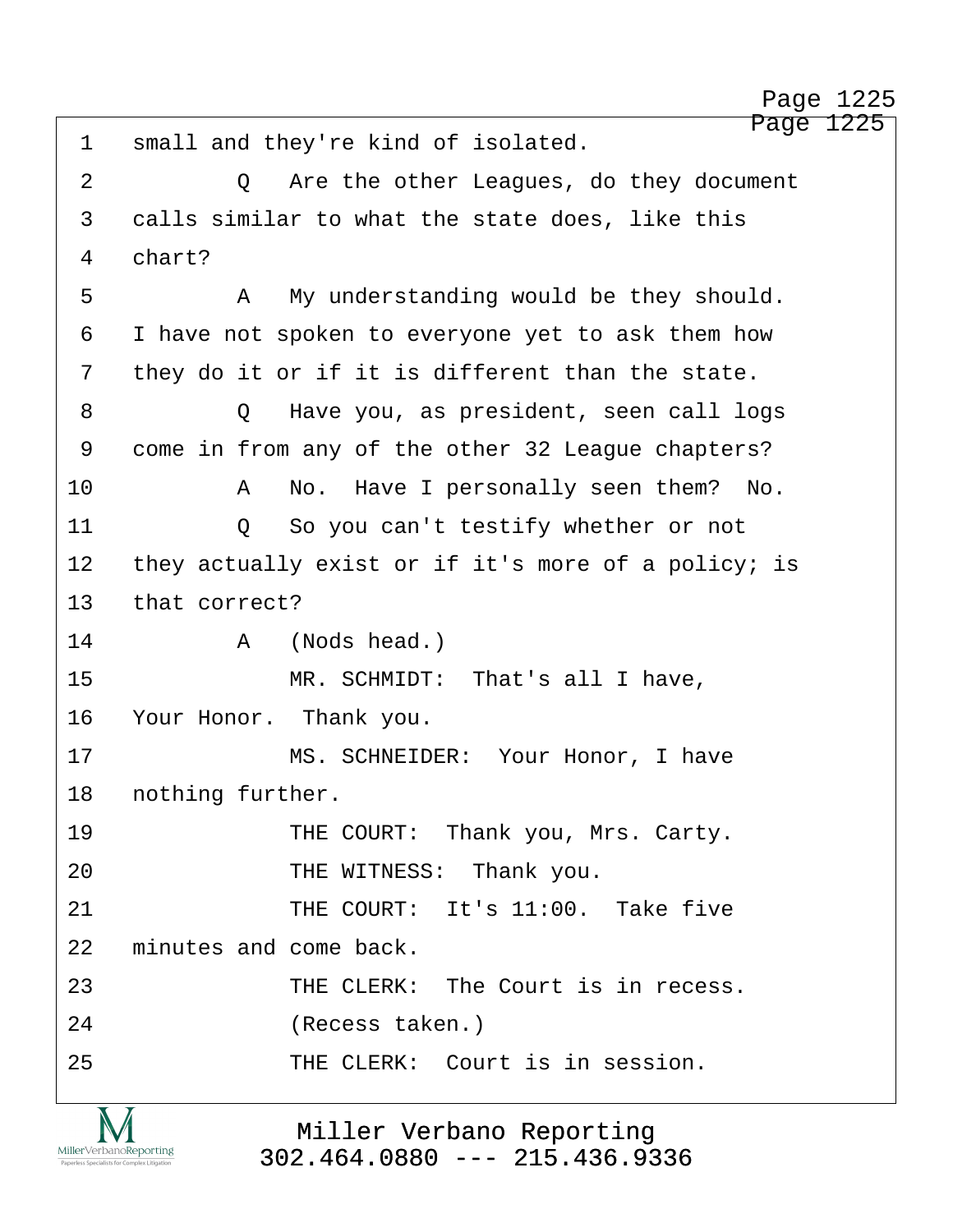Page 1226 ·1· · · · · · · ·THE COURT:· Stay seated, please. 2 Thank you, Counsel. I'm informed that 3 we have two videos, maybe 25 minutes apiece, 4 50 minutes in total. That will wind up the morning 5 session. 6 · · · · · · · · MR. JONES: Great. Thank you, Your 7 Honor. 8 The first video we'll play is the video 9 deposition of Nadine Marsh. Ms. Marsh is a voter 10 and also a former Petitioner in this case. And 11 I've already given to Respondents' counsel, the 12 court reporter and the bailiff for Your Honor a 13 copy of the CD and the written transcript as well 14 as the exhibits. 15 • THE COURT: We have this. Thank you, 16 Counsel. 17· · · · · · · ·(Whereupon excerpts of the video 18 deposition of Nadine Marsh, Petitioners' Exhibit 19 2100, was played in open court.) 20 MR. JONES: Your Honor, we'd like to 21 move into evidence Petitioners' Exhibit 2100, which 22 is a video of Mrs. Marsh's deposition, as well as 23 Petitioners' Exhibit 2100-A through 2100-G, which 24 were the exhibits to the deposition. 25 MR. HUTCHISON: Your Honor, the only

> Miller Verbano Reporting [302.464.0880 --- 215.436.9336](http://www.miller-verbano.com)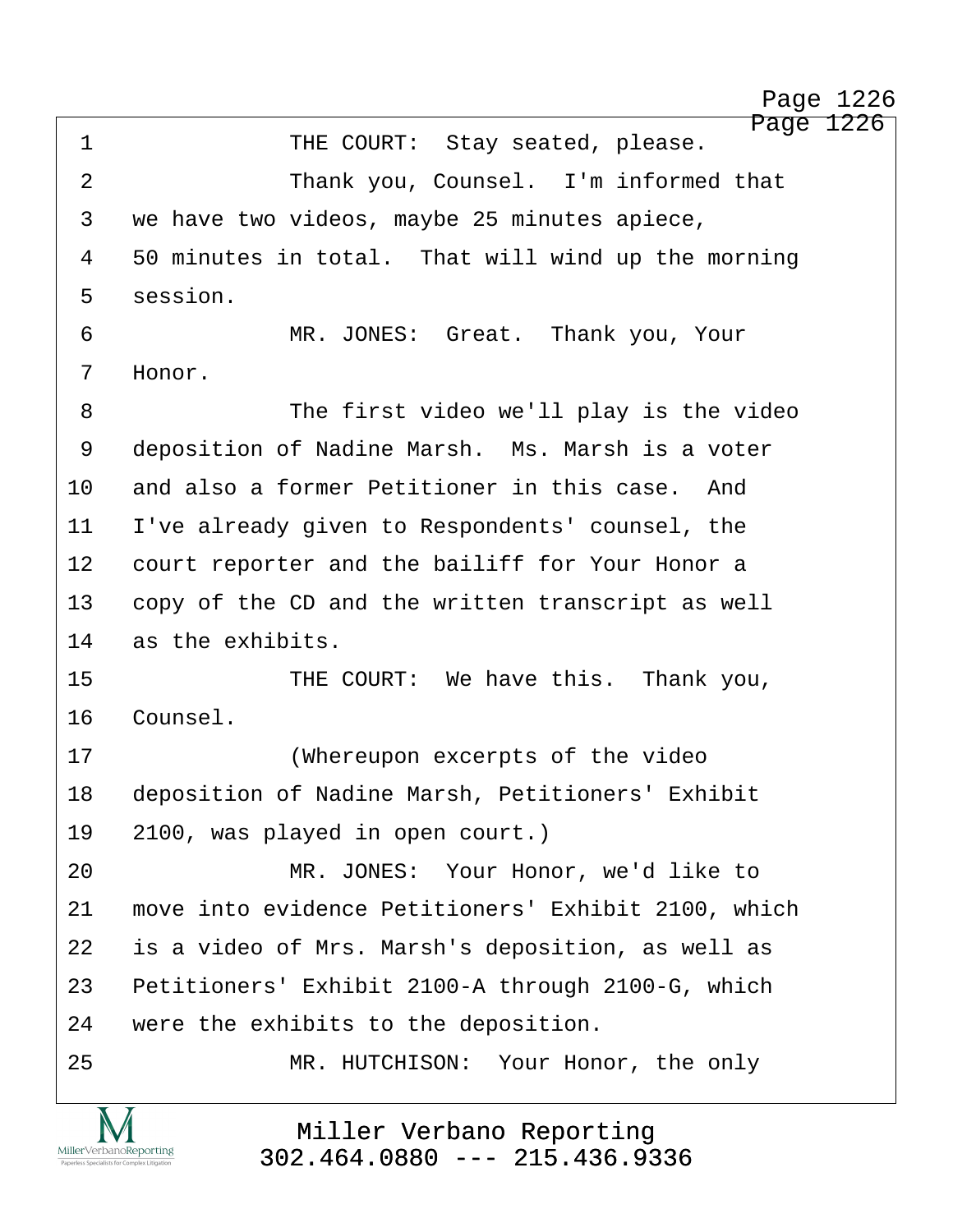Page 1227 1 objection we would have is to Exhibit 6, which is 2 not an official PennDOT document and is partially 3 inconsistent with the stipulation between the 4 parties last summer regarding the center hours. ·5· · · · · · · ·MR. JONES:· Your Honor, I believe 6 Mrs. Marsh explained what the document is: it's a 7 printout from the Web site DMV.org. She 8 authenticated the document. ·9· · · · · · · ·MR. HUTCHISON:· It doesn't address the 10 objection. That's not a PennDOT document. 11· · · · · · · ·THE COURT:· It will be admitted. 12 MR. JONES: Your Honor, we have one 13 more video to play, the deposition of Catherine 14 Howell. I understand it's about 28 minutes, which 15 would run us a couple minutes past noon. 16 **· · · · · · · · · THE COURT:** That would be fine. 17 MR. JONES: The CD which is being 18 handed up is Petitioners' Exhibit 1427. 19 · · · · · · · · · · THE COURT: · What was Mrs. Marsh's 20 exhibit? 2100? 21· · · · · · · ·MR. JONES:· Correct; and the exhibits 22 to her exhibit were 2100-A through 2100-G. 23 THE COURT: And what are you going to 24 do with Ms. Howell? What's her deposition? 25 MR. JONES: The video of the deposition

> Miller Verbano Reporting [302.464.0880 --- 215.436.9336](http://www.miller-verbano.com)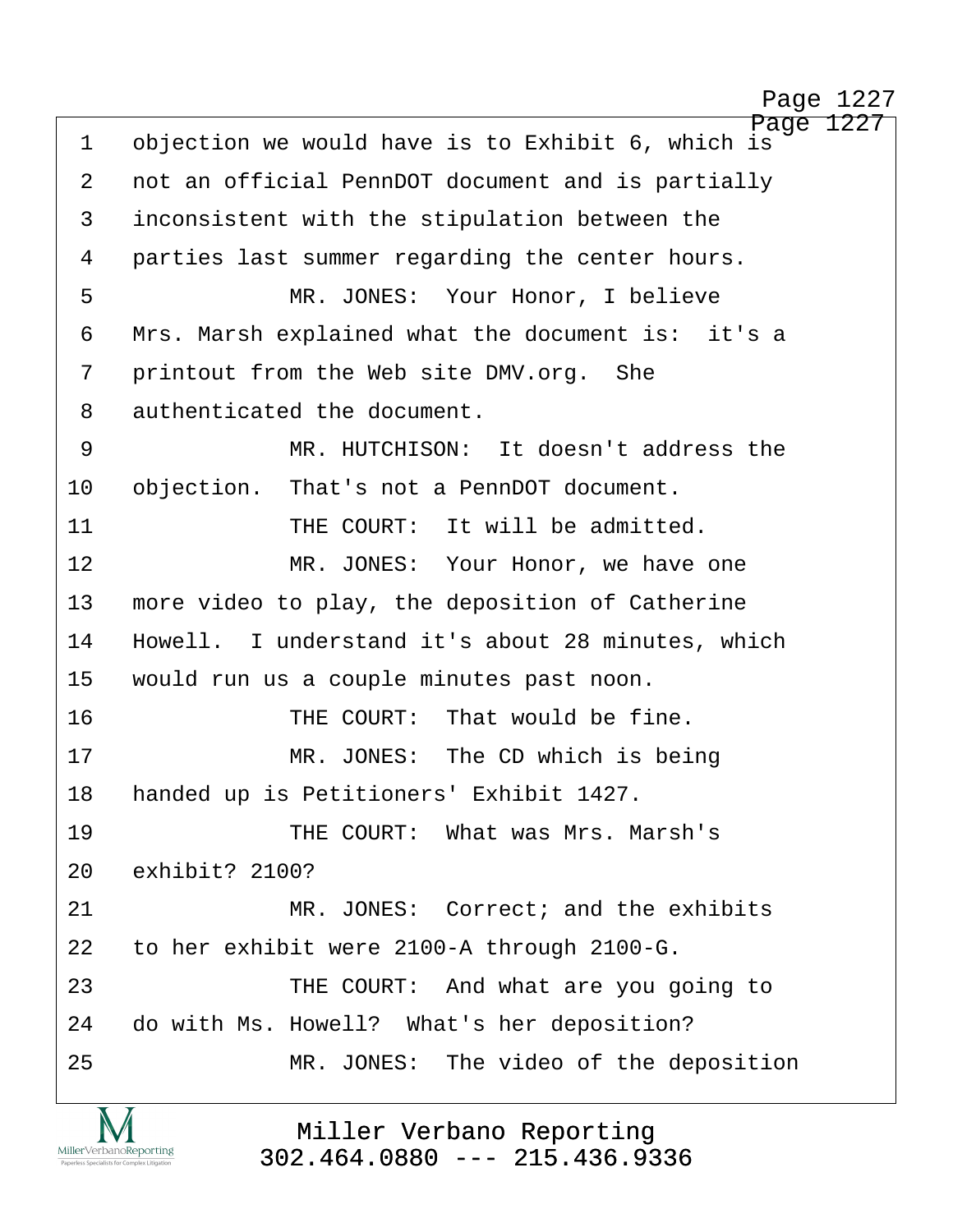Page 1228 1 is Petitioners' Exhibit 1427; and there are no 2 exhibits to the deposition. 3 THE COURT: Okay. 4 (Whereupon excerpts of the video 5 deposition of Catherine Howell, Petitioners' 6 Exhibit 1427, was played in open court.) ·7· · · · · · · ·MR. JONES:· Your Honor we move into 8 evidence Petitioners' Exhibit 1427, which is the 9 video of Mrs. Howell's deposition. 10 MR. SCHMIDT: No objection. 11 THE COURT: It will be admitted. 12 MR. RUBIN: Your Honor, that's all we 13 have for today. Tomorrow morning we'll have some 14 brief written submissions, which won't take very 15 long. The one outstanding item is that I 16 understand that the Respondents were supposed to 17 provide a list of who their witnesses will be and 18 when they'll be testifying, for the Court and for 19 the Petitioners. 20 MR. HUTCHISON: Your Honor, we do have 21 a proposed schedule that we can distribute to the 22 Court and to Petitioners. 23 THE COURT: Are there any plans for 24 Counsel to meet this afternoon? 25 MR. RUBIN: Your Honor, we received

> Miller Verbano Reporting [302.464.0880 --- 215.436.9336](http://www.miller-verbano.com)

MillerVerbanoReporting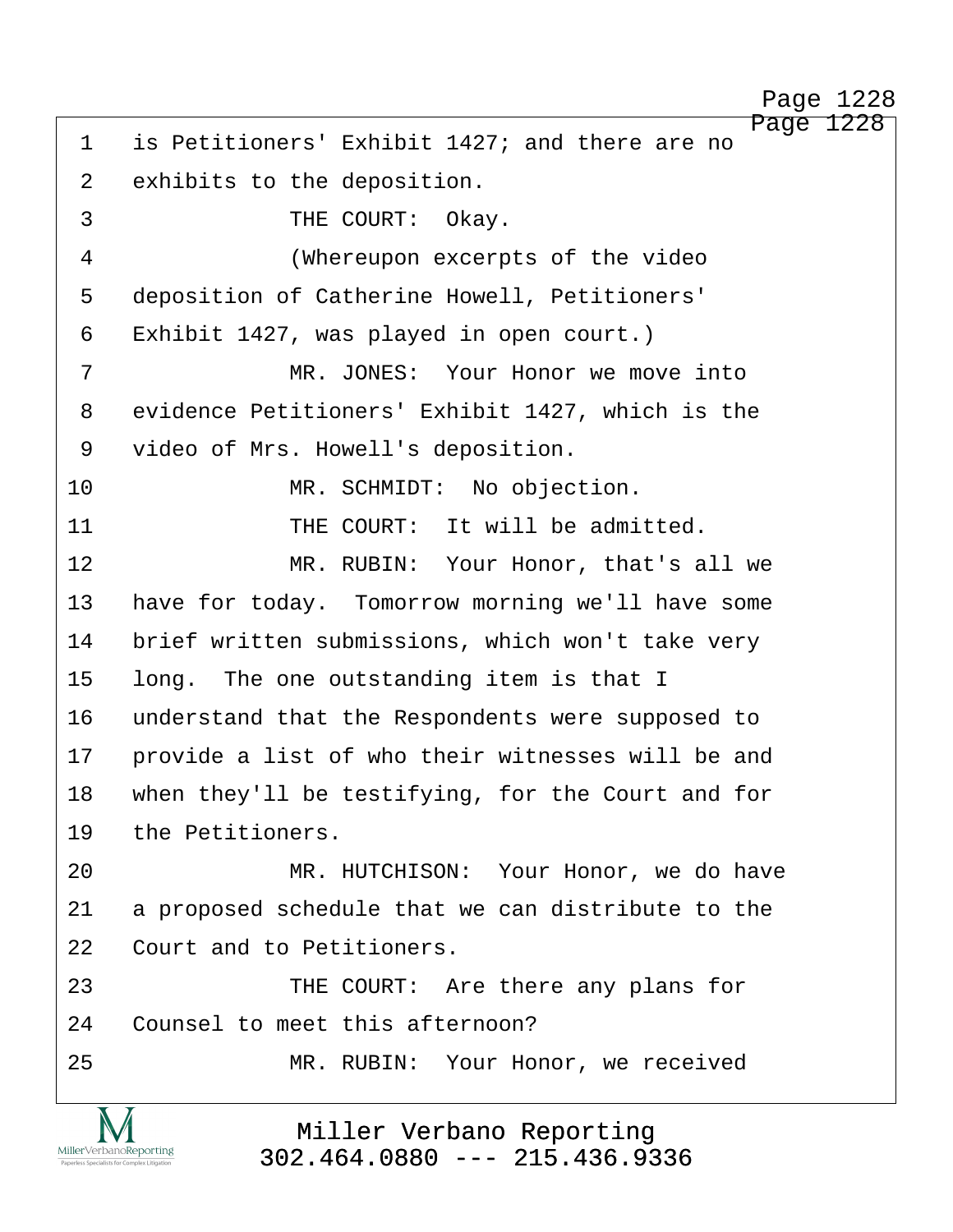Page 1229 1 shortly before midnight a list of who the 144 were 2 for the first time. We've sent that to our 3 · colleagues at BLDS. Our plan was to touch base 4 with them and then get in contact with Respondents 5 as appropriate to figure out how we can move that 6 forward, as the Court has asked.

·7· · · · · · · ·MS. HICKOK:· ·Your Honor, they have 8 also asked for information from PennDOT. I've been 9 in touch with PennDOT to find out how to produce 10 that information. It will necessitate taking one 11 of the exhibits that's been admitted so far and 12 placing that exhibit under seal. But if we can 13 work that out, we will find a way to produce that 14 data in a way that conforms to PennDOT's legal 15 obligations.

16 • • • • • • THE COURT: Okay. Now, I see your 17 Proposed Witness Schedule for Monday the 29th. I 18 am on another panel at 1 o'clock on Monday the 19 29th, so can we move that to Tuesday the 30th? 20 Because my afternoon panel will only be a couple  $21$  hours.

22 MS. HICKOK: That's fine, Your Honor. 23 MR. RUBIN: Just to clarify, there will 24 be no Court on that day?

MillerVerbanoReporting

25· · · · · · · ·THE COURT:· Yeah.· I have to do some --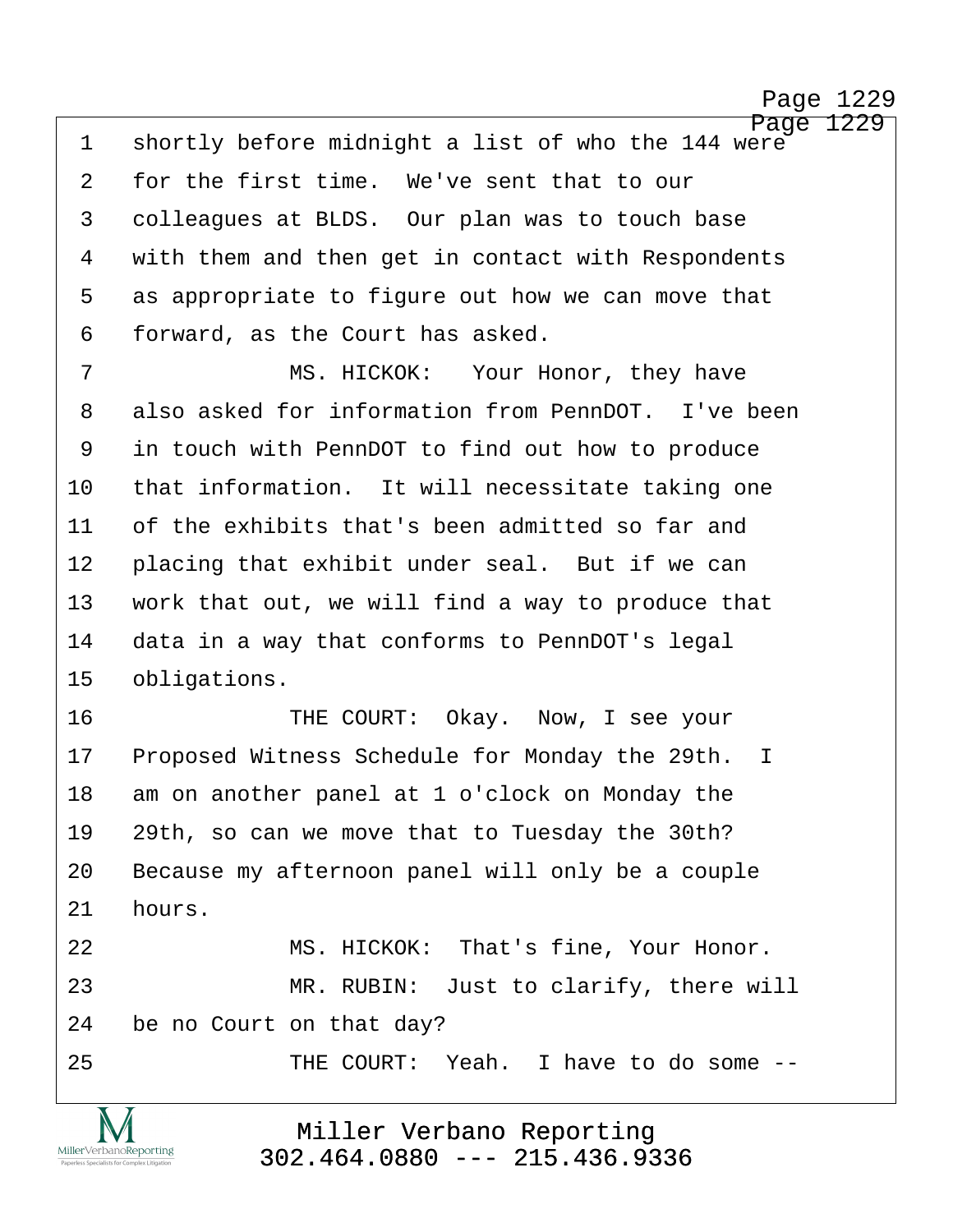Page 1230 1 I'm on another panel. So we'll have to schedule 2 these witnesses for Tuesday and thereafter. ·3· · · · · · · ·MS. HICKOK:· Thank you, Your Honor. 4 MR. KEATING: Your Honor, one thing. 5 · · · · · · · Other than the written submissions you 6 plan to submit tomorrow, are you planning on any 7 other witnesses in your case in chief? 8 MR. RUBIN: Your Honor, by agreement, 9 Kurt Myers will be testifying in their case but 10 also as part of our case in chief. We also -- $11$  given where we stand on the data  $-$  and we haven't 12 gotten it -- we'd like to keep open our case in 13 chief or get an agreement that we can present 14 evidence on that in a rebuttal case. 15· · · · · · · ·And we can do it either way.· But we 16 don't have any more live witnesses in our case in 17 chief other than relating to that issue; and then 18 also Mr. Myers. 19· · · · · · · ·MR. KEATING:· We would not object, 20 first of all, to Mr. Myers. That's not 21 · problematic. Yes, you can cross-examine him beyond 22 the scope of direct. 23· · · · · · · ·But what I'm sort of searching for is, 24 I believe there's going to come a point in time 25· ·where we're going to ask for a Rule 230.1 motion in

> Miller Verbano Reporting [302.464.0880 --- 215.436.9336](http://www.miller-verbano.com)

MillerVerbanoReporting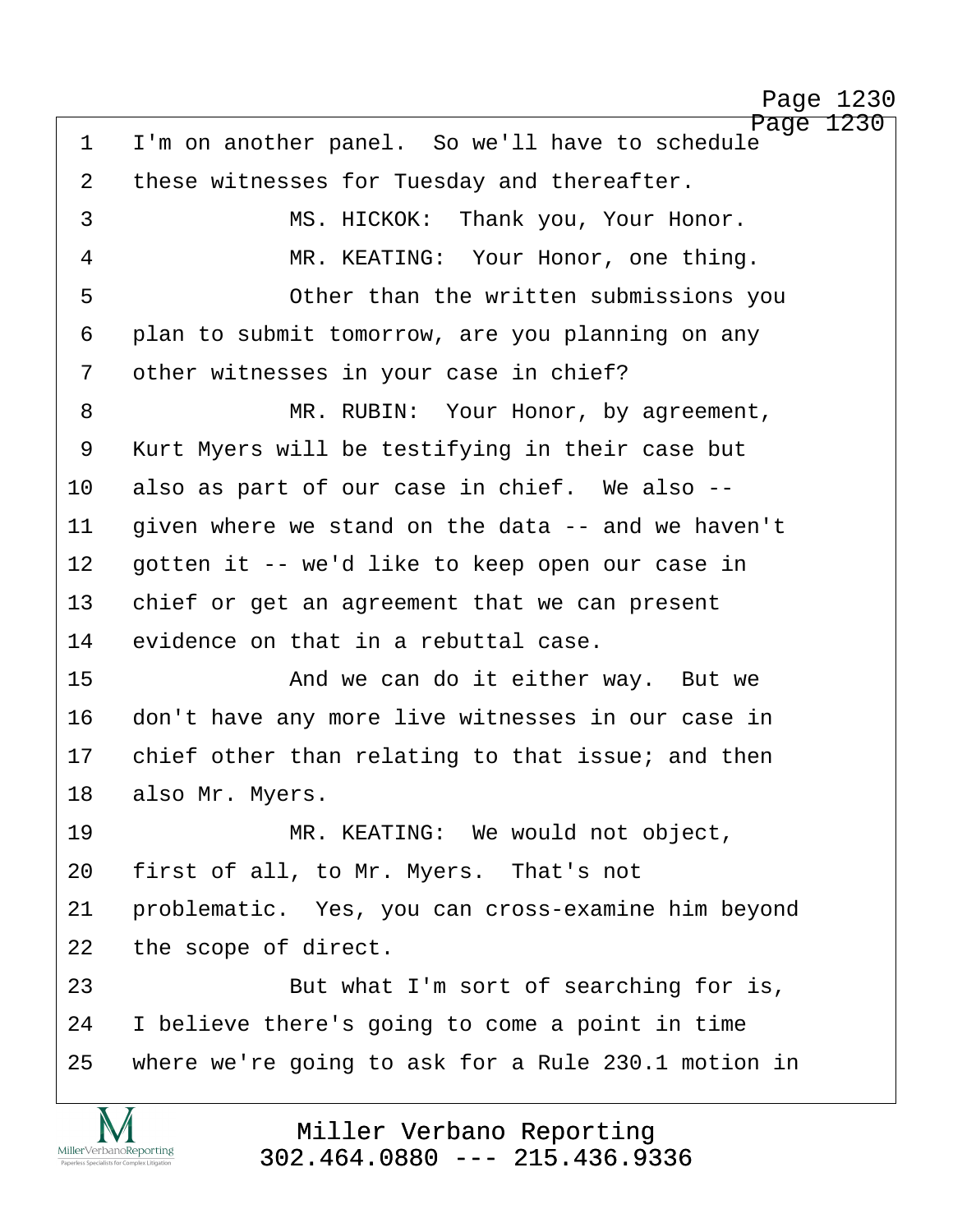Page 1231 1 this case, and I'm just trying to figure out when 2 that was going to be presented. 3 THE COURT: If you know. ·4· · · · · · · ·MR. KEATING:· Compulsory nonsuit. ·5· · · · · · · ·MR. RUBIN:· Right.· Subject to the 144 6 data, to the extent that's relevant to responding 7 to that -- we don't think it necessarily is -- but 8 we would want to have that information, have a 9 chance to potentially take discovery, potentially 10 reach an agreement, potentially present to the 11 witness concerning that. 12 MR. KEATING: And we don't anticipate 13 that that information, one way or the other, is 14 · going to be determinative in any way relative to 15 the rule we're going to be asking for. 16 · · · · · · · · THE COURT: Okay. Well, we can 17 coordinate that as best we can as we move along. 18 Okay? 19· · · · · · · ·MR. KEATING:· Thank you, Your Honor. 20 THE COURT: So we'll recess until 9:30 21 tomorrow. Okay? 22 MS. HICKOK: Thank you, Your Honor. 23 **123** THE CLERK: Court is in recess. 24· · · · · · · ·(Proceedings adjourned:· 12:12 p.m.) 25

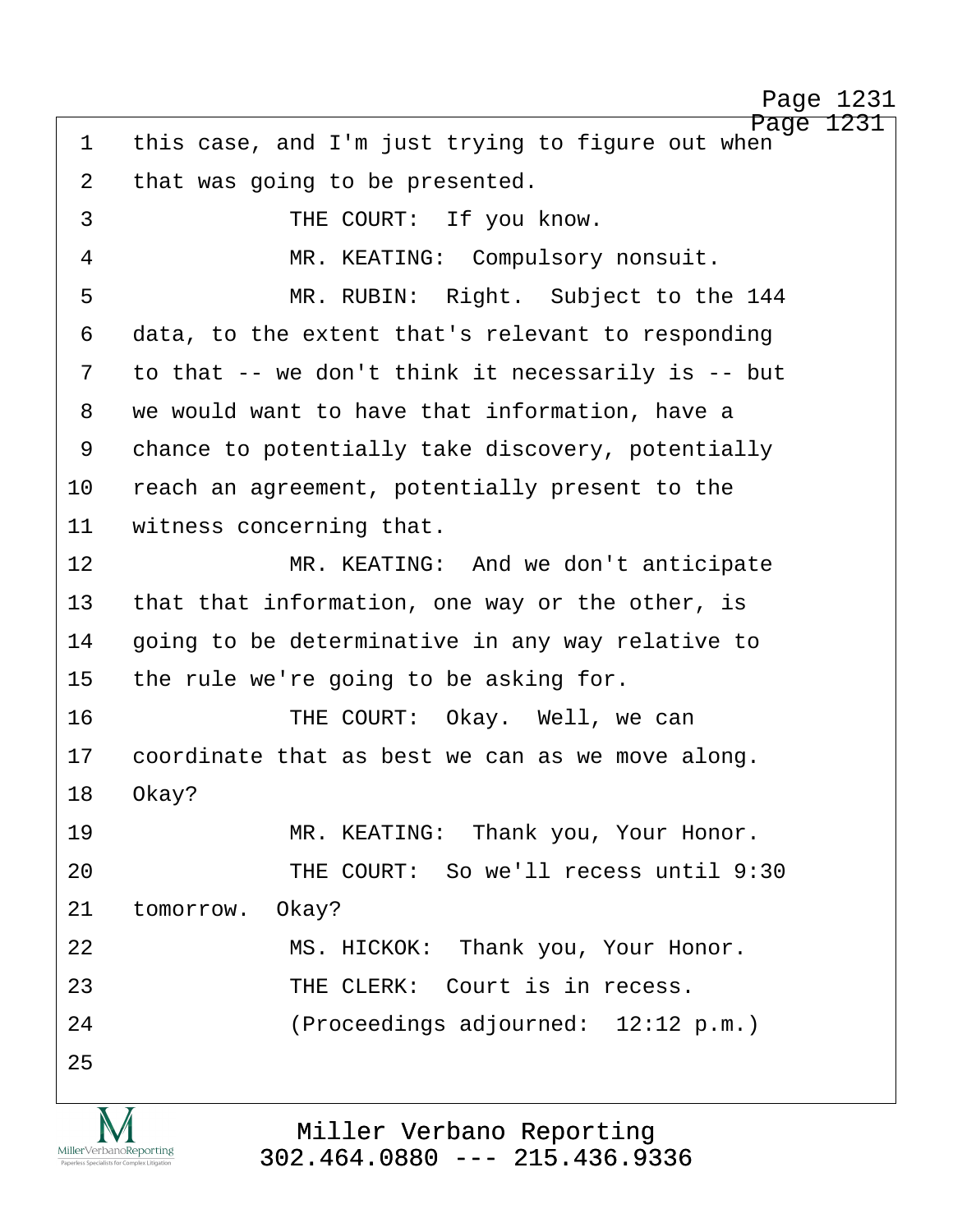·1· · · · · · CERTIFICATE OF SHORTHAND REPORTER

·2 ·3· · · · · · · ·I, Gail Inghram Verbano, Registered 4 Diplomate Reporter, Certified Realtime Reporter, 5 Certified Shorthand Reporter (CA), and Notary 6 Public, the officer before whom the foregoing 7 proceedings were taken, do hereby certify that the 8 foregoing transcript is a true and correct record 9 of the proceedings; that said proceedings were 10 taken by me stenographically and thereafter reduced 11 to typewriting under my supervision; and that I am 12 neither counsel for, related to, nor employed by 13 any of the parties to this case and have no 14 interest, financial or otherwise, in its outcome. 15 16 17 Sail Ingham Verban 17 Gail Inghram Verbano, RDR, CRR, CSR 19<br>CA-CSR No. 8635 CA-CSR No. 8635 20 21 22 23 24 25 Miller Verbano Reporting MillerVerbanoReporting

[302.464.0880 --- 215.436.9336](http://www.miller-verbano.com)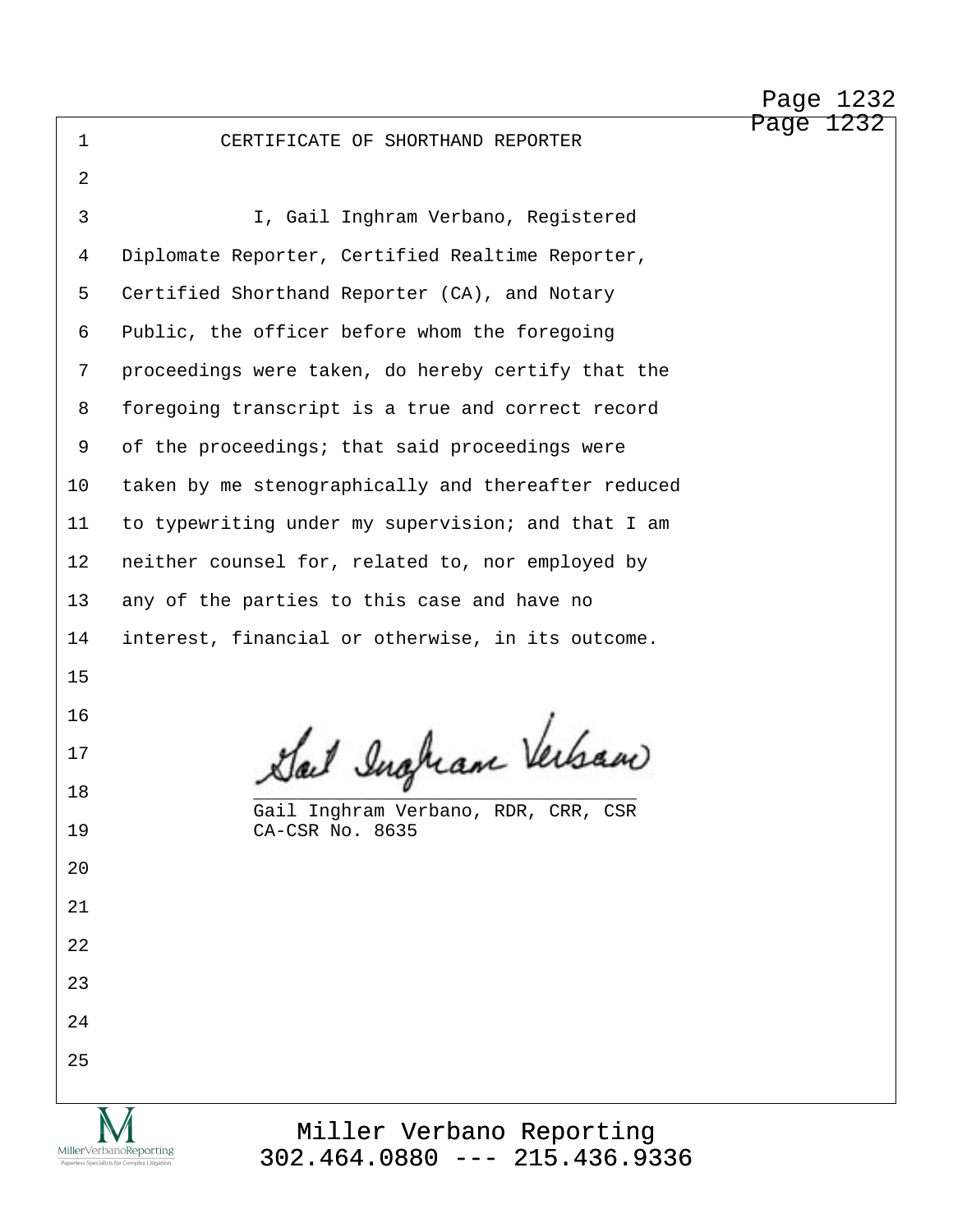| Index: | larea |  |
|--------|-------|--|
|        |       |  |

| 1                                                    | 65 1165:12                           |  |
|------------------------------------------------------|--------------------------------------|--|
| 1 1198:13 1199:3                                     | 7                                    |  |
| 1-866-OUR-VOTE 1217:25                               | 7 1190:5 1219:16                     |  |
| 10 1189:2 1199:11,16 1200:7 1202:19                  | 700 1180:9,25 1210:14                |  |
| 101 1170:9                                           |                                      |  |
| 11:00 1225:21                                        | 8                                    |  |
| 12 1189:23 1198:13                                   | 8 1202:19                            |  |
| 1430 1175:3,7                                        | 85 1167:7 1172:6                     |  |
| 1430-A 1175:1                                        |                                      |  |
| 1430A 1174:21,24                                     | 9                                    |  |
| 15 1172:8,24                                         | 91 1189:24                           |  |
| 1750 1185:7 1195:22 1197:18 1198:8<br>1218:22 1224:7 | 93-year-old 1176:10                  |  |
| 18 1202:1 1206:3,6,9,14,18,19                        | 96 1190:6 1219:17                    |  |
| 1217:7,11                                            | 9:15 1160:2                          |  |
| 1980 1165:9 1170:8,9                                 | A                                    |  |
| 1981 1170:7,10                                       |                                      |  |
| $\mathbf{2}$                                         | $a.m.$ 1160:2                        |  |
|                                                      | AAA 1172:14,19                       |  |
| 2012 1160:2 1185:18 1192:4,5                         | ABC 1192:7                           |  |
| 1200:17 1207:1                                       | ability 1208:3                       |  |
| 226 1182:4                                           | absentee 1211:17                     |  |
| 23 1160:2                                            | accept 1191:1,14,18                  |  |
| 3                                                    | acceptable 1211:12                   |  |
|                                                      | <b>access</b> 1196:13 1197:14        |  |
| 30 1161:8 1179:12                                    | act 1167:10 1170:9,11 1202:1 1206:3, |  |
| 32 1218:19 1224:16 1225:9                            | 6,9,14,18,19 1216:6 1217:7,11        |  |
| 4                                                    | acting 1200:20                       |  |
|                                                      | action 1188:15 1198:6                |  |
| 4130 1175:7                                          | active 1216:2                        |  |
|                                                      | activities 1180:5 1181:16,21         |  |
| 6                                                    | actual 1161:24 1187:5                |  |
| 6 1189:22,23 1192:7,8,11,16 1193:2                   | <b>add</b> 1223:10                   |  |
| 1195:19 1200:20 1201:15 1202:22,25                   | addition 1218:6                      |  |
| 1203:4,11                                            | additional 1217:17 1218:9            |  |

| address 1188:6 1211:16                                                                           |
|--------------------------------------------------------------------------------------------------|
| administrative 1184:5                                                                            |
| admissible 1179:19                                                                               |
| admitted 1220:9                                                                                  |
| advance 1164:2 1166:18 1167:16<br>1207:8                                                         |
| advertisement 1173:24 1203:2                                                                     |
| advertises 1202:25                                                                               |
| advertising 1169:18 1173:15                                                                      |
| advised 1204:17                                                                                  |
| afford 1223:10                                                                                   |
| <b>agencies</b> 1172:9,11,20 1193:10<br>1195:11,14                                               |
| agency 1164:13                                                                                   |
| Aging 1172:12                                                                                    |
| agree 1199:10 1200:6                                                                             |
| <b>ahead</b> 1193:21                                                                             |
| ahold 1170:21                                                                                    |
| air 1203:4,6                                                                                     |
| Allegheny 1162:22                                                                                |
| allowed 1190:13 1215:12                                                                          |
| Americans 1167:9                                                                                 |
| amount 1180:12 1193:23                                                                           |
| <b>annual</b> 1177:21                                                                            |
| answering 1183:3 1192:25 1195:7<br>1201:22                                                       |
| <b>answers</b> 1182:16                                                                           |
| apparent 1215:22                                                                                 |
| apparently 1223:5                                                                                |
| appearances 1160:7                                                                               |
| appears 1200:9                                                                                   |
| application 1165:19,21,25 1166:4,11                                                              |
| approval 1178:11                                                                                 |
| approximately 1188:25 1202:19                                                                    |
| area 1162:23 1163:12,17 1169:25<br>1171:16 1172:11 1173:14,18 1192:11<br>1195:24 1198:21 1206:12 |

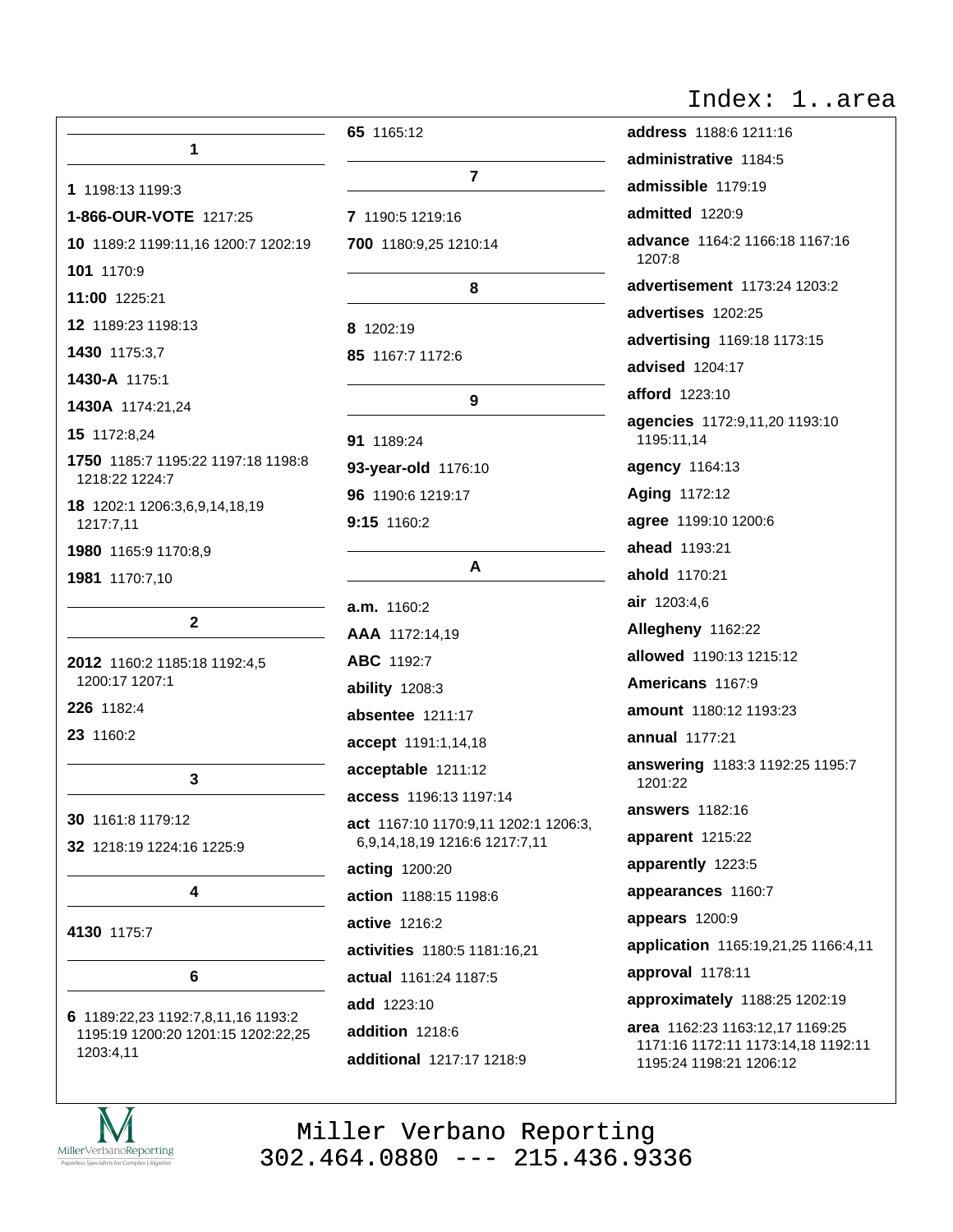Index: areas..Channel

| areas 1192:20<br>I                                                                                                                            |
|-----------------------------------------------------------------------------------------------------------------------------------------------|
| <b>Arnold 1160:9</b><br>I                                                                                                                     |
| ľ<br>art 1212:10                                                                                                                              |
| ł<br>articles 1180:20 1216:24,25 1217:1                                                                                                       |
| ľ<br>asserted 1191:10                                                                                                                         |
| I<br>assigned 1178:8                                                                                                                          |
| ł<br>assist 1164:19 1210:7                                                                                                                    |
| I<br>assistance 1164:24 1165:1                                                                                                                |
| I<br>assistant 1182:11                                                                                                                        |
| ł<br>assisted 1210:14,17                                                                                                                      |
| assisting 1208:24,25 1209:1<br>ł                                                                                                              |
| ł<br>attempt 1209:11                                                                                                                          |
| I<br>attend 1179:5                                                                                                                            |
| attended 1179:1 1181:14,15,16<br>I                                                                                                            |
| I<br>attendees 1178:9                                                                                                                         |
| attention 1186:1 1192:3 1218:22<br>ł                                                                                                          |
| I<br>authorities 1168:25 1169:21<br>1170:12<br>ł                                                                                              |
| authority 1162:22 1171:1 1172:17<br>ł                                                                                                         |
| authorized 1168:9<br>I                                                                                                                        |
| authorizing 1170:8<br>I                                                                                                                       |
| aware 1171:14,22 1173:15,19,23<br>ł<br>1177:9 1188:5 1192:17 1200:4<br>1206:7 1207:24,25 1208:4,7,9,11,12,<br>I<br>18,19 1209:12 1217:25<br>I |

### B

back 1180:22 1202:12,13 1205:5 1207:1 1220:15 1221:17 1222:21 1225:22

**bag** 1211:18

**Bala 1192:7** 

**balance** 1168:2.5

**ballot** 1211:17

**barriers** 1176:12,20

**based** 1188:22 1220:1 1224:20

basically 1207:17 1216:1 1224:22



### C.

call 1160:11 1166:17 1170:19.25 1175:13 1177:5 1182:18,21 1185:1, 18,22 1186:18,23 1187:1,3,4,8,15,17, 19 1188:1,3 1190:2,9 1191:20 1192:6 1193:9,12 1195:20 1199:8,11,21 1200:13 1202:11,21 1203:4 1211:25 1216:15 1218:4,9,12,20 1220:1 1224:16,21,24,25 1225:8

called 1166:24 1170:20 1199:22 1210:15

caller 1190:1,3,8,10,19

callers 1191:16 1193:11 1218:13

calling 1186:25 1195:2 1201:8

calls 1171:21 1182:24 1183:5,10,14, 17 1184:20 1188:22,25 1189:4,5,17 1191:11 1192:25 1193:3,6,15,24 1194:1 1195:8 1198:16,17,21,25 1199:5,12,16,18 1200:7,21 1201:5,18 1202:7,17 1218:23 1219:5,9,10 1220:2 1224:11 1225:3

candidates 1177:24 1222:13

car 1208:14 1209:3

care 1212:3,8,10

Carty 1175:13,15 1176:2 1185:12 1198:4 1213:14 1217:22 1224:6 1225:19

case 1166:8 1202:10 1212:11

catalog 1197:6,10

catalogs 1197:8

categories 1198:16

categorized 1218:23 1219:9,11  $1220.2$ 

caused 1190:24 1194:4

CD 1174:19

center 1171:10.24 1181:5 1192:6 1211:22 1212:17 1222:23

centers 1180:17 1207:10,18 1210:16,17,18 1211:23 1212:13

chair 1178:20 1221:24

change 1195:5

changed 1206:17,21,23

Channel 1192:7.8.11.16 1193:2 1195:19 1200:20 1201:15 1202:22,25 1203:4,11

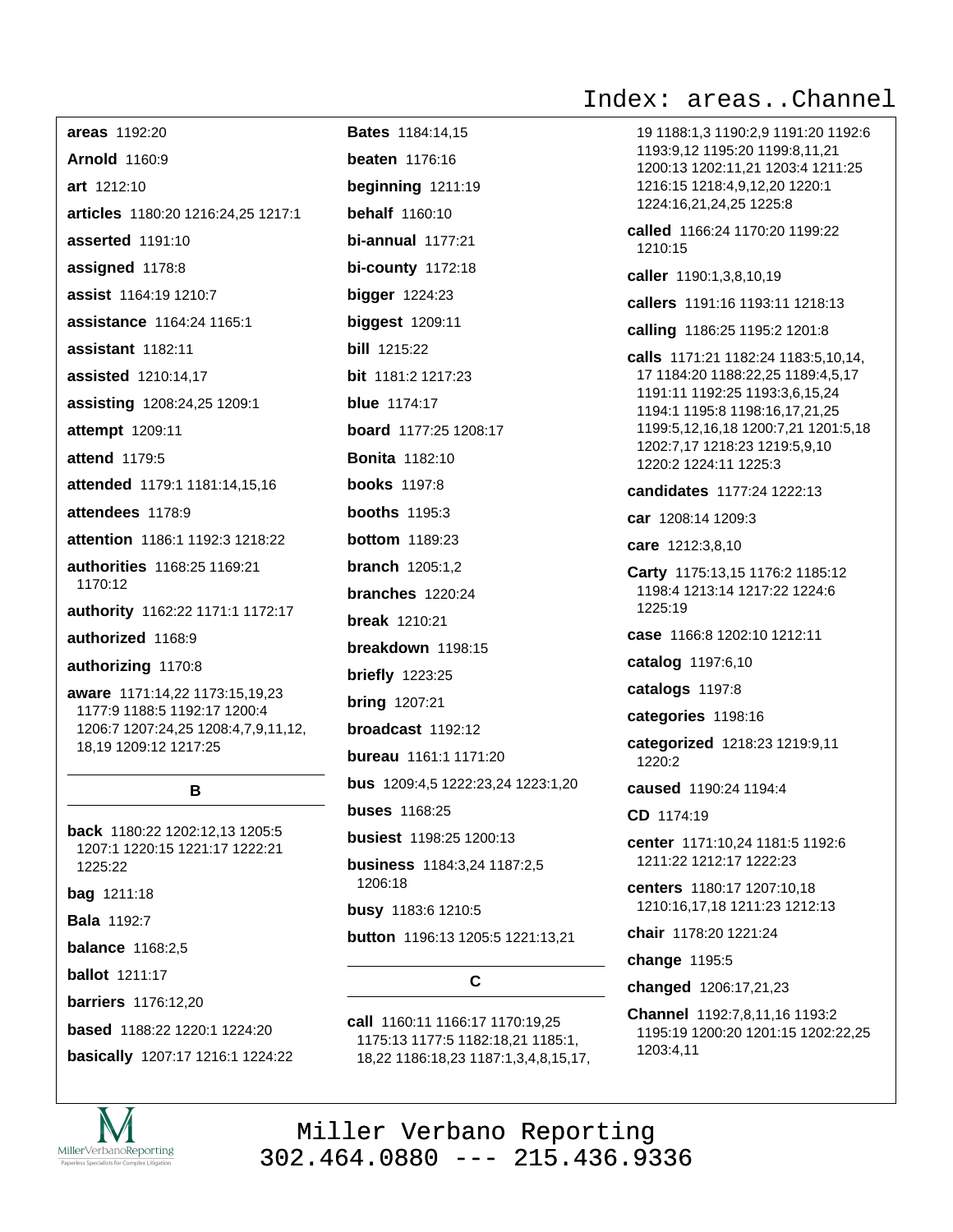chapter 1199:18,19 1216:1,16

chapters 1182:18 1188:8 1225:9

characterization 1212:7

characterized 1219:23

charge 1164:5

chart 1225:4

Chester 1178:14,17,22 1180:7,23,24 1181:3,6 1196:8 1199:20 1204:14 1205:1 1209:19,24 1210:3 1220:19 1221:4,15,17 1223:20

choice 1222:7

choose 1214:20

churches 1180:15 1181:14

circumstances 1171:10

citizens 1182:21

City 1209:10

clarified 1202:14

clarify 1168:23 1187:16 1195:18 1199:17 1209:22

clarifying 1180:20

clear 1195:15

CLERK 1160:4,17 1175:18 1225:23, 25

co-counsel 1174:10

coalition 1207:14

Coatesville 1181:17

colleague 1175:10

colleagues 1207:2

Collins 1160:11,13,25

column 1186:15 1187:2,7,9,14,19 1219:20

commissioners 1211:24,25

committed 1176:18

committee 1177:22 1178:2,19 1215:25 1216:4 1221:24

common 1211:8

Commonwealth 1160:4 1199:15 1214:6



communicate 1211:14 1221:19

communicated 1204:15 1221:24.25

communicates 1182:17

communications 1188:8

companies 1169:6,7

company 1187:6

complaints 1171:14,23 1203:4,6

- complied 1215:3
- computer 1181:11 1183:13 1185:23. 24 1196:18 1197:14 1204:24 1221:9 1222:8

computers 1196:12 1197:2,5,10,11, 13 1203:20,24 1205:6 1221:13

concern 1180:21 1188:5 1195:4 1209:2 1215:23

concerned 1191:21.22

concerns 1188:10 1201:23

confused 1189:8,9 1194:24 1202:9

confusion 1189:7,10 1190:24 1191:1 1193:23 1194:4,6,25 1200:22 1202:14 1215:23

consistent 1205:10 1224:20

consumed 1206:23

consumers 1171:23

contact 1212:21,24

contacted 1195:13 1211:23 1212:16, 17 1213:8 1223:6

contacting 1195:10

content 1183:23 1224:9

contingency 1170:22

continue 1179:23 1185:4 1186:3 1194:19

continuity 1182:15

contrary 1217:6,8

control 1170:1

convention 1177:21,23 1178:6,7,9 1179:1,2,6,24 1180:4

conversation 1208:20 1209:7 1221:12,22

Index: chapter..customers

conversations 1209:4 coordinated 1207:13

coordinating 1192:19

copies 1174:15

copy 1174:18

correct 1169:10.22 1172:5.7.10 1175:7 1181:8,9 1193:10 1195:22 1199:1,12 1200:4,8,11,12,14,23,24 1201:6,11,17,21,25 1202:3,15 1203:5, 14, 21, 25 1204: 1, 3, 1212: 4, 14 1213:5,19 1214:17,21 1216:9, 1218:10 1222:17 1223:13,22 1225:13

correctly 1201:20 1210:1 1214:25

cost 1222:6 1223:3,18

**Counselor 1217:15** 

counties 1164:25 1192:14

county 1162:22 1172:18,20,22 1178:15,17,22 1180:8,23,24 1181:3, 6,16 1196:8 1199:20 1204:13,14,16, 21,24 1205:1 1206:8 1209:19,25 1210:3,16 1211:23,24 1212:8,13,18 1216:3,22 1220:19 1221:4,16,18 1223:21

county-level 1172:16

couple 1168:22 1181:7 1216:24

court 1160:5.6 1168:14 1174:6.16.24 1175:9 1176:1 1179:19 1183:24 1185:4, 1186:8 1191:1, 1193:18 1194:13,16 1197:20,24 1212:12 1213:7 1217:15 1219:12 1220:9 1225:19,21,23,25

cover 1170:22

**covers** 1198:23

created 1183:16 1184:23

creating 1185:1

critical 1193:8

cross 1168:16 1198:1 1220:6

cross-examination 1191:5

cross-examined 1191:17

customer 1170:14 1171:2.19

customers 1171:14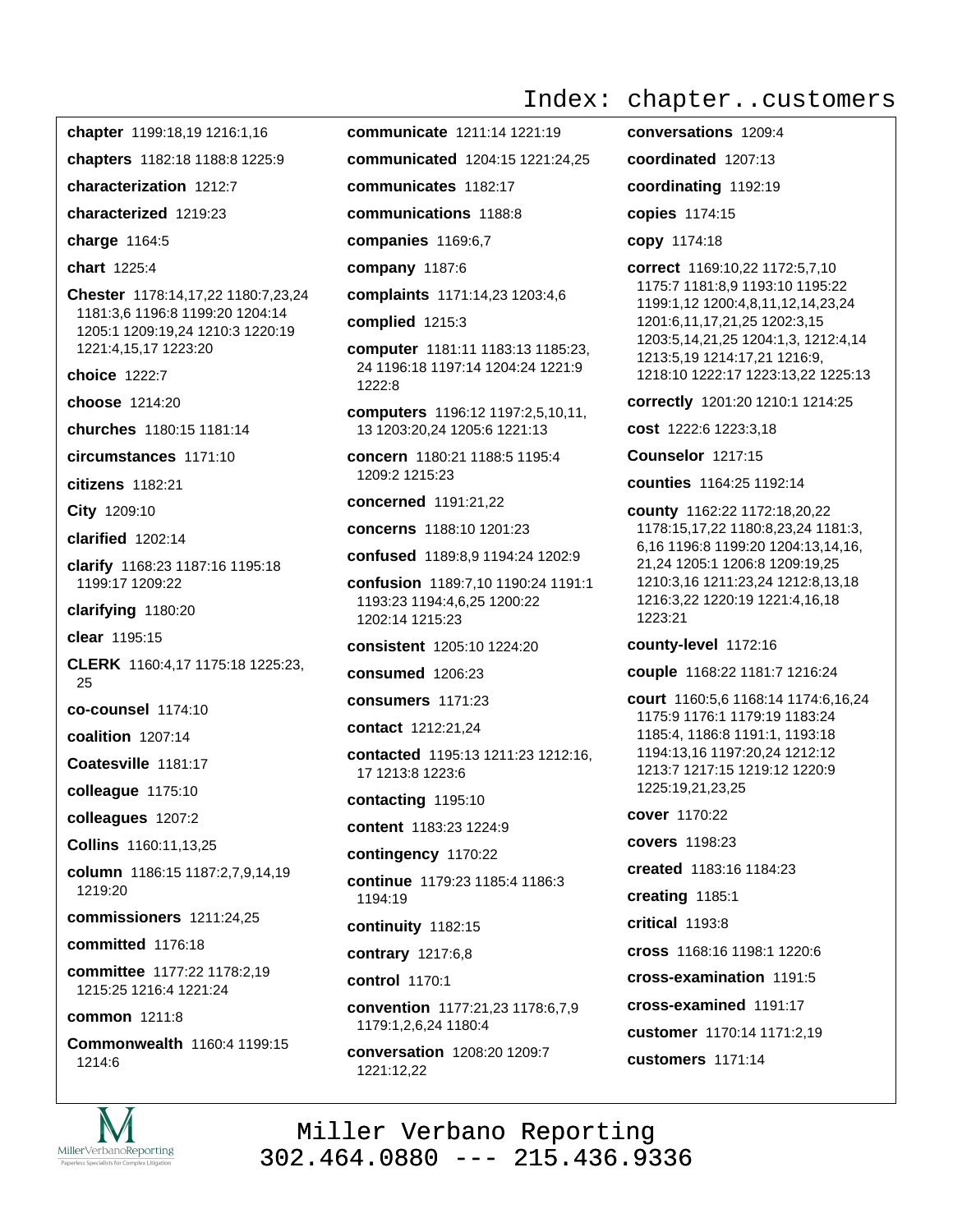cut 1209:9

**Cynwyd** 1192:7

D

Dana 1160:9 database 1182:19 date 1186:23 day 1163:9 1164:2 1166:18 1183:7 1192:4,5,16 1193:2,8 1195:18 1200:25 1201:16 1202:17 1203:1,9, 19 1206:25 1219:1,11,25 1220:3 1222:7,12 1224:8,11,13 days 1163:5 1203:18 debates 1192:10  $decisions$  1170.2 dedicated 1176:10 1216:20 deems 1214:16.17 defer 1174:10 defines  $1167:8$ definition 1167:9 **Delaware** 1192:13 delegates 1178:8 denial 1170:19 denied 1171:23 deny 1170:17 Department 1173:24 1204:11 1213:7 deploy 1164:23 deposition 1174:14,23 describe 1181:2 describes 1187:7 designated 1184:12 designations 1174:17,18 desk 1196:18 destination 1171:12 difference 1172:21

### difficulties 1195:3

direct 1160:19 1169:20 1172:3 1173:1 1175:20 1186:1 1192:3 1195:11 1205:7,12 1218:21

directed 1187:4 1193:9 1215:14

direction 1215:1

directive 1173:13 1208:15.21

directly 1188:6 1201:8 1212:3 director 1161:1,10 1162:13 1182:10, 11 1221:17 disabilities 1166:21,25 1167:2,5,8, 10,23

disability 1167:19

discount 1162:8.10 1165:4.16 1167:6,7,24

discounts 1162:4 1165:11

discovery 1184:11,17 discussed 1180:4 1224:11

discussing 1222:22

discussion 1172:2 1180:14 1221:4, 15

display 1204:10

displayed 1203:25

dissuading 1208:23

distributed 1181:13

disturbed 1211:11

divide 1215:14

divisions 1208:4

document 1185:12,17 1186:7,15,18 1189:14 1190:17 1191:8 1192:1,2 1198:8 1219:17 1222:4 1225:2

documentation 1166:13 donation 1215:6,7 **donations** 1213:18,24 **door-to-door** 1161:21 double 1190:16 1191:21,23 1219:7 driver 1164:23 driver's 1207:9,18 1211:9 1222:23

## Index: cut..enter

drivers 1164:18 drove 1209:2 duly 1160:13 1175:15 duties 1185:2

### E.

ear 1201:7 earlier 1185:23 1195:6 1205:22 East 1176:4 easy 1181:11 educate 1200:3 1211:4 1213:2 educating 1201:20 1202:1 1206:2 education 1178:19 1187:11 1188:17 1191:8 1205:23,25 1214:1 1215:11, 14, 16, 17 1216: 21

educational 1176:25 1177:3,4 1216:25 1217:3

effect 1170:4

effective 1224:25

effort 1206:24 1207:13

efforts 1180:5 1188:17 1191:9 1207:2

elderly 1207:21 1208:5,24 1211:9 1216:5 1223:3

election 1183:7 1192:4,5,16 1193:2,8 1195:18 1200:17 1201:1 1202:2 1219:1,11,25 1220:3 1222:5,10 1224:8,11,13

electronic 1222:15 eligible 1169:11 1172:23 email 1186:24 enacted 1206:6.15 enhance 1191:8 enlarging 1186:9 ensure 1176:19 ensuring 1176:11 enter 1183:11

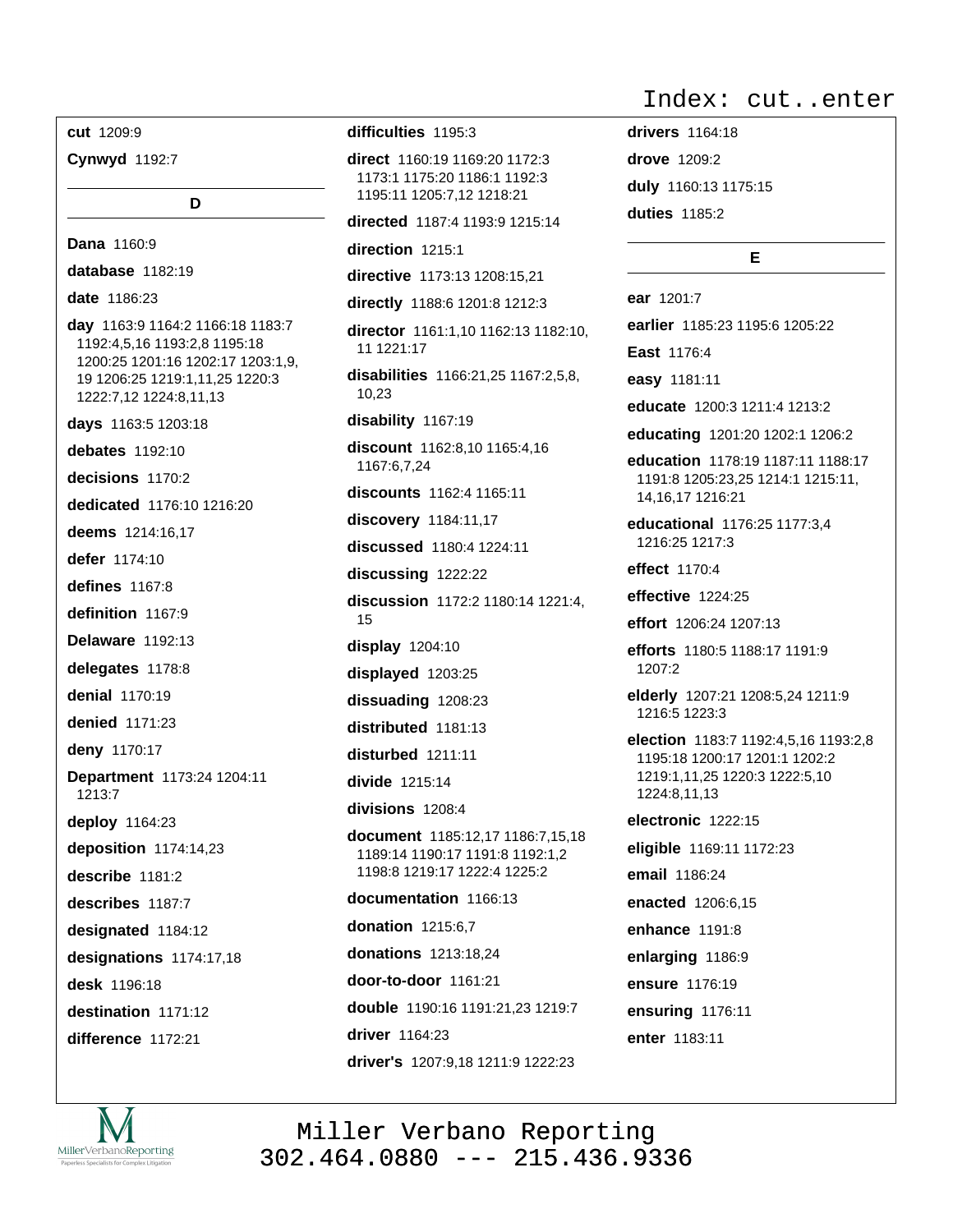entered 1185:23,24 entire 1198:22 1199:14 1200:10  $1201.15$ establishes 1163:2,5 evidence 1175:1 1179:21 1190:25 1197:18 examination 1160:19 1168:16 1172:3 1175:20 1198:1 1217:19 examined 1160:14 1175:16 examples 1189:21 1219:19 exception 1184:3 excerpts 1174:22 excuse 1174:4 1212:6 executive 1182:9 exhibit 1174:19,21,23 1175:1,3, 1185:7,9,21 1186:14 1195:22 1197:18 1218:22 1224:7 exist 1225:12 expected 1170:24 expensive 1223:4 experienced 1193:24 expired 1211:9 explain 1182:23 1186:14 1204:6 1208:22 1210:12,13,20 1214:23 1222:2 extending 1190:22

extensive 1206:24

extent 1171:13

face 1196:21 facilities 1212:3,10 facility 1212:8 fact 1174:15

F

faculties 1206:5 faculty 1206:14,16,22 fair 1214:15



# Index: entered..happened

full-time 1182:7.9 **fund** 1215:11,15 funding 1213:21,23 1214:10,16,19 funds 1209:9,13,17 1214:25 1215:1, 7,9,10,11

### G.

gave 1170:16 Geffen 1175:6 general 1161:22 1163:20 qentleman 1196:17 geographic 1163:11,17 1169:20,25 1192:11 give 1162:19,24 1214:13 goal 1177:6 good 1160:8,22,23 1174:11 1175:12, 23.24 1198:4 1204:12 Goshen 1176:4 government 1212:4 grant 1213:25 1214:5,18 1215:1,2,5 grantee 1215:3 **grants** 1214:2,3 gray 1189:17 gray-highlighted 1219:5 greets 1182:17 group 1209:17 1210:20 1215:18 guarantee 1205:15 guess 1206:17 1210:5 1217:3 guessing 1214:14 quide 1215:2 1222:4,16 guidelines 1215:15

## H.

**handles** 1183:21 happen 1212:21 happened 1178:5

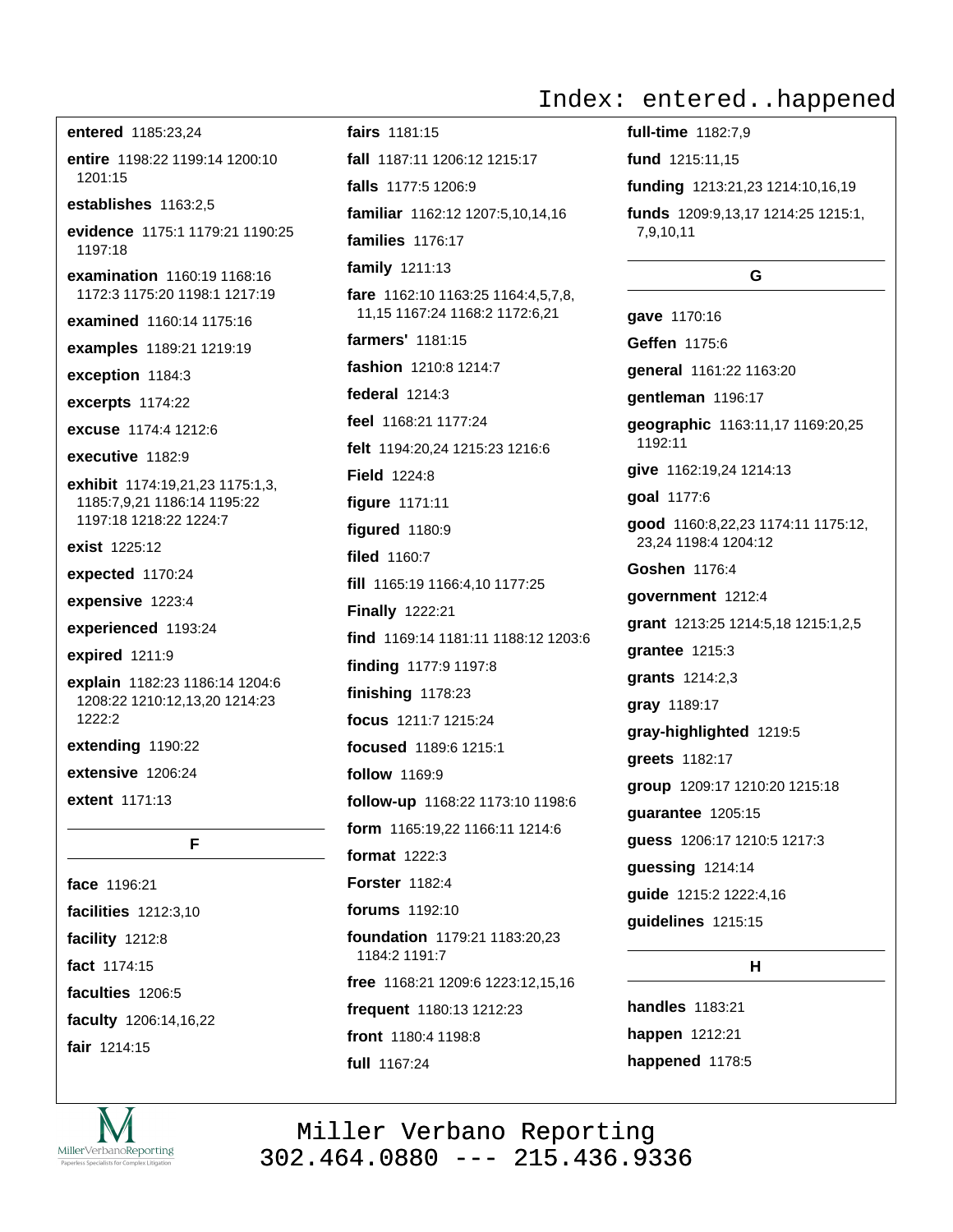happening 1222:11

happy 1211:10

harassed 1176:17

Harrisburg 1160:1 1182:5

head 1225:14

headings 1186:15

health 1172:22

healthcare 1167:20 1172:23

heard 1202:8 1208:25 1210:1

hearing 1184:9

hearings 1207:8

hearsay 1179:13 1190:16 1191:2,21, 22.23 1219:7

held 1161:4 1180:12

helping 1180:10 1181:7 1206:1

helps 1223:4

hesitancy 1208:13

highlight 1189:17

highlighting 1189:17

history 1176:13,18

Hoke 1182:10

hold 1178:13

home 1196:22 1197:15 1204:24 1220:20

**homes** 1180:16

**honest** 1214:13

honestly 1199:23

Honor 1160:8 1168:13 1174:4.8.11. 25 1175:8,13 1179:14 1183:18 1184:1,4,10 1185:5 1186:4 1190:15, 20 1191:4, 13, 24 1193: 13, 14 1194: 12, 15,17 1197:19,21,22 1212:6 1217:13, 16 1219:6,8 1220:4,5,8 1223:24 1224:1 1225:16,17

Horn 1207:4

**Hospital 1181:17** 

hotline 1192:6 1193:12 1202:25 1203:2,10 1218:1,3,6,9



hotlines 1217:23,24 1218:13

hours 1163:2 1180:8,9,12,25 1181:6, 7 1193:4 1210:14

house 1224:22

 $\mathbf{I}$ 

ID 1170:5,11,15 1171:4,10,25 1173:1, 1179:2,8,25 1180:2,25 1181:4,8,9,20 1188:22 1189:1,4,6,18 1190:4,10,12, 13 1194:1,4,8,10 1195:12,17 1196:14 1197:12,15 1199:4,16 1201:2 1203:24 1205:5 1206:3 1207:22 1208:6,24 1210:23 1211:5,8 1213:3 1215:21,22 1216:21 1219:5,9 1220:2, 20 1221:1,5,8,13,23 1223:5 1224:10

**idea** 1205:18

**identification** 1185:6 1196:14

identified 1193:7 1224:11

identify 1210:22

identifying 1186:5

impression 1179:18 1193:22 1194:3 1197:9.13 1208:12 1218:16

impressions 1193:17

include 1161:14 1172:11 1206:2 1211:3

including 1180:7

inconsistent 1189:11

individual 1164:1,18 1165:15,18 1166:3, 1167:12,18 1204:22,25 1221:13.14

individually 1180:3 1210:22

individuals 1162:5 1165:12.25

information 1177:10 1182:19 1183:12 1186:5 1188:1 1190:18 1193:9 1196:12,14,20 1197:12,15 1201:25 1203:24 1207:19 1208:23 1220:20,25 1221:8 1222:14

injunction 1179:16 1190:23 1191:3

inspected 1203:20

instances 1164:14

instructed 1170:21

## Index: happening..law

instruction 1173:16 **instructions** 1170:12.16 1171:2 **interest** 1222:11 interesting 1205:17 intimidated 1194:21 introduce 1175:25 investigation 1207:9 involved 1210:3 1212:13 isolated 1225:1 issue 1187:7 1188:5 1190:1,8 **issues** 1193:8 1195:11,13 1219:1,11, 25 1220:3 1221:20 1224:8,9,12,13

J

jailed 1176:16

**Janice 1207:4** 

Jones 1174:10,11,12,25 1175:10

**Judge 1160:5** 

July 1160:2 1207:1,8

### Κ

KEATING 1168:13,18 1173:5 1174:3, 7 1175:8

Kevin 1198:5

kind 1210:21 1211:18 1225:1

kinds 1193:11 1194:6

knew 1214:12

knowledge 1171:5 1193:15

### L.

lack  $1201.2$ 

laid 1191:7

Laverne 1160:11,13,25 1168:19,20

law 1160:14 1170:5 1175:16 1194:4 1206:3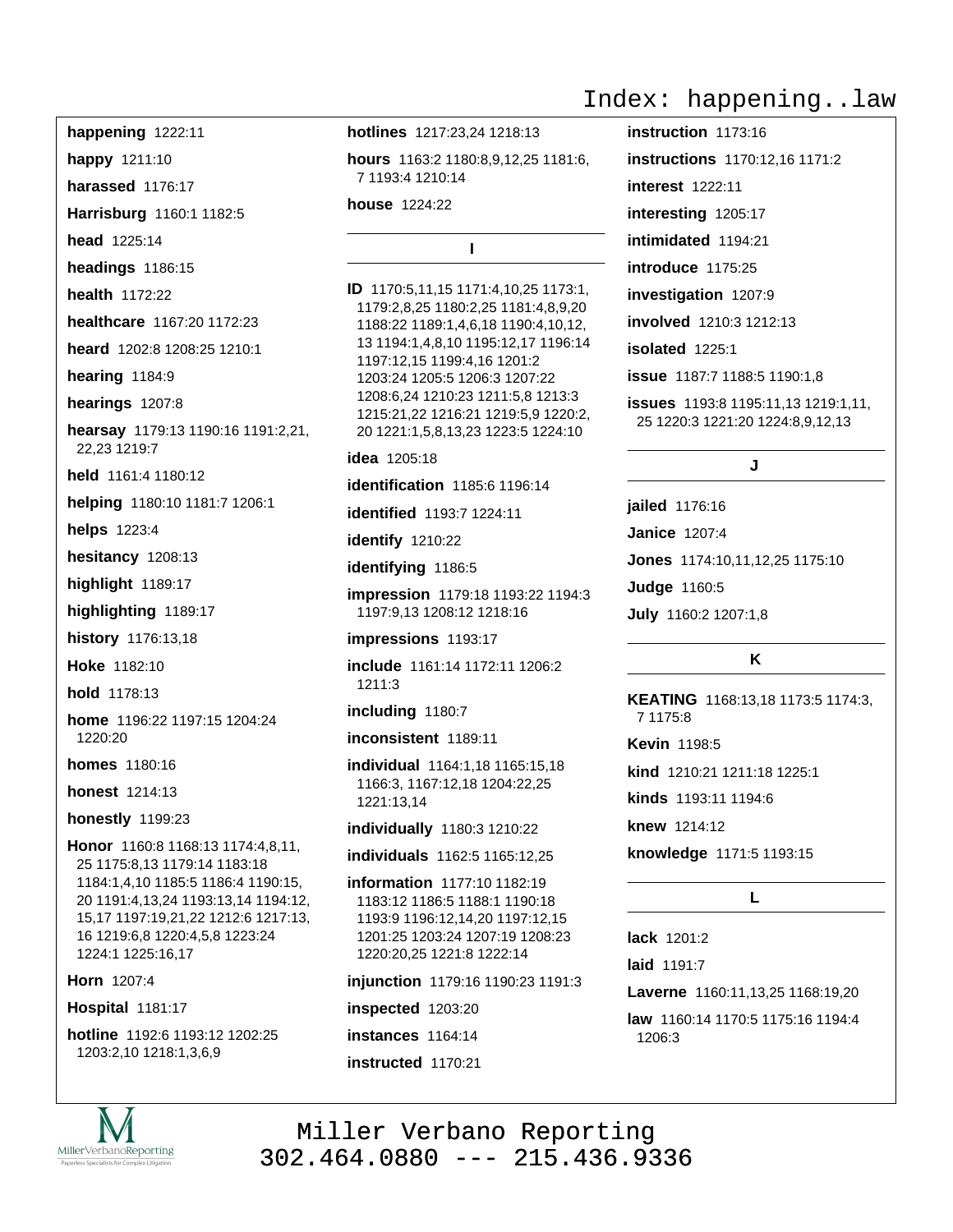lay 1184:2 laying 1179:21 leadership 1178:16 leading 1220:7 **league** 1176:5,8,9,13,21,24 1177:4,6, 12, 17, 18 1178: 13, 15, 17, 22 1180: 8, 23,24 1181:3,24,25 1182:18,20 1183:4,9,11,21 1187:4,6,13,25 1188:22 1189:1,3 1191:7,11 1192:18 1199:1,15,20,25 1200:3,14 1201:19 1205:10,23 1206:5 1207:3 1208:2,5, 16 1209:19.20 1210:2.8 1211:20 1212:2,21 1213:1,8, 1214:15,20 1215:8 1218:3,20 1221:3, 1222:18,19 1223:6,17 1224:19 1225:9 League's 1177:2 1184:24 1217:6,10 1222:16 Leagues 1179:9,11 1180:1,3,7,11 1218:7,19 1224:16,20,23,25 1225:2 learn 1178:10 1179:8.25 1204:13 learned 1189:4 1211:11 learning  $1214:12$ left 1186:22 legislation 1170:8 legislative 1166:10 level 1171:17 1172:18 1206:8 1208:19,20 1209:3,25 1210:3 1213:11 1216:4,22,23 levels 1215:13 liabilities 1208:14 liability 1209:2 librarian  $1204:5$ libraries 1204:21 1221:14 **library** 1195:25 1196:3,5,7,8,16,21, 22 1203:14 1204:6,22,23,25 1220:16, 19,25 1221:4,16,18,23 license 1211:9 1222:23 licensing 1207:9,18

lift 1164:23

limited 1223:20 1224:9



lines 1202:19

list 1218:23

listed 1199.6

listened 1201:7

literally 1223:10

live 1176:3.4 1182:24 1187:23

#### living 1210:17

local 1162:16,18 1165:22 1171:16 1172:9 1173:13,15 1180:1,3 1196:5 1199:22 1200:1 1208:18 1209:3,18, 25 1212:4 1218:7

locale 1164:22

locality 1164:9

**locally** 1169:16

located 1171:11 1182:3

locating 1197:8

location 1163:16 1171:3 1186:25

locations 1210:24

 $log$  1183:11,14,16,20,22 1184:5,15, 20,23 1185:1,18,22 1188:1,19,23 1191:19 1196:18 1198:13.15.20 1199:12,24 1218:12 1220:2,10,19 1224:16

logged 1196:25 1197:10

logs 1184:13 1188:3 1225:8

long 1163:24 1177:14 1223:9

looked 1171:9 1195:21 1207:19 1213:1 1218:16 1219:20

lost 1176:17

lot 1209:4 1212:24

#### **lower** 1209:8

### M

machine 1183:3 1187:20 made 1171:13,22 1191:20 1192:17 1195:15 Madeline 1207:4

mail 1165:25

Index: lay..mission

maintain  $1181:25$ **maintains** 1182:15.19 make 1170:2 1200:3 1206:13 1217:7,  $11$ makes 1183:14 1184:20 **making 1207:3** Malvern 1196:4,7,20,22 1203:14 1205:2 manage 1169:12 Marian 1175:10 mark 1185:6 marked 1174:16 1185:8 1198:7 markets 1181:15 materials 1181:13 matter 1184:5 1191:10 1194:22 **matters** 1165:8 Mcginley 1160:5 means 1187:22 meant 1180:15 1181:20 1217:3 meeting 1178:8 meetings 1180:14 member 1176:5 1221:18 members 1180:18 1208:16 1211:13 1216:2 membership 1213:24 1215:6,7,10 1224:21.24 membership-driven 1213:15 men 1176:15 mention 1186:4 mentioned 1164:4 1178:25 1179:4 1185:22 1190:21 1195:6 1218:7 message 1186:21 1187:20 messages 1182:16 1183:12 mind 1168:19 minute 1218:19 minutes 1225:22 mission 1176:25 1177:3,4 1200:2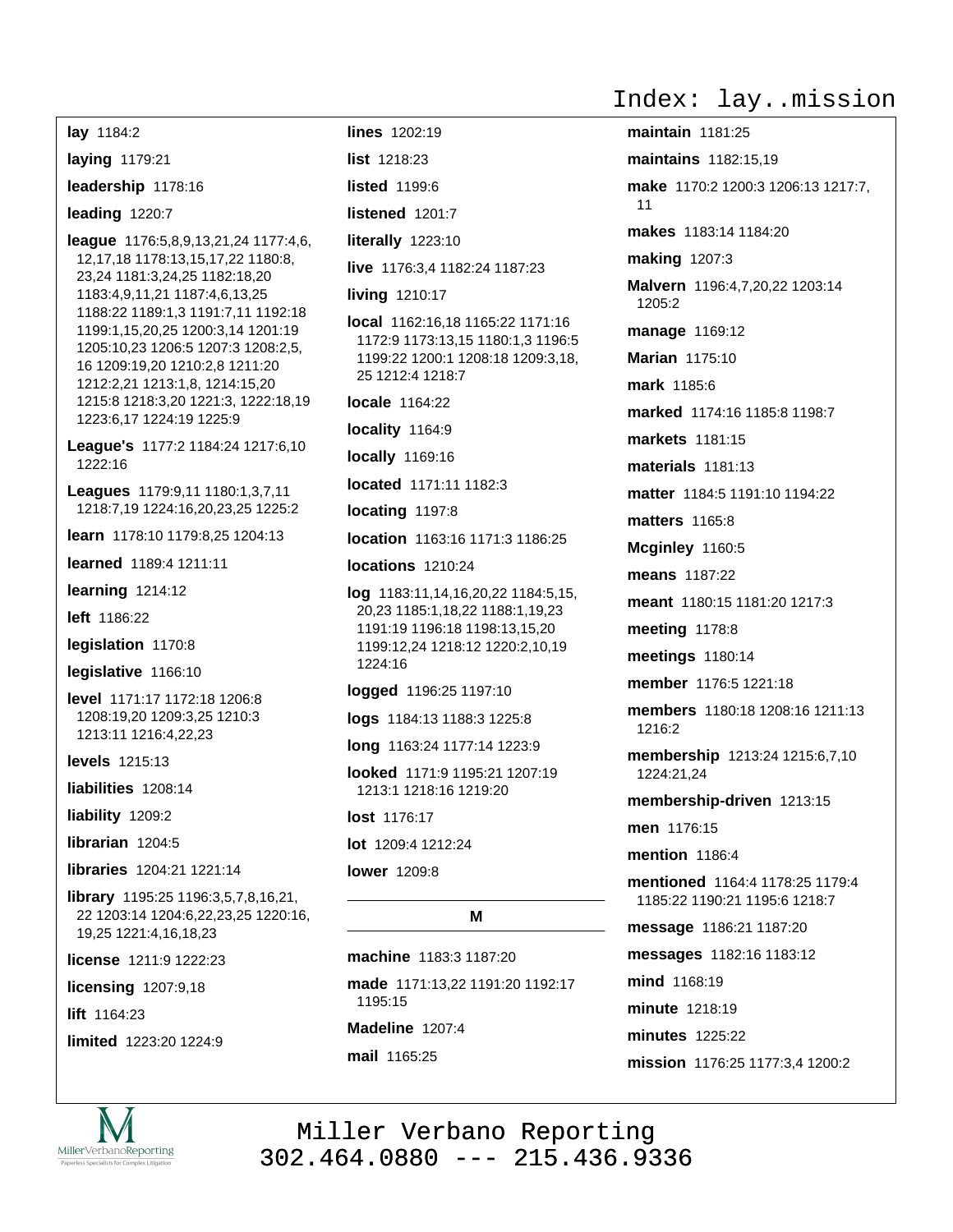1201:19 1205:11,23,25 1206:10,14, 21 1213:2 1217:7.11

mixed 1211:18

modifying 1190:23

money 1214:18 1215:6

month 1184:13 1198:19 1200:10,13

monthly 1216:9,16,19

months 1177:23

morning 1160:9,22,23 1174:11 1175:12,23,24 1198:4

motion 1179:16 1190:22 1191:2

move 1174:25 1197:17

multiple 1180:19 1216:13

**N** 

national 1215:13 1222:18 necessarily 1172:23 1191:10 needed 1192:17.23 1201:21 1207:22 1210:20 1211:15 1215:24 1216:6 **Neubaum** 1182:12 **Neubaum's 1182:13** newer 1188:2 newsletter 1216:8,13,17,19,20 newsletters 1180:17 1188:7 1216:18 newspaper 1180:20 1222:5,6 nods 1225:14 nominating 1177:22 1178:2 nonpartisan 1215:16 normal 1173:14.18 1185:2 1212:21  $1213.4$ Norton 1174:14,23 1175:4 **Norton's 1175:2** Noted 1197:20 notice 1215:20 noticed 1196:19

November 1184:15 1185:18 1189:1 1198:19,24 1199:16 1200:11,17



number 1175:7 1182:21 1184:14,15 1186:24 1195:16,20,21 1199:4 1218:8 1224:19

numbers 1186:5

#### O

oath 1207:20

object 1197:19 1212:7

objection 1175:8 1193:13 1194:14 1219:7 1220:4

obtain 1207:22 1208:6

occasionally 1171:20

occurred 1208:9

offer 1167:23

offered 1179:15 1180:13 1191:9

offering 1190:21 1193:16

offers 1162:4 1165:11

office 1166:4,7 1170:23 1182:1,3,4,6, 8,15 1183:2,10 1184:21 1185:19 1199:17 1201:4

 $offices$   $1166:10$ 

official 1204:6

older 1165:12 1210:25 1216:5

online 1222:9

open 1161:21 1163:19 1174:24 1180:14 1204:25

opened 1220:5

operate 1163:6,8

operation 1163:2

operations 1187:12 1212:22 1213:5

opinion 1217:2,5

opinionated 1217:1

opportunity 1191:5 1195:25

opposed 1186:21 1209:19

opposition 1217:7,9,11

order 1169:11 1170:14 1173:2

## Index: mixed..people

1190:23

ordinary 1184:23 1206:18

organization 1176:10,22 1213:16

organizations 1207:13

organize 1213:25

outreach 1181:20 1206:24 1207:2 1213:25 1215:16

overheard 1201:5

oversee 1162:19,23

oversees 1165:5 1169:8

owns 1169:3

P

pages 1189:16 paid 1164:11 1168:3,5, 1172:8

paper 1222:4

Pardon 1209:15

part 1177:6 1179:17 1185:1 1196:7 1200:1,2 1206:20 1213:2 1216:15

part-time 1182:7,11

parties 1194:23

partisan 1176:22

partnership 1204:10

party 1168:9 1194:22

past 1216:23

Patricia 1174:14,23

pattern 1188:13

pay 1163:24 1172:5 1223:17

pays 1164:15 1172:3

Penndot 1161:2.7 1165:5 1168:25 1169:8 1170:14 1171:3,15,24 1172:5 1173:13,21 1207:9,18 1208:6 1223:7,  $\mathsf{Q}$ 

Pennsylvania 1160:1 1161:12 1163:22 1176:6 1177:18 1198:22 1214:6

people 1164:22 1180:14 1181:7 1186:6 1191:5 1194:7,8,24 1195:16

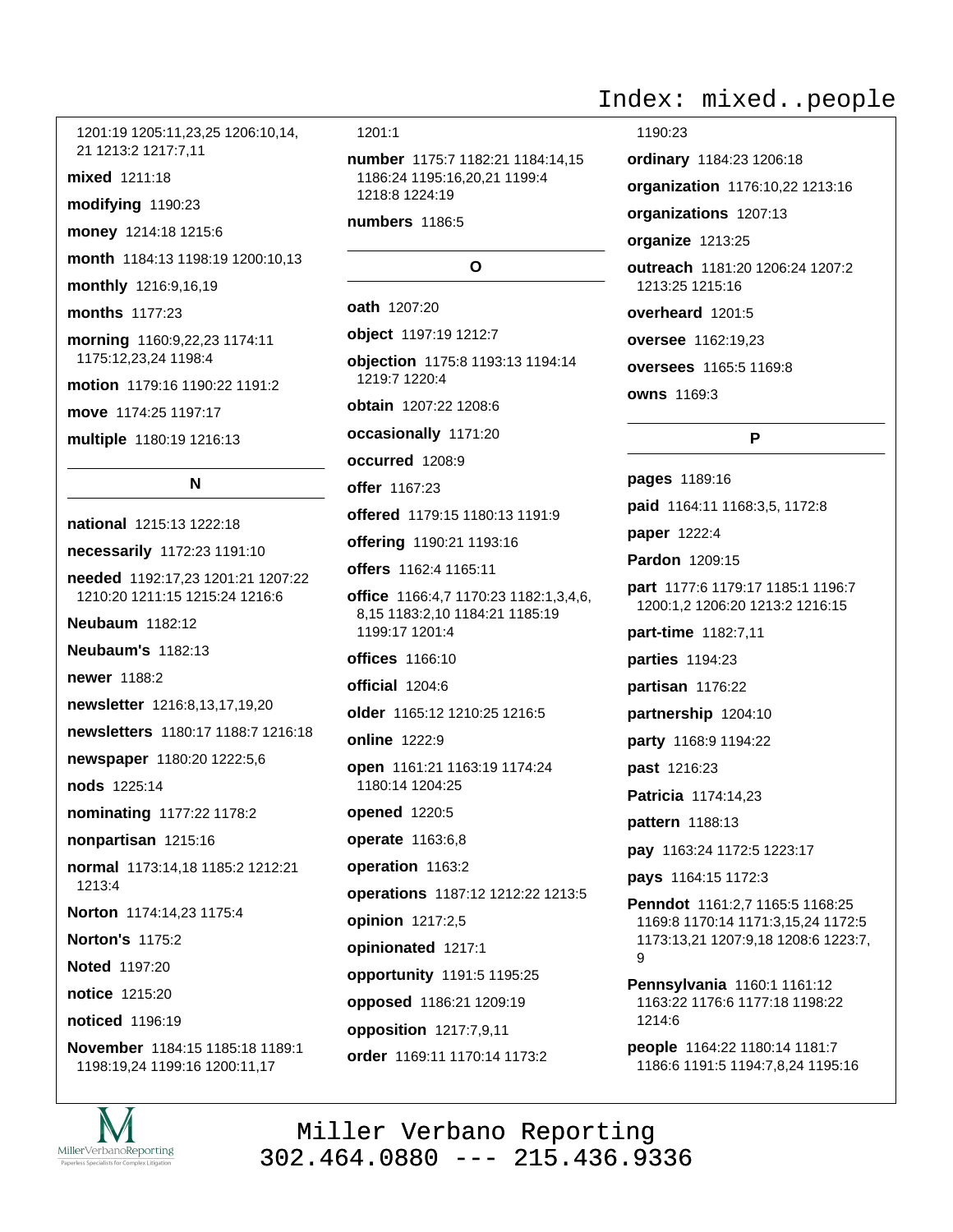1199:25 1200:3,16,21 1202:5 1206:1, 2 1207:21 1208:23 1209:12 1210:7, 19 1211:4,6 1213:1 1215:24 1216:6 1221:25 1223:4

percent 1167:7 1172:6,8,24

perception 1202:7

period 1188:3 1222:10

permit 1164:25

permitted 1164:19 1169:24

person 1166:4,16 1171:12 1182:9, 11, 1186:25 1187:6 1191:20

personal 1193:15

personally 1193:25 1201:3 1225:10

**persons** 1166:21.24 1167:1.4.23

Peterson 1160:8,9,21 1168:11 1173:9 1174:1.8 1185:11

Petitioner's 1175:1 1185:6 1197:18  $1224.7$ 

Petitioners 1160:10 1174:12 1175:13

Petitioners' 1174:17,20,23

Philadelphia 1166:9 1192:13.18 1193:10 1195:20

phone 1170:25 1182:16 1185:19 1186:20.24 1187:1 1189:5 1192:25 1193:6 1198:16,17,21 1199:18,19,24 1201:4 1224:19

phones 1183:12

photo 1173:1 1188:22 1189:1.4.6 1196:14 1197:15

physically 1164:19 1208:13

picked 1186:21 1187:20

Pittsburgh 1162:21 1166:9

place 1188:12 1190:4,25 1194:9

places 1190:12 1195:5,16

play 1174:9

played 1174:24

point 1162:1 1219:10

policies 1169:9

policy 1225:12

political 1194:23

poll 1189:8,9,10,11,12 1201:1

polling 1188:12 1190:3,25 1194:9 1195:3,5,16

polls 1194:21 1200:22 1201:13 1203:3

popped 1196:24

Port 1162:22

Porter 1160:9

position 1161:4 1162:13 1177:11,14 1178:13,17

positions 1177:25 1209:24

post 1206:18

preliminary 1179:16 1190:22 1191:2

prepared 1207:21,23

prepares 1183:22

present 1174:13 1175:11

president 1177:13,17 1178:3,12,14, 18,24 1181:4 1208:16 1210:2 1225:8

presiding 1160:5

price 1209:8

primarily 1179:15

printout 1185:24

prior 1170:4 1177:23 1178:18.19 1183:6 1200:7 1206:18

private 1169:7

problem 1203:3 1209:23

problematic 1193:7

problems 1193:11 1195:13

procedures 1182:16

proceed 1160:7 1197:23

produce 1184:16

produced 1180:17 1184:6,11,13

program 1161:15,18 1162:3,4,7 1165:4,6,9,11,16 1166:14,17,21,25 1167:1,4,8,13,22,23 1168:9 1169:15 1170:3 1173:17

## Index: percent..Rae

programs 1169:12 1170:9 1213:25 prominently 1203:25 1204:9 proof 1167:19

proof-of-age 1166:13

provide 1163:12 1167:19 1169:22 1170:13 1172:20

**provided** 1171:3.15

provider 1162:16,18 1163:1,5,11,15 1165:22 1167:20 1168:3 1169:4

provider's 1166:6

providers 1163:8 1164:5 1165:24 1170:17 1172:23 1173:14

providing 1191:16 1206:1

public 1161:2,11,22 1163:20 1180:13,18 1196:12 1197:3,14

publicizes 1218:4

purpose 1179:20

purposes 1171:4,24

put 1192:2 1205:5,20 1208:23

puts 1192:10

putting 1177:23 1221:7

#### $\Omega$

qualified 1173:2

quarterly 1216:14,19

question 1170:18 1187:10.11 1199:21 1206:19 1212:12 1214:24 1216:12 1220:7

questioning 1220:16

questions 1168:23 1173:11 1183:25 1197:17 1198:6 1201:22 1217:17 1222:13

quickly 1216:7

#### R.

radio 1180:19

Rae 1182:12,13,15 1183:1,15 1184:22

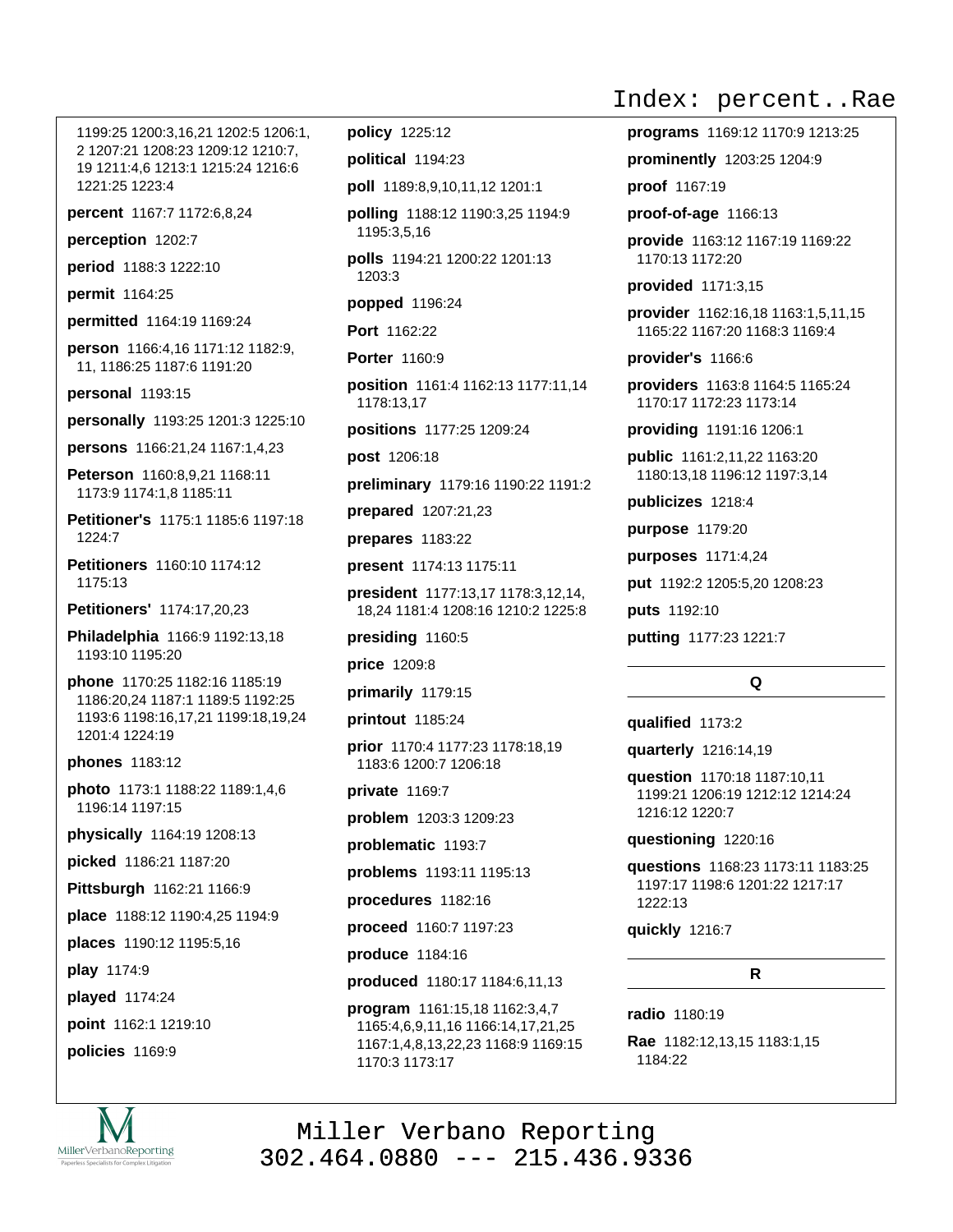Rae's 1185:2 raise 1190:1,8 **Rawley 1207:4** re-register 1211:15 reach 1181:14 1212:2 reading 1190:16 ready 1160:7 receive 1171:20 1183:5 1188:22 1189:1 1213:21 1214:2,5,25 received 1171:14 1186:19,23 1187:17 1198:18 1199:16 1213:18 receives 1199:18 recently 1178:25 1196:1 receptive 1202:5 recess 1225:23,24 recognize 1181:8 1185:15 record 1175:5 records  $1184:3$ recross 1174:4 RECROSS-EXAMINATION 1173:7  $1224:3$ red 1174:17 redacted 1186:6 redactions 1186:7 redirect 1174:4 1217:19 reduced-fare 1166:21 1167:1 refer 1187:3 referred 1211:25 referring 1187:1 1209:22 refers 1187:12 reflect 1189:11 reflected 1193:23 reflection 1189:10 1194:23 1199:24 refused 1201:1,10

register 1165:15,18 1167:13,18 1210:8 1211:4,6

registered 1166:16 1181:10 registration 1213:3 registrations 1180:13 reimbursement 1169:12 reiterate  $1172:25$ related 1161:11 1165:8 1189:18 relative 1168:24 1170:11.13 1171:2 **remember** 1221:22 **renewal** 1179:16 renewing 1190:22 represent 1198:5,14,15,20 representation 1191:14 representatives 1179:5,9,10 request 1171:1 requested 1207:13 requests 1212:24 require 1166:3 required 1202:2 requires 1169:9 reservation 1164:2 respect 1173:21 respond 1193:10 responded 1222:13 respondents 1198:5 Respondents' 1174:18 response 1187:15 responsibilities 1161:11 1182:14 **restate** 1219:7 restrictions 1214:9 1215:8 retirement 1180:16 revealed 1193:19 review 1188:3 1193:19 1220:1 reviewed 1188:19 1189:13 1192:1 1193:18 ride 1166:18 1167:15 1171:24 1172:4

## Index: Rae's..sense

rider 1164:12.15 1168:6 **riders** 1162:8 1164:19 rides 1162:19.24 ringing 1202:20 rise 1160:4 1171:17 road 1222:1 role 1178:21.23 1193:6 rollout 1190:24 Rover 1222:24 1223:1.2.6.20 row 1186:2,13 1189:23 1190:6 1219:17 rules 1169:10 run 1162:15 **running** 1222:12

## S.

satisfaction 1171:19

schedule 1166:18 1167:15

Schmidt 1179:13 1183:18 1184:4,8 1190:15 1191:4, 1193:13 1194:12,15 1197:19,22 1198:3,5 1212:19 1217:13 1219:6 1220:4,7 1223:25 1224:5 1225:15

**Schmidt's 1212:7** 

Schneider 1175:11,12,22 1179:14, 20,22 1184:1,7,10,18 1185:5,10 1186:3,10 1190:20 1191:6,24,25 1193:14,20 1194:17,18 1197:16,21 1212:6 1217:16,21 1219:8,14,15 1220:5,14 1223:23 1225:17

screen 1186:12 1196:20,24

scroll 1199:4

searching 1197:6

seated 1160:6,17 1175:18

section 1216:20,22

senior 1180:16 1181:5 1210:16,17 1211:22,23 1212:13,17

sense 1199:23 1202:6 1218:17

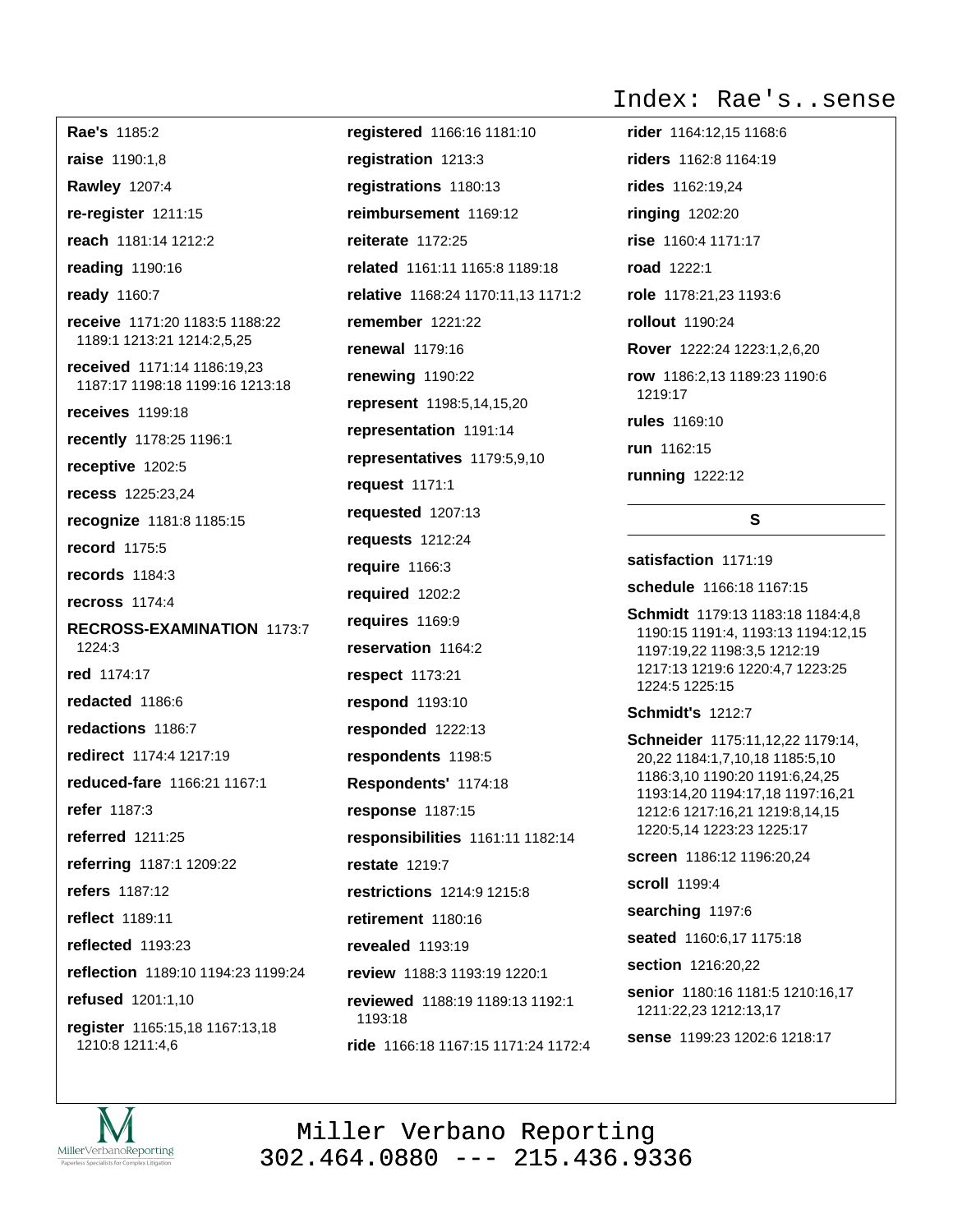#### Index: separate..testified

separate 1166:20 1215:5 September 1184:13 serve 1179:11 service 1161:15,17,20,21,24 1162:5, 9,12,13,15,19,23 1163:3,6,9,12,13, 19,23 1164:1,6,17 1165:13 1167:5,25 1169:22 1170:4,19 1173:3,14,17,18 1209:5.6 services 1170:13 1171:15 1177:5 1206:2.10.12 1215:25 1216:4 1221:24 1223:11 session 1160:5 1225:25 set 1206:6,8 sexy 1203:11 **Shared-ride** 1161:14,15,17,18,20 1162:4,7,11,12,15 1163:1,3,12,19,23 1164:17 1165:4,5,9,13 1167:5,22,24 1169:15 1170:3.4 1173:3.13.16.17 short 1173:10 1193:4 show 1190:11,12 1191:11 1204:24 1211:10 showed 1181:10 showing 1190:13 shown 1175:3 shows 1187:14 signify 1186:16 similar 1167:9 1210:7 1225:3 simply 1187:2 single 1174:19 1191:22 sit 1210:21 site 1173:21,24 1204:21 1215:20 sites 1169:17 situation 1216:3 1223:6 slate 1177:24 1178:10,11 slow 1183:7 small 1216:4 1218:12 1225:1 Smart 1221:20,21 1222:2,3,9,11,15 soft 1190:24

Solution 1187:14 **sort** 1215:13 source 1214:19 **sources** 1213:22,23 speaking 1209:14,16 1211:5 specific 1163:16 1169:9,21 1171:9 1198:21 1221:12 specifically 1208:8 1211:5 spending 1181:19,21 spent 1180:8,25 1181:6 spoke 1181:17 1205:5 spoken 1225:6 sponsor 1172:24 sponsoring 1164:13 staff 1182:6 standing 1194:13 **Stanton 1174:10,12** start 1162:11 **started** 1170:7.9 state 1173:24 1177:18,20 1178:10 1179:2,5,11,24 1180:2 1181:24,25 1182:8,18 1183:10 1198:22,23 1199:17,19,21 1204:11,16 1208:2,5, 20 1209:19 1213:7,11,12 1214:3 1215:13 1216:11,14,23 1218:6,14 1224:19 1225:3,7 state's 1179:1 statement 1167:19 statements 1217:7,11 station 1192:8,9,19 staying 1181:6 stick 1191:19 stories 1203:9 stranger 1208:14 **Street 1182:4** strictly 1197:7 struggling 1176:14

studio  $1193:2$ studios 1195:19 subcommittee 1215:21 subject 1216:1 submit 1165:21 subset 1162:8 1218:12 suburb  $1192.20$ successes 1203:9 suffered 1200:22 summarize 1189:3 support 1179:15 1190:21 1191:2 supporting 1176:15 supposed 1169:22 surrounding 1192:14 Susan 1175:13,15 1176:2 switched 1195:7 sworn 1160:14 1175:16 symbol 1204:14 system 1164:21 1171:18 1186:22 1196:8 1204:13,14 1220:17,19

1221:5,8,16,18 1222:8 1223:2

systems 1169:17 1204:16

## T

takes 1161:25 1177:22 talk 1195:24 1210:19 1217:23 talked 1200:19 1222:22 talking 1177:18 1184:19 1209:17.18 1216:10 1222:23 technology 1216:7 telephone 1182:20,23 1186:5 1193:3,24 1195:8,21 1218:8 telephones 1183:1 television 1202:24

term 1212:10

testified 1160:14 1173:1.12 1175:16 1183:19.21 1191:7 1198:24 1199:11

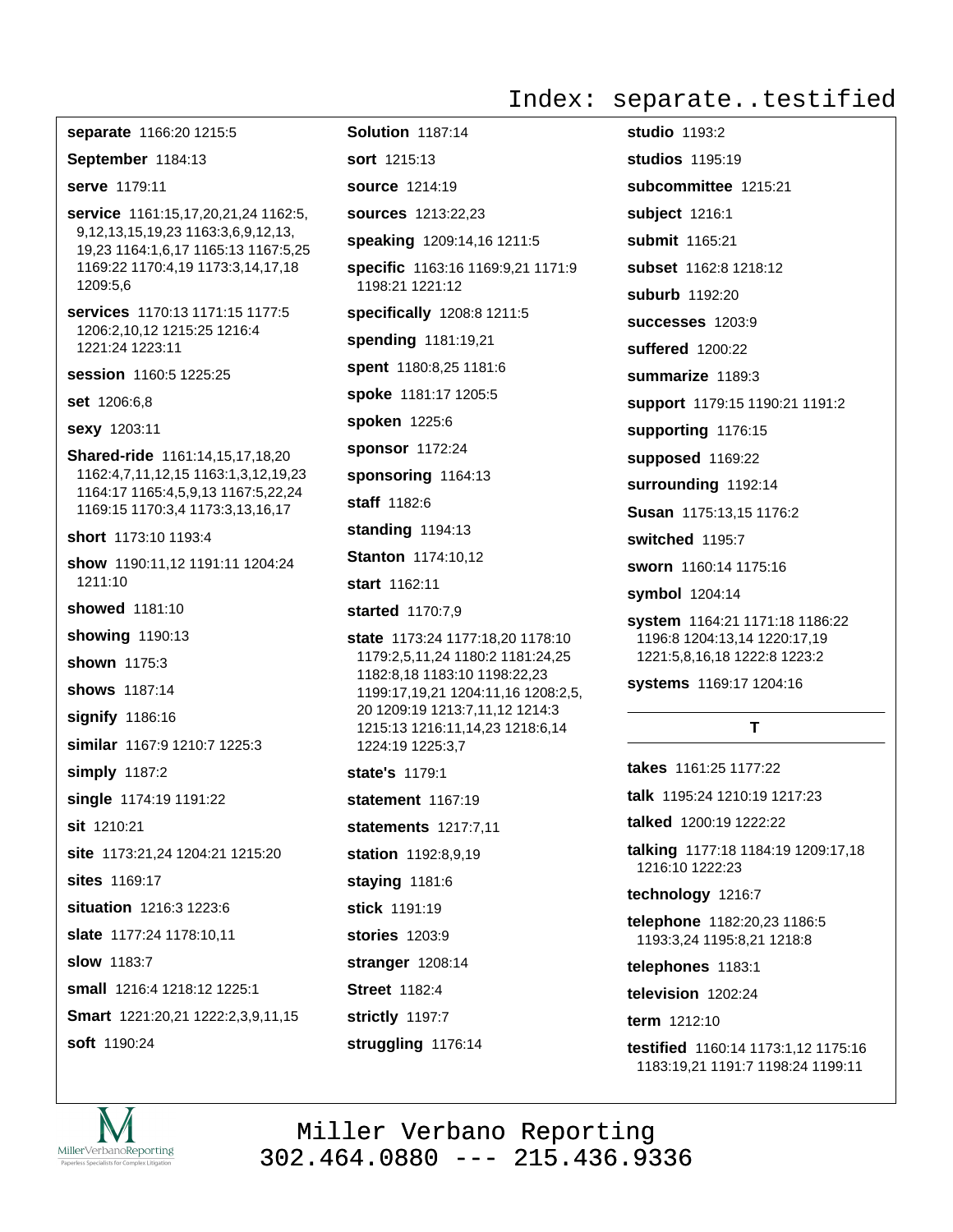1205:22 1207:2,7,12,20 1212:9 1217:22 1224:15

testify 1179:17 1183:23 1190:18 1194:16 1225:11

testimony 1174:14 1175:2 1200:7 1204:2 1220:23

things 1168:23 1169:1 1183:7 1213:14

thought 1218:16.18

time 1177:22 1181:19,21 1183:4,17 1184:8 1186:18,20 1187:16,18,22 1188:3 1193:4 1195:12 1197:17 1202:20 1206:10,24 1222:9

times 1186:19 1223:5

today 1176:18,19,24 1203:19

told 1171:8 1190:4,11,17 1191:20 1194:7,9 1195:16

tool 1188:14,16

top 1186:17,25 1218:24

topic 1179:1,25 1219:1,11,21,23

topics 1224:14

touch 1170:24

track 1183:9

transcript 1174:16 1175:6

transit 1164:21 1168:24 1169:4,17, 21 1170:12 1171:1,16,18

transportation 1161:2,12,21,25 1162:16,18 1166:25 1169:5 1170:17 1171:3 1223:2

travel 1163:15

**treatment** 1189:12

tremendous 1193:23

trip 1164:7,8 1168:3 1170:18 1171:10

trips 1172:24

true 1163:10.18

truth 1191:10 1193:16

**Tuesday 1160:2** 

turn 1165:3 1180:22 1185:20 1189:22 1190:5 1219:4.16

turning 1195:6

TV 1192:8,9,19

type 1172:16 1212:20

typically 1164:11

## U

understand 1177:7 1180:14 1206:1, 19 1214:24

understanding 1187:3,10 1199:25 1201:19 1220:18 1225:5

understood 1205:13 1215:5

unobstructed 1176:12

uphold 1176:18

urgent 1195:11,13

#### $\mathbf{v}$

Vaguely 1207:6,11 Valley 1192:13,14 van 1161:25 varies 1164:9,21 variety 1209:1 vehicle 1164:20 version 1222:6,15 versions 1216:13 **Veterans 1181:17** vice 1178:18 video 1174:9,13,20,22 1175:2 visit 1181:7 1196:3 visited 1180:15,16 1181:5 visitors 1182:17 volunteer 1180:9,25 1192:15 1200:20 1210:14 volunteered 1192:6 volunteers 1192:18 vote 1176:11,20 1177:7,8,9,10

1178:11 1190:4,13 1194:8 1195:17 1202:8 1206:1 1210:8 1211:4,6

## Index: testify..working

#### voted 1200:16

voter 1170:5,11,15 1171:4,25 1174:15 1177:5 1179:2,8,25 1180:1, 13,25 1181:4,20 1188:7 1189:8,9,18 1194:1,4 1197:12 1199:4,16 1202:21 1203:24 1206:2,3,10,12 1207:14 1211:5,8 1213:3 1215:17,21,22,25 1216:4,15,21 1217:24 1219:5,9 1220:2,20,25 1221:5,8,20,21,23,24 1222:2.3.9.12.15 1223:5 1224:10

#### voter's 1222:4,16

voter-registered 1210:23

voters 1176:6,8,9,11,19,21 1177:7,19 1180:10 1189:12 1192:19 1194:7,20 1199:1,15 1201:20 1208:6,24,25 1209:1 1213:2,15 1218:4,9 1222:22 1223:7,18

Voters' 1205:11,23 1212:22

VOTES0002208 1184:16

voting 1188:11 1200:3 1203:1,3,8 1206:11

W

wait 1218:18

wanted 1217:23 1219:10

ways 1209:1

Web 1169:17 1173:21,24 1204:21 1215:20

week 1163:6.9

weeks 1177:15

wheelchair 1164:22

women 1176:6,8,9,14,15,21 1177:19 1192:18 1199:1.15 1201:20 1205:11. 23 1206:6 1212:22 1213:15

word 1206:22

words 1188:16

work 1182.6

worked 1161:7 1165:8

- worker 1189:11
- working 1180:9 1195:5 1215:24